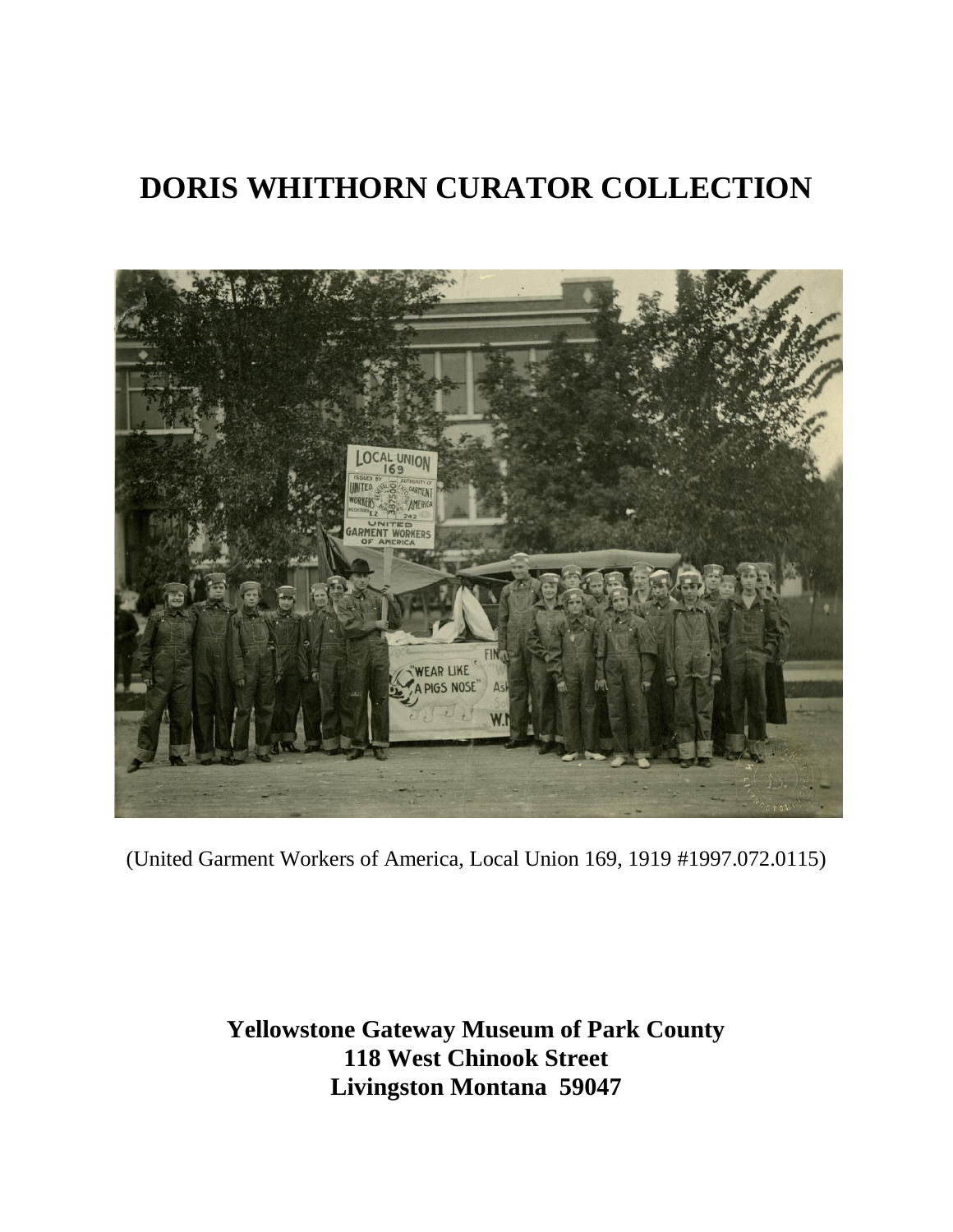#### **PROVENANCE:**

The material was donated and collected by Doris Whithorn for several decades. Additional material was donated by the Whithorn family. The collection remains open for additional donations. Funding for processing a part of collection and digitizing a portion of the images was provided by the Montana History Foundation.

#### **ACCESS:**

The collection is open for research. This pdf document can be searched online by simultaneously hitting keys Control and F.

#### **OWNERSHIP:**

Literary rights and copyrights have been assigned to the Yellowstone Gateway Museum of Park County.

#### **PUBLICATION RIGHTS:**

All requests for permission to publish, reproduce, or quote from material in the collection should be discussed with the appropriate librarian or archivist. Permission for publication may be given on behalf of the Yellowstone Gateway Museum of Park County as the owner of the physical item. It is not intended to include or imply permission of the copyright holder, which also must be obtained by the customer. The Museum does not assume any responsibility for infringement of copyright or publication rights of the manuscript held by the writer, heirs, donors, or executors. Reproduction restrictions are decided on a case-by-case basis.

#### **PREFERRED CITATION:**

[Identification of item], Doris Whithorn Curator Collection, YGM1997.072, Yellowstone Gateway Museum of Park County.

#### **SIZE:**

Number of manuscript boxes: 11 Number of object boxes: 1 Oversize manuscript boxes: 3 Number of audio/visual boxes: 1 Number of photograph and glass slide drawers: 4 Number of negative boxes: 1 Number of oversize photographs: 1 box, 2 folders

#### **PROCESSED BY:** Ellen Zazzarino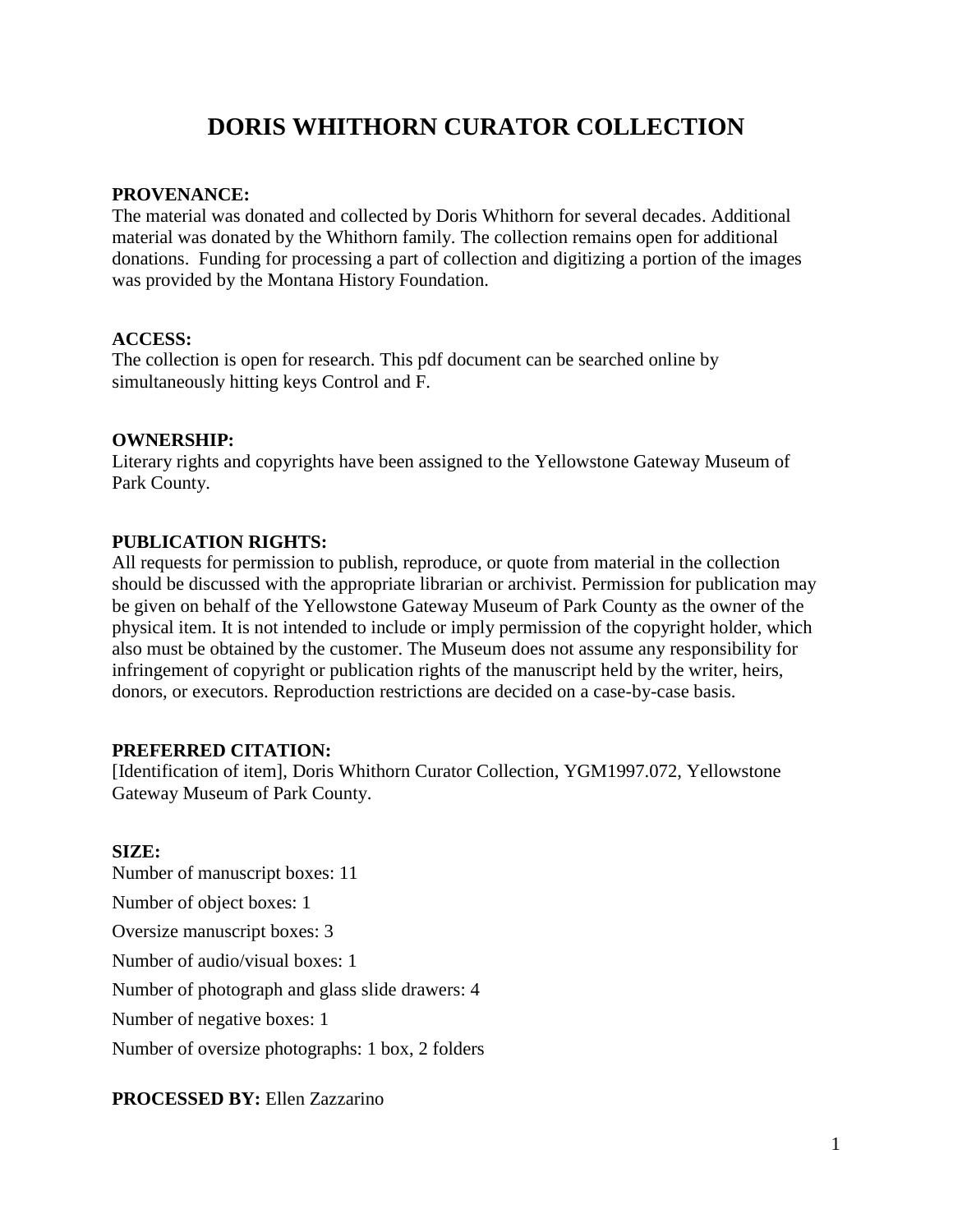## **BIOGRAPHICAL NOTE**

Born in 1916, Doris Swenson (Whithorn) grew up on a farm located between Davenport and Shickley, Nebraska. Doris Swenson graduated as valedictorian from high school and then taught at a rural high school for three years. She then attended the University of Nebraska for two years. After marrying Bill Whithorn in 1939, they moved to Worden, Montana, where Bill worked for several weeks. The couple relocated to Billings, Montana where Bill worked for *The Yellowstone News*. In 1948, Bill began working for the *Billings Times*. During his tenure at the newspaper the family grew with the birth of Alta, Bruce, Carol, and Duane.

After six years with the *Billings Times*, and three years with the *Gazette*, the Whithorns moved to Park County, Montana. They lived at the Wan-I-Gan in Pray, south of Livingston for 28 years. They operated the store, gas station, and cabins at the one-stop tourist service. In 1951, Doris began creating jewelry and souvenirs from deer and elk horns. They built the Horn House in 1954 to display and sell these souvenirs. When a new highway was built diverting the traffic from the East River Road, Bill began working in Yellowstone Park as a seasonal maintenance man.

In 1954, Bill Whithorn began reproducing old photographs, which motivated Doris to begin researching these images. In1960, Doris began writing illustrated stories based on the images and her research. In 1965, Fred Martin, editor of the *Park County News* asked them to prepare the annual edition of the pioneer issue for the newspaper. The pioneer issue became an annual 48 page paperback that led to a series of photo histories on nearby areas.

In 1964, the Park County Museum Association was formed. In 1967, the Association leased rooms in the West Side School. Doris Whithorn served as the Museum Director and both she and Bill became quite involved with the development of the Museum. In 1974, the Museum is forced to move to the Lincoln School. In 1976, the Park County Museum Association agreed to purchase the North Side School. The purchase was split with Park County.

In 1976, Bill and Doris Whithorn sold the Wan-I-Gan to move to the old North Side School in Livingston. An apartment was built in the basement allowing them to live in the museum as volunteer caretakers and overseers. Doris continued to serve as the Museum Director. Four large display rooms are completed with one focusing on Native Cultures. Doris and Bill devoted their time to the expansion and development of the museum and additional publications. *The History of Park County 1984*, a 512 page book, authored by Doris and 45 volunteers, was a major accomplishment. In 1986 they move from the museum to a house in Livingston.

Doris and Bill Whithorn continued to publish books on the history of towns located in Park County. They traveled extensively to all 50 states and abroad. In 1990, Bill Whithorn died and in 1993, Doris moved back to the museum apartment. Doris continued to serve as Museum Director until 1997 when she moved to the Senior Center. In 1997, Mark Baker was hired as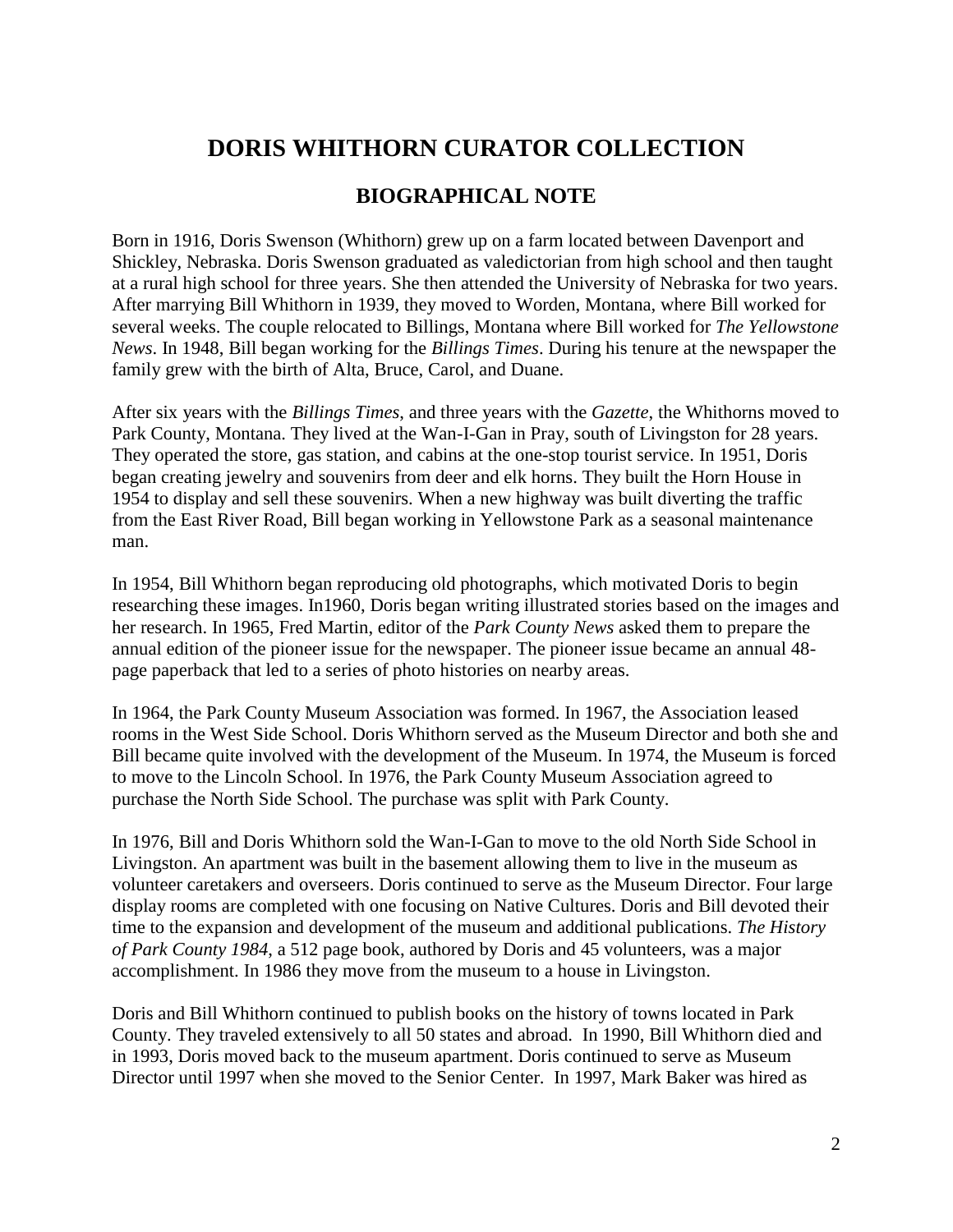part-time Museum Director and Doris continued to offer her knowledge and experience to the Yellowstone Gateway Museum of Park County for the next several years.

Doris Whithorn wrote over 90 articles that were published in newspapers and magazines both regionally and nationally. She wrote 18 books with Bill and continued to write after he passed away. Doris was active in numerous organizations including: the Genealogy Society, Yellowstone Club, Park County Pioneers, Park County Historical Society, Montana Historical Society and the Retired Seniors Volunteer Program. Doris won several awards including: the Peter Yegen Lifetime Achievement Award from the Montana Historical Society, the Montana Governor's Award as the District Senior Citizen of Distinction and the Chamber of Commerce Lifetime Achievement Award for Preserving Park County History. Doris had 4 children, 12 grandchildren, 19 great grandchildren and 2 great-great grandchildren. In the summer of 2013 Doris Whithorn passed away.

### **SCOPE AND CONTENT NOTE**

The collection comprises of material that Doris Whithorn collected throughout the years from Park County residents or relatives located out-of-town and her extensive research. The material was discovered in her files at the Yellowstone Gateway Museum of Park County. Doris stored the photographs and manuscript material in files according to subject or type of material. These items comprised a collection that Doris stored with her papers as Museum Director along with a large collection of newspaper clippings. Additional material was donated by family members after she passed. The historic material dates from the 1880s to 2013. The photographs document the early settlers, businesses and towns in Park County. The subjects range from churches to schools to events.

## **SERIES DESCRIPTION**

**SERIES 1 PUBLICATIONS – BOOKS AND ARTICLES 1950s – 2003 BOX 1- BOX 4**

The series comprises of the original manuscripts for the books and articles published by Doris and Bill Whithorn. Doris Whithorn wrote the majority of the books and all of the articles in the series. The material includes handwritten and typed manuscripts with handwritten notes by Doris. Once a book was published she continued to research the subjects for future revised editions. The published articles appeared in newspapers in Billings, Great Falls, Bozeman, and Livingston. Doris' articles were published in regional and national magazines. It's important to note that many of the family histories submitted for the *History of Park County, Montana 1984* book were written by one or more member of the families contain information that was not included in the book due to the length of the narrative. Numerous letters from researchers, Park County residents, students, and readers encompass a portion of the series along with several folders that Doris Whithorn retained on the writing process and her ideas.

The series ends with manuscripts Doris Whithorn wrote for tours including the Park County Historical Society's annual tours. She actively participated in these tours by writing the guides,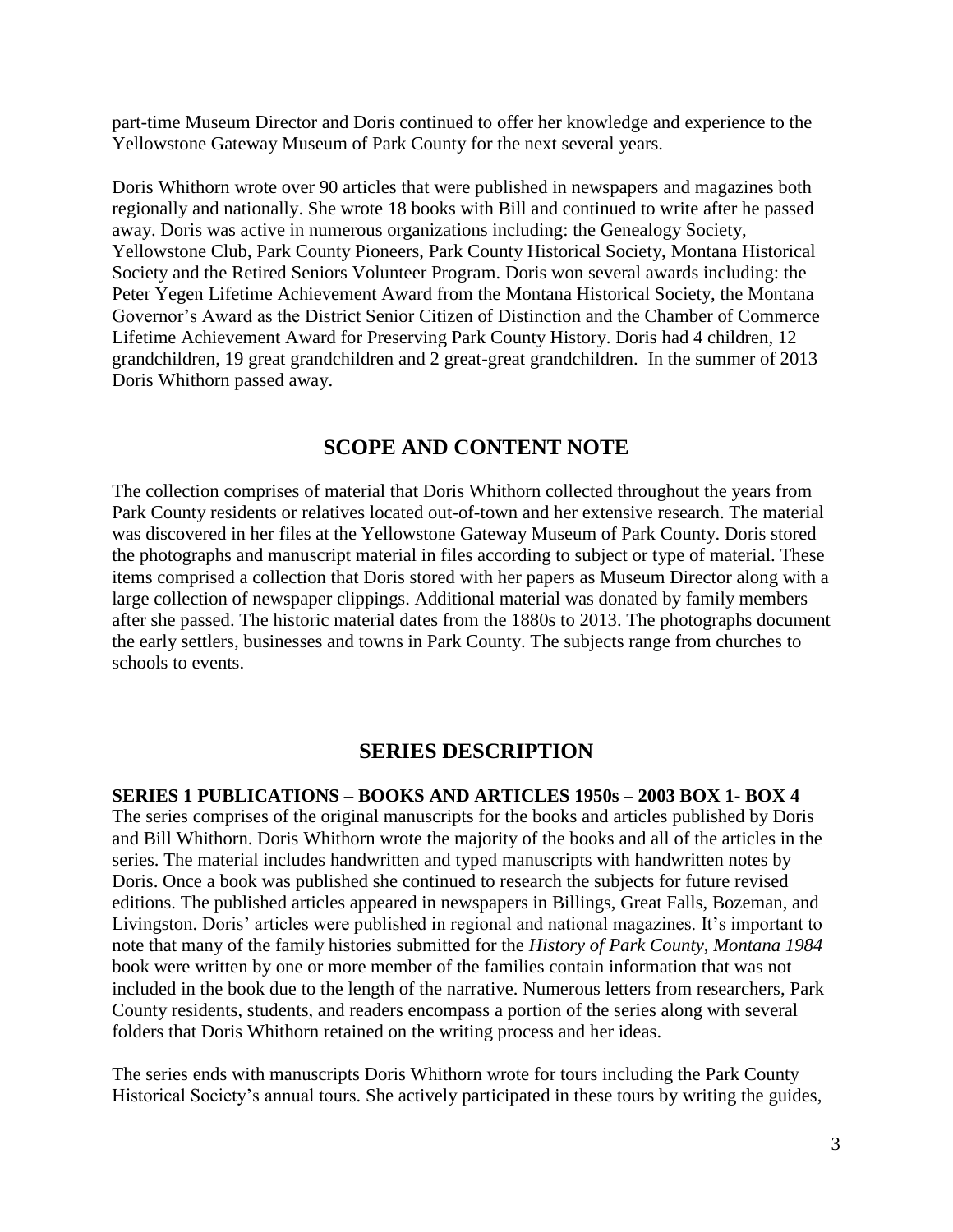providing photographs and organizing several of the tours. In addition, Doris Whithorn wrote self-guided tours to Livingston's historic areas, including downtown. The papers document the tours that began in the 1970s until 2003.

#### **SERIES 2 RESEARCH 1880S – 2003 BOX 4- BOX 11**

The research material in the series primarily consists of articles, clippings and notes. Doris Whithorn was a thorough researcher and historian. Every piece of paper or article was analyzed for information pertaining to her publications, the museum or relevance to the history of Park County and Montana. She maintained a reference library for her research. All the clippings, articles or published material was organized according to subject or publication. The folders retain her original subject titles with additional information that may assist a researcher. Arranged in alphabetical order by subject, the folders document the history and culture of Park County and the surrounding areas. The series also includes the numerous letters Doris Whithorn received from researchers across the U.S. The correspondence is organized in chronological order.

### **SERIES 3 PERSONAL AND FAMILY PAPERS 1927–2008 BOX 11**

Material in the series includes family correspondence, personal business, diaries, clippings and documents. The documents are organized by individual family member in chronological order. Bill Whithorn's personal papers start the series with his papers for writing school, diary, studies in photography and his passing in 1990. Bill and Doris Whithorn's personal business papers follow documenting their work at the Wan-I-Gan, travels, family and involvement in the community.

#### **SERIES 4 OBJECTS, BOX 12-BOX 13, ca 1916-1925, 1985, 1998**

The series includes childhood mementos such as a bracelet, sewing project, baby shoes and toys and two awards. One award Bill and Doris Whithorn received for their dedication and numerous contributions to Park County, Montana. The second award was presented to Doris Whithorn by the National Federation of Business and Professional Women's Clubs.

#### **SERIES 5 OVERSIZE, OVERSIZE BOX 1 –BOX 3, 1870s-2012**

The series comprises of posters, newspaper articles by Doris Whithorn, scrapbooks, and layout proofs of several books all from Series 1 for preservation and storage. The items dating from the 1870s to the early 1900s comprise copies of research material such as articles, documents and a diary.

#### **SERIES 6 AUDIO-VISUAL BOX 1, 1967-2001**

Three reel to reel color films, one VHS tape and two cassette tapes comprise the series. Topics of the films include the Livingston Parade, Yellowstone Boat Float and a presentation by Doris Whithorn to the Yellowstone Club. The cassette tapes contain one interview with Brian Shovers and a presentation by Doris Whithorn on Hunters Hot Springs.

#### **SERIES 7 PHOTOGRAPHS, NEGATIVES, FILE CABINET 15 DRAWER 2-3, BOX 1 1880s-2003**

The series consist of photographs collected by or given to Doris Whithorn for the Yellowstone Gateway Museum. The folders follow Doris Whithorn's original alphabetical arrangement by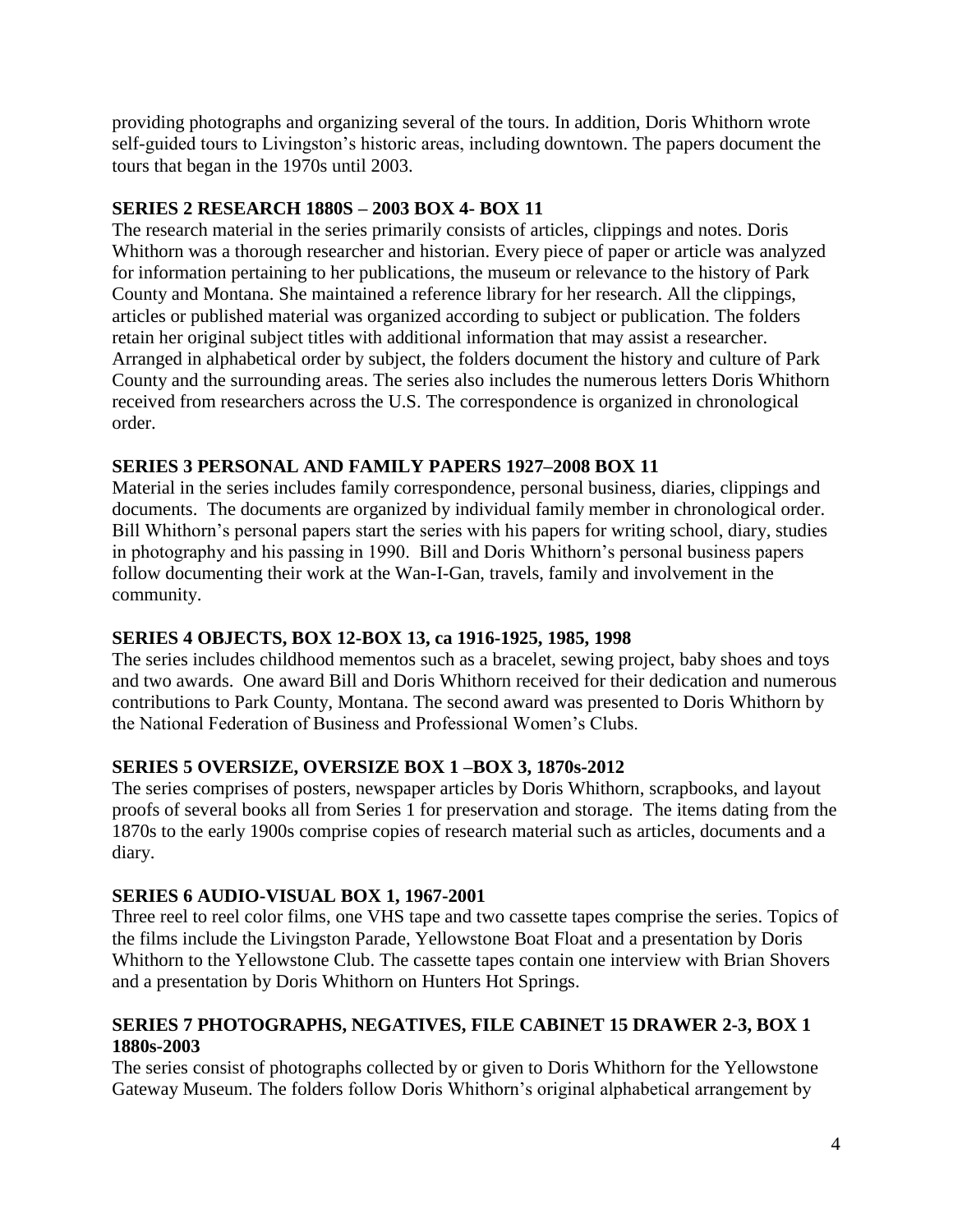town followed by either business or family name or subject. This original order was maintained except when the folder comprised of numerous photographs, company documents or events, which were moved to a separate folder organized by subject.

### **SERIES 8 GLASS SLIDES FILE CABINET 15 DRAWER 3-4, 1940-1970S**

The glass slides include images of Yellowstone, gatherings and trips. A large portion of the glass slides comprise aerial images taken from a plane flying over Park County.

### **SERIES 9 OVERSIZE PHOTOGRAPHS OVERSIZE BOX 1, OVERSIZE FOLDER 1-2, 1864-1989**

The oversize photographs comprise of images taken by Bill and Doris Whithorn along with copy photographs of historic images. Bill and Doris Whithorn images consist of landscapes, animals and people. Most of the images are black and white and many are not dated. The series also includes an album of the Park County Historical Society Historical Tours of Mission Creek, West Boulder, Fort Parker, Shields Valley. The album includes map, color photographs and text.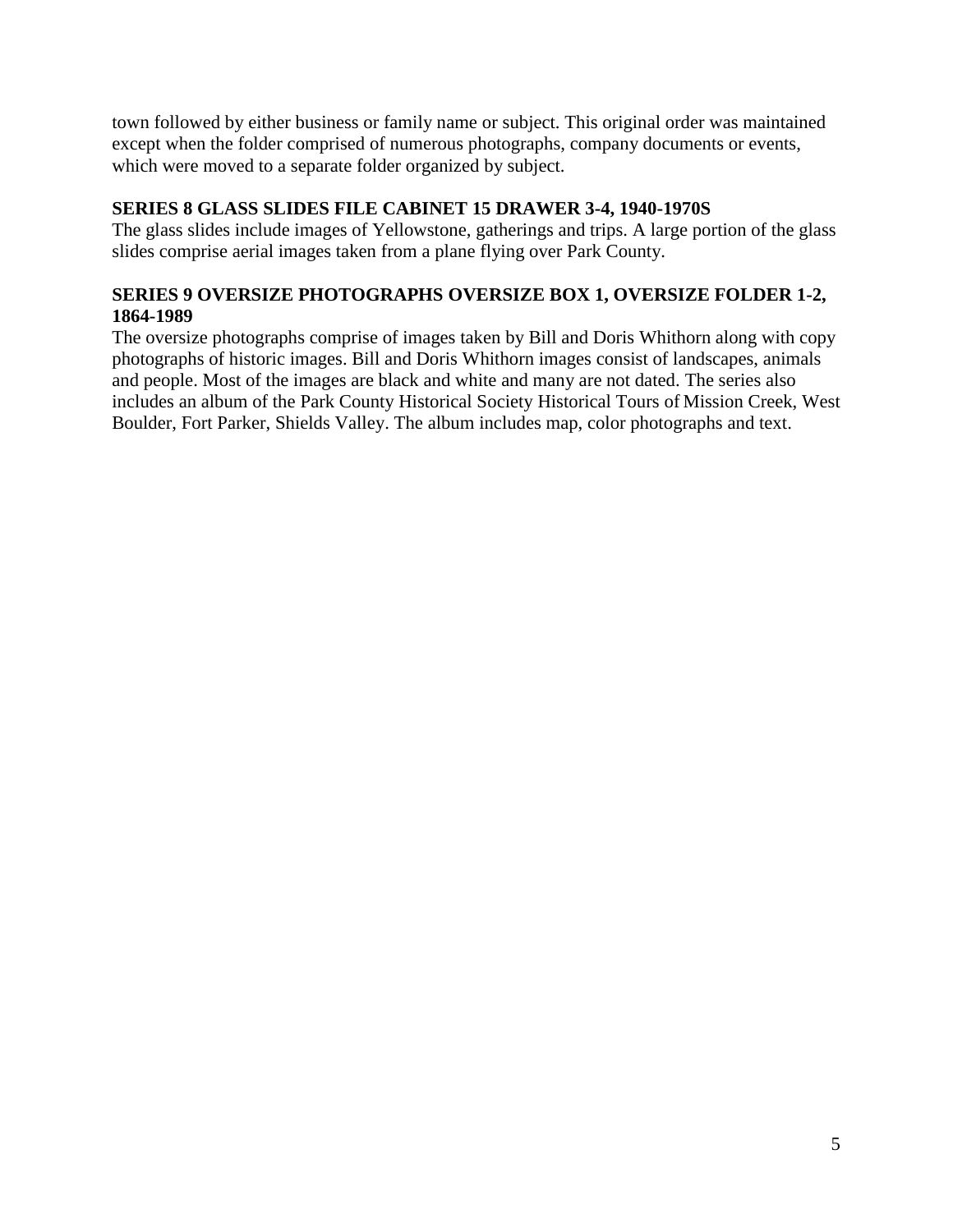## **Articles and Short Stories by Doris Whithorn**

- "Tennis Courtship" written in Davenport, Nebraska as Doris Swenson, ca. 1930s
- "History of Pyramid Camp #5614," 1959
- Untitled short story, 1959
- "Rattlesnake Warfare" March 12, 1960
- "Trap-Line Side-Line" ca. 1960-1961
- "About Paradise Valley Schools" ca. 1960s
- "Across the Bar of the Old Saloon" ca. 1960s
- "Annual Elk Feed at Gardiner" ca. 1960s
- "Buckskin Jim was a Fighting Man" ca. 1960s
- "Eve on the River" ca. 1960s
- "Goodbye to the Lazy K" ca. 1960s
- "Grandmother" ca. 1960s
- Chapter 9 "Offbeat Experience" ca. 1960s
- "In Fairness Give me a Big Stick" ca. 1960s
- "Jet Boat on the Yellowstone" ca. 1960s
- "A Little Change" ca. 1960s
- "The Mother Lode has Never Been Found' ca. 1960s
- "People and Places in the News of the Livingston Enterprise" ca. 1960s by Bill and Doris
- Untitled short articles/stories one on John Hepburn, one on Harriet Cutler ca. 1960s
- "We Extended Sympathy With Coffee" ca. 1960s
- "What's With Wapiti" ca.1960s
- "A Whitefish Tale" ca. 1960s
- Poems ca. 1960-1988
- "The Little Church with the Big Voice" (Pine Creek Church) submitted to *Great Falls Tribune* Summer 1961
- "Artist in Coveralls" ca. 1961
- "The Baby I had to Have" ca. 1961
- "I Could Never be More" ca. 1961
- "Together in Tribulation" ca. 1961
- "Winter Trapline Makes a Profitable Sideline", *Great Falls Tribune, Montana Parade*, March 26, 1961
- "Southern Montana Rattlesnake Warfare", *Great Falls Tribune, Montana Parade*, May 7, 1961
- "Rough Ridin' for Pronghorns" changed to "To Get Those Pronghorns Prepare for Rough Ridin'" *Great Falls Tribune*, July 25, 1961
- "Trip by Turbo-Jet submitted to *Great Falls Tribune* Aug. 1961
- "The Girl with the Mink Coat in View" ca. 1962
- "Trout Ranch", *Great Falls Tribune, Montana Parade*, Feb. 25, 1962
- "Brief History of Emigrant Gulch and Yellowstone City" speech delivered in Old Chico Oct. 13 1963
- "For the Past Century, Emigrant Gulch has Meant Gold on Upper Yellowstone", *Great Falls Tribune, Montana Parade*, Feb. 9, 1964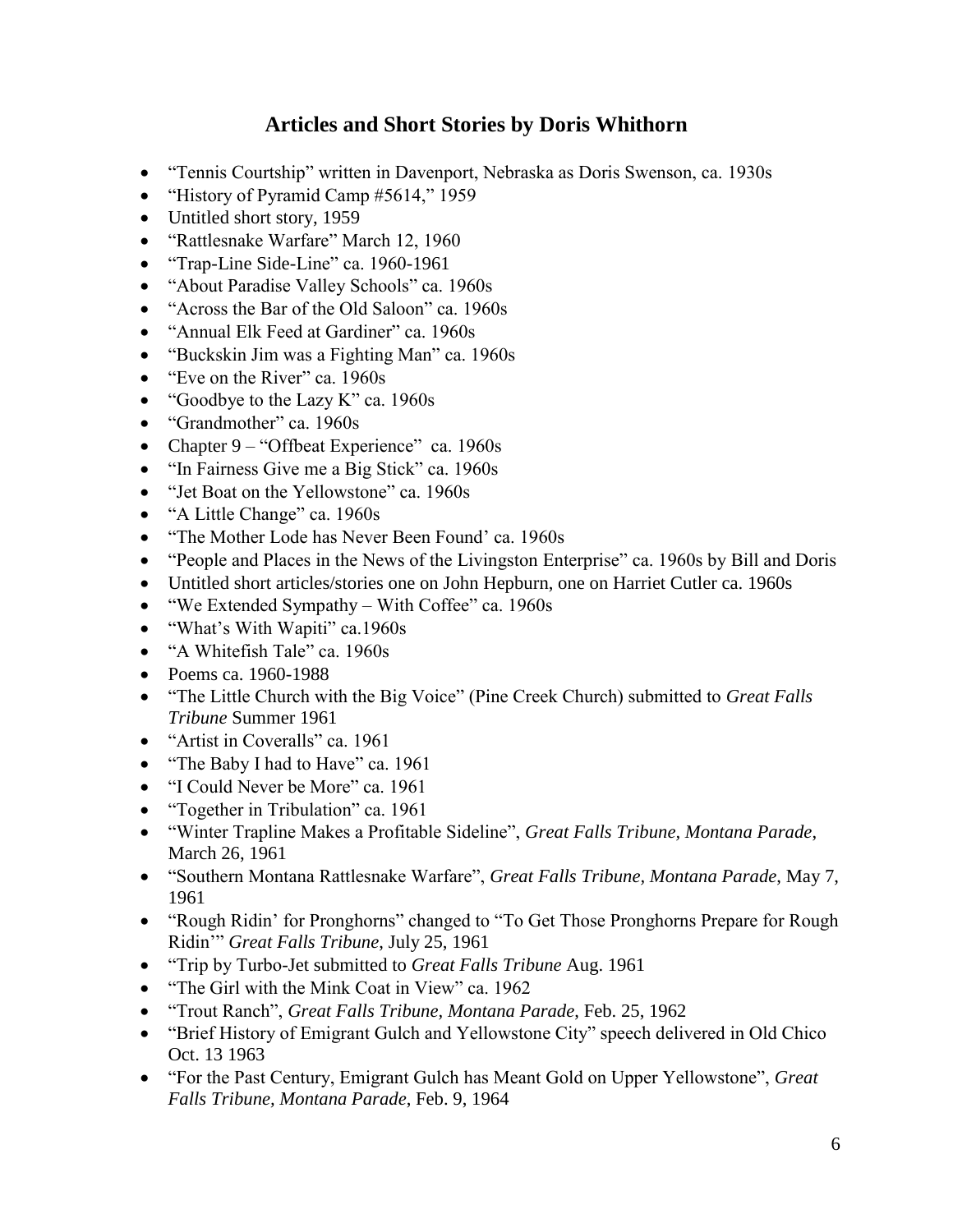- "Jane Could Cop the Headlines", *Billings Gazette, Midland Empire Magazine*, August 16, 1964
- "Winter is Monkey Business Time" published in *Playground of the Rockies*", vol. VII, no. 4, 1964
- "The Barrel Bassinet" published in *The Workbench*, Vol. 20 No. 6, Nov-Dec. 1964
- "Let's Have Coffee Hour", ca. 1965
- "The Gold of Jardine Today it's On the Hills" published in the *Great Falls Tribune*, *Montana Parade*, March 7, 1965
- "Sawmill Man of Yellowstone City" published in *Frontier Times,* June-July 1965
- "Through the Years in Yellowstone", Sept. 1965
- "Then and Now in Yellowstone", Sept. 1965
- "Montana's Baby is 93", *Billings Gazette*, October 17, 1965
- "Aldridge Pictures" *Park County News* 1965-1970
- "Doings of the Silver Cornet Band" *Park County News* 1965-1970
- "The Union" *Park County News* 1965-1970
- "School District 13, Park County" *Park County News* 1965-1970
- "Buttery Family's Business Enterprises Started in Park County Mining Camps, Now Ghost Towns", *Great Falls Tribune, Montana Parade*, Jan. 16, 1966
- "Papoose Board" 1966
- "Photo Story of the Good Old Days in Montana" March 1966 submitted to *Great Falls Tribune*
- "Liver-eating Johnson's Fearsome Name" *True West* June 1966
- "White Squaw Make Float", ca. 1966-1967
- "How to Build Your Child's Own Dinosaur", July 1966
- "The Life of a Converted Mail Truck", Aug. 1966
- "Elk Reduction 1912 Style", *Billings Gazette*, March 12, 1967
- "Yellowstone River Float" *Billings Gazette* 1967
- "In Fairness Give Me a Big Stick" Nov. 1967
- "Heirlooms Start Some Now" 1968
- "Elk Teeth as Ornaments" photos by Doris published in *Montana Wildlife*, Feb. 1968
- "The Patchwork Jacket" published in *The Craftsman*, Vol. XII, no. 5, July –Aug. 1968
- "Dear Diary" 1969
- "He Left his Name on the Trails of Yellowstone" published in *Frontier Times* 1969
- "Wrangling Dudes in Yellowstone" published in *Frontier Times* vol. 43, No. 8, Nov. 1969
- "Fun Float down the Yellowstone" (re-titled) "Yellowstone River Rats" published in *All Outdoors*, June 1970
- "I Will Not Die in this Wilderness" by Killorn and Whithorn ca. 1970
- "100 Years Ago this Week" by Killorn and Whithorn ca. 1970
- "100 Years Ago Today in Park County" (articles) ca. 1970
- Editorial on Harriet Cutler ca. 1970
- 'Birth of an Idea, The 1870 Expedition" ca. 1970
- "The Birth of a Park, (The 1871 Expedition)" published in the *Billings Gazette*, Dec. 1971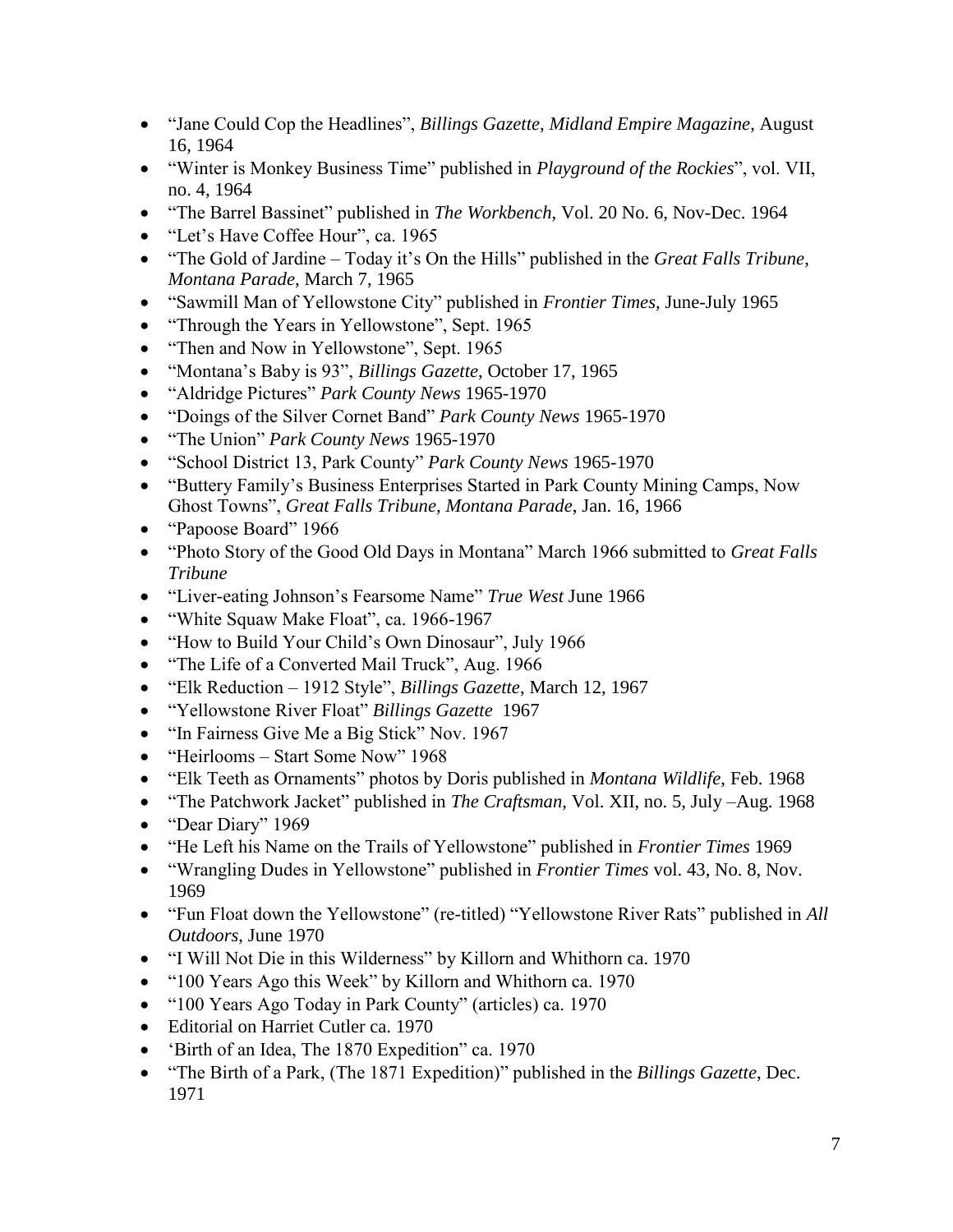- "Killing of a Newsworthy Sheriff" ca. 1971
- "Early Man in Yellowstone County" ca. 1972
- " Through Four Score and Ten Years" (on the Yellowstone Club) entry for *Pioneer Tales* 1972
- "He Killed a Cagy Outlaw" March/April 1973
- "Emigrant Hall Story 1953-1974" 1974
- "Park County Women of Note" *Our Heritage The Contributions of Women in Park County and Montana*, American Association of University Women, Park County Branch (manuscript and speech) Nov. 14, 1974
- Programs for KYBS ca. 1978-1982
- "Gardiner Geared for the Centennial" ca. 1979
- "Building the Chittenden Bridge 1903" 1979
- "Park County Honors Soldiers Who Fell in the Great Cause" ca. 1980s
- "Burials in the Park County Montana, Cemeteries Other than Memorial Gardens, Mountain View Calvary of Livingston" ca. 1983
- "Prostitution in Park County" presentation for Women in Montana History Conference Oct. 10, 1988
- "Livingston's Red Light District" presented at Women in Montana History program by Gallatin Extension Homemakers in Bozeman ca. 1988
- "Livingston Depot" compilation of articles/clippings ca. 1990
- "I Remember Dr. Cedric Nelson" ca. 1990s (?)
- "Besmirching the Toga" ca. late 1990s
- "Never Pet a Rattlesnake" ca. 1990s
- "Trails to Emigrant Gulch" ca. 1990s
- "Kid Curry" compilation of articles/clippings ca. 1990s
- "Shooting at the Cabin" (Aug. 1914) compilation of articles/clippings ca. 1990s
- "Yellowstone City Founded 1864" ca. 1990s
- "Urbach Dynamiting Deaths" compilation of articles/clippings ca. 1997
- "Boat Floating Memories" Oct. 14, 1999
- "A Diary or a Journal" March 2000
- "People, Places, Past and Present" presenter for Project Wet Montana Aug. 14-16, 2000
- "Upper Yellowstone County" Aug. 15, 2000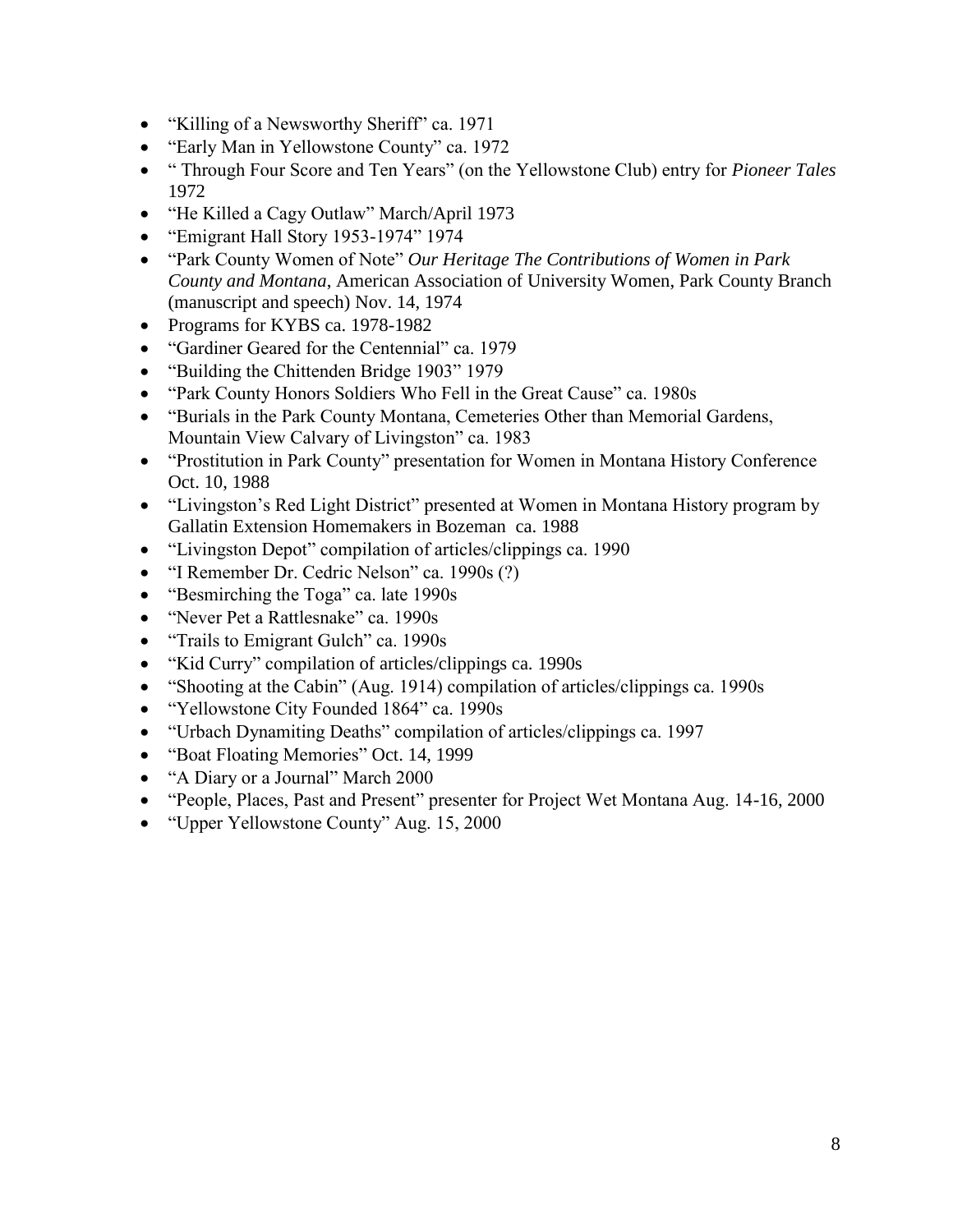## **Books by Bill and Doris Whithorn**

- *60 Miles of Photo History: Upper Yellowstone Valley*
- *A Photo History of Aldridge: Coal Camp That Died Abornin'*
- *Photo History of Livingston Montana*
- *Montana in the Good Old Days, No. 1 and No. 2*
- *Photo History of Chico Lodge*
- *Photo History of Gardiner, Jardine, Crevasse*
- *Photo History of Shields Valley*
- *Photo History from Yellowstone Park*
- *Pics & Quotes of Yellowstone*
- *Photo History of Livingston – Bozeman Coal Country*
- *Photo History of Harvats and their Woolies*
- *Calamity's in Town*

### **Books by Doris Whithorn**

- *History of Park County, Montana 1984* (editor)
- *Bicentennial Tapestry of the Yellowstone Conference*
- *Yankee Jim's National Park Toll Road and the Yellowstone Trail*
- *Twice Told on the Upper Yellowstone, Volumes 1, 2, and 3*
- *Pine Creek United Methodist Church: A Century of History, 1900-2000*
- *Why?? Pray, Montana*.
- *Paradise Valley on the Yellowstone*
- *Coloring Book of the Lewis and Clark Expedition* (with Margaret Weimer)
- *Emigrant Gulch: Searching for Gold in Park County, Montana*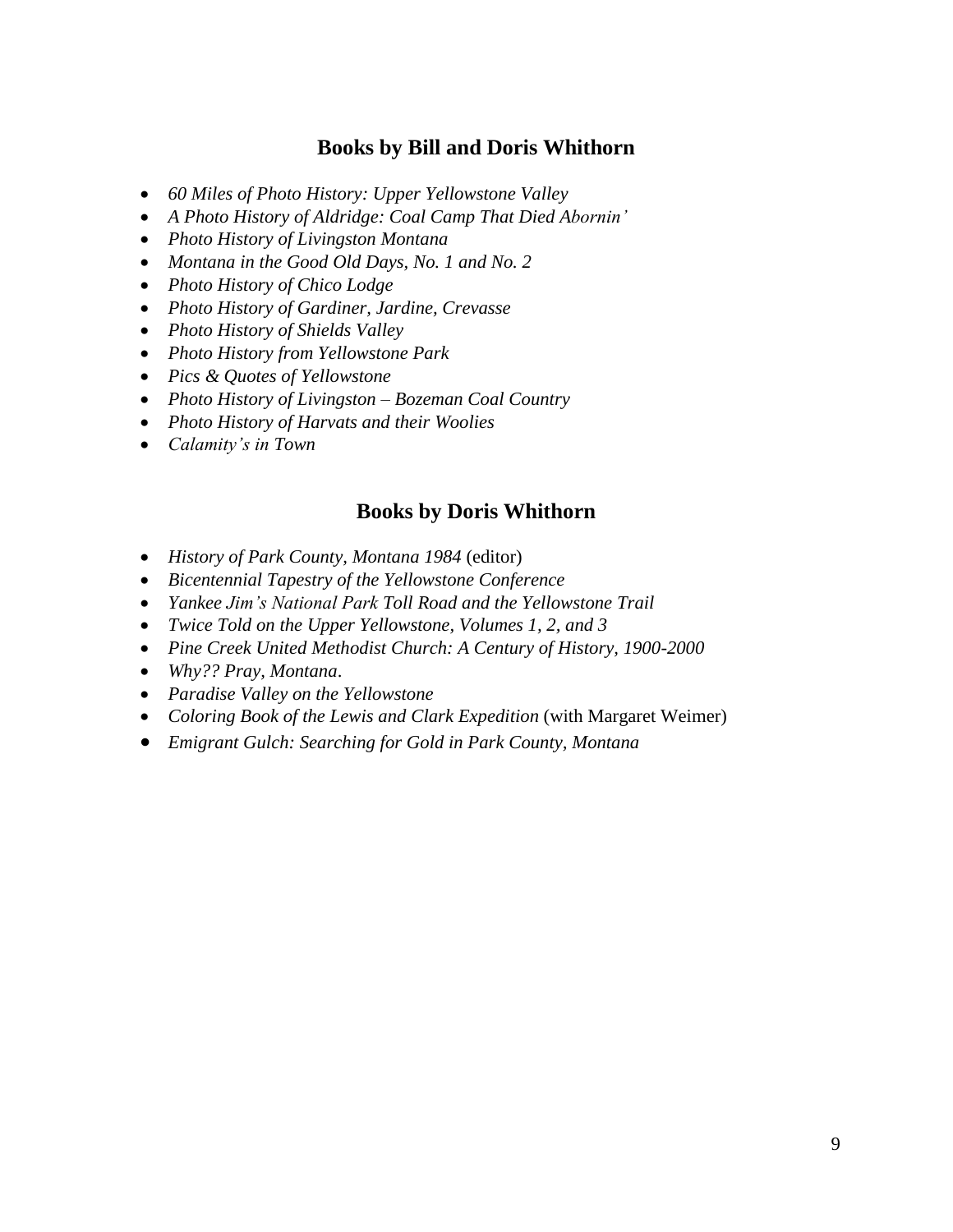## **SERIES 1 PUBLICATIONS – BOOKS AND ARTICLES Box 1 Description Dates** FF1 *60 Miles of Photo History* ca. 1965 Text, photo descriptions, book release postcard, clipping FF2 *Photo History of Aldridge* 1894 (copy), ca. 1966 Research notes, clipping (copy) FF3 *Photo History of Aldridge* 1966 Clippings on book FF4 *Montana in the Good Old Days, Vol. 1* 1967, 1971 Paste-up layout for publication, notes, printing estimate FF5 *Photo History of Chico Lodge* 1930s (copy), 1950s-1960s Clipping, research notes, manuscript typescript with notes, article (copy), brochure FF6 *Let's Go to Chico* ca. 1968 Manuscript typescript (2 copies) FF7 *Photo History of Chico Lodge* 1930-1940 (copies), 1980 Brochures, typescript, notes, article, clippings, photos (copies) 2003 FF8 *Photo History of Chico Lodge Revision* 1949 (copy), 2003 Publication with corrections, article, photos (copies), text on Chico school FF9 *Photo History of Chico Lodge Revision* ca. 1960s-2003 Manuscript typescript with revisions, letter, card FF10 *Photo History of Chico Lodge Revision* ca. 1960s-2005 Letters, note, manuscript pages, brochures FF11 *Photo History of Chico Lodge Revision* ca. 1981 Manuscript proof (copy) FF12 *Supplement to Photo History of Chico Lodge By* Undated *Bill and Doris Whithorn* Typescript by Nina Killoran FF13 *Photo History of Gardiner, Jardine, Crevasse* 1920-1980 (copies),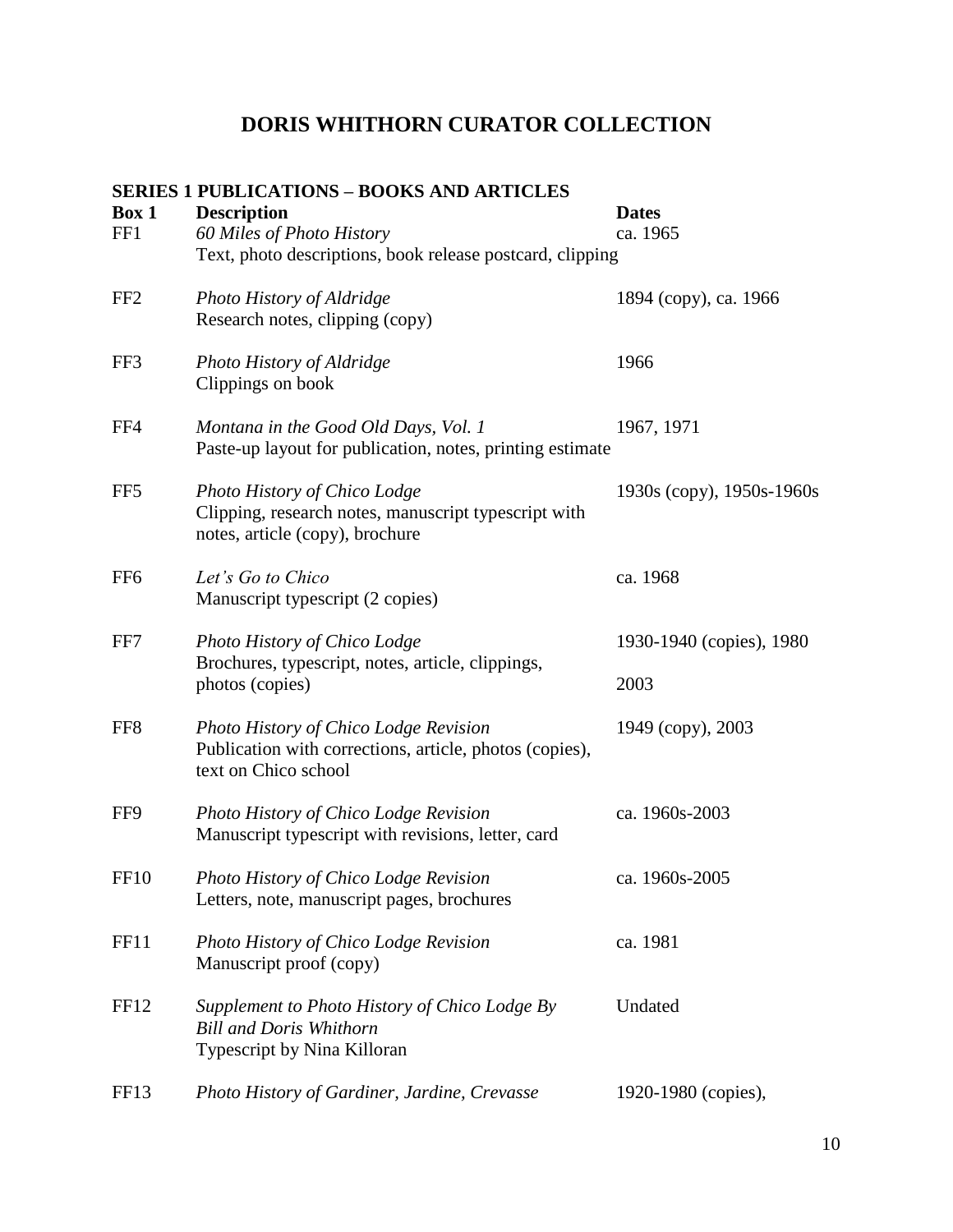|                  | Notes, clippings and articles (copies)                                                                                                         | ca. 1970s                            |
|------------------|------------------------------------------------------------------------------------------------------------------------------------------------|--------------------------------------|
| FF14             | <b>Photo History of Yellowstone Park</b><br>Notes, letter, clippings and article (copies)                                                      | 1880-1920 (copies),<br>ca. 1959-1970 |
| FF15             | Photo History of Yellowstone Park<br>Handwritten manuscript, typescript                                                                        | ca. 1970, undated                    |
| FF16             | <b>Photo History of Yellowstone Park</b><br>Manuscript typescript (draft)                                                                      | ca. 1970, undated                    |
| FF17             | Photo History of Yellowstone Park<br>Publication with notes, letter, manuscript typescript,<br>articles, outline from Brigham Young University | ca. 1972-2003                        |
| FF18             | Photo History of Livingston – Bozeman Coal County<br>Manuscript typescript with corrections                                                    | 1976                                 |
| <b>FF19</b>      | Photo History of Harvats and Their Woolies<br>Manuscript typescript, book advertisements                                                       | ca. 1970s                            |
| <b>FF20</b>      | Calamity's in Town<br>Manuscript typescript, postcard                                                                                          | 1969-1970s                           |
| FF <sub>21</sub> | Calamity's in Town<br>Manuscript typescript                                                                                                    | ca. 1970s                            |
| FF <sub>22</sub> | Calamity Jane/ I see by the Papers                                                                                                             | ca. 1970                             |
| FF <sub>23</sub> | Calamity's in Town<br>Typescript manuscript                                                                                                    | 1975                                 |
| FF <sub>24</sub> | Calamity's in Town<br>Typescript manuscript                                                                                                    | 1975                                 |
| FF <sub>25</sub> | Calamity's in Town<br>Letters, notes                                                                                                           | 1973-1976                            |
| FF <sub>26</sub> | <b>History of Park County Montana, 1984</b><br>Notes on book project                                                                           | 1984                                 |
| <b>FF27</b>      | History of Park County Montana, 1984<br>"History of Park County Museum" – typescript (copy)                                                    | October 9, 1982                      |
| FF <sub>28</sub> | History of Park County Montana, 1984<br>Town histories - final typescript with corrections                                                     | 1984                                 |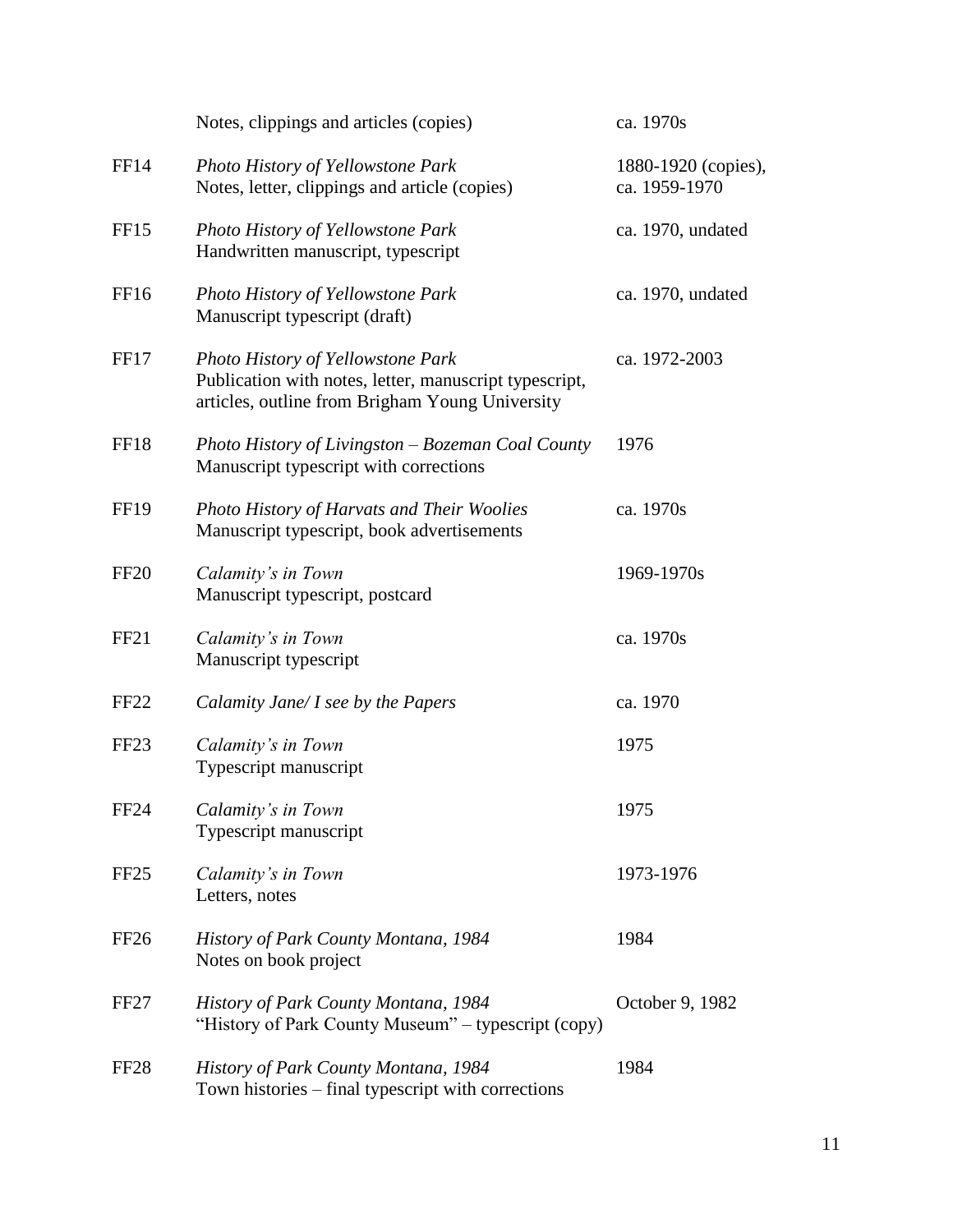| <b>FF29</b> | History of Park County Montana, 1984<br>"Clyde Park Yesterdays", "The Biggest Little Town<br>on Earth", "Clyde Park I knew" - typescripts<br>(originals and copy) | 1984                             |
|-------------|-------------------------------------------------------------------------------------------------------------------------------------------------------------------|----------------------------------|
| FF30        | History of Park County Montana, 1984<br>Royal Teton Ranch – letter, history                                                                                       | May 13, 1984                     |
| FF31        | History of Park County Montana, 1984<br>Royal Teton ranch, Gardiner businesses -<br>typescript with corrections                                                   | 1984                             |
| FF32        | History of Park County Montana, 1984<br>Businesses, Park branch Canal – histories, notes,<br>article, lists                                                       | 1890-1930 (copies), 1984         |
| FF33        | History of Park County Montana, 1984<br>Livingston businesses - typescript with corrections                                                                       | 1984                             |
| FF34        | History of Park County Montana, 1984<br>Histories of several businesses—typescript with<br>corrections                                                            | 1984                             |
| FF35        | History of Park County Montana, 1984<br>Post Offices and postmasters – lists, notes                                                                               | 1984                             |
| FF36        | History of Park County Montana, 1984<br>Churches – letters, histories, notes, brochure, list                                                                      | 1974, 1983-1984                  |
| FF37        | History of Park County Montana, 1984<br>(copies)Churches - clippings (copies), notes, brochures,<br>histories 1960-1990                                           | ca. 1880-1920                    |
| FF38        | <b>History of Park County Montana, 1984</b><br>$Churches - clippings$                                                                                             | ca. 1900s-1990s                  |
| <b>FF39</b> | History of Park County Montana, 1984<br>Churches – clippings (copies), notes, programs, letters                                                                   | 1880-1890 (copies),<br>1980-1990 |
| <b>FF40</b> | History of Park County Montana, 1984<br>Organizations - histories<br>manuscript handwritten, typescript                                                           | 1984                             |
| FF41        | History of Park County Montana, 1984<br>Club histories $- A - G$                                                                                                  | 1984                             |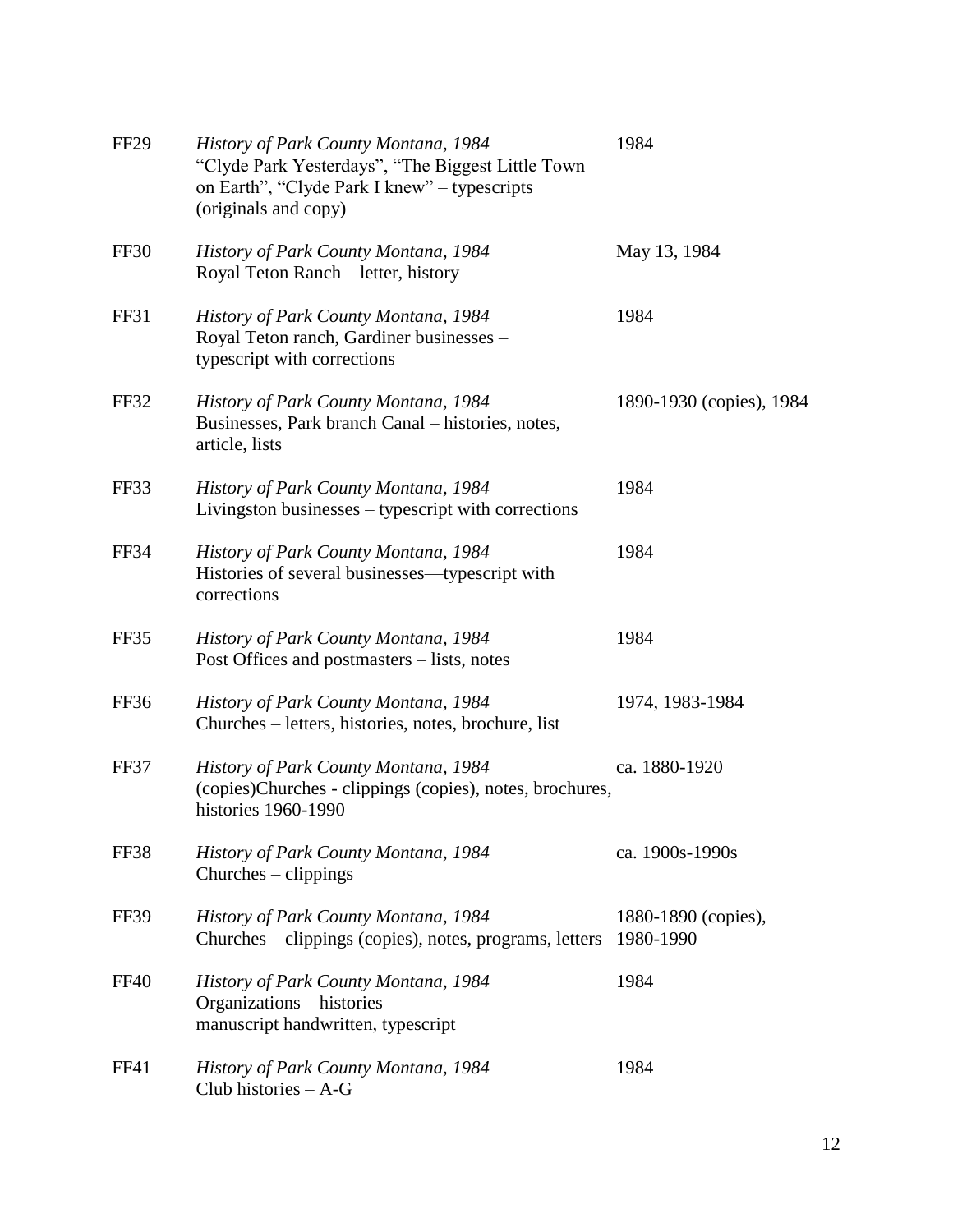| <b>FF42</b>     | History of Park County Montana, 1984<br>Club histories - L, O                                                 | 1984                 |
|-----------------|---------------------------------------------------------------------------------------------------------------|----------------------|
| FF43            | History of Park County Montana, 1984<br>Club histories $-P$                                                   | 1984                 |
| <b>FF44</b>     | History of Park County Montana, 1984<br>Club Histories $-R-Y$                                                 | 1984                 |
| <b>FF45</b>     | History of Park County Montana, 1984<br>Towns, churches histories – final typescript<br>with corrections      | 1984                 |
| <b>FF46</b>     | History of Park County Montana, 1984<br>Towns, organizations histories - final typescript<br>with corrections | 1984                 |
| <b>FF47</b>     | History of Park County Montana, 1984<br>Organizations, churches - final typescript<br>with corrections        | 1984                 |
| <b>FF48</b>     | History of Park County Montana, 1984<br>"History of Rosedale School" – typescript, letter                     | 1981, 1984           |
| <b>FF49</b>     | History of Park County Montana, 1984<br>Schools – notes, typescripts                                          | 1984                 |
| FF50            | History of Park County Montana, 1984<br>Schools – notes, typescripts with corrections                         | 1984                 |
| FF51            | History of Park County Montana, 1984<br>Notes, lists of names, graduating classes,<br>lists of businesses     | 1984                 |
| Box 2<br>FF1    | <b>Description</b><br>History of Park County Montana, 1984<br>Handwritten list of names                       | <b>Dates</b><br>1984 |
| FF <sub>2</sub> | <b>History of Park County Montana, 1984</b><br>Letters from people who submitted family histories             | 1984                 |
| FF3             | History of Park County Montana, 1984<br>Typescript list of names, businesses and churches                     | 1984                 |
| FF4             | History of Park County Montana, 1984                                                                          | 1984                 |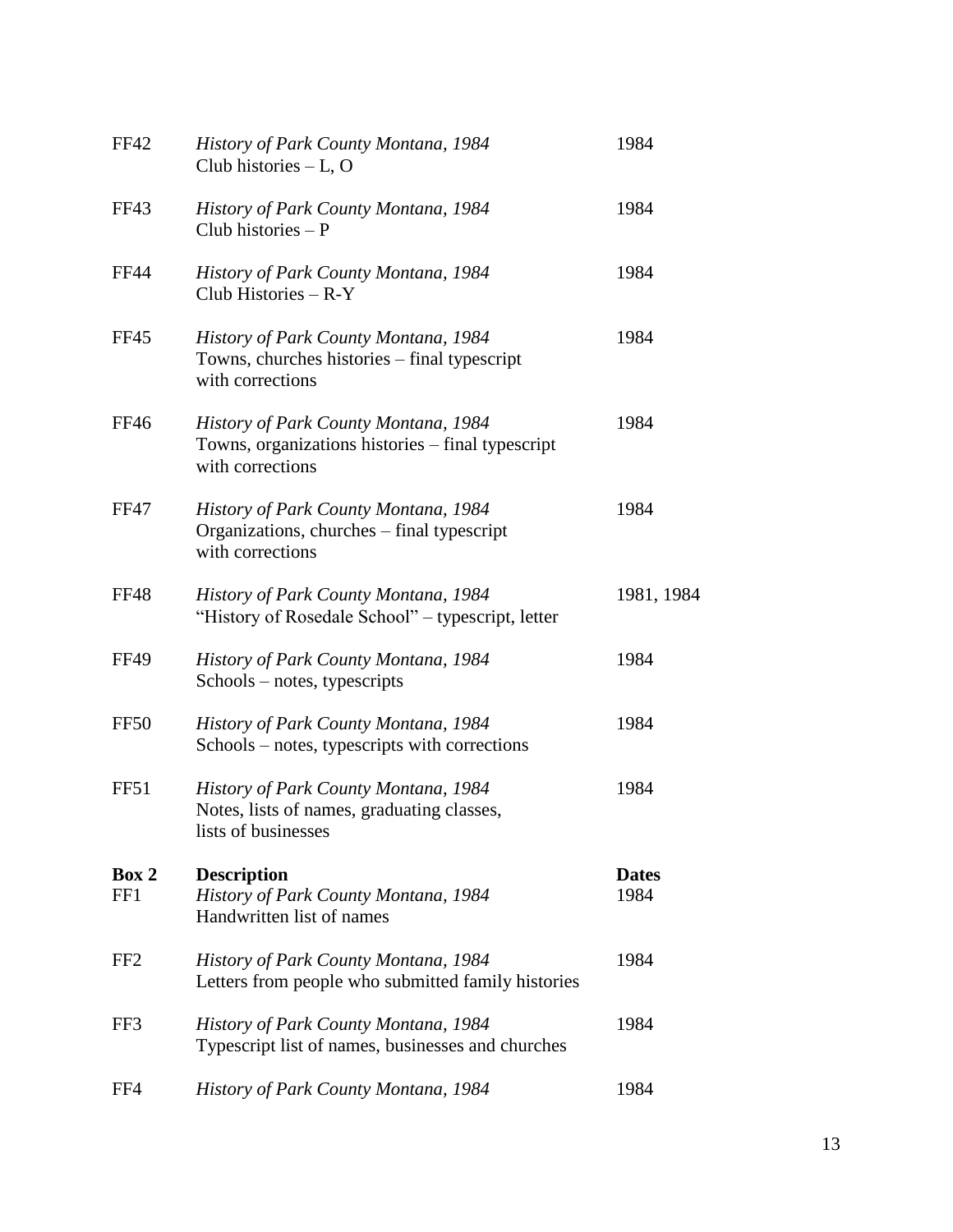|                  | A-K: envelopes from people who submitted histories                                                                                                                                                                                    |      |
|------------------|---------------------------------------------------------------------------------------------------------------------------------------------------------------------------------------------------------------------------------------|------|
| FF <sub>5</sub>  | History of Park County Montana, 1984<br>L-Z: envelopes from people who submitted histories                                                                                                                                            | 1984 |
| FF <sub>6</sub>  | History of Park County Montana, 1984<br>Notes, list of names, returned letters (undeliverable)                                                                                                                                        | 1984 |
| FF7              | History of Park County Montana, 1984<br>"A" families - Allen, Anderson, Armstrong:<br>family histories/narratives, typescripts, handwritten<br>newspaper clipping (copy)                                                              | 1984 |
| FF <sub>8</sub>  | History of Park County Montana, 1984<br>"B" families - Baldwin, Ballinger, Batten, Becker,<br>Benolken, Bigelow, Bishop, Blakeslee, Briggs, Broderick,<br>Bullock, Brown, Burtch, Busby:<br>family histories, typescript, handwritten | 1984 |
| FF9              | History of Park County Montana, 1984<br>"B" families - Barnhart, Betley, Blair, Bliler, Billman,<br>Briggs, Bishop, Bowers, Boyd, Bright, Bruffey:<br>family histories, handwritten                                                   | 1984 |
| FF <sub>10</sub> | History of Park County Montana, 1984<br>"C" families - Cady, Campanella, Carlson, Carpenter,<br>Carrell, Chase, Cobb, Conlin, Connell, Conrow, Corr,<br>Crabtree, Crossen, Cunningham:<br>family histories, typescripts, handwritten  | 1984 |
| FF11             | History of Park County Montana, 1984<br>"C" families - Carlisle, Carter, Chadbourne,<br>Christensen, Clark, Clement, Cloyd, Comstock,<br>Connolly, Counts, Curdy:<br>family histories, handwritten, typescript, article               | 1984 |
| FF <sub>12</sub> | History of Park County Montana, 1984<br>"D" families – Dewart, Daly, Douglass, Durgan:<br>family histories, handwritten, typescript                                                                                                   | 1984 |
| FF <sub>13</sub> | History of Park County Montana, 1984<br>"D" families - Dailey, Davis, Dean, Dietz, Doty, Draper:<br>family histories - handwritten, typescript                                                                                        | 1984 |
| FF <sub>14</sub> | History of Park County Montana, 1984<br>"E" families – Eck, Ellison, English, Evans:                                                                                                                                                  | 1984 |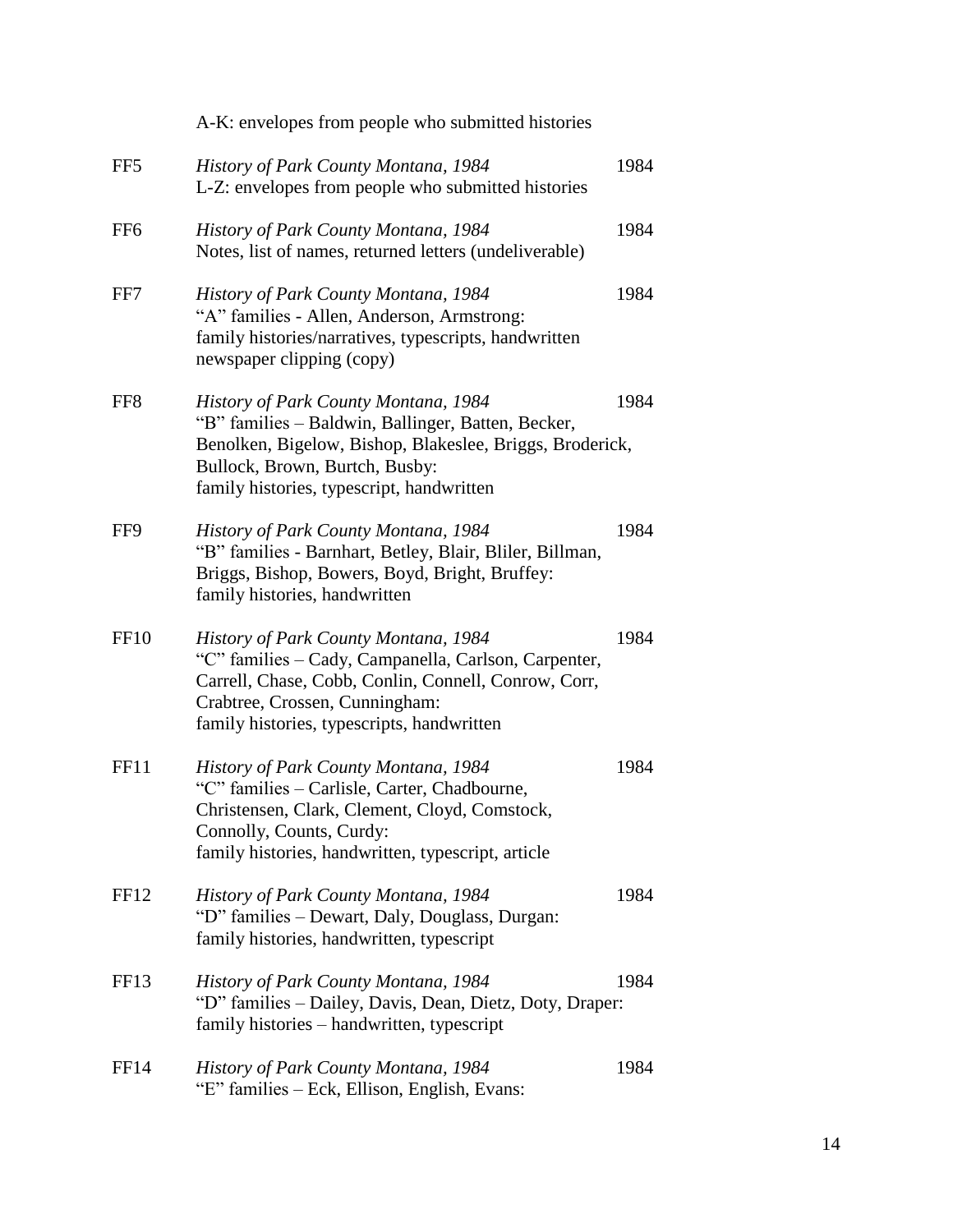|                  | family histories, handwritten, typescript                                                                                                                                        |      |
|------------------|----------------------------------------------------------------------------------------------------------------------------------------------------------------------------------|------|
| FF <sub>15</sub> | History of Park County Montana, 1984<br>"E" families – Ebert, Edick, Egeland, Engler, Erickson:<br>family histories, Handwritten, typescript                                     | 1984 |
| FF <sub>16</sub> | History of Park County Montana, 1984<br>"F" families - Fjeldstad, Fleming, Fletcher, Fame,<br>Francis, Fowler, Fraser, Frazier:<br>family histories: handwritten, typescript     | 1984 |
| FF17             | History of Park County Montana, 1984<br>"F" families - Fleshman, Foss, Foster, Fremont,<br>Frederick, Fuher: family histories, handwritten, typescript                           | 1984 |
| FF18             | History of Park County Montana, 1984<br>"G" families - Gage, George, Gibson, Gilbert, Gilkey:<br>family histories, handwritten, typescript                                       | 1984 |
| <b>FF19</b>      | History of Park County Montana, 1984<br>"G" families - Gaab, Gleason, Goudy, Grannis, Green,<br>Gonder: family histories, handwritten, typescript                                | 1984 |
| <b>FF20</b>      | History of Park County Montana, 1984<br>"H" families - Hayman, Haberstroh, Hall, Hamilton,<br>Hasty, Hellsmark: family histories, handwritten, typescript                        | 1984 |
| FF <sub>21</sub> | History of Park County Montana, 1984<br>"H" families - Hall, Hamel, Hampson, Hardgrove,<br>Harvat, Haymond, Hoosline, Horn, Hunter:<br>family histories, handwritten, typescript | 1984 |
| FF <sub>22</sub> | History of Park County Montana, 1984<br>"J" families – Jennings, Johnson, Jones, Juhnke:<br>family histories, handwritten, typescript                                            | 1984 |
| FF <sub>23</sub> | <b>History of Park County Montana, 1984</b><br>"K" families – Kenney, Keyes, Killorn, Knoke:<br>family histories, handwritten, typescript                                        | 1984 |
| FF <sub>24</sub> | History of Park County Montana, 1984<br>"K" families - Kardash, Keep, Kilburn, Kinkie,<br>Kirscher, Knapp: family histories, handwritten, typescript                             | 1984 |
| FF <sub>25</sub> | <b>History of Park County Montana, 1984</b><br>"L" families – Lambert, Landers, Latch, Laubach,                                                                                  | 1984 |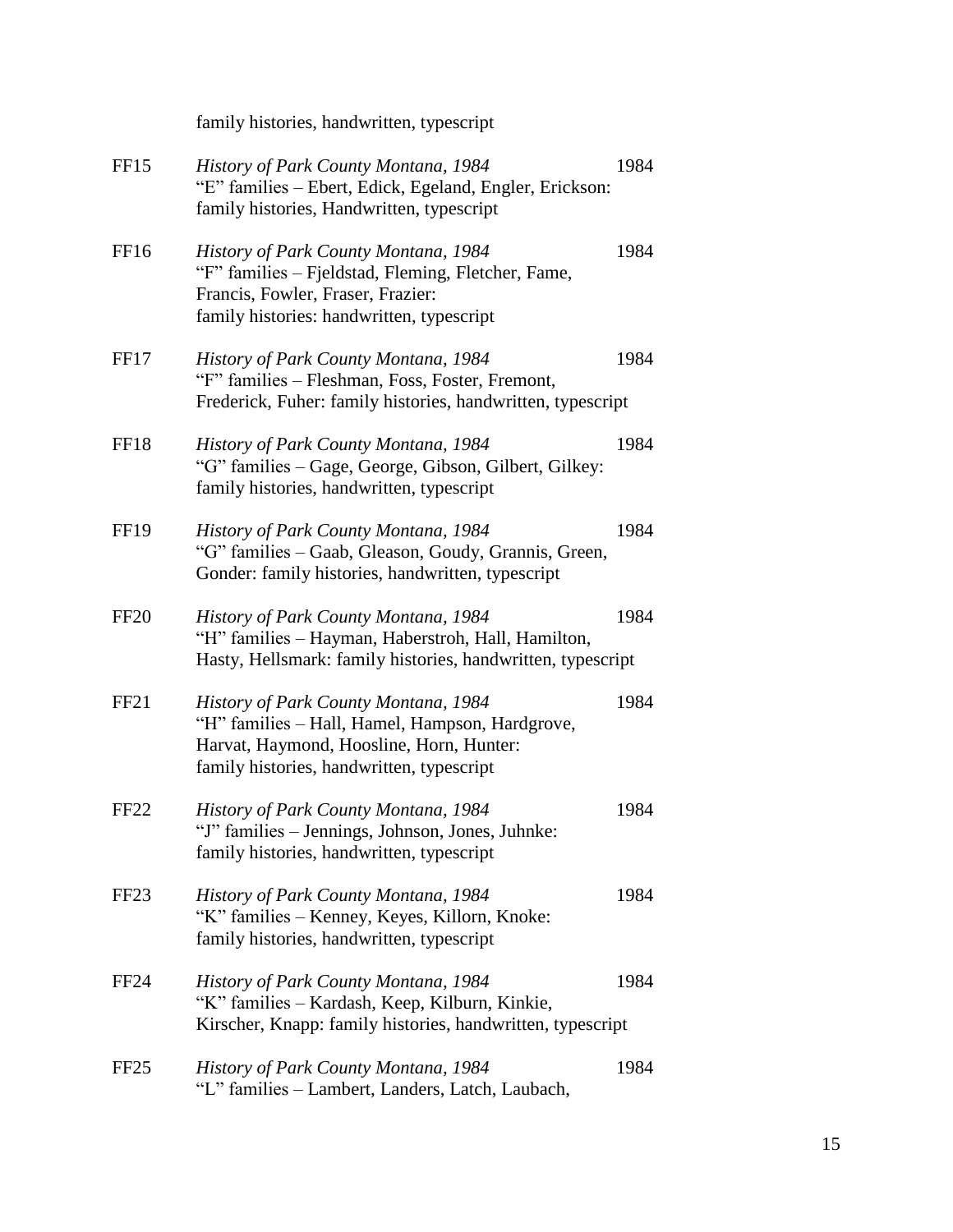|                  | Leather, Lee, Leech, Lewis, Lovely:<br>family histories, handwritten, typescript                                                                                                                             |      |
|------------------|--------------------------------------------------------------------------------------------------------------------------------------------------------------------------------------------------------------|------|
| FF26             | History of Park County Montana, 1984<br>"L" families - Landes, Larson, Laubach, Lentfer, Link,<br>Lott, Lyons: family histories, handwritten, typescript                                                     | 1984 |
| FF <sub>27</sub> | History of Park County Montana, 1984<br>"M" families - MacDonald, Malcolm, Martin, Maxey,<br>McClung, Melhoff, Melin, Miles, Miller, Mozley:<br>family histories, handwritten, typescript                    | 1984 |
| FF <sub>28</sub> | History of Park County Montana, 1984<br>"M" families - Marquis, Mather, Mathis, McCulloch,<br>McDermott, McEwen, McNevin, Menofee, Merrell,<br>Mikolich, Morrison: family histories, handwritten, typescript | 1984 |
| <b>FF29</b>      | History of Park County Montana, 1984<br>"N" families - Nelson, Noyes, Nye:<br>family histories, handwritten, typescript                                                                                      | 1984 |
| FF30             | History of Park County Montana, 1984<br>"N" families - Nash, Neal:<br>family histories, handwritten, typescript                                                                                              | 1984 |
| FF31             | History of Park County Montana, 1984<br>"O" families - O'Brien, O'Conner, O'Hair, Olmstead,<br>Olsen, Orr, Ostrom, Owens:<br>family histories, handwritten, typescript                                       | 1984 |
| FF32             | History of Park County Montana, 1984<br>"P" families – Parker, Parks, Parr, Parrish, Pattern,<br>Patton, Payne, Peters, Pierce, Prewett:<br>family histories, handwritten, typescript                        | 1984 |
| FF33             | History of Park County Montana, 1984<br>"P" families – Pepper, Peterson, Plum, Potter, Prewett,<br>Putzker: family histories, handwritten, typescript                                                        | 1984 |
| FF34             | History of Park County Montana, 1984<br>"Q-R" families - Quisel, Queen, Regedahl, Reid,<br>Richardson, Robinson, Rome, Rusted:<br>family histories, handwritten, typescript                                  | 1984 |
| FF35             | History of Park County Montana, 1984<br>"R" families - Rahn, Renshaw, Richie, Rigler, Riley,                                                                                                                 | 1984 |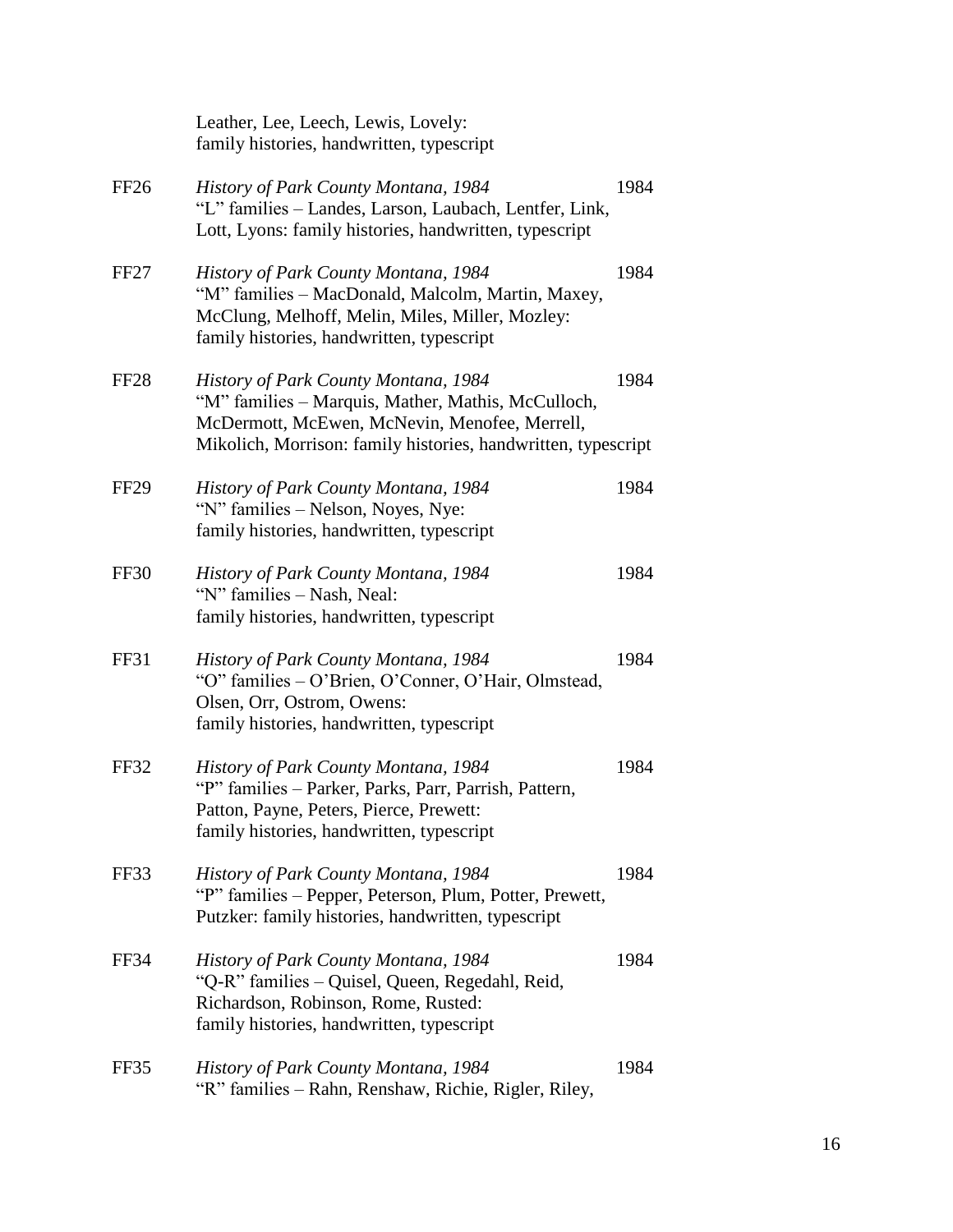|             | Rogers: family histories, handwritten, typescript                                                                                                                                                                                                                                                           |      |
|-------------|-------------------------------------------------------------------------------------------------------------------------------------------------------------------------------------------------------------------------------------------------------------------------------------------------------------|------|
| FF36        | History of Park County Montana, 1984<br>"S" families - Sarrazin, Skillman, Smith, Spencer,<br>Snickle: family histories, handwritten, typescript                                                                                                                                                            | 1984 |
| FF37        | History of Park County Montana, 1984<br>"S" families - Sarver, Schnubegger, Scott, Shelhamer,<br>Sherwood, Shipet, Short, Shorthill, Sigler, Skattum,<br>Smallin, Somerville, Spiker, Sprunger, Stebbins,<br>Stermitz, Stewart, Strickland, Surdahl, Swainson:<br>family histories, handwritten, typescript | 1984 |
| <b>FF38</b> | History of Park County Montana, 1984<br>"T" families - Tacke, Talcott, Taylor,<br>Triplett-Eastbrook: family histories, handwritten, typescript                                                                                                                                                             | 1984 |
| FF39        | History of Park County Montana, 1984<br>"T" families - Tandy, Teichert, Terwilliger, Tervonen,<br>Trowbridge: family histories, handwritten, typescript                                                                                                                                                     | 1984 |
| <b>FF40</b> | History of Park County Montana, 1984<br>"V" families - VanAken, Vickars, Vink: family histories,<br>handwritten, typescript, letters, notes, clipping (copy)                                                                                                                                                | 1984 |
| FF41        | History of Park County Montana, 1984<br>"V" families - Vaught: family history, handwritten                                                                                                                                                                                                                  | 1984 |
| <b>FF42</b> | History of Park County Montana, 1984<br>"W" families - Walker, Webb, Weber, Westbrook,<br>Whitney, Wilson, Wiltgen, Wright:<br>family histories, handwritten, typescript                                                                                                                                    | 1984 |
| FF43        | History of Park County Montana, 1984<br>"Y-Z" families – Yarger, Young, Zakovi:<br>family histories, handwritten, typescript                                                                                                                                                                                | 1984 |
| <b>FF44</b> | History of Park County Montana, 1984<br>Family histories: general notes, clipping (copy)                                                                                                                                                                                                                    | 1984 |
| <b>FF45</b> | History of Park County Montana, 1984<br>"A" Family histories - final typescript with corrections                                                                                                                                                                                                            | 1984 |
| <b>FF46</b> | History of Park County Montana, 1984<br>"Ba-Bl" Family histories - final typescript with corrections                                                                                                                                                                                                        | 1984 |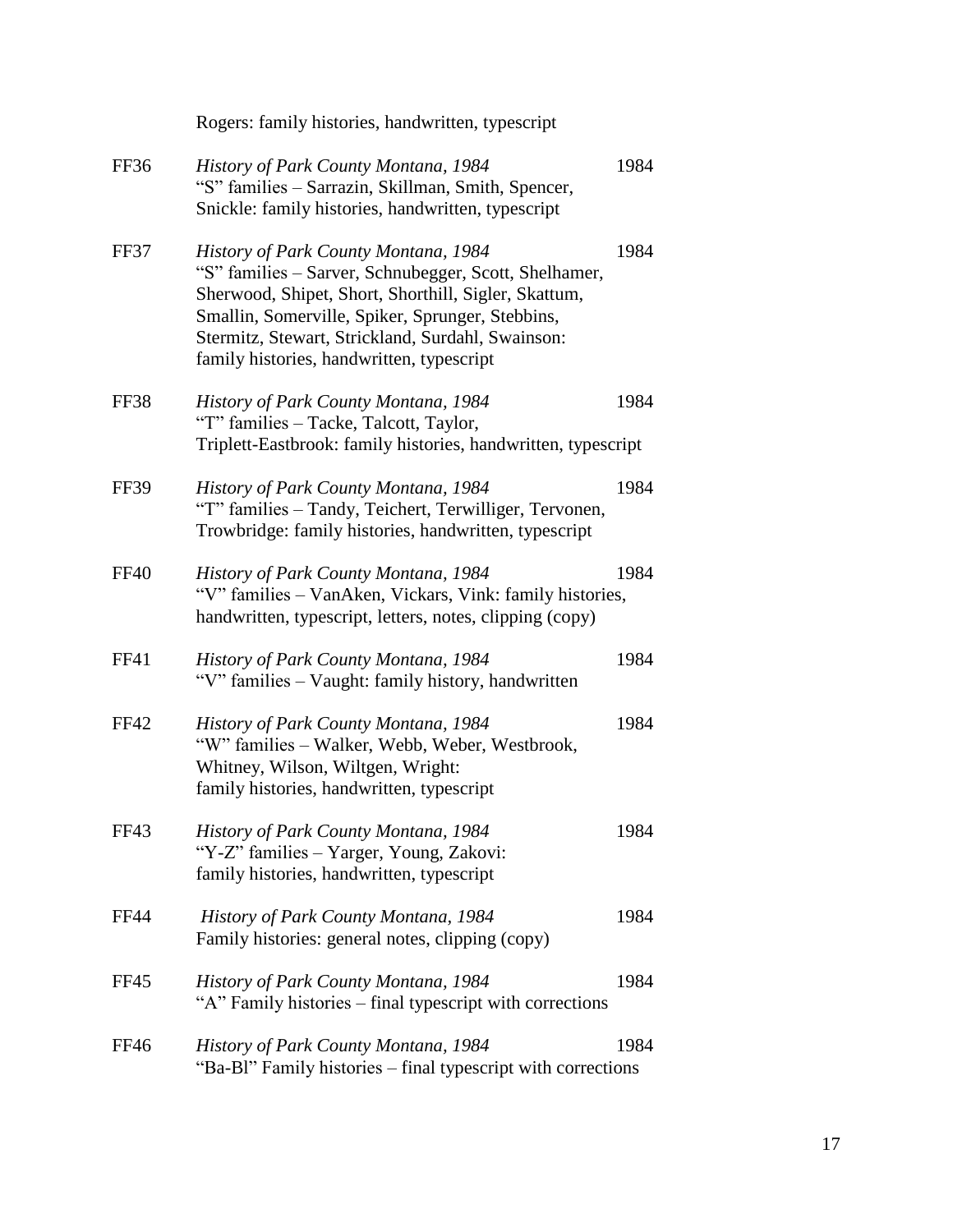| Box 3            | <b>Description</b>                                                                                   | <b>Dates</b> |
|------------------|------------------------------------------------------------------------------------------------------|--------------|
| FF1              | History of Park County Montana, 1984<br>"Bo-By" Family histories – final typescript with corrections | 1984         |
| FF <sub>2</sub>  | History of Park County Montana, 1984<br>"Ca-Cl" Family histories – final typescript with corrections | 1984         |
| FF3              | History of Park County Montana, 1984<br>"Co-Cu" Family histories – final typescript with corrections | 1984         |
| FF4              | History of Park County Montana, 1984<br>"D" Family histories – final typescript with corrections     | 1984         |
| FF5              | History of Park County Montana, 1984<br>"E" Family histories – final typescript with corrections     | 1984         |
| FF <sub>6</sub>  | History of Park County Montana, 1984<br>"F" Family histories – final typescript with corrections     | 1984         |
| FF7              | History of Park County Montana, 1984<br>"G" Family histories - final typescript with corrections     | 1984         |
| FF8              | History of Park County Montana, 1984<br>"Ha" Family histories – final typescript with corrections    | 1984         |
| FF9              | History of Park County Montana, 1984<br>"He-Hu" Family histories – final typescript with corrections | 1984         |
| <b>FF10</b>      | History of Park County Montana, 1984<br>"I-J" Family histories – final typescript with corrections   | 1984         |
| FF11             | History of Park County Montana, 1984<br>"K" Family histories - final typescript with corrections     | 1984         |
| FF <sub>12</sub> | History of Park County Montana, 1984<br>"La-Le" Family histories - final typescript with corrections | 1984         |
| FF13             | History of Park County Montana, 1984<br>"Li-Ly" Family histories – final typescript with corrections | 1984         |
| <b>FF14</b>      | History of Park County Montana, 1984<br>"Ma-Mc" Family histories - final typescript with corrections | 1984         |
| FF <sub>15</sub> | History of Park County Montana, 1984<br>"Me-Mi" Family histories - final typescript with corrections | 1984         |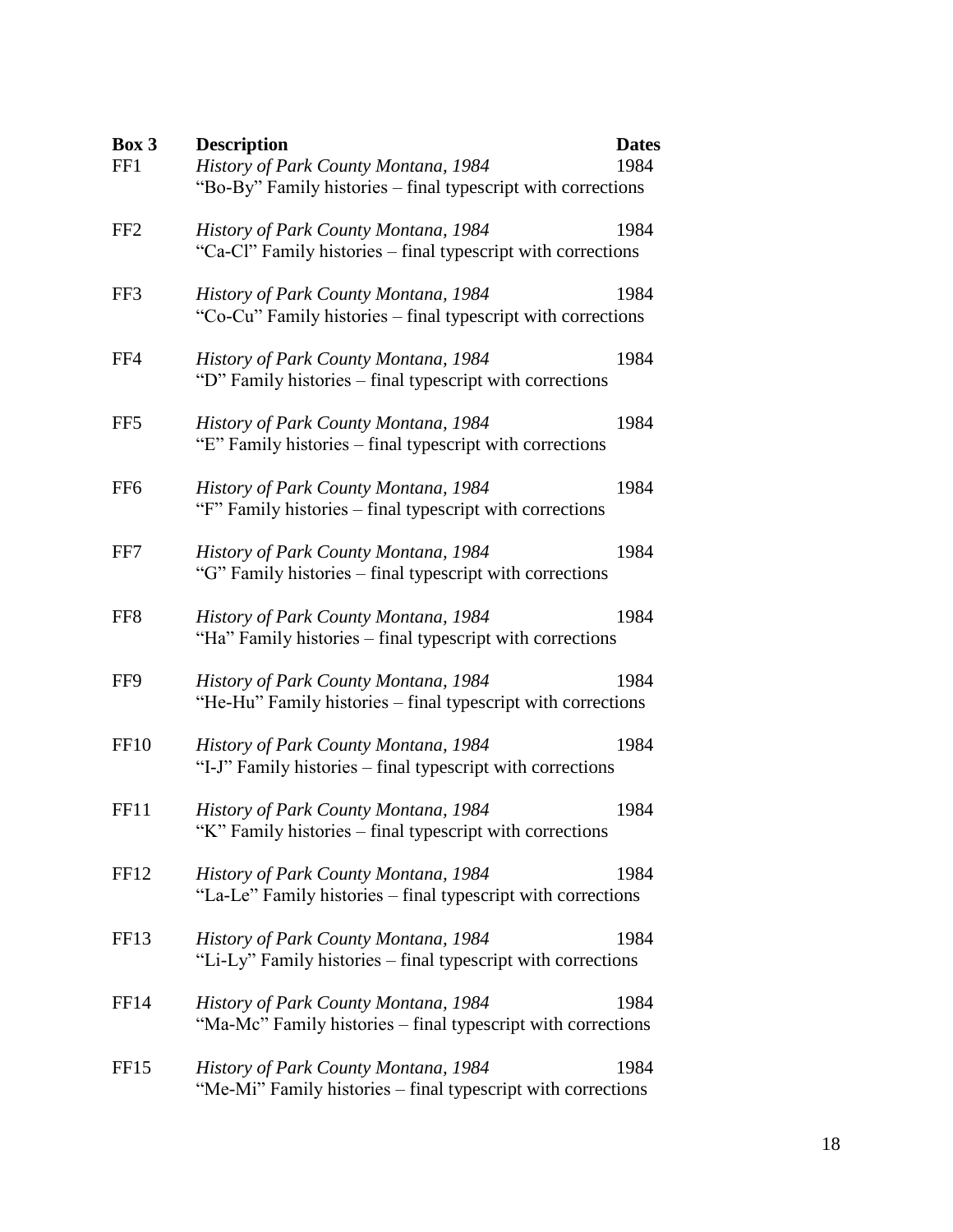| FF16             | History of Park County Montana, 1984<br>"Mo-Mu" Family histories – final typescript with corrections                          | 1984                   |
|------------------|-------------------------------------------------------------------------------------------------------------------------------|------------------------|
| FF17             | History of Park County Montana, 1984<br>"N" Family histories – final typescript with corrections                              | 1984                   |
| FF <sub>18</sub> | History of Park County Montana, 1984<br>"O" Family histories – final typescript with corrections                              | 1984                   |
| <b>FF19</b>      | History of Park County Montana, 1984<br>"Pa-Pe" Family histories – final typescript with corrections                          | 1984                   |
| FF <sub>20</sub> | History of Park County Montana, 1984<br>"Pf-Pu" Family histories – final typescript with corrections                          | 1984                   |
| FF <sub>21</sub> | History of Park County Montana, 1984<br>"Q" Family histories – final typescript with corrections                              | 1984                   |
| FF <sub>22</sub> | History of Park County Montana, 1984<br>"R" Family histories - final typescript with corrections                              | 1984                   |
| FF <sub>23</sub> | History of Park County Montana, 1984<br>"Sa-Sk" Family histories – final typescript with corrections                          | 1984                   |
| <b>FF24</b>      | History of Park County Montana, 1984<br>"Sm-Sy" Family histories – final typescript with corrections                          | 1984                   |
| FF <sub>25</sub> | History of Park County Montana, 1984<br>"T" Family histories – final typescript with corrections                              | 1984                   |
| FF <sub>26</sub> | History of Park County Montana, 1984<br>"U-V" Family histories – final typescript with corrections                            | 1984                   |
| FF <sub>27</sub> | History of Park County Montana, 1984<br>"W-Z" Family histories – final typescript with corrections                            | 1984                   |
| FF <sub>28</sub> | History of Park County Montana, 1984<br>"Aviation in Park County" by Stan Sykes,<br>typescript original and edited (2 copies) | 1984                   |
| <b>FF29</b>      | History of Park County Montana, 1984<br>"The P on the Hill," typescript – original, and 2 copies                              | 1984                   |
| FF30             | History of Park County Montana, 1984<br>"Park County and the Gallatin National Forest,"                                       | 1919-1920 (copy), 1984 |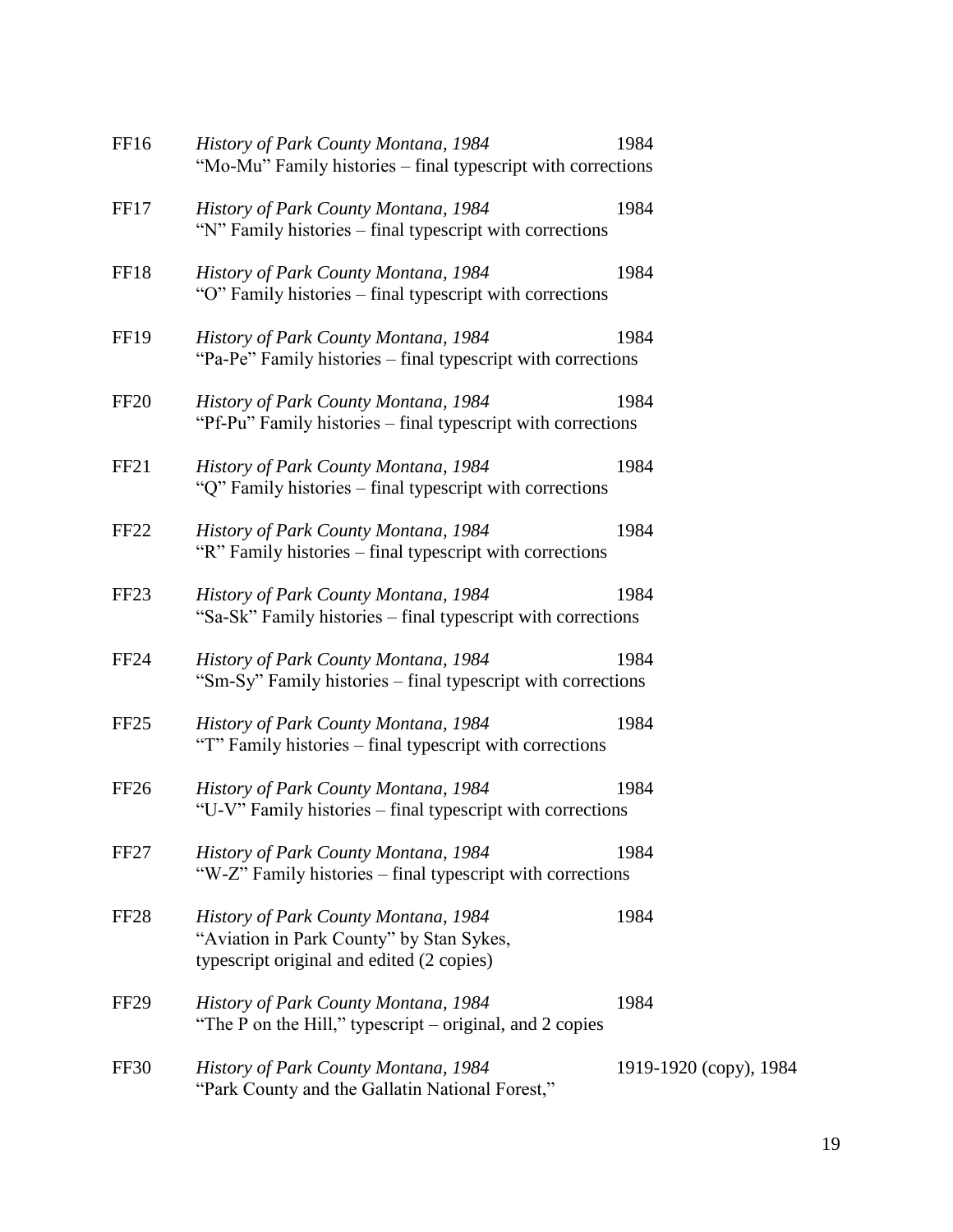|                 | "Twenty-five Years in Forest Service" (From a report on<br>game protection of winter elk 1919-1920,<br>Property of USDA Forest Service)               |                                             |
|-----------------|-------------------------------------------------------------------------------------------------------------------------------------------------------|---------------------------------------------|
| FF31            | History of Park County Montana, 1984<br>Cemeteries: lists of burials, narrative, notes,<br>"The Shorthill Cemetery" by Mrs. Rubie Jordan - typescript | ca. 1984                                    |
| FF32            | History of Park County Montana, 1984<br>Research notes, corrections                                                                                   | 1984                                        |
| FF33            | History of Park County Montana, 1984<br>Notes, letters about photographs for the book                                                                 | 1984                                        |
| FF34            | History of Park County Montana, 1984<br>Notebook – record of photographs and numbers                                                                  | 1984                                        |
| FF35            | Bicentennial Tapestry of the Yellowstone Conference<br>Article, notes, list of names, letter, photo (copy)                                            | 1960s-1990s                                 |
| Box 4<br>FF1    | <b>Description</b><br>Yankee Jim Built the National Park Toll Road<br>Typescript, notes, photos (copies)                                              | <b>Dates</b><br>undated                     |
| FF <sub>2</sub> | Yankee Jim Built the National Park Toll Road<br>Manuscript draft, letters                                                                             | 1964                                        |
| FF3             | Yankee Jim – research<br>Article, notes, clippings, "Calamity Jane and Yankee<br>Jim" by Lewis R. Freeman                                             | 1870s-1890s (copies), ca.<br>1980s, undated |
| FF4             | Yankee Jim, Lewis Sadler, Liver Eating Johnson<br>Research – clippings (copies), notes                                                                | 1903, 1923 (copies), ca.<br>1980s           |
| FF <sub>5</sub> | Yankee Jim and the National Park Toll Road<br>Typescript                                                                                              | 1989                                        |
| FF <sub>6</sub> | Yankee Jim and the National Park Toll Road<br>Typescript, photos (copies)                                                                             | 1989                                        |
| FF7             | Yankee Jim's National Park Toll Road and the<br>Yellowstone Trail<br>Final proof with photos (copies)                                                 | April 1989                                  |
| FF <sub>8</sub> | Twice Told on the Upper Yellowstone, Vol. 1<br>Draft introduction, manuscript sections, letter                                                        | ca. 1965                                    |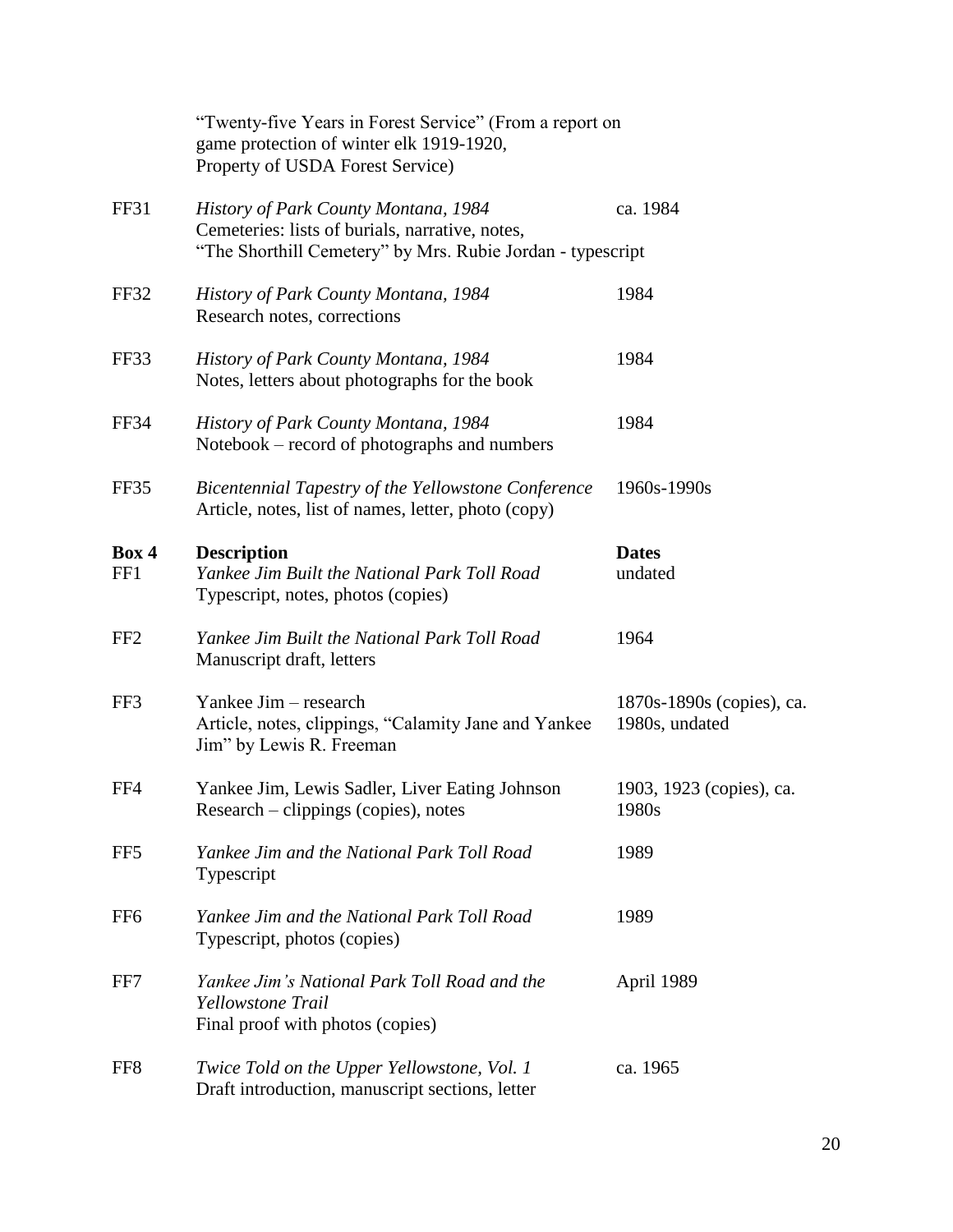| FF9              | Twice Told on the Upper Yellowstone, Vol. 1<br>research – notes, articles (copies), typescript                                                     | ca. 1880-1920s (copies),<br>1970s-1990s |
|------------------|----------------------------------------------------------------------------------------------------------------------------------------------------|-----------------------------------------|
| FF <sub>10</sub> | Twice Told on the Upper Yellowstone, Vol. 1<br>Story 1 "Teddy was a Trump"<br>Research – clippings (copy and originals)                            | 1968, 1981, 1990                        |
| FF11             | Twice Told on the Upper Yellowstone, Vol. 1<br>Story 1 "Teddy was a Trump"<br>Research - notes, text, articles (copies)                            | 1903-1937 (copies), ca. 1990            |
| FF <sub>12</sub> | Twice Told on the Upper Yellowstone, Vol. 1<br>Story 1 "Teddy is a Trump"<br>Letters, typescript draft with corrections/additions                  | 1972                                    |
| FF <sub>13</sub> | Twice Told on the Upper Yellowstone, Vol. 1<br>Story 1 "Teddy was a Trump"<br>Typescript (copy), clippings                                         | ca. 1972, undated                       |
| FF14             | Twice Told on the Upper Yellowstone, Vol. 1<br>Story 1 "Teddy was a Trump"<br>Typescript                                                           | ca. 1972                                |
| FF <sub>15</sub> | Twice Told on the Upper Yellowstone, Vol. 1<br>Story 1 "Teddy is a Trump"<br>Typescript                                                            | ca. 1972                                |
| FF <sub>16</sub> | Twice Told on the Upper Yellowstone, Vol. 1<br>Story 1 "Teddy was a Trump"<br>Photo captions, notes, manuscript sections                           | ca. 1994                                |
| FF <sub>17</sub> | Twice Told on the Upper Yellowstone, Vol. 1<br>Story 3 "The Sec-a-terry"<br>Typescript                                                             | ca. 1994                                |
| FF18             | Twice Told on the Upper Yellowstone, Vol. 1<br>Story 4 "James C. McCartney, Mayor of Gardiner"<br>Typescript                                       | ca. 1994                                |
| <b>FF19</b>      | Twice Told on the Upper Yellowstone, Vol. 1<br>Story 5 "Hell-Roaring Bill's on Bear Creek"<br>Typescript draft paste-up, notes, clippings (copies) | 1932 (copy), ca. 1970-1990s             |
| FF <sub>20</sub> | Twice Told on the Upper Yellowstone, Vol. 1<br>Publication                                                                                         | 1994                                    |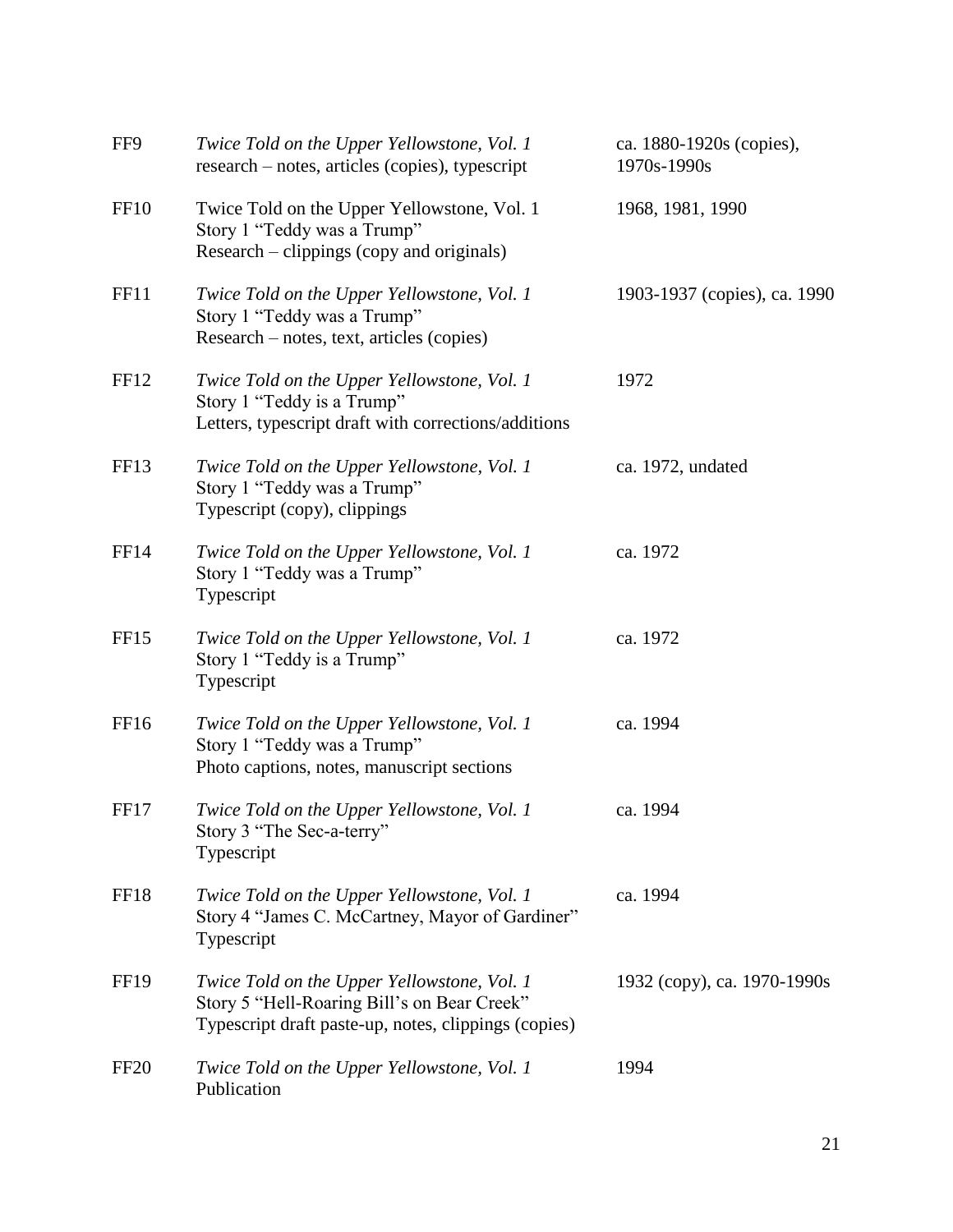| FF <sub>21</sub> | Twice Told on the Upper Yellowstone, Vol. 2<br>Story 1 "Silver Tip Ranch"<br>Typescript with corrections, notes, letter, article                                        | 1982, 1994                       |
|------------------|-------------------------------------------------------------------------------------------------------------------------------------------------------------------------|----------------------------------|
| FF <sub>22</sub> | Twice Told on the Upper Yellowstone, Vol. 2<br>Story 1 "Silver Tip Ranch"<br>Letters, documents (copies), clipping                                                      | 1994-1998                        |
| FF <sub>23</sub> | Twice Told on the Upper Yellowstone, Vol. 2<br>Story 2 "The Lady and the Grizzly"<br>Abbreviated article in the Great Falls Tribune,<br>typescript with editions, notes | 1965, 1994                       |
| <b>FF24</b>      | Twice Told on the Upper Yellowstone, Vol. 2<br>Story 3 "A Grizzly Got Frenchy"<br>Typescript with notes, research notes, article, letter,<br>photo captions             | 1947, 1964                       |
| FF <sub>25</sub> | Twice Told on the Upper Yellowstone, Vol. 2<br>Story 3 "A Grizzly Got Frenchy"<br>Typescript with corrections                                                           | ca. 1964                         |
| FF <sub>26</sub> | Twice Told on the Upper Yellowstone, Vol. 2<br>Story 3 "A Grizzly Got Frenchy"<br>Typescript, notes, clippings (copies), list of images                                 | 1910-1920 (copies),<br>1964-1994 |
| FF <sub>27</sub> | Twice Told on the Upper Yellowstone, Vol. 2<br>Story 4 "John Yancey"<br>Typescript drafts, notes, articles (copies)                                                     | 1903 (copies),<br>ca. 1970-1990s |
| FF <sub>28</sub> | Twice Told on the Upper Yellowstone, Vol. 2<br>Story 4 "Uncle John Yancey of the Pleasant Valley Hotel"<br>Typescript with corrections (2 copies)                       | 1994                             |
| <b>FF29</b>      | Twice Told on the Upper Yellowstone, Vol. 2<br>Story 5 "Jack Baronett, a Legend in his Lifetime"<br>Typescript $-3$ versions                                            | 1994                             |
| FF30             | Twice Told on the Upper Yellowstone, Vol. 2<br>Photo captions, sections of text, letter                                                                                 | 1990-1994                        |
| <b>FF31</b>      | Twice Told on the Upper Yellowstone, Vol. 2<br>Typescript with notes                                                                                                    | 1994                             |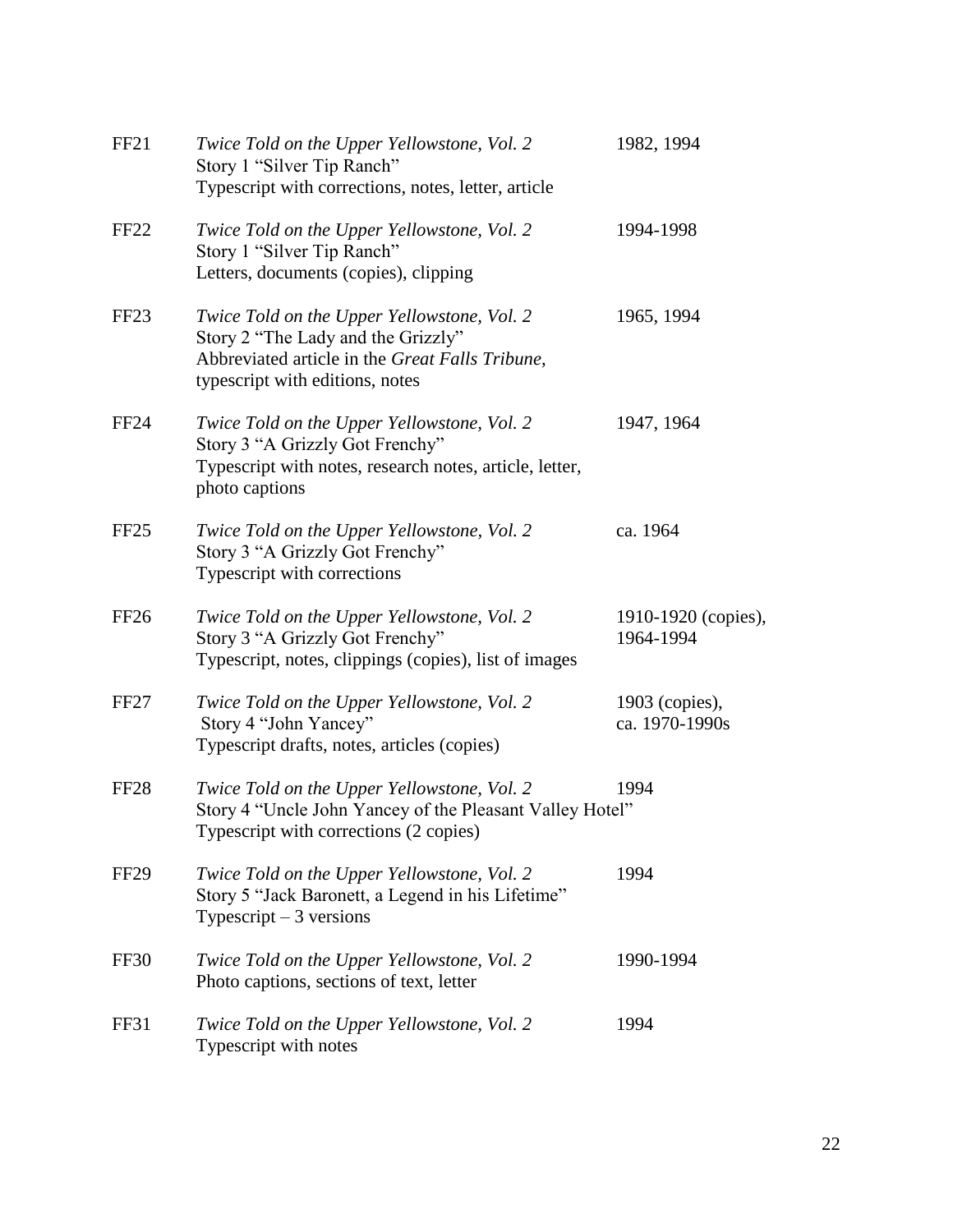| <b>FF32</b> | Why? Pray Montana<br>Articles and photos (copies), letter, partial typescript                                                                                                 | ca. 1901-1997 (copies),<br>1970-1997     |
|-------------|-------------------------------------------------------------------------------------------------------------------------------------------------------------------------------|------------------------------------------|
| FF33        | Twice Told on the Upper Yellowstone, Vol. 3<br>Story 1 "Dynamite for Legal Tender"<br>Typescript, letters, notes                                                              | 1968-1071                                |
| <b>FF34</b> | Twice Told on the Upper Yellowstone, Vol. 3<br>Story 1 "Dynamite for Legal Tender"<br>Typescript, photos (copies), disc                                                       | 1968-1971                                |
| FF35        | Twice Told on the Upper Yellowstone, Vol. 3<br>Story 2 "Old George Mack"<br>Typescript, articles and photos (copies)                                                          | 1914, 1956 (copies), ca. 2000            |
| FF36        | Twice Told on the Upper Yellowstone, Vol. 3<br>"Christmas Horror at Horr"<br>Typescript (2 copies), notes, article (copy)                                                     | 1895-1900 (copies), Story 3<br>2000-2004 |
| FF37        | Twice Told on the Upper Yellowstone, Vol. 3<br>Story 4 "The Webster, West Heart and Hand Fatality"<br>Typescript, clippings (copies)                                          | 1898 (copies), 2000                      |
| FF38        | Twice Told on the Upper Yellowstone, Vol. 3<br>Story 6 "Zimmerman Case"<br>Notes, article, typescript                                                                         | 1939 (copy), 2000                        |
| <b>FF39</b> | Twice Told on the Upper Yellowstone, Vol. 3<br>Story 6 "Zimmerman Case"<br>Typescript (2 copies) one with corrections                                                         | ca. 2000                                 |
| <b>FF40</b> | Twice Told on the Upper Yellowstone, Vol. 3<br>Story 6 "Zimmerman Case"<br>Articles on the case (copies)                                                                      | 1914 (copies) 1994                       |
| <b>FF41</b> | Twice Told on the Upper Yellowstone, Vol. 3<br>Story 7 "Deed of Maniac"<br>Typescript, photos (copies)                                                                        | ca. 2000                                 |
| FF42        | Twice Told on the Upper Yellowstone, Vol. 3<br>Story 8 "When Henry Went to Pray"<br>Handwritten, typescript with corrections,<br>article and clippings (copies), wanted flier | 1950-1952 (copies), ca. 2000             |
| FF43        | Twice Told on the Upper Yellowstone, Vol. 3<br>Story 9 "Murder at the Sawdust Pile," Zidmair Trial                                                                            | 1956, 1971, 1995                         |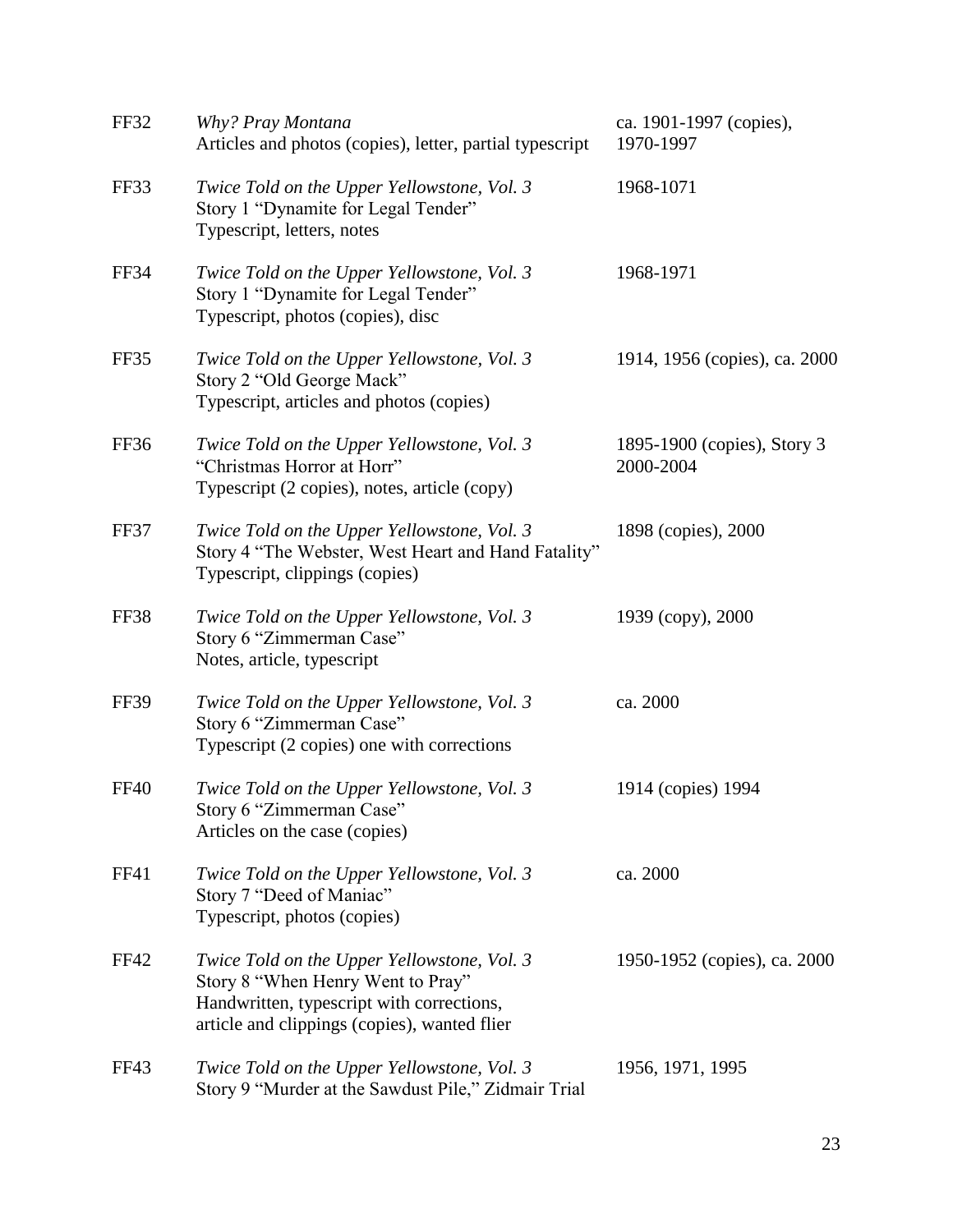Clippings

| <b>FF44</b>     | Twice Told on the Upper Yellowstone, Vol. 3<br>Story 9 "Murder at the Sawdust Pile"<br>Typescript with corrections, clippings (copies), letter, note | 1903-1971 (copies), 2003                 |
|-----------------|------------------------------------------------------------------------------------------------------------------------------------------------------|------------------------------------------|
| <b>FF45</b>     | Twice Told on the Upper Yellowstone, Vol. 3<br>Story 9 "Murder at the Sawdust Pile"<br>Typescript $-3$ copies with corrections                       | ca. 2000                                 |
| <b>FF46</b>     | Twice Told on the Upper Yellowstone, Vol. 3<br>Partial typescript with notes                                                                         | ca. 2000                                 |
| <b>FF47</b>     | Pine Creek Church 1900-1975, Pine Creek Methodist<br>Church a Century of History 1900-2000<br>Notes, clippings, brochure                             | 1950-1960s (copies), 1937,<br>1975, 2000 |
| <b>FF48</b>     | Paradise Valley on the Yellowstone<br>Letters from Arcadia, notes, pages of text                                                                     | 1991, 2000-2001                          |
| <b>FF49</b>     | <b>Emigrant Gulch</b><br>Research notes, letters, clippings (copies), article,<br>portion of the book                                                | 1880-1990s (copies), 2002                |
| FF50            | <b>Emigrant Gulch</b><br>Articles (copies), research notes, "Diary of John S.<br>Hackney" (typescript copy), clipping                                | 1864-1970 (copies), 1990s                |
| FF51            | <b>Emigrant Gulch</b><br>Research notes, manuscript pages, notebook,<br>mining claims (copies)                                                       | ca. 2002                                 |
| Box 5<br>FF1    | <b>Description</b><br><b>Emigrant Gulch</b><br>Chapter 3 – research: articles, clippings (copies)                                                    | <b>Dates</b><br>1980-1990s, ca. 2002     |
| FF <sub>2</sub> | <b>Emigrant Gulch</b><br>Chapter $5$ – research: notes, clippings (copies),<br>manuscript pages                                                      | ca. 1870-1950 (copies), 2002             |
| FF3             | <b>Emigrant Gulch</b><br>Chapter 6 – research: notes, letter, clippings (copies)                                                                     | 1916-1930 (copies), 1963,<br>2002        |
| FF4             | <b>Emigrant Gulch</b><br>Chapter 6 – research: notes, articles (copies)                                                                              | 1890-1910 (copies), 2001                 |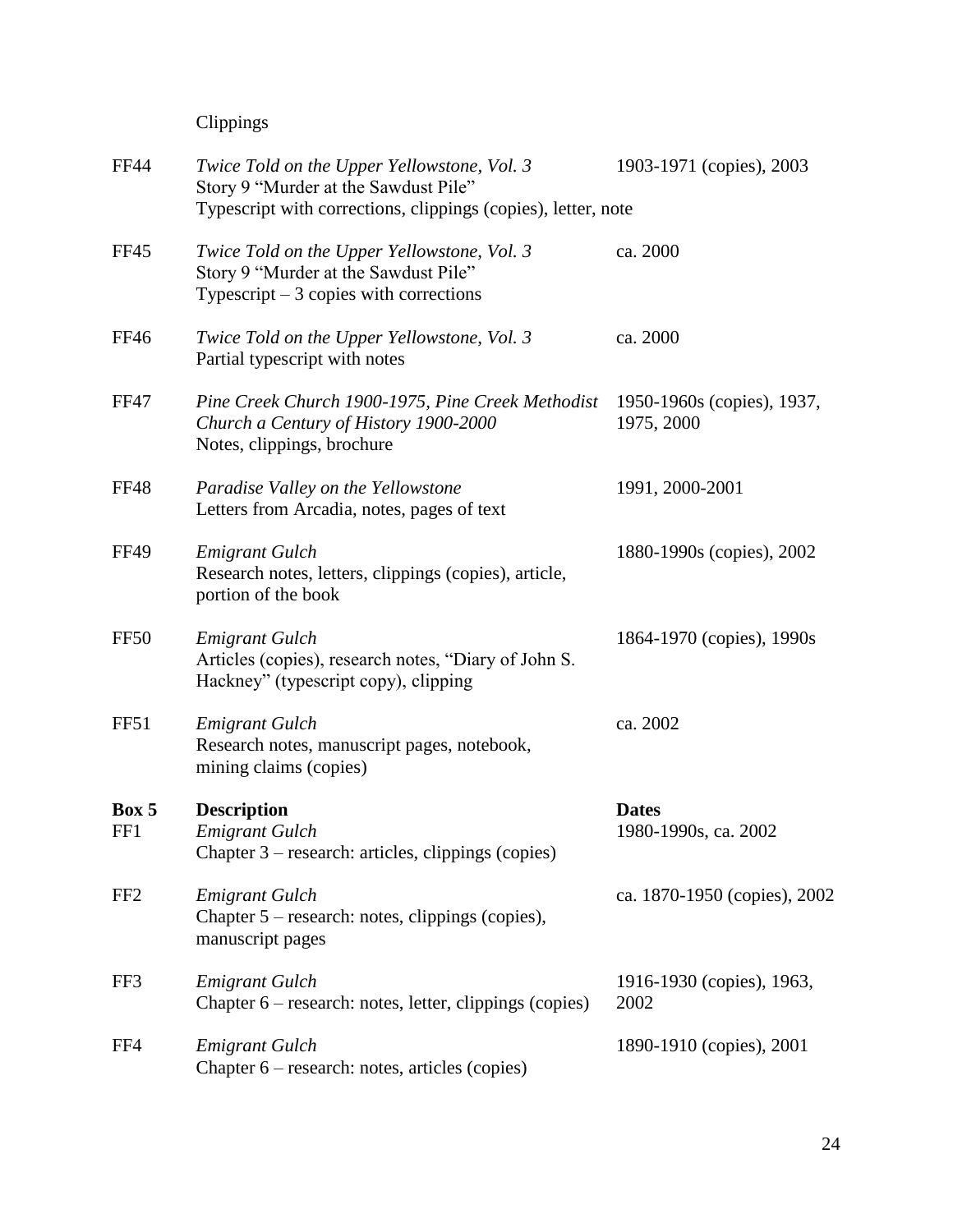| FF <sub>5</sub>  | <b>Emigrant Gulch</b><br>Chapter 7 – research: notes, letter, clippings (copies)                                                                                                                                                                      | 1880-1910 (copies), 1974 |
|------------------|-------------------------------------------------------------------------------------------------------------------------------------------------------------------------------------------------------------------------------------------------------|--------------------------|
| FF <sub>6</sub>  | <b>Emigrant Gulch</b><br>Chapter 8 – research: notes, clippings and articles (copies)                                                                                                                                                                 | 1990-2002                |
| FF7              | <b>Emigrant Gulch</b><br>Clippings                                                                                                                                                                                                                    | 1990-1992                |
| FF <sub>8</sub>  | <b>Emigrant Gulch</b><br>Pasted typescript draft                                                                                                                                                                                                      | ca. 2002                 |
| FF9              | <b>Emigrant Gulch</b><br>Corrected final proof, letter, copies of photos, clipping                                                                                                                                                                    | July -August 2002, 2003  |
| <b>FF10</b>      | Women's Stories of Early Trips Through Yellowstone<br>Park<br>"1895 Christmas Letter from Bessie Strickland Bryant",<br>"Trip Through Yellowstone Park" by Grace Hecox,<br>"Six Memorable Weeks" by Mary Lavinia White McEwan<br>(all copies)         | Compiled 1987, 1990s     |
| FF11             | Women's Stories of Early Trips Through Yellowstone<br>Park<br>"My Winter in Geyserland" by Beulah Brown,<br>"Golden Jubilee Edition" by Nellie Fletcher,<br>"Wilderness - Bah" by Alicia Sax O'Brien, "Journal"<br>by Mrs. Myrtle Shipe, (all copies) | Compiled 1990s           |
| FF12             | Women's Stories of Early Trips Through Yellowstone<br>Park<br>"Reminiscences of my Yellowstone Park Trip Aug. 2<br>to 9, 1911" by Beatrice Murphy (copy not included in book)                                                                         | Compiled 1990s           |
| FF13             | "Tennis Courtship"<br>Typescript                                                                                                                                                                                                                      | ca. 1930                 |
| FF14             | Poems, lyrics<br>Poems with notations on submission date and publisher                                                                                                                                                                                | ca. 1958-1961            |
| FF <sub>15</sub> | Untitled short story<br>Handwritten manuscript (copy)                                                                                                                                                                                                 | 1959                     |
| FF <sub>16</sub> | "History of the Pyramid Camp #5614"<br>Typescript with corrections                                                                                                                                                                                    | 1959                     |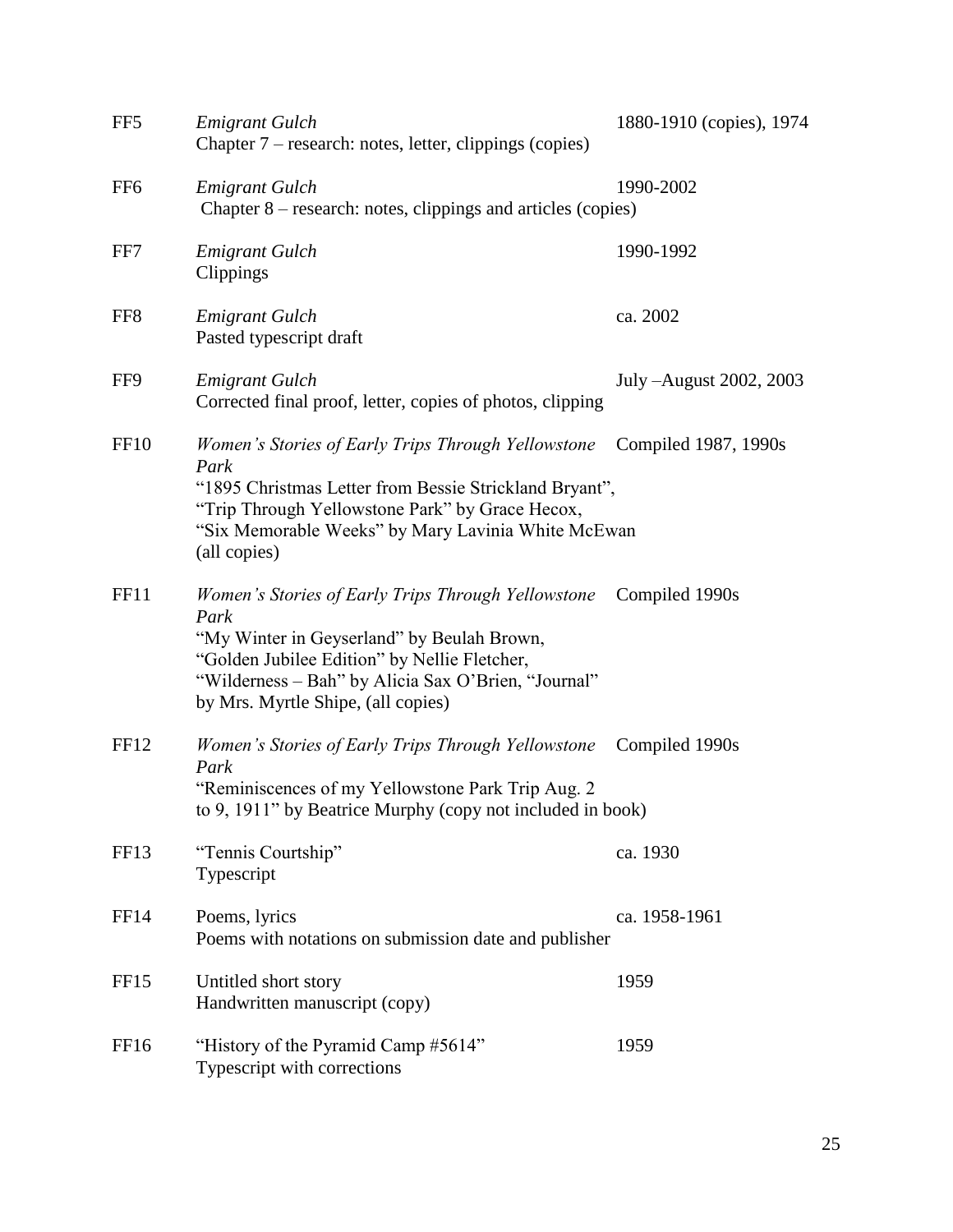| FF17               | "History of the Pyramid Camp #5614"<br>Typescript, notes, bulletin and clippings (copies)    | 1890-1953 (copies), 1959 |
|--------------------|----------------------------------------------------------------------------------------------|--------------------------|
| FF18               | "Rattlesnake Warfare"<br>Typescript                                                          | March 20, 1960           |
| <b>FF19</b>        | Article drafts – untitled<br>Manuscripts – handwritten and typescript                        | ca. 1960-1961            |
| <b>FF20</b>        | "Trap-Line, Side-Line"<br>Typescript                                                         | ca. 1960-1961            |
| FF <sub>21</sub>   | "About Paradise Valley Schools"<br>Typescript                                                | ca. 1960s                |
| FF <sub>22</sub>   | "Across the bar of the Old Saloon He left his Name"<br>Two typescripts, one with corrections | ca. 1960s                |
| FF <sub>22</sub> A | "Annual Elk Feed at Gardiner"<br>Two typescripts, one with notes                             | ca. 1960s                |
| FF <sub>23</sub>   | "Buckskin Jim was a Fighting Man"<br>Two typescripts, one with corrections                   | ca. 1960s                |
| <b>FF24</b>        | "Euc in the River"<br>Typescript                                                             | ca. 1960s                |
| FF <sub>24</sub> A | "Goodbye to the Lazy K"<br>Original typescript of play                                       | ca. 1960s                |
| FF <sub>25</sub>   | "Grandmother"<br>Typescript                                                                  | ca. 1960s                |
| FF <sub>26</sub>   | "Jet Boat on the Yellowstone"<br>Typescript with corrections                                 | ca. 1960s                |
| FF <sub>26</sub> A | "A Little Change"<br>Typescript of play with notes                                           | ca. 1960s                |
| FF <sub>27</sub>   | "The Mother Lode has Never Been Found"<br>Typescripts (2 copies)                             | ca. 1960s                |
| FF <sub>28</sub>   | "People and Places in the News of the Livingston"<br>Enterprise"<br>Typescript               | ca. 1960s                |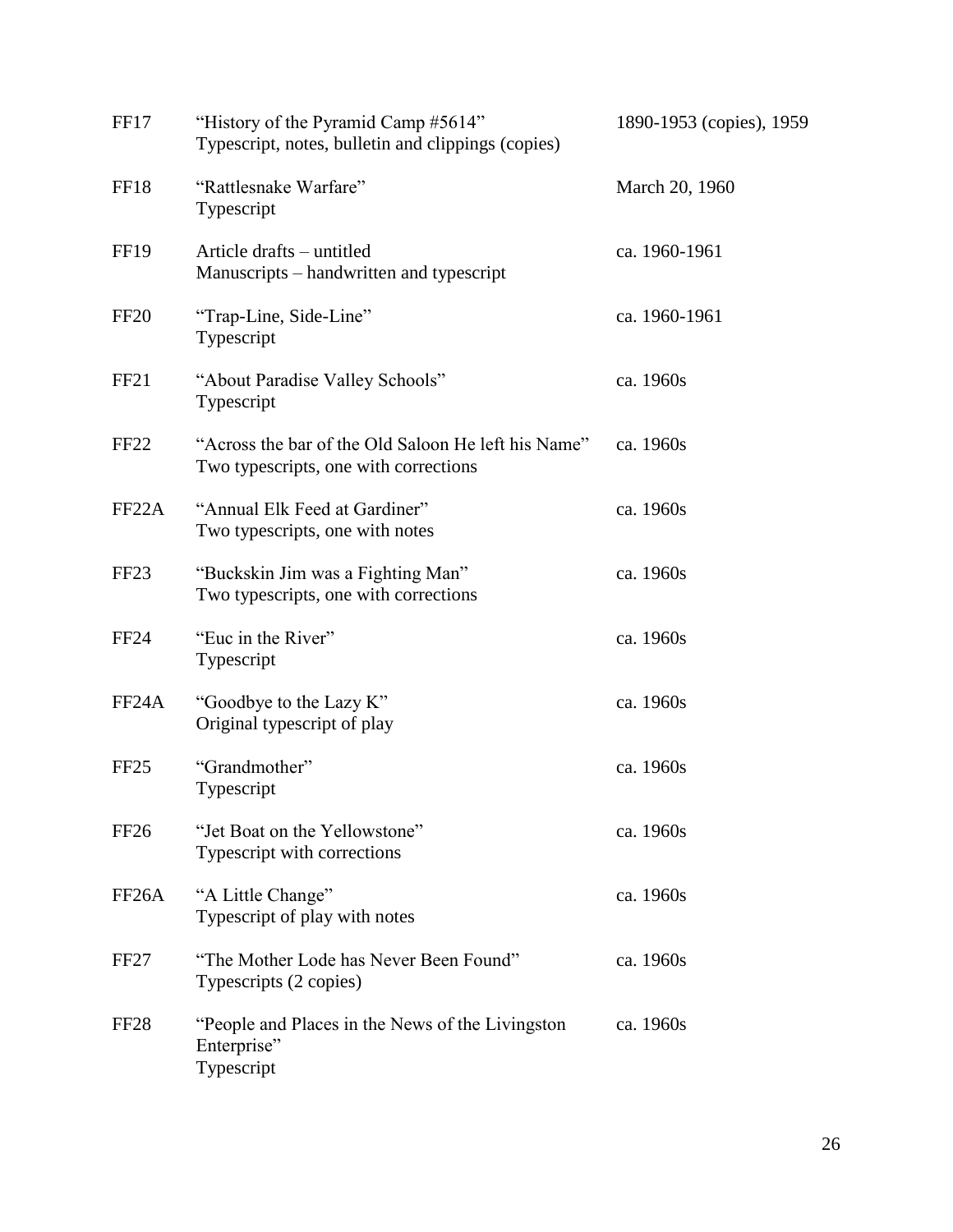| <b>FF29</b> | "We Extended Sympathy with Coffee"<br>Typescript                                                                                                     | ca. 1960s            |
|-------------|------------------------------------------------------------------------------------------------------------------------------------------------------|----------------------|
| <b>FF30</b> | "What's with Wapiti"<br>Typescript                                                                                                                   | ca. 1960s            |
| FF31        | "A Whitefish Tale"<br>Typescript two copies one with notes, slides (copies)                                                                          | ca. 1960s            |
| <b>FF32</b> | "Chapter 9 – Offbeat Experiences"<br>Typescript                                                                                                      | ca. 1960s            |
| FF33        | Untitled articles on John Hepburn, Harriet Cutler<br>Handwritten and typescript                                                                      | ca. 1960s            |
| FF34        | "Dear Diary 1863"<br>Article, excerpts of diary of Artemus Ebenezer Bell,<br>letter from Harriet Cutler                                              | 1960-1969            |
| FF35        | Montana Poetry<br>Poems by Doris and others (copies)                                                                                                 | ca. 1960-1988        |
| FF36        | Poems<br>Typescripts (copies)                                                                                                                        | ca. 1960-1988        |
| FF37        | "Artist in Coveralls"<br>Typescript draft with corrections, letter, photos (copies)                                                                  | ca. 1961             |
| <b>FF38</b> | "I Could Never be More"<br>Typescript with notes                                                                                                     | ca. 1961             |
| FF39        | "Rough Ridin' for Pronghorns"<br>Typescript, notes, article published in Great Falls Tribune<br>as "To Get Those Pronghorns Prepare for Rough Ridin" | <b>July 1961</b>     |
| <b>FF40</b> | "Trip by Turbo Jet"<br>Typescript, letter, submitted to Great Falls Tribune                                                                          | July-August 14, 1961 |
| FF41        | "The Little Church with a Big Voice"<br>Typescript on Pine Creek Church, letter, submitted to<br><b>Great Falls Tribune</b>                          | Summer 1961          |
| FF42        | Poems<br>Typescript, letter                                                                                                                          | ca. 1961-1962        |
| FF43        | "The Baby I Had to Have"                                                                                                                             | ca. 1961-1962        |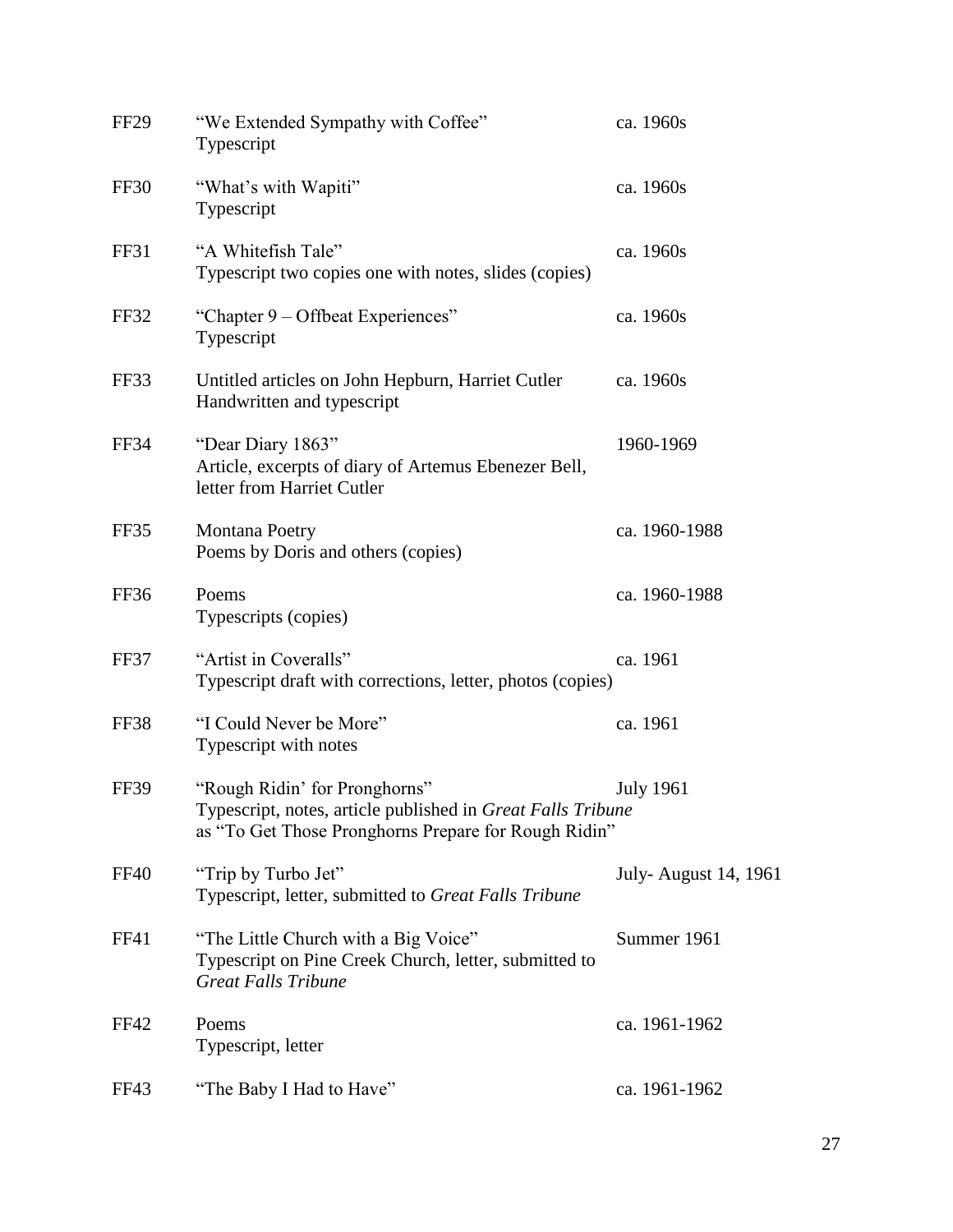|                  | Three typescripts, one with notes on submissions                                                                                               |                                  |
|------------------|------------------------------------------------------------------------------------------------------------------------------------------------|----------------------------------|
| <b>FF44</b>      | "Together in Tribulation"<br>Two typescripts, one with notes on submissions                                                                    | ca. 1961-1962                    |
| <b>FF45</b>      | "The Girl with the Mink Coat in View"<br>Two typescripts, one with revisions, letters, newsletters,<br>photos (copies) article on Cheryl DePuy | ca. 1961-1964                    |
| <b>FF46</b>      | Poems<br>Typescripts, letters, list of agencies and literary reviews                                                                           | ca. 1962                         |
| <b>FF47</b>      | "The Old Saloon"<br>Typescript, published in Playground of the Rockies<br>Vol. VI, NO II, magazine, letter                                     | 1962, May 1963                   |
| <b>FF48</b>      | "Buckskin Jim Cutler/Buckskin Jim and his Water<br>Fight"<br>Notes, articles (copies), typescript, letter (copy)                               | 1860-1910 (copies),<br>1962-1964 |
| <b>FF49</b>      | "Buckskin Jim and his Water Fight"<br>Two typescripts, one with corrections                                                                    | ca. 1963                         |
| FF <sub>50</sub> | "Buckskin Jim and his Water Fight"<br>1863 Civil War diary of Artemus Ebenezer Bell -<br>typescript published in True West December 1964       | February 18, 1963                |
| FF51             | "(Over the Bar) at the Old Saloon"<br>Typescript, notes, published in Playground of the Rockies                                                | 1963                             |
| FF52             | "Brief History of Emigrant Gulch and Yellowstone<br>City"<br>Transcript of speech delivered at Old Chico (3 copies)                            | October 13, 1963                 |
| FF <sub>53</sub> | "Emigrant Gulch"<br>Typescript term paper                                                                                                      | 1963                             |
| FF54             | "Emigrant Gulch"<br>Typescript term paper                                                                                                      | 1963                             |
| FF <sub>55</sub> | "Emigrant Gulch," "Centennial for Emigrant Gulch"<br>Typescript drafts, notes, letters                                                         | 1963-1964                        |
| FF56             | "Winter is Monkey Business Time"<br>Typescript, article published in Playground of the Rockies                                                 | ca. 1964                         |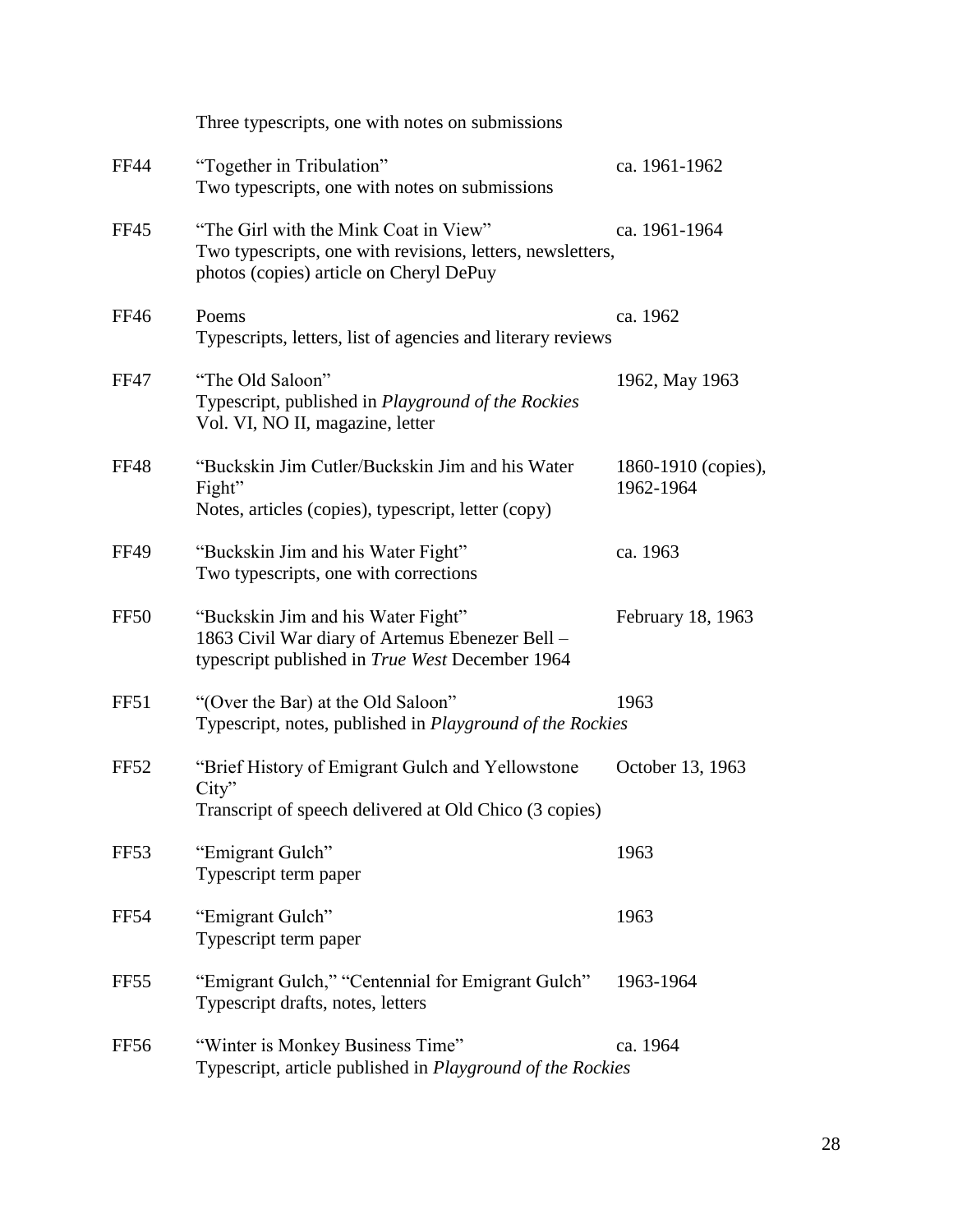| <b>FF57</b>      | "Barrel Bassinet"<br>Typescript, check stub, magazine -<br>published in Workbench, Vol. 20, No. 6                                                     | November-December 1964  |
|------------------|-------------------------------------------------------------------------------------------------------------------------------------------------------|-------------------------|
| <b>FF58</b>      | "Elk Reduction -1912 Style"                                                                                                                           | 1964-1967               |
| <b>FF59</b>      | "Let's Have Coffee Hour"<br>Typescript                                                                                                                | ca. 1965                |
| <b>FF60</b>      | "The Gold of Jardine Today It's on the Hills"<br>Typescript, notes, clippings article published in<br><b>Great Falls Tribune</b>                      | 1947, April 1965        |
| <b>FF61</b>      | "Doings of the Silver Cornet Band"<br>Typescript (2 copies) written for <i>Park County News</i>                                                       | ca. 1965-1970           |
| FF62             | "Aldridge Pictures," "The Union," "School District 13" ca. 1965-1970<br>Typescripts written for Park County News                                      |                         |
| FF <sub>63</sub> | "Sawmill Man of Yellowstone City"<br>Typescript, notes, letters from Tomlinson descendents,<br>newsletter (copy), article published in Frontier Times | 1965, 1974, 2000        |
| <b>FF64</b>      | "Sawmill Man of Yellowstone City"<br>Letters from Tomlinson descendents, journal and<br>articles (copies)                                             | ca. 1965-1986           |
| FF <sub>65</sub> | "Then and Now in Yellowstone"<br>Typescript                                                                                                           | September 1965          |
| <b>FF66</b>      | "Through the Years in Yellowstone"<br>Typescript, letter, submitted to Billings Gazette                                                               | September 1965          |
| FF <sub>67</sub> | "The Lady and the Grizzly"<br>Typescript, notes, published in "Montana Parade"<br><b>Great Falls Tribune</b>                                          | October 1965            |
| <b>FF68</b>      | "A Photo Story of the Good Old Days in Montana"<br>Typescript, letter, submitted to Great Falls Tribune                                               | March 1966              |
| <b>FF69</b>      | "John Liver Eating Johnson"<br>Research – articles and clippings (original and copies)                                                                | 1900 (copy), 1966, 2000 |
| <b>FF70</b>      | "John Liver Eating Johnson"<br>Article, notes, letter, published in True West                                                                         | 1965-1966               |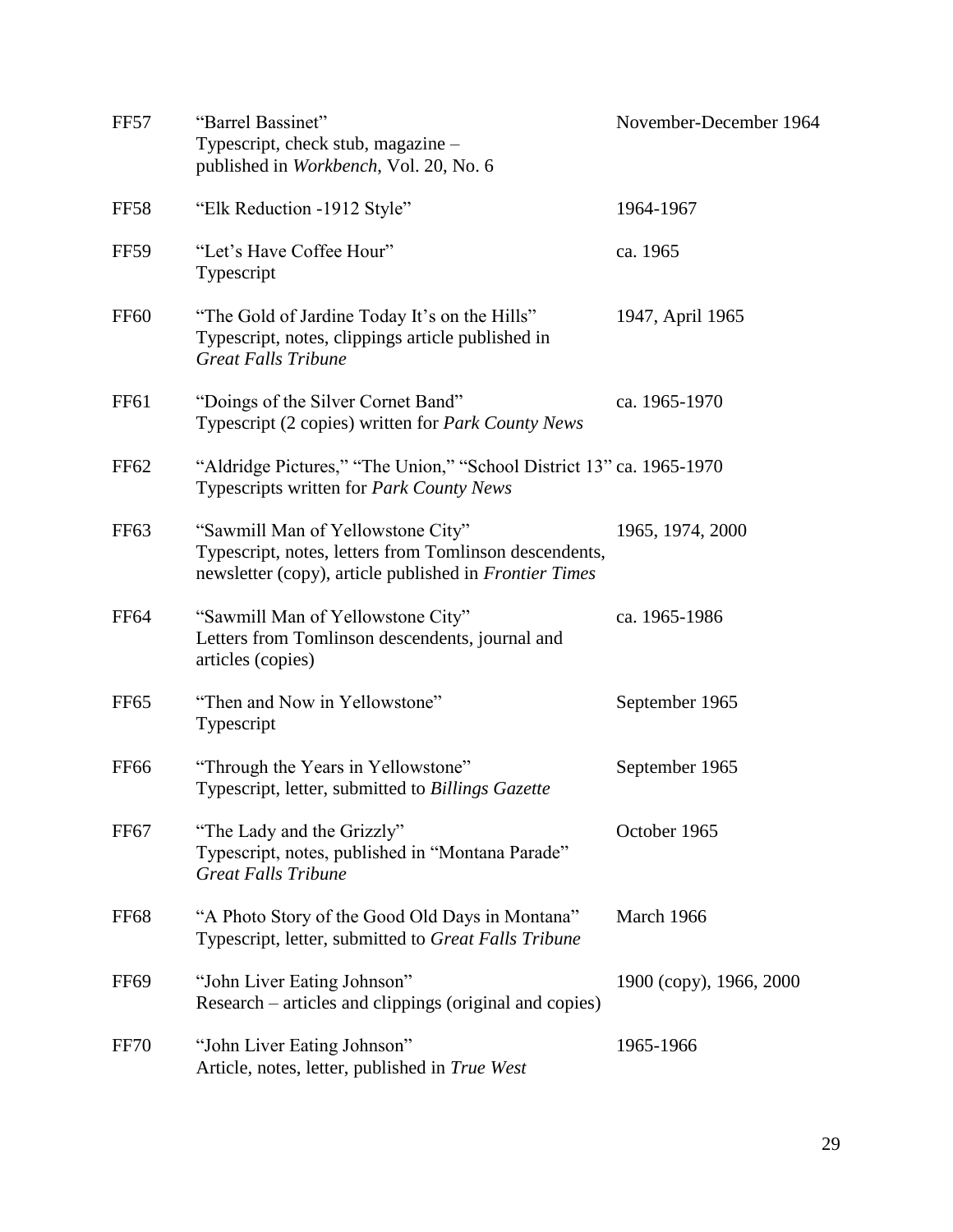| <b>FF71</b> | "How to Build your Child's own Dinosaur"<br>Typescript, letters to publishers                                     | <b>July 1966</b>            |
|-------------|-------------------------------------------------------------------------------------------------------------------|-----------------------------|
| FF72        | "The Life in a Converted Mail Truck"<br>Typescript, notes, letter, Postal Record magazine                         | August 1966                 |
| <b>FF73</b> | "Murder at the Sawdust Pile"<br>Letter, typescript – draft with notes, published in<br><b>Frontier Times</b>      | December 1965               |
| FF74        | "Liver Eating Johnson's Fearsome name"<br>Research – clippings, article published in True West                    | 1967-1990                   |
| FF75        | "Papoose Board"<br>Typescript, diagrams, photos (copies)                                                          | ca. 1966                    |
| FF76        | "Aldridge, Ghost Town of Upper Yellowstone County 1966<br>Typescript published in Butte Standard                  |                             |
| <b>FF77</b> | "White Squaw Make Float"<br>Typescript (2 copies), captions, photos,<br>transparencies (copies)                   | ca, 1966-1967               |
| <b>FF78</b> | "Yellowstone River Float"<br>Typescript, list of captions, letters, published in<br><b>Billings Gazette</b>       | 1966-1967                   |
| <b>FF79</b> | "In Fairness Give me a Big Stick"<br>Typescript, (original and copy), submitted to Outdoor Life                   | 1961, 1967                  |
| <b>FF80</b> | "He Left his Name on the Trails of Yellowstone"<br>Typescript, letters, notes, published in <i>Frontier Times</i> | ca. 1965-1969               |
| <b>FF81</b> | "Elk Reduction - 1912 Style"<br>Typescript, letters, notes, clippings (copies)                                    | 1913 (copy), March 12, 1967 |
| <b>FF82</b> | "Heirlooms – Start Some Now"<br>Article, typescript, letter, transparencies (copies)                              | January 1968                |
| FF83        | "Elk Teeth as Ornaments"<br>Published in Montana Wildlife                                                         | February 1968               |
| <b>FF84</b> | "Patchwork Jacket"<br>Typescript, transparencies (copies) published in<br>The Craftsman Vol. XII, No. 5           | July-August 1968            |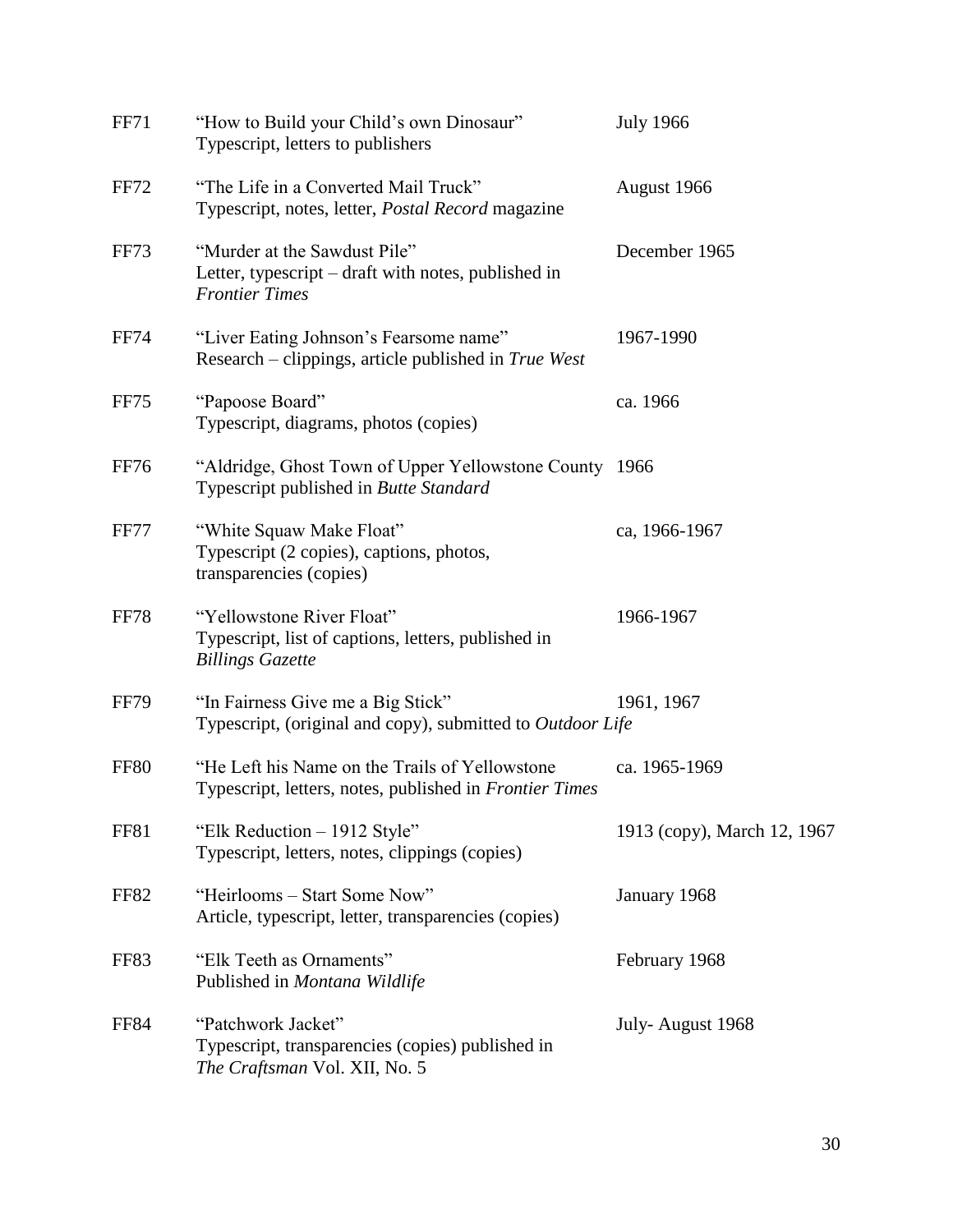| <b>FF85</b>     | "Wrangling Dudes in Yellowstone"<br>Published in Frontier Times, Vol. 43, no. 8                                                                                 | November 1969                        |
|-----------------|-----------------------------------------------------------------------------------------------------------------------------------------------------------------|--------------------------------------|
| <b>FF86</b>     | "Yellowstone City Founded in 1864"<br>Typescript (2 copies), notes, letters, article and<br>clippings (copies)                                                  | 1890-1920 (copies),<br>ca.1960-1990s |
| FF87            | "Fun Float on the Yellowstone/Yellowstone River Rats 1969-1970<br>Edited typescript, article in All Outdoors                                                    |                                      |
| <b>FF88</b>     | "The Birth of an Idea, The 1870 Expedition"<br>Typescript (2 copies), list of photographs                                                                       | ca. 1970                             |
| <b>FF89</b>     | <b>Editorial on Harriet Cutler</b><br>Typescript (copy)                                                                                                         | ca. 1970                             |
| FF90            | "100 years Ago Today in Park County"<br>Articles, typescript                                                                                                    | ca. 1970                             |
| FF91            | "100 years Ago this Week"<br>Articles, clippings                                                                                                                | 1956, 1964, and undated              |
| FF92            | "100 years Ago this Week"<br>Articles                                                                                                                           | 1892 (copy), 1970-1973               |
| FF93            | "100 years Ago this Week"<br>Sections, typescript                                                                                                               | ca. 1970                             |
| Box 6<br>FF1    | <b>Description</b><br>"I will not Die in this Wilderness", "100 Years Ago<br>This Week" by Doris Whithorn and Nina Killorn<br>Typescripts, corrected proof, map | <b>Dates</b><br>ca. 1970             |
| FF <sub>2</sub> | "Killing of a News Worthy Sheriff"<br>Clipping, handwritten draft, typescripts, letters,<br>photos (copies)                                                     | 1913 (copy), 1968-1987               |
| FF3             | Dedication of Emigrant Community Hall<br>Typescript of speech                                                                                                   | April 25, 1971                       |
| FF4             | "The Birth of a Park (1871 Expedition)"<br>Typescript, letter, clippings (copies), published in<br><b>Billings Gazette</b>                                      | 1922 (copies), December<br>1971      |
| FF <sub>5</sub> | "Early Man in Yellowstone County", "Yankee Jim",<br>"Teddy was a Trump", "Jack Baronett",                                                                       | 1922, 1957 (copies), 1971            |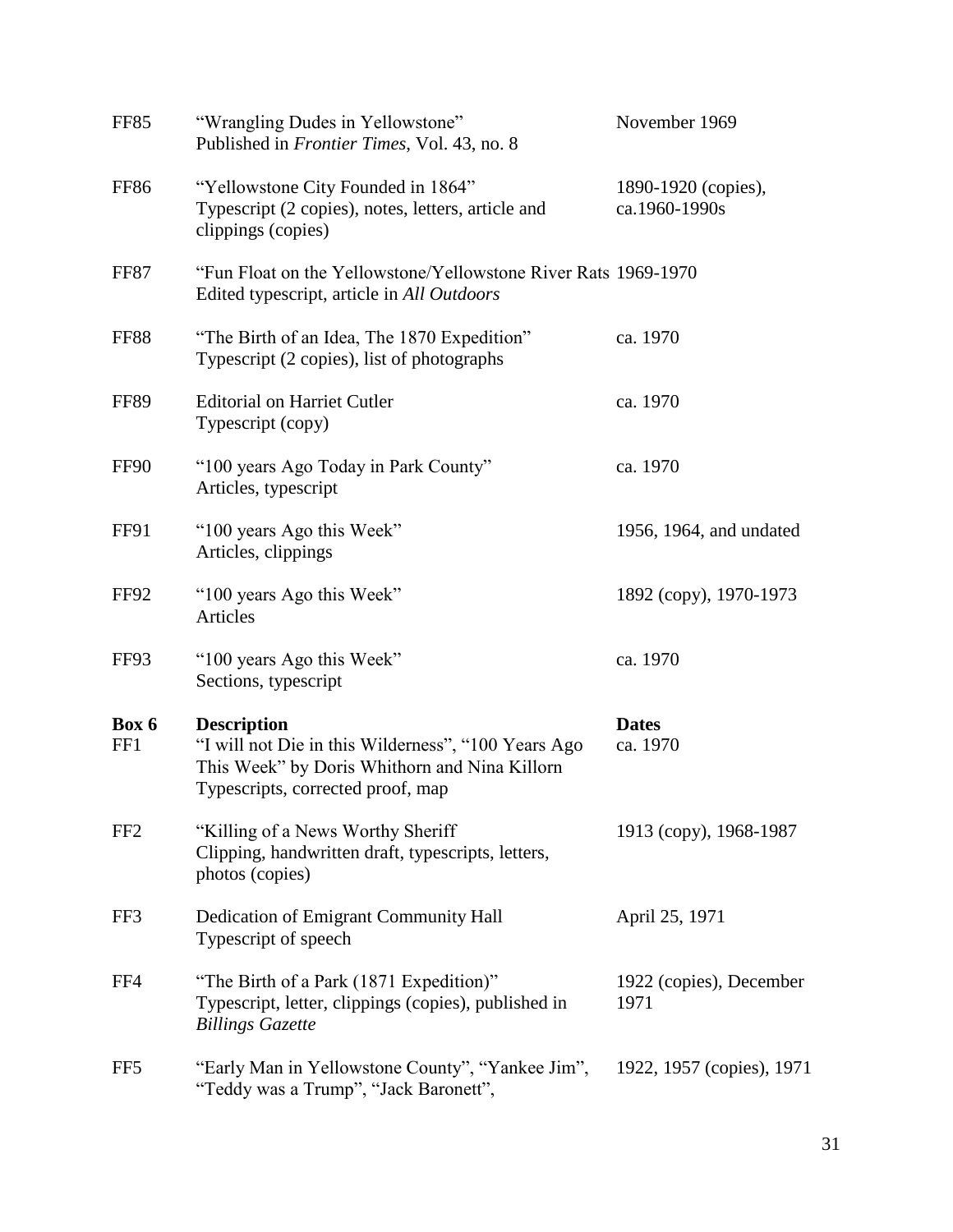|                  | "Frank Jay Hagner", "Cooke City"<br>Typescripts, photo caption lists, letter, notes, articles (copies)                                                                                 |                                      |
|------------------|----------------------------------------------------------------------------------------------------------------------------------------------------------------------------------------|--------------------------------------|
| FF <sub>6</sub>  | "Through Four Score Years"<br>(On Yellowstone Club), entry for Pioneer Tales<br>Draft, final submission typescript, letter                                                             | ca. 1972                             |
| FF7              | "He Killed a Cagy Outlaw"<br>Typescript, article with note by Doris, published in True West                                                                                            | 1973, 2003                           |
| FF <sub>8</sub>  | "Emigrant Hall Story"<br>Article, clippings (copies), booklet, list of community<br>hall members, notes                                                                                | ca. 1920-1990s (copies),<br>1974     |
| FF9              | "Park County Women of Note"<br>Typescript, letters, clippings, notes, newsletter, program,<br>speech text                                                                              | ca. 1970-1990s                       |
| <b>FF10</b>      | "Park County Women of Note"<br>Typescript (two versions)                                                                                                                               | ca. 1970-1990s                       |
| FF11             | "Park County Women of Note"<br>Clippings                                                                                                                                               | ca. 198-2001                         |
| FF <sub>12</sub> | <b>KYBS</b> programs<br>Notes, script, clippings (copies and originals)                                                                                                                | ca. 1902-1920 (copies),<br>1978-1982 |
| FF <sub>13</sub> | "Building the Chittenden Bridge"<br>Typescript, letter, photos (copies)                                                                                                                | 1979                                 |
| <b>FF14</b>      | "Gardiner Geared for Centennial"<br>Typescript                                                                                                                                         | 1979                                 |
| FF <sub>15</sub> | "Park County Honors Soldiers Who Fell in the Great<br>Cause"<br>Typescript (copy)                                                                                                      | ca. 1980s                            |
| FF <sub>16</sub> | "Pantomime of State MSCA Board Meeting at<br>Livingston"<br>Script (original and copies)                                                                                               | October 3, 1983                      |
| FF17             | "Burials in Park County, Montana Cemeteries Other<br>Than Memorial Gardens, Mountain View Calvary of<br>Livingston:" list of individuals buried to 1983, locations<br>of 22 cemeteries | 1983-2001                            |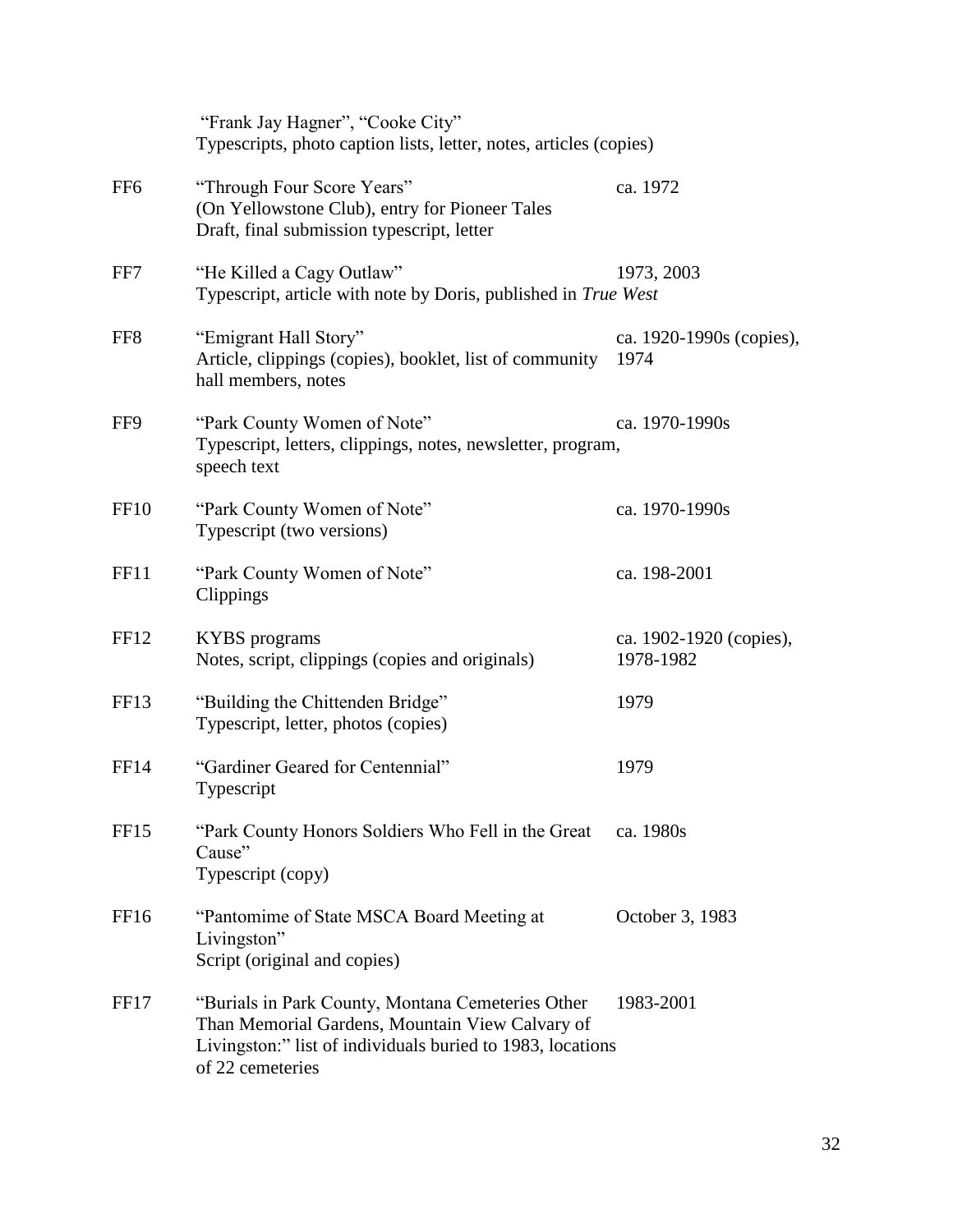| <b>FF18</b>      | Poetry<br>Typescripts, clippings, announcement                                                                                    | 1985, undated                          |
|------------------|-----------------------------------------------------------------------------------------------------------------------------------|----------------------------------------|
| <b>FF19</b>      | Women in Montana History Program<br>"Prostitution in Park County"<br>Program, speech notes, clipping                              | October 12, 1988                       |
| <b>FF20</b>      | Women in Montana History Program<br>"Livingston's Red Light District"<br>Articles (originals and copies), notes                   | 1890-1964 (copies), 1988               |
| FF <sub>21</sub> | Montana Cowboy Poetry<br>Fliers, article, program, poems by Doris,<br>photo (copy), notes                                         | ca. 1986-1987                          |
| FF <sub>22</sub> | Montana Cowboy Poetry<br>Clippings, articles                                                                                      | 1988-1990, and undated                 |
| FF <sub>23</sub> | Montana Cowboy Poetry<br>Letters, fliers, program, name tag                                                                       | 1988-1991                              |
| <b>FF24</b>      | Park County Fair<br>Program on inside cover "The Park County Fair,"<br>poem by Doris                                              | August 1989                            |
| FF <sub>25</sub> | "Kid Curry"<br>Article (copies)                                                                                                   | 1927 (copy) ca. 1990                   |
| FF <sub>26</sub> | "Livingston Depot"<br>Compilation of clippings (copies, 2 bound)                                                                  | 1883-1990                              |
| FF <sub>27</sub> | "Never Pet a Rattlesnake"<br>Typescript (copy)                                                                                    | ca. 1990s                              |
| FF <sub>28</sub> | "I Remember Dr. Cedric Nelson"<br>Typescript                                                                                      | ca. 1990s                              |
| FF <sub>29</sub> | "Shooting at a Cabin"<br>Compilation of clippings (copies)                                                                        | August 5-7, 1914 (copies),<br>ca. 1990 |
| FF30             | "Trails to Emigrant Gulch" (Hackney and Tomlinson) ca. 1990s, undated<br>Typescript – original with corrections                   |                                        |
| FF31             | "History of Livingston"<br>Typescript (2 copies with notes), loose pages<br>published in the Montana Pioneer January 1991, No. 27 | 1990-1991                              |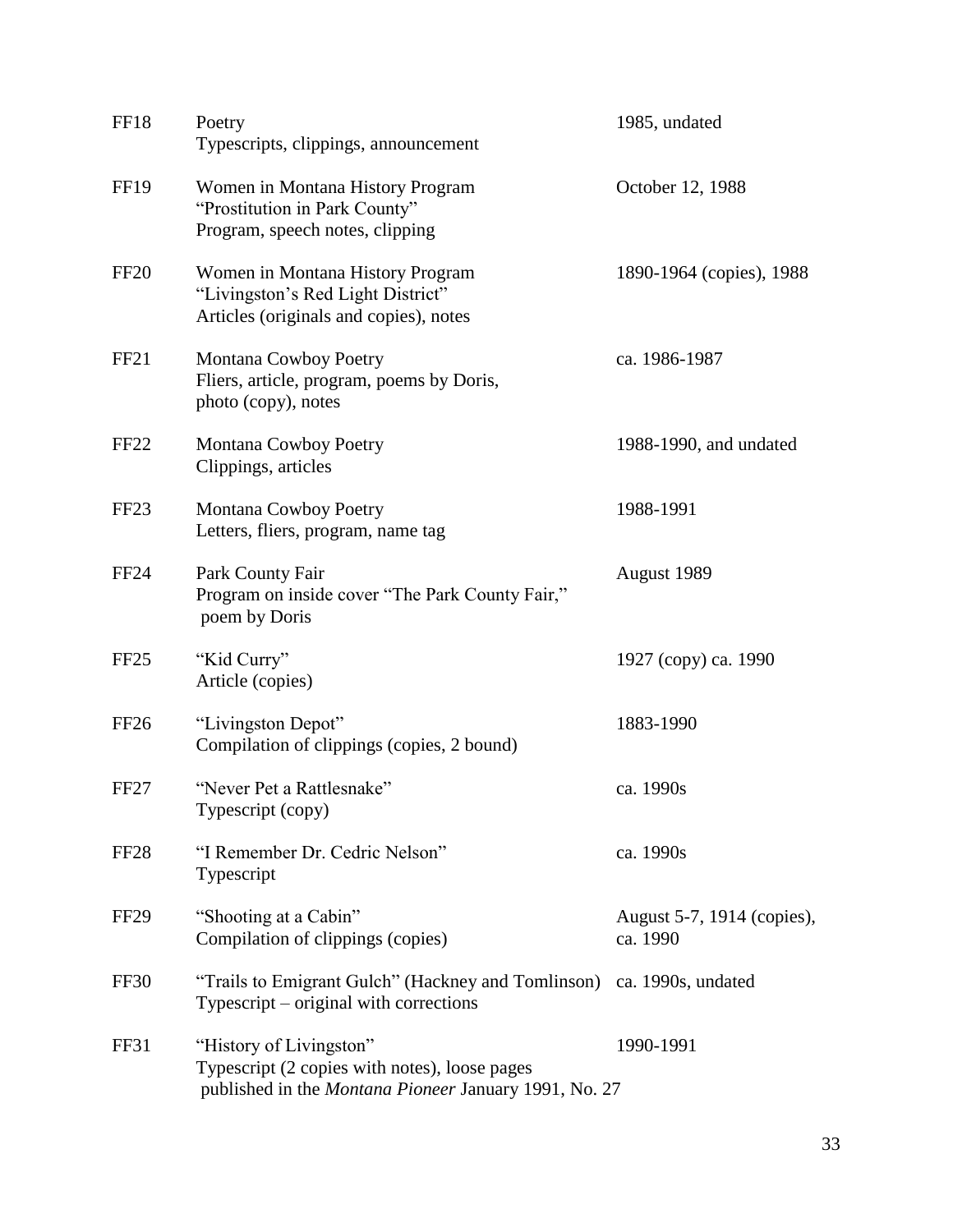| FF32        | "Christmas Horror at Horr"<br>Articles and clippings (copies)                                                                                                                                                         | ca. 1994                             |
|-------------|-----------------------------------------------------------------------------------------------------------------------------------------------------------------------------------------------------------------------|--------------------------------------|
| FF33        | "Judge in a County Cemetery" (Don L. Byam)<br>7 <sup>th</sup> Annual History Conference, Gallatin County<br>Historical Society: research notes, articles<br>(copies and originals), letters                           | 1880-1980 (copies) ca. 1960-<br>1997 |
| <b>FF34</b> | "Judge in a County Cemetery" (Don L. Byam)<br>7 <sup>th</sup> Annual History Conference, Gallatin County<br><b>Historical Society</b><br>Typescript drafts                                                            | 1995                                 |
| FF35        | "Urbach Dynamiting Deaths"<br>Compilation of clippings (copies)                                                                                                                                                       | 1922 (copies), 1997                  |
| FF36        | "William Clark's Explorers on the Yellowstone"<br>In Celebration of our Past, 10 <sup>th</sup> Annual History<br>Conference, Gallatin County Historical Society<br>Drafts, typescripts (3, 1 with corrections), notes | ca. 1998                             |
| FF37        | "John J. Tomlinson"<br>Pioneer Museum History Conference, Gallatin County<br>Historical Society.<br>Diary pages, photos and articles (copies), research notes,<br>conference schedule                                 | 1864 (copy), 1979-1997               |
| FF38        | "Boat Floating Memories"<br>Typescript                                                                                                                                                                                | October, 14, 1999                    |
| <b>FF39</b> | "Indian Remains on the Yellowstone"<br>In Celebration of our Past, 11 <sup>th</sup> Annual History<br>Conference, Gallatin County Historical Society<br>Typescripts                                                   | 1999                                 |
| <b>FF40</b> | "Besmirching the Toga"<br>Typescript (three copies)                                                                                                                                                                   | ca. late 1990s                       |
| FF41        | "A Diary or a Journal"<br>Typescript (copy), letter                                                                                                                                                                   | March 2000                           |
| <b>FF42</b> | "Upper Yellowstone County"<br>Typescript with copy photos (two copies)                                                                                                                                                | August 15, 2000                      |
| FF43        | Project WET Montana                                                                                                                                                                                                   | August 14-18, 2000                   |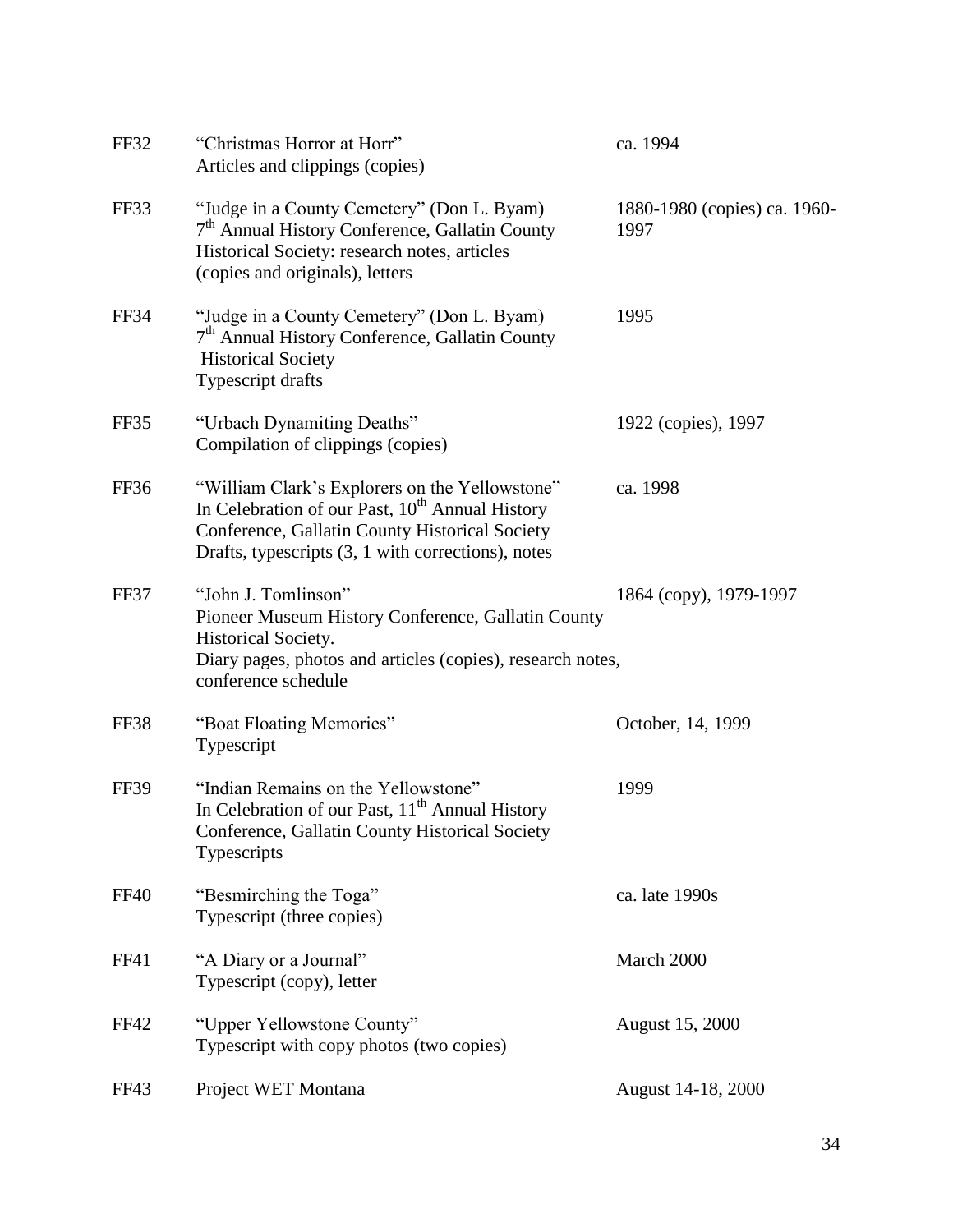|             | Agenda, letter, articles, objectives, notes, map                                                                                                                                                                                                                                 |                          |
|-------------|----------------------------------------------------------------------------------------------------------------------------------------------------------------------------------------------------------------------------------------------------------------------------------|--------------------------|
| <b>FF44</b> | "Bozeman Tunnel of the Northern Pacific"<br>In Celebration of our Past, 13 <sup>th</sup> Annual History<br>Conference, Gallatin County Historical Society<br>Typescript (three copies), clippings (copies)                                                                       | 1895-1946 (copies), 2001 |
| <b>FF45</b> | "The Second Bozeman Tunnel"<br>In Celebration of our Past, 14 <sup>th</sup> Annual History<br>Conference, Gallatin County Historical Society                                                                                                                                     | 2002                     |
| <b>FF46</b> | "A Picture Record of Livingston, Montana Schools"<br>Original typescript with photos                                                                                                                                                                                             | ca. 2003                 |
| <b>FF47</b> | "Our Baby Pomp" revision and expansion of "Pomp"<br>Our Baby" 16 <sup>th</sup> Annual History Conference, Gallatin<br><b>County Historical Society</b><br>Drafts, typescript (copy), program                                                                                     | 2004                     |
| FF47A       | "1914 tragedy at Pine Creek"<br>Compiled copies of articles                                                                                                                                                                                                                      | Undated (1914 copies)    |
| FF47B       | Pantomimes by Doris Whithorn<br>"The Rebellious Christmas Tree," "The Professor<br>Forgets Christmas," "Pa Puts Up the Tree," "Christmas<br>at the Bar BQ," "The Loan of the Christmas Pan," "Taking<br>Auntie to the Train:" handwritten and original typescripts<br>with notes | Undated                  |
| FF47C       | Pantomimes by Doris Whithorn<br>"Church Time 7:30," "Ma's Day of Rest," The Model<br>MYFer's," "Entertaining the Orphans," untitled: original<br>Typescripts with notes                                                                                                          | Undated                  |
| <b>FF48</b> | Articles<br>Pages from several articles by Doris                                                                                                                                                                                                                                 | Undated                  |
| <b>FF49</b> | Untitled manuscript<br>Typescript and handwritten                                                                                                                                                                                                                                | Undated                  |
| <b>FF50</b> | Publications<br>Notes on books, lists, book loan and payments, sales                                                                                                                                                                                                             | ca. 1970-2001            |
| FF51        | Lists of Publications by Whithorns                                                                                                                                                                                                                                               | 1989-2009, and undated   |
| <b>FF52</b> | Publications, articles                                                                                                                                                                                                                                                           | 1960s                    |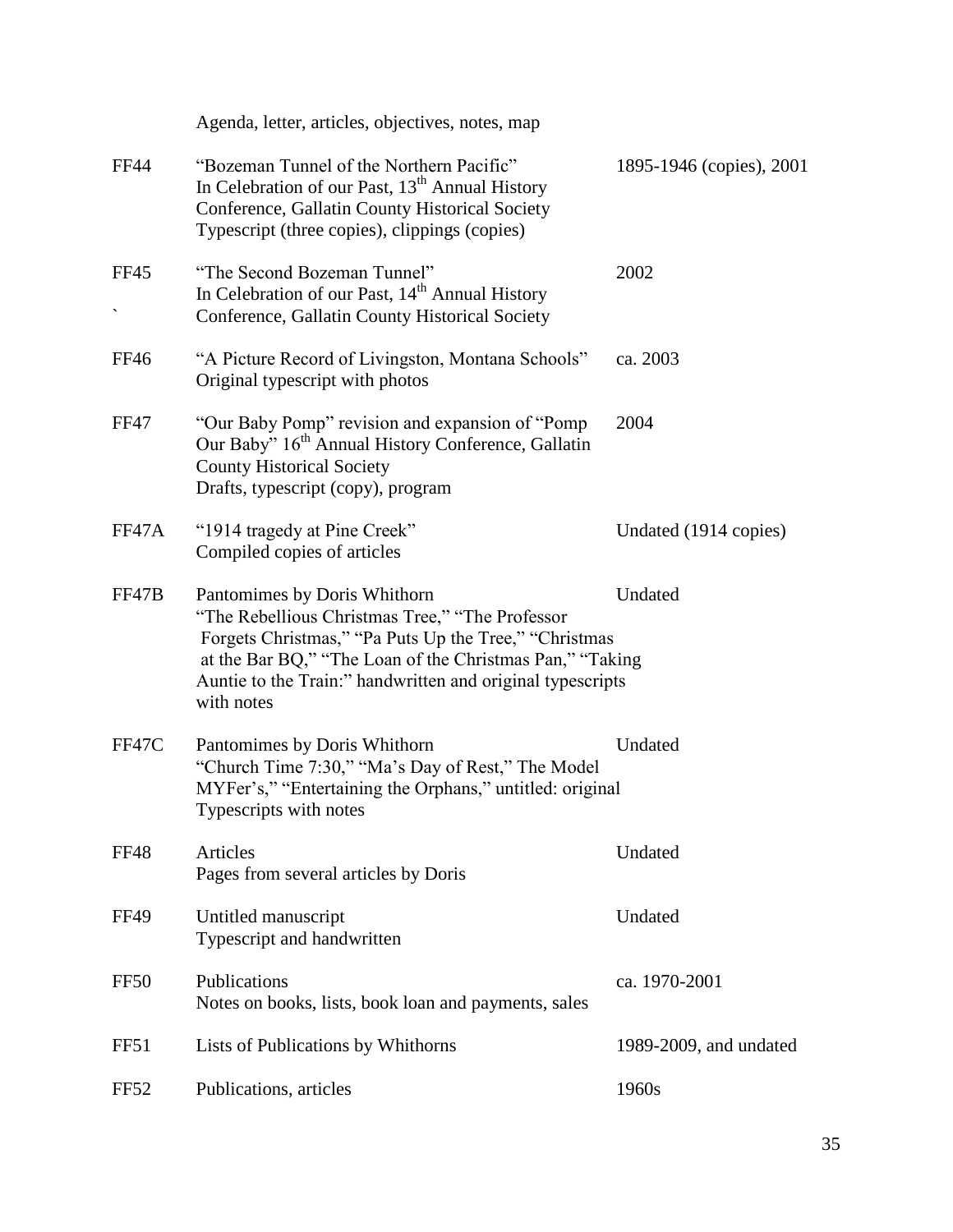Letters

| FF53             | Publications, articles<br>Letters                                                                                                                                               | 1970s                       |
|------------------|---------------------------------------------------------------------------------------------------------------------------------------------------------------------------------|-----------------------------|
| <b>FF54</b>      | Publications, articles<br>Letters                                                                                                                                               | 1980s                       |
| FF <sub>55</sub> | Publications, articles, speeches<br>Letters, lists                                                                                                                              | 1990s-2003                  |
| <b>FF56</b>      | Ideas for writing<br>Clippings, notes, poems                                                                                                                                    | ca. 1950-1970               |
| FF57             | Poetry Ideas<br>Notes, handwritten poems, clippings, magazine pages                                                                                                             | ca, 1960-1962               |
| <b>FF58</b>      | <b>Writing Process</b><br>Notes on writing process, clippings, newsletters                                                                                                      | ca. 1966-1971               |
| <b>FF59</b>      | <b>Writing Ideas</b><br>Notes, clippings (originals and copies), brochure                                                                                                       | ca. 1960-1980s              |
| <b>FF60</b>      | Historical Tours Including Highway 10, Timberline<br>Tour guide typescript (original, two copies), notes,<br>clippings                                                          | 1962, August 24, 1964, 1965 |
| <b>FF61</b>      | Montana Ghost Town Preservation Society Tour<br>Starting in Livingston - tour guide typescript (copy)                                                                           | October 8, 1972             |
| FF62             | Mulheron Creek to I-90<br>Guide typescript                                                                                                                                      | ca. 1973                    |
| FF <sub>63</sub> | Self-Guided History Tour of Trail Creek Area, Self-<br>Guided Tour from Emigrant to Bozeman via<br>Trail Creek: tour guide typescripts, original draft with<br>notes and copies | 1981-1983                   |
| <b>FF64</b>      | 1 <sup>st</sup> Annual Historical Tour, Park County Historical<br>Society – Boulder and Mission Creek Area<br>Tour guide program typescript (three copies), notes               | <b>August 10, 1985</b>      |
| FF <sub>65</sub> | Self Guided History Tour of Trail Creek area<br>Tour guide typescript (three copies)                                                                                            | 1985                        |
| <b>FF66</b>      | 2 <sup>nd</sup> Annual Historical Tour, Park County Historical                                                                                                                  | August 3, 1986              |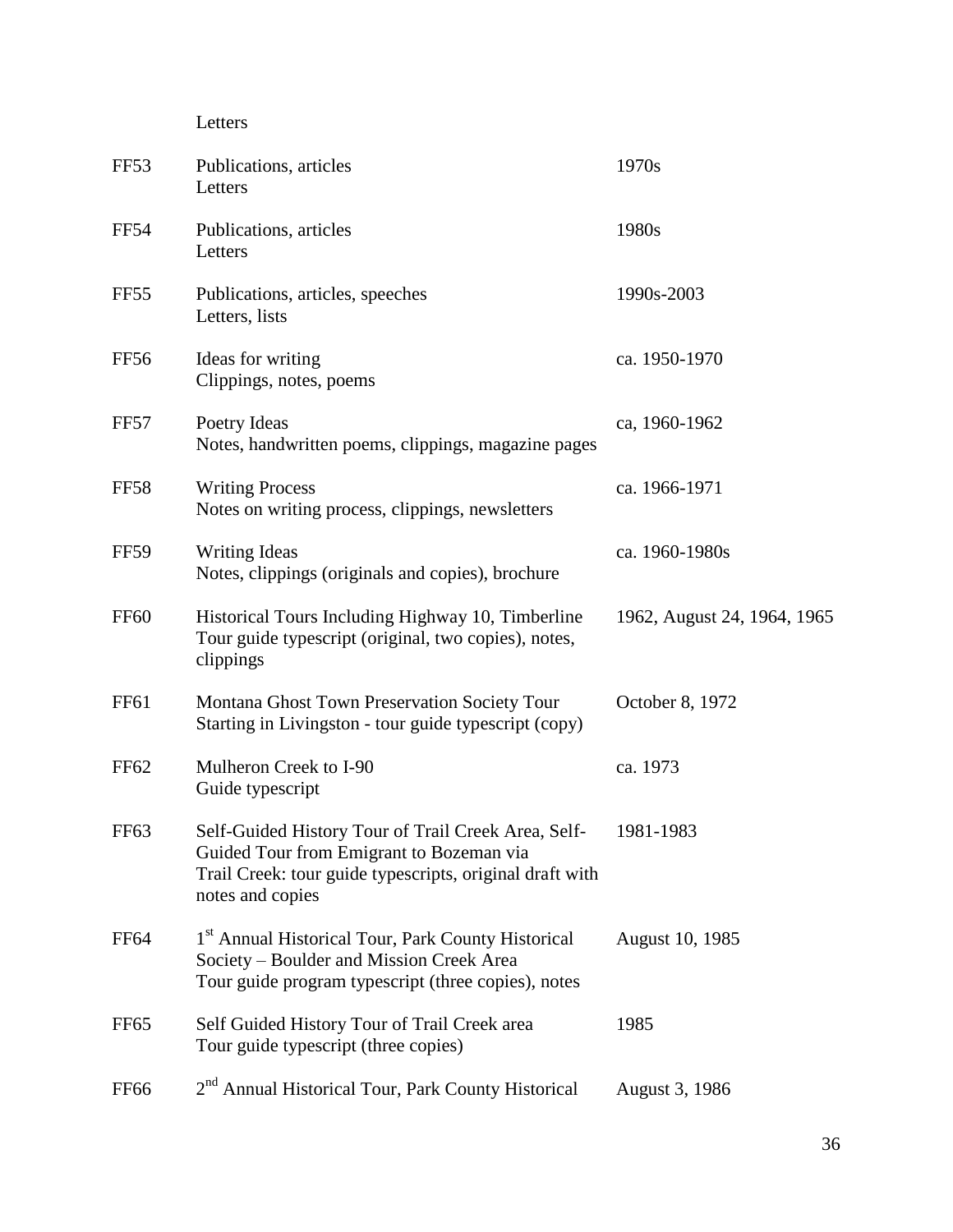|                  | Society – Fort Parker, Landing, Springdale, Gage's,<br>Hunters Hot Springs areas<br>Handwritten draft, typescript (original and three copies)                             |                                      |
|------------------|---------------------------------------------------------------------------------------------------------------------------------------------------------------------------|--------------------------------------|
| FF <sub>67</sub> | Third Annual Historical Tour, Park County Historical<br>Society - Westside Shields River, Sedan, Wilsall<br>Tour guide program typescript (two copies), notes on<br>Sedan | 1987                                 |
| <b>FF68</b>      | Tour of Yellowstone Street with Clerks of District<br>Court<br>Notes, list of addresses with descriptions                                                                 | June 14, 1988                        |
| FF <sub>69</sub> | 4 <sup>th</sup> Annual Historical Tour, Park County Historical<br>Society – East side of Shields River, Clyde Park to<br>Wilsall. Tour guide program typescript           | July 30, 1988                        |
| <b>FF70</b>      | Livingston Downtown Historic District<br>Notes, articles and clippings (copies), typescript                                                                               | ca. 1880-1950s (copies),<br>ca. 1988 |
| <b>FF71</b>      | Livingston Historical Tour<br>Tour guide by street, block – handwritten                                                                                                   | ca. 1988                             |
| FF72             | Livingston Downtown Historic Tour<br>Tour guide transcript with corrections, brochures, notes,<br>photos (copies), clipping                                               | 1988-2003                            |
| FF73             | <b>Historical Walking Tour of Livingston</b><br>Tour guide typescript with corrections, photos (copies)                                                                   | ca. 1988-2003                        |
| <b>FF74</b>      | 5 <sup>th</sup> Annual Historical Tour, Park County Historical<br>Society – Upper Shields Valley<br>Tour program guide typescript (two copies)                            | August 13, 1989                      |
| FF75             | 6 <sup>th</sup> Annual Historical Tour, Park County Historical<br>Society – Livingston to Castle<br>Tour guide program typescript                                         | 1990                                 |
| <b>FF76</b>      | Historical Tour - Paradise Valley Tour<br>West Side of River<br>Tour guide program typescript (three copies, 1 original,<br>1 with notes), letter, corrections            | August 10, 1991                      |
| FF77             | Historical Tour – Paradise Valley Tour<br>East Side of Yellowstone River<br>Tour guide program typescript                                                                 | August 15, 1992                      |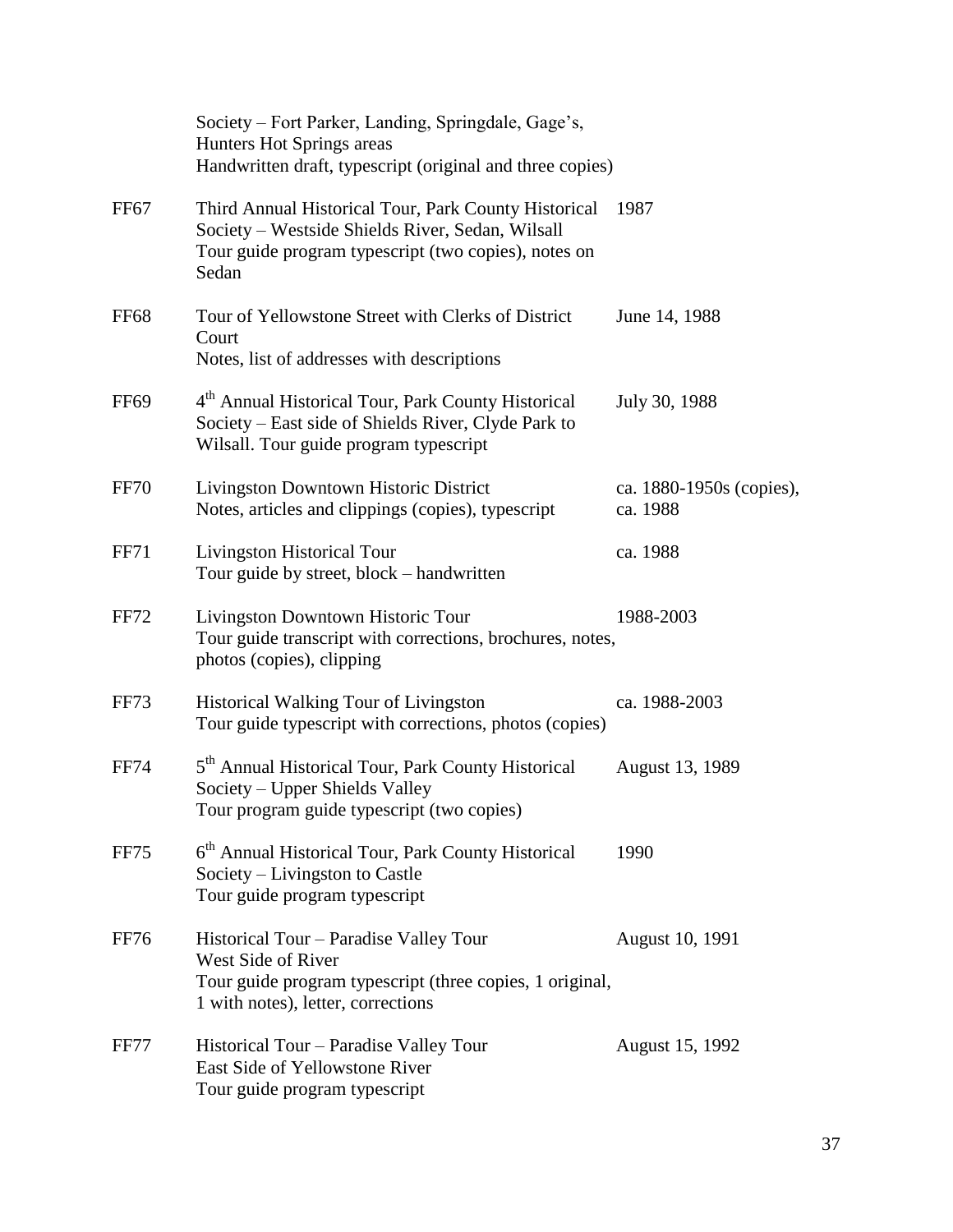| <b>FF78</b>     | Cokedale, Trail Creek Tour<br>Notes, clipping, draft guide, article, photo (copy)                                                                                              | 1891 (copy), 1958, 1977,<br>ca. 1993     |
|-----------------|--------------------------------------------------------------------------------------------------------------------------------------------------------------------------------|------------------------------------------|
| FF78A           | <b>Park County Historical Society</b><br>"Story of Our Park County Historical Society<br>Tour Book" typescript copy                                                            | 1988                                     |
| <b>FF79</b>     | Park County Historical Society Tour - Sedan<br>Tour guide program (copy)                                                                                                       | August 14, 1994                          |
| FF80            | Park County Historical Society Tour – Cooke City<br>Tour guide program (original typescript)                                                                                   | August 12, 1995                          |
| FF81            | Park County Historical Society Tour – Swingley Road August 23, 1997<br>Tour guide program (original typescript with photos)                                                    |                                          |
| <b>FF82</b>     | Park County Historical Society Tour - Cokedale,<br>Storrs, Haymond, Trail Creek, Chestnut, Maxey,<br><b>Mountain Side</b><br>Tour guide program (original typescript and copy) | August 15, 1998                          |
| FF83            | Historical Tours of the 1980s-1990s<br>List of tours, narrative                                                                                                                | ca. 1998                                 |
| <b>FF84</b>     | <b>Bozeman Trial Bus Tour</b><br>Tour program guide typescript (copy)                                                                                                          | July 29, 1999                            |
| <b>FF85</b>     | Park County Historical Society Tour<br>Guide booklet (copy)                                                                                                                    | June 28, 2001                            |
|                 | <b>SERIES TWO RESEARCH</b>                                                                                                                                                     |                                          |
| Box 7<br>FF1    | <b>Description</b><br>Aldridge, Montana, Horr<br>Clippings (copies and originals), notes                                                                                       | <b>Dates</b><br>1890-1910 (copies), 1999 |
| FF <sub>2</sub> | Late Aldridge, Montana<br>Clippings (copies), notes, memorial card                                                                                                             | 1890-1920 (copies),<br>ca. 1970-1980s    |
| FF3             | Late Aldridge, Montana<br>Clippings                                                                                                                                            | Undated, 1996                            |

FF4 Animals – bears, wolves, elk, hunting 1890-1990s (copies), 1960-<br>Clippings (copies), brochures, notes, newsletter 1990s Clippings (copies), brochures, notes, newsletter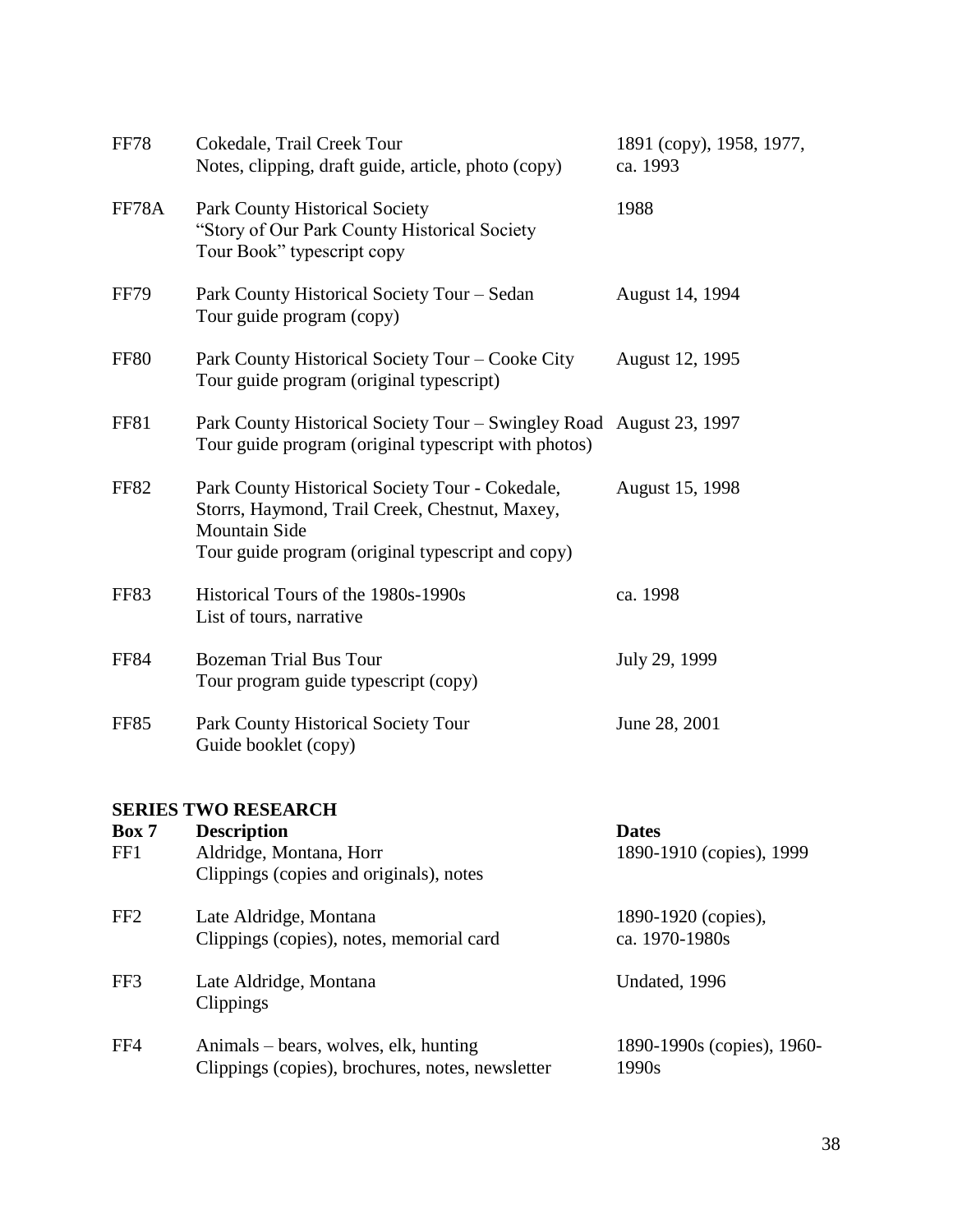| FF <sub>5</sub>  | Animals – bears, wolves, elk, hunting<br>Clippings                                                                                                                  | ca. 1968-1996                              |
|------------------|---------------------------------------------------------------------------------------------------------------------------------------------------------------------|--------------------------------------------|
| FF <sub>6</sub>  | <b>Bi-Centennial Freedom Train</b><br>Programs, brochures, fliers, Bicentennial News, clippings                                                                     | 1975-1976                                  |
| FF7              | <b>Bi-Centennial Freedom Train</b><br>Newspaper sections, articles                                                                                                  | 1973-1975                                  |
| FF <sub>8</sub>  | <b>Big Horn County, Montana Schools</b><br>Letter, hand-drawn map with schools                                                                                      | Undated                                    |
| FF9              | Bozeman, Montana<br>Notes, newsletter, brochures, clippings (copies)                                                                                                | 1920 (copy), 1980-1990<br>undated          |
| FF <sub>10</sub> | Bozeman, Montana Residents<br>Articles, letter, Bozeman family tree (copies)                                                                                        | 1933 (copy), 1977-1987                     |
| FF11             | Bozeman, Montana Residents<br>Clippings                                                                                                                             | 1969-1984                                  |
| FF <sub>12</sub> | Bozeman Trail Wagon Train Event, Frontier<br>Heritage Alliance<br>Schedule, meeting minutes, news release, newsletters,<br>clippings, brochure, notes, photo (copy) | 1999-2000                                  |
| FF <sub>13</sub> | Bruno's grave – Tribute to Bruno<br>Article and photos (copies)                                                                                                     | 1951, 1980-1997 (copies)                   |
| <b>FF14</b>      | <b>Buckskin Jim Cutler</b><br>Lupher family tree, letters from Cutler relatives                                                                                     | 1967-1985, 1994-1995                       |
| FF15             | Buffalo, Buffalo Jones<br>Clippings (copies), notes, letters, articles, brochure                                                                                    | 1939-1941 (copies), 1964-<br>1986, undated |
| FF <sub>16</sub> | Buffalo, Buffalo Jones<br>Clippings                                                                                                                                 | 1925, ca. 1968-1995                        |
| FF17             | Butte, Montana<br>Clippings (copies), map, brochures                                                                                                                | ca. 1890-1890s (copies),<br>ca. 1955-1985  |
| FF18             | "The Story of My Life" by Calamity Jane<br>Booklet, one with corrections, layout                                                                                    | Undated                                    |
| <b>FF19</b>      | <b>Calamity Jane</b><br>Articles, clippings and ledger pages (copies), letters                                                                                      | 1898-1923 (copies), 1975-<br>1998          |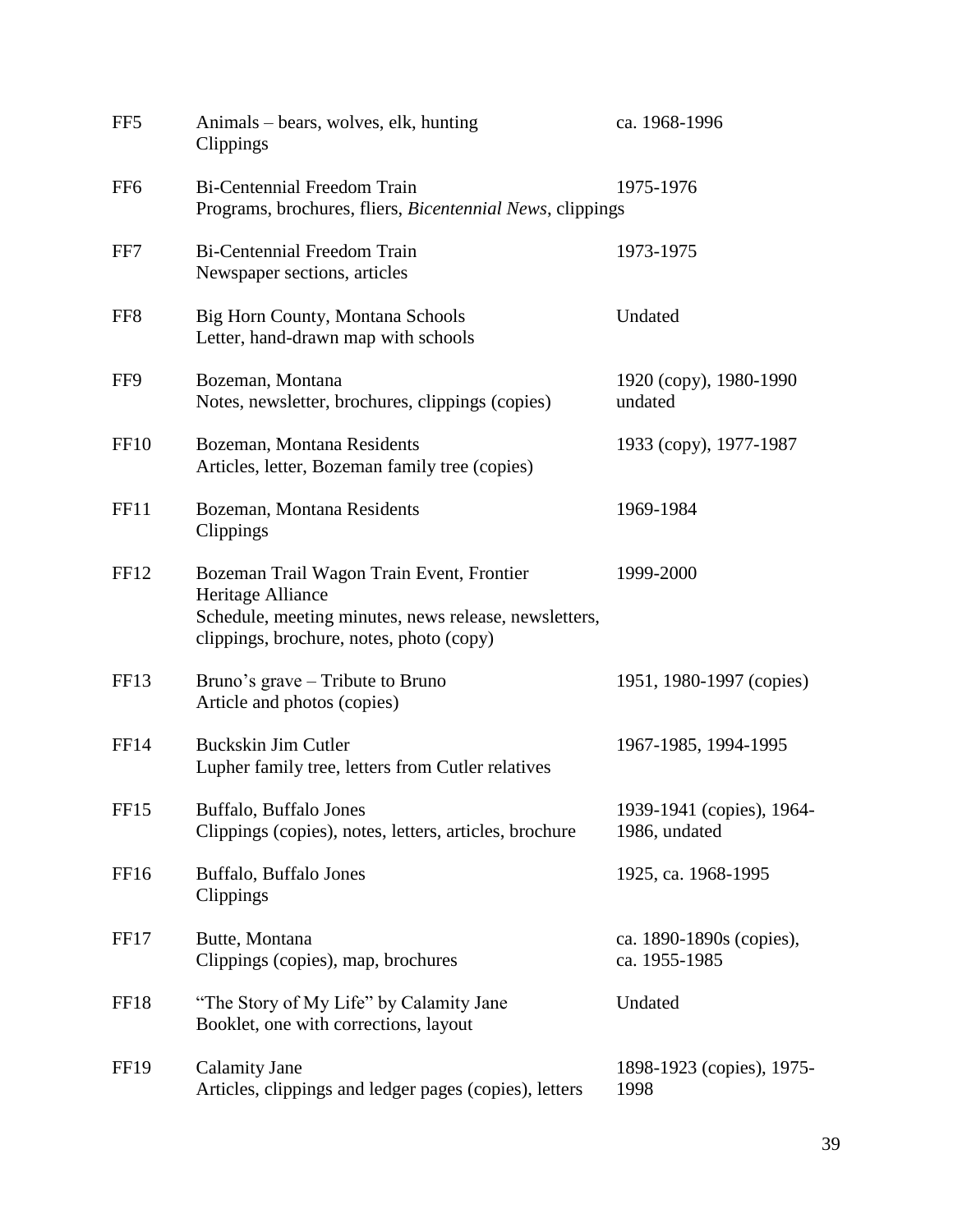| <b>FF20</b>      | <b>Calamity Jane</b><br>Clippings                                                                                        | 1904, 1960, 1997, 2004              |
|------------------|--------------------------------------------------------------------------------------------------------------------------|-------------------------------------|
| FF <sub>21</sub> | <b>Calamity Jane</b><br>Articles, letters, pamphlet, notes                                                               | 1958, 1988-2004                     |
| FF <sub>22</sub> | Calamity Jane - performers<br>Letters, brochures, fliers, clippings, postcards, script,<br>photo (copy)                  | 1982-2004                           |
| FF <sub>23</sub> | <b>Calamity Jane</b><br>Clippings                                                                                        | 1901, 1955-2004                     |
| FF <sub>24</sub> | Calcite<br>Letters, clippings (copies), notes, calcite samples                                                           | 1943 (copies), 1985-1990            |
| FF <sub>25</sub> | Calcite<br>Brochures, clippings (copies)                                                                                 | ca. 1924-1943 (copies)              |
| FF <sub>26</sub> | Carlston, Margaret "Cattle Queen"<br>Clippings (original and copies), notes                                              | 1904 (copy), 1980                   |
| FF <sub>27</sub> | Castle, Montana – Curlew Mining Company<br><b>Stock Certificate</b>                                                      | January 27, 1891                    |
| FF <sub>28</sub> | Castle, Montana - Great Eastern Mining Company<br><b>Stock Certificate</b>                                               | June 25, 1890                       |
| <b>FF29</b>      | <b>Cattle Mutilations</b><br>Photos (copies), articles, letter                                                           | 1975, 1996-1998                     |
| <b>FF30</b>      | Centennial Quilt<br>Panel sketches                                                                                       | 1989                                |
| FF31             | Centennial Tapestry – United Methodist Women<br><b>Annual Meeting</b><br>Attendee list, script with names, memo, text    | 1983                                |
| FF32             | Chicory, Montana<br>Clipping (copy), notes, text                                                                         | 1957 (copy), ca. 1990s              |
| FF33             | Cokedale, Montana<br>Research notes, article and clippings (copies), letter,<br>history of William Henry Williams family | 1890-1950s (copies),<br>and undated |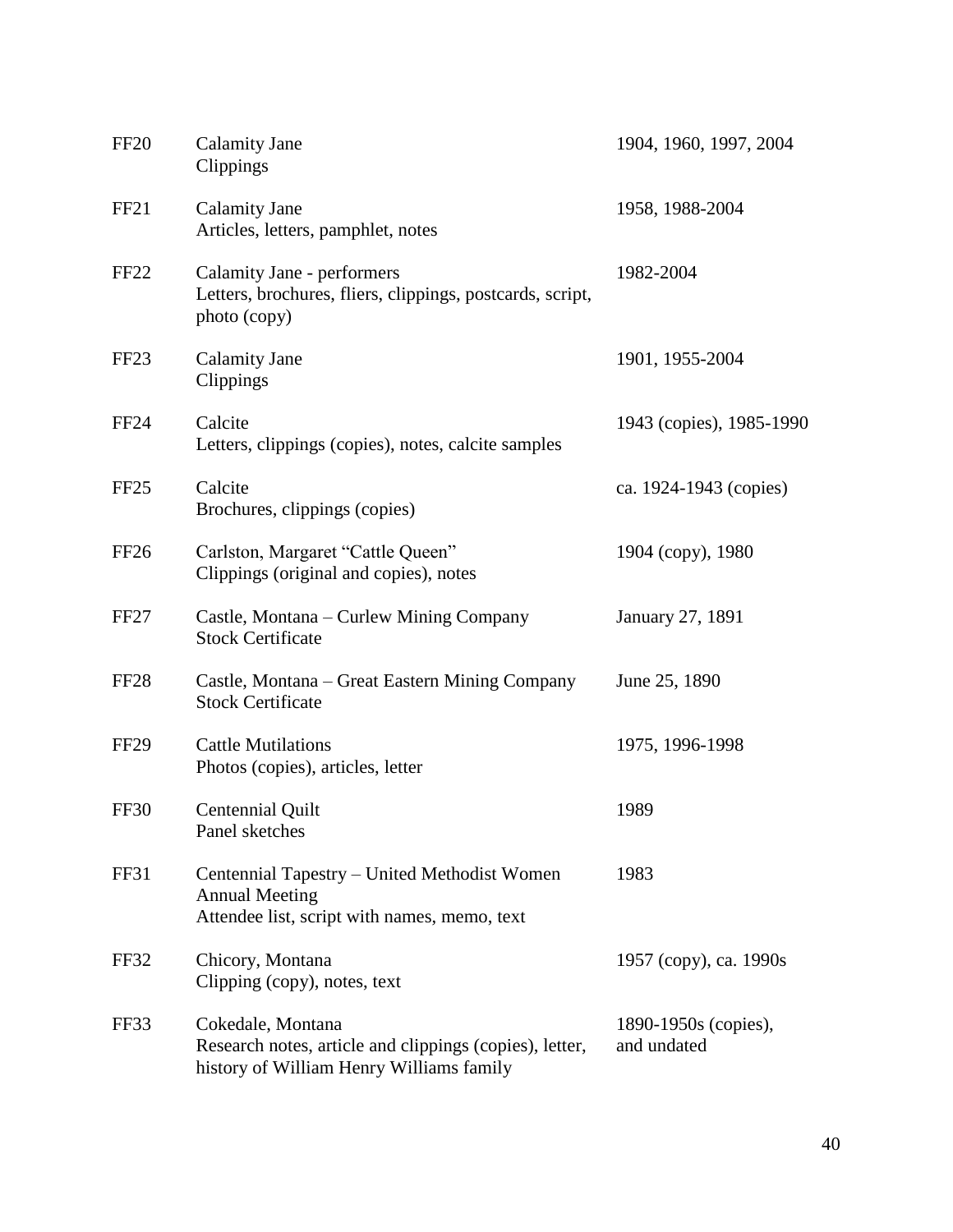| FF34        | Cokedale, Trail Creek, Montana<br>Notes, photos and clippings (copies)                                                                                                         | ca. 1980s, and undated             |
|-------------|--------------------------------------------------------------------------------------------------------------------------------------------------------------------------------|------------------------------------|
| FF35        | Cokedale, Trail Creek, Montana<br>Articles and clippings (copies), notes, map, letter                                                                                          | 1890-1920s (copies),<br>1969-1998  |
| FF36        | Cook City, Montana<br>New World Mining District brochure                                                                                                                       | 1992                               |
| FF37        | Cook City, Montana<br>Notes, clippings (copies), map, brochure                                                                                                                 | 1890-1940s (copies),<br>1970-2000  |
| FF38        | Corwin Springs, Cinnebar<br>Postcards (copies), text                                                                                                                           | Undated                            |
| FF39        | Corwin Springs, Montana<br>Notes, clippings (copies)                                                                                                                           | 1900-1920 (copies), 1987           |
| <b>FF40</b> | Dailey, Montana<br>Letter, notes                                                                                                                                               | 1970                               |
| FF41        | Dinosaurs – research and mounting<br>Articles, letters, notes, slide list                                                                                                      | 1960-1970s, 1990s                  |
| <b>FF42</b> | Dinosaurs - Montana<br>Notes, flier, clippings (copies)                                                                                                                        | ca 1980-1990s                      |
| FF43        | Emigrant Gulch, Montana<br>Notes, articles and clippings (copies), text, card,<br>"Emigrant District, Park County, Montana" report by<br>Peter H. Toepfer with notes           | 1900 (copies), ca. 1970-1992       |
| FF43A       | "Early Days in Emigrant Gulch"<br>By David Weaver from Contributions to the Historical<br>Society of Montana vol. 7, 1910: typescript (2 copies),<br>clipping (copy), timeline | 1910, 1922 (copies)                |
| <b>FF44</b> | Emigrant Gulch, Montana – Ethel May Gold Mining<br>Syndicate<br>Articles (copies), notes                                                                                       | $1904$ (copies)                    |
| FF45        | Emigrant Gulch, Montana – St Julian Mine<br>Articles (copies), notes, letters                                                                                                  | 1890-1910s (copies), 1973,<br>1980 |
| FF46        | Emigrant Gulch, Montana<br>From "W.D. Cameron's Story of Old Emigrant"                                                                                                         | 1912-1920s (copies), 1986          |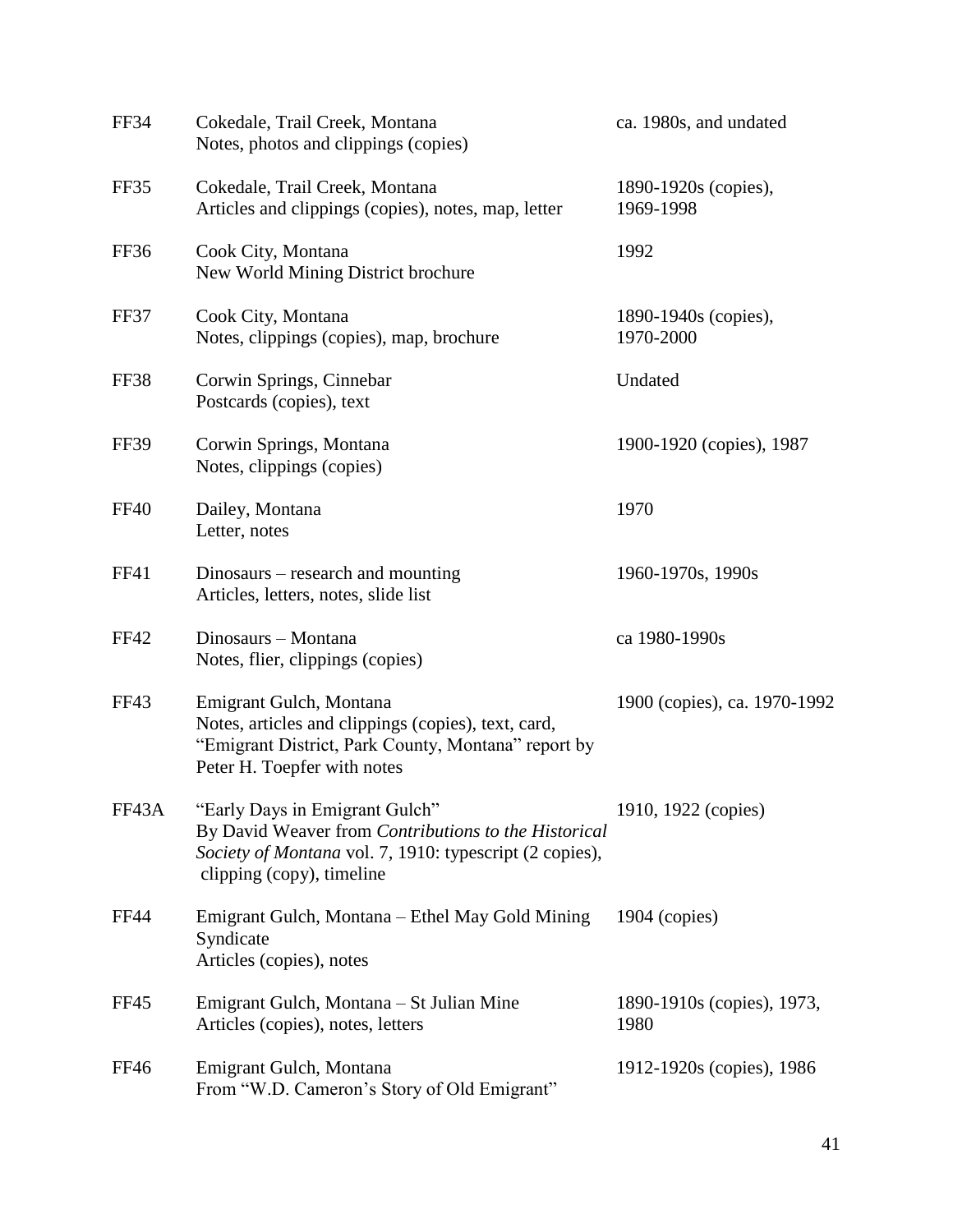|                  | written in 1912 or before (copy), articles and<br>clippings (copies), manuscript pages                                    |                                    |
|------------------|---------------------------------------------------------------------------------------------------------------------------|------------------------------------|
| <b>FF47</b>      | Gardiner, Montana Cemetery<br>Gravesite numbers and names (copies)                                                        | Undated                            |
| <b>FF48</b>      | Gardiner, Montana<br>"Gardiner Cemetery on Tinker Hill" by Lee H.<br>Whittlesey, letter, church photos (copies), postcard | 1984, 1995, and undated            |
| <b>FF49</b>      | Gardiner, Montana<br>Brochures, clippings and articles (copies), notes,<br>memorial programs, photos (copies)             | 1890-1990s (copies),<br>1970-2003  |
| FF <sub>50</sub> | Gardiner, Montana<br>Notes, clippings, documents (copies and originals),<br>letters                                       | 1880-1980s (copies),<br>1960-1990s |
| FF51             | Hackney, John J. and Will S.<br>Excerpts from diary (copy)                                                                | ca. 1864-1865 (copies)             |
| <b>FF52</b>      | Hayes photos<br>Photos (copies), notes, clipping                                                                          | ca. 1877-1920 (copies)             |
| FF <sub>53</sub> | Hepburn, John - Collection<br>Narrative typescript of items in collection                                                 | ca. 1960s                          |
| <b>FF54</b>      | Hopper's Stage Station<br>Articles (copies)                                                                               | Undated                            |
| FF <sub>55</sub> | Hunters Hot Springs, Montana<br>Clippings, articles, photos, documents, postcards<br>(all copies), notes                  | 1885-2001 (copies)                 |
| FF56             | Hunters Hot Springs, Montana<br>Articles and clippings (copies), notes, letters,<br>photos (copies), catalog records      | 1984-2002                          |
| FF57             | Hunters Hot Springs, Montana<br>List of Montana hot springs, notes, clippings (copies)                                    | 1890-1930s (copies),<br>1960-1990s |
| <b>FF58</b>      | Hunters Hot Springs, Montana<br>Clippings                                                                                 | 1962, 1997-2000                    |
| FF59             | Hunters Hot Springs, Montana<br>Clippings                                                                                 | 1980-1990s and undated             |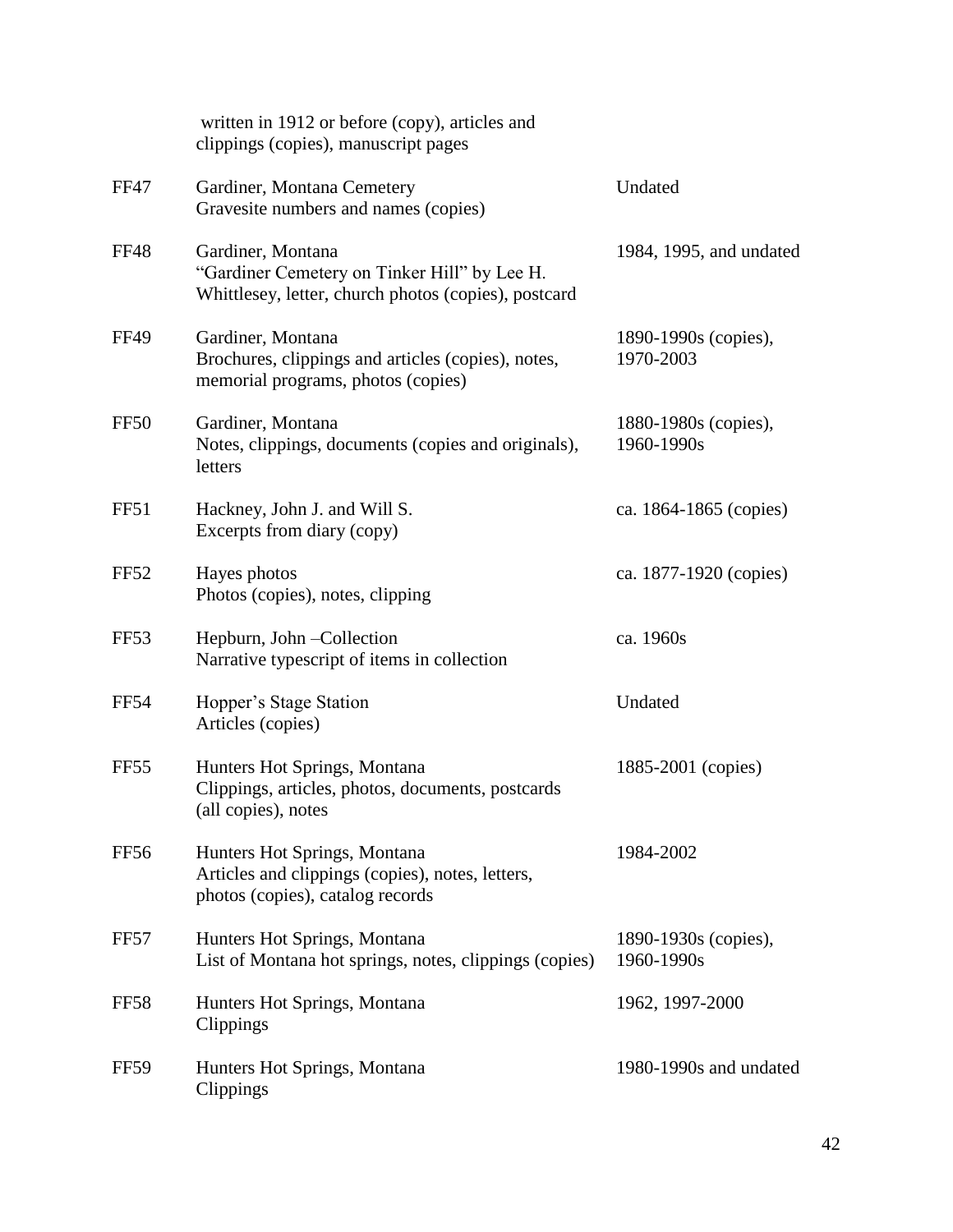| <b>FF60</b>      | Hunting<br>Notes, clippings (copies)                                                     | 1880-1910 (copies),<br>ca 1960-1980s |
|------------------|------------------------------------------------------------------------------------------|--------------------------------------|
| <b>FF61</b>      | Hunting<br>Clippings                                                                     | 1956, 1996-1997,<br>and undated      |
| FF <sub>62</sub> | Indian Artifacts and Findings<br>Clippings and articles (copies), notes, brochure, flier | 1880-1990s (copies),<br>1970-1995    |
| FF <sub>63</sub> | <b>Indian Artifacts and Findings</b><br>Clippings                                        | 1960-1990s                           |
| FF <sub>64</sub> | Crow Indians, Antelope<br>Articles, brochure                                             | 1979 and undated                     |
| FF <sub>65</sub> | Crow Indians - Plenty Coup<br>Notes, brochure, articles and clippings (copies)           | 1880-1900s (copies), 1968,<br>1990s  |
| <b>FF66</b>      | Crow Indians - Plenty Coup<br>Clippings                                                  | 1950-1990s                           |
| FF <sub>67</sub> | Indian Fighting and Skirmishes<br>Articles (copies), notes                               | 1880-1938 (copies),<br>and undated   |
| <b>FF68</b>      | Indian Fighting and Skirmishes<br>Clippings                                              | ca. 1960-1980s                       |
| <b>FF69</b>      | <b>Indian Personalities</b><br>Clippings and Articles (copies), notes, flier             | 1880s (copies), 1971,<br>and undated |
| <b>FF70</b>      | Indian Personalities, Winold Riess<br>Clippings                                          | ca. 1960-1990s                       |
| <b>FF71</b>      | Indians<br>Clippings, brochure                                                           | 1990, and undated                    |
| <b>FF72</b>      | Indians<br>Newsletter, brochure, letter, notes, articles, and photos<br>(copies)         | 1873 (copy), 1986-1996               |
| FF73             | Indians<br>Articles and clippings (copies)                                               | ca. 1880-2000 (copies)               |
| <b>FF74</b>      | Indians<br>Clippings                                                                     | 1990-2005                            |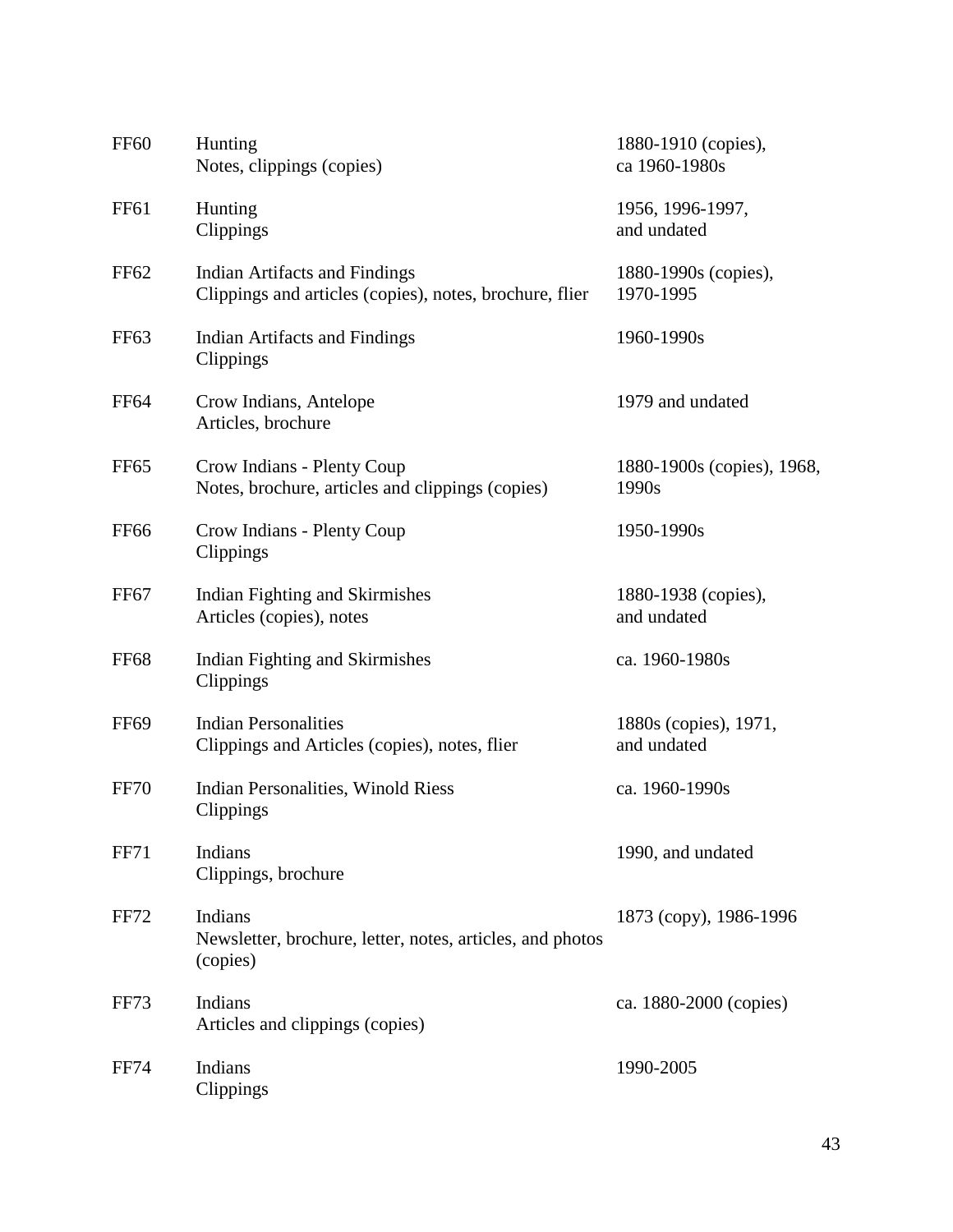| FF75            | <b>Indians - Various Tribes</b><br>Brochures, notes, fliers, postcard, clippings (copies)                            | 1890-1970s (copies),<br>1960-1980s |
|-----------------|----------------------------------------------------------------------------------------------------------------------|------------------------------------|
| <b>FF76</b>     | <b>Indians - Various Tribes</b><br>Clippings                                                                         | 1960-1990s                         |
| <b>FF77</b>     | "Items of Interest"<br>Notes, clippings (copies and originals)                                                       | 1883 (copies), 1929                |
| <b>FF78</b>     | Jardine, Montana – Jardine Mining Company,<br>Mineral Hill Mine<br>Fact sheet, report, brochure                      | 1939, 1989 and undated             |
| <b>FF79</b>     | Lewis and Clark<br>Brochures, programs, notes, articles (copies)                                                     | 1880-1910 (copies),<br>1960-2000   |
| <b>FF80</b>     | Lewis and Clark<br>Clippings                                                                                         | 1970-2001                          |
| FF81            | Lewis and Clark Bicentennial – Action Plan<br>Application, memo, member list, meeting minutes,<br>agenda, newsletter | ca. 2000                           |
| Box 8<br>FF1    | <b>Description</b><br>Lewis and Clark<br>Clippings                                                                   | <b>Dates</b><br>1971-2001          |
| FF <sub>2</sub> | Lewis and Clark<br>Articles, clippings (copies), brochure, notes                                                     | ca. 1884-2000 (copies)             |
| FF3             | Livingston – A.W. Miles Company<br>Farmers record log, portion of calendar                                           | 1908, 1920                         |
| FF4             | Livingston and Castle, Montana<br>Anna C. Mining and Smelting Company                                                | June 9, 1892                       |
| FF5             | Livingston Area Tourist Advisory Council<br>Notes, description, ballot, clippings                                    | 1988                               |
| FF <sub>6</sub> | Livingston Banks - Buck Bank, 1 <sup>st</sup> State Bank,<br>Merchants Bank, Montana<br>Checks                       | 1902, 1906, 1911                   |
| FF7             | Livingston Banks - National Park Bank<br>Clippings, article, savings book, check book, pamphlet                      | 1890-1944 and undated              |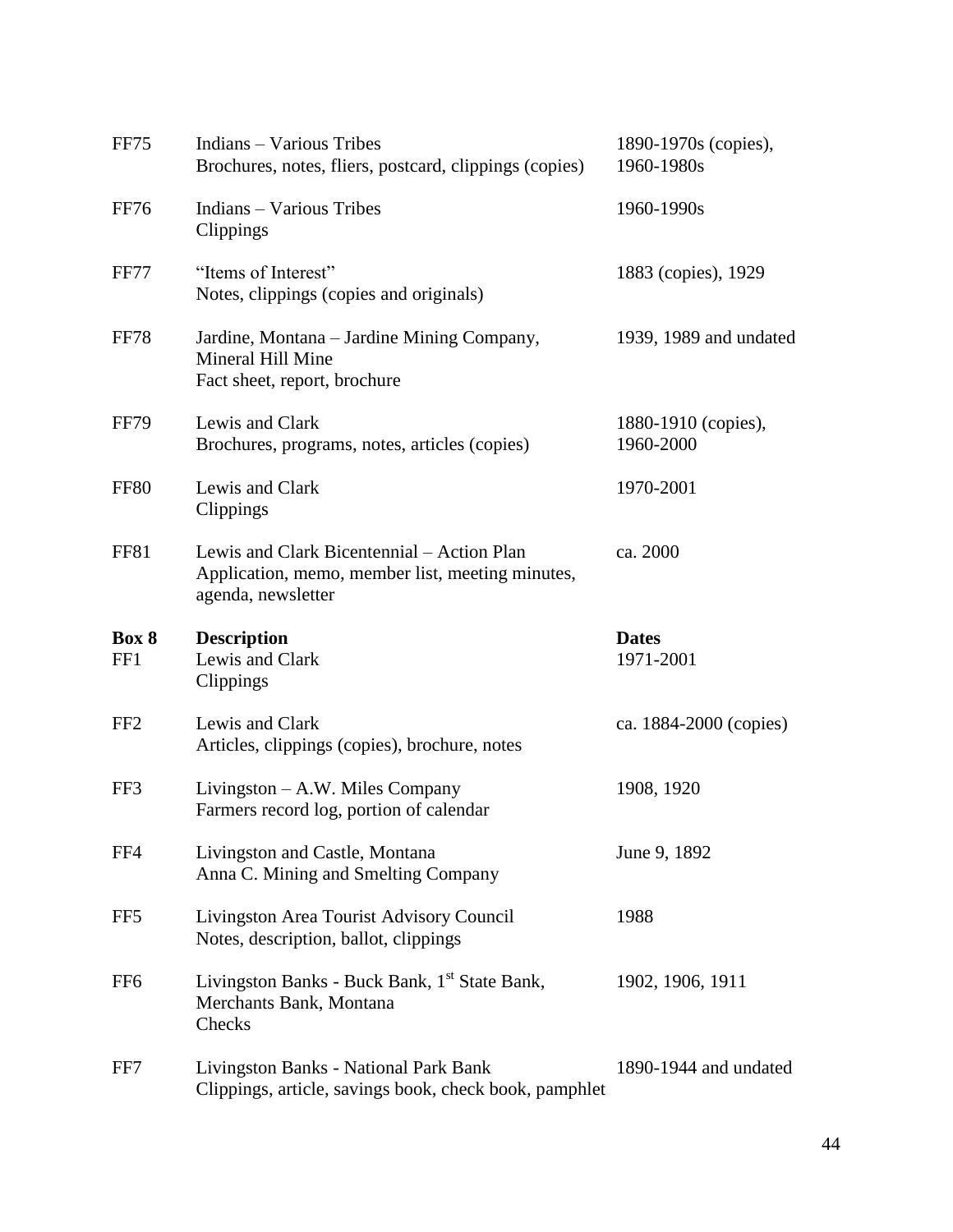| FF8              | Livingston Banks – Financial<br>Clippings (copies), notes, newsletter, banking fee list                                             | ca. 1880-1940 (copies),<br>1980-1995 |
|------------------|-------------------------------------------------------------------------------------------------------------------------------------|--------------------------------------|
| FF9              | Livingston Banks - Financial<br>Clippings                                                                                           | 1980-1999                            |
| FF <sub>10</sub> | Livingston to Billings, Montana Flood<br>Article/report of wearing life jackets                                                     | Undated                              |
| FF11             | Livingston – Bozeman Monument Park<br>Articles (copies), notes, letter, rendering with description                                  | 1926-1970 (copies), 2001             |
| FF <sub>12</sub> | Livingston Businesses - Livingston Flouring Mill<br>Company: stock certificate                                                      | July 27, 1898                        |
| FF <sub>13</sub> | Livingston Businesses – Golden Star Mining and<br>Milling Company: stock certificate                                                | June 6, 1892                         |
| <b>FF14</b>      | Livingston Businesses – Hefferlin Mercantile<br>Company: checks                                                                     | 1906                                 |
| FF <sub>15</sub> | Livingston Businesses – Hotels Elite, Kline, Murray<br>Postcard, brochures, notes, newsletter, business card,<br>clippings (copies) | ca. 1920-1993                        |
| FF <sub>16</sub> | Livingston Businesses - Elite Hotel<br><b>Business cards</b>                                                                        | Undated                              |
| FF17             | Livingston Businesses - Hotels Elite, Kline Murray<br>Clippings                                                                     | 1991-1996                            |
| FF18             | Livingston Businesses - Livingston Transit Company,<br>Livingston Motor Transit: schedules, hand-drawn map                          | 1947                                 |
| <b>FF19</b>      | Livingston Businesses – Newell Grocery, Miles<br>Grocery: receipts, blank receipt book, invoices                                    | 1906-1955                            |
| FF <sub>20</sub> | <b>Livingston Businesses</b><br>Notes, brochure, fact sheets, clippings (copies)                                                    | 1890-1920 (copies),<br>1990-2000     |
| FF <sub>21</sub> | <b>Livingston Businesses</b><br>Notes, business cards, brochures, list of businesses,<br>clippings (copies)                         | 1890-1990 (copies),<br>1980-1990     |
| FF <sub>22</sub> | <b>Livingston Businesses</b>                                                                                                        | 1884-1925 (copies),                  |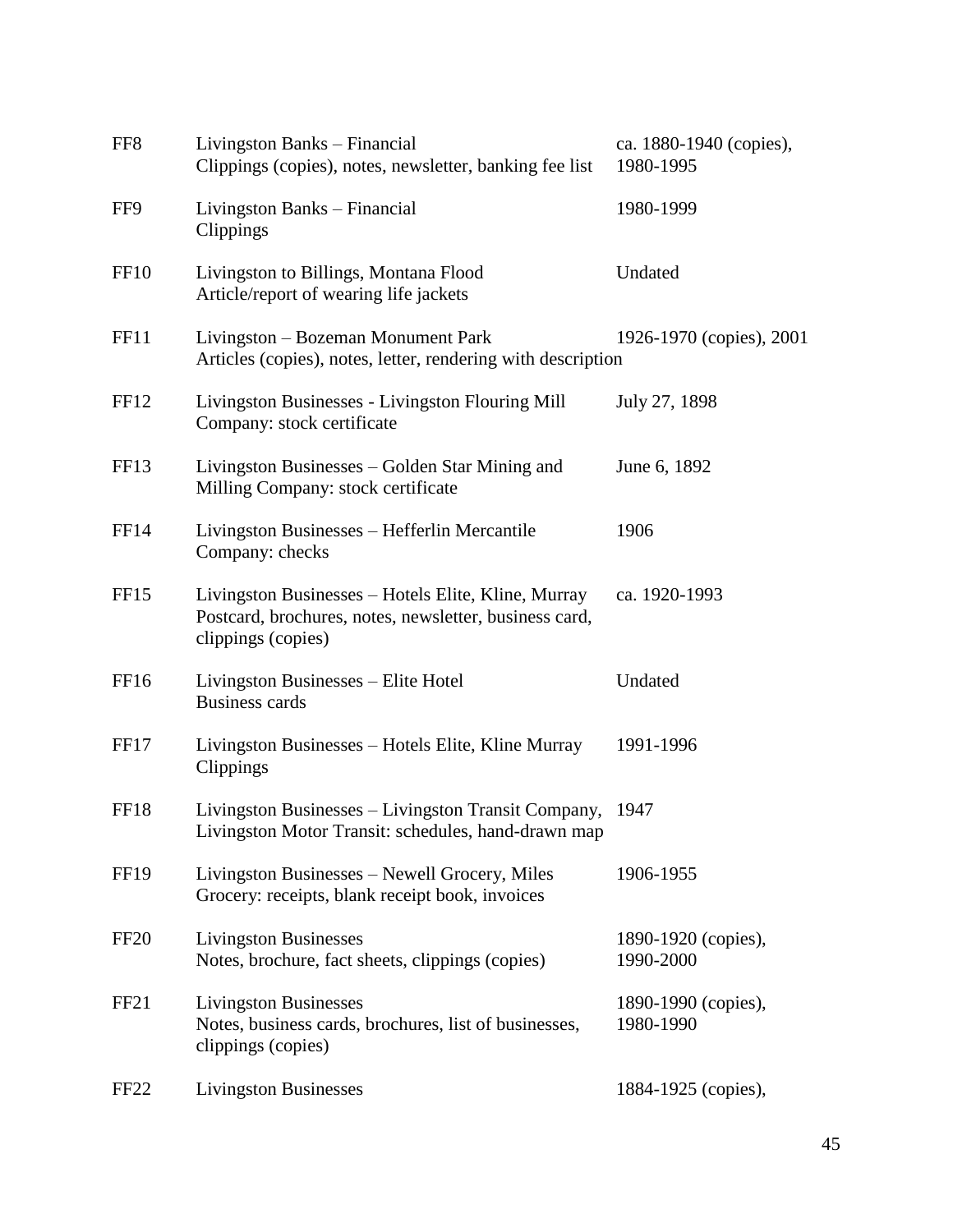|                  | Notes, brochures, list of businesses, clippings (copies) 1982-1996                                                                                                                                    |                                        |
|------------------|-------------------------------------------------------------------------------------------------------------------------------------------------------------------------------------------------------|----------------------------------------|
| FF <sub>23</sub> | <b>Livingston Businesses</b><br>Brochure, notes, clippings (copies)                                                                                                                                   | 1890-1980 (copies),<br>1980-1990       |
| <b>FF24</b>      | <b>Livingston Businesses</b><br>Clippings                                                                                                                                                             | 1976, 1991-1993                        |
| FF25             | Livingston Chamber of Commerce<br>Notes, clippings (copies), brochure, flier, letter, auction list                                                                                                    | 1896 (copy), 1960-1990                 |
| FF <sub>26</sub> | Livingston Chamber of Commerce<br>Clippings                                                                                                                                                           | 1987-1996                              |
| FF <sub>27</sub> | <b>Livingston Churches</b><br>Certificates, business card, booklet                                                                                                                                    | 1892, 1904, 1955, 1989,<br>and undated |
| FF <sub>28</sub> | Livingston Clean Up<br>Notes, membership cards, business card, clipping                                                                                                                               | 1987 and undated                       |
| FF <sub>29</sub> | <b>Livingston City Government</b><br>Notes, brochures, list of police chiefs, clippings<br>(copies)                                                                                                   | 1890-1995 (copies),<br>1980-1990       |
| FF30             | <b>Livingston City Government</b><br>Clippings                                                                                                                                                        | ca. 1988-1996                          |
| FF31             | Livingston City Government, Clubs<br>Lists of city officials, club members                                                                                                                            | 1920-1960s                             |
| FF32             | Livingston Clubs - American Legion Park Post 23<br>History typescript, list of past commanders, clippings,<br>photos                                                                                  | 1982-1984                              |
| FF33             | Livingston Clubs – Elks Club<br>Articles, clippings (copies)                                                                                                                                          | 1892-1912 (copies)                     |
| FF34             | Livingston Clubs - Elks, Shriner, Mason, Kiwanis,<br>American Legion: notes, clippings (copies), pages<br>from newsletters club histories                                                             | 1880-1960 (copies),<br>1980-2000       |
| FF35             | Livingston Clubs - Elks, Mason, Scottish Rite, Grand ca. 1966-1990<br>Lady Ancient Free and Accepted Masons (A.F. & A.M.),<br>Grand Army of the Republic (G.A.R) and other clubs:<br>clippings, notes |                                        |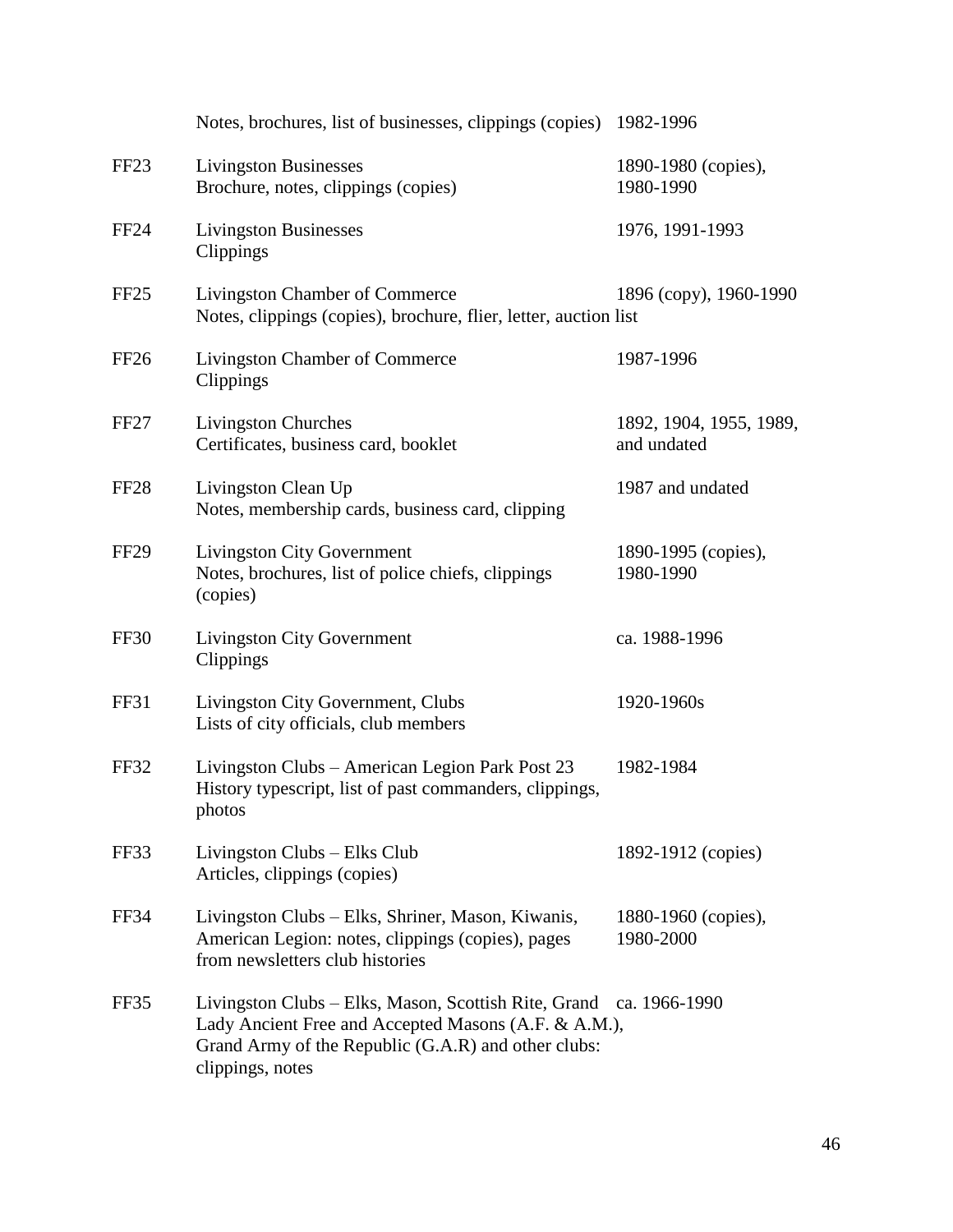| FF36        | <b>Livingston Clubs</b><br>Clippings                                                                            | 1960-1990s                        |
|-------------|-----------------------------------------------------------------------------------------------------------------|-----------------------------------|
| FF37        | <b>Livingston Depot Center</b><br>Clippings                                                                     | 1986-1995                         |
| FF38        | <b>Livingston Depot Center</b><br>Tour guide, brochures, program, notes, objects list,<br>clippings (copies)    | 1890-1910 (copies),<br>1986-2000  |
| <b>FF39</b> | <b>Livingston Depot Center</b><br>Clippings                                                                     | 1980-1990                         |
| <b>FF40</b> | <b>Livingston Depot Foundation</b><br>Letters, brochures, meeting agenda, election forms,<br>invitations        | 1987-1995                         |
| FF41        | Livingston Events, Theater<br>Programs, flier                                                                   | 1906, 1945 and undated            |
| <b>FF42</b> | Livingston History, Name<br>Notes, typescripts, letter, clippings (copies)                                      | 1880-1950 (copies),<br>1990-1994  |
| FF43        | Livingston History<br>Clippings (copies), list of churches and organizations<br>Notes on building history       | 1883-1925 (copies),<br>1938-1993  |
| <b>FF44</b> | Livingston KPRK, Convict Grade Road<br>Notes, clippings, deed and photos (copies), brochure                     | 1880-1930 (copies),<br>1990-2000  |
| <b>FF45</b> | <b>Livingston Medical</b><br>Notes, brochure, clippings (copies and originals)                                  | 1890-1950s (copies),<br>1970-2003 |
| <b>FF46</b> | Livingston Medical, Health, Hospitals<br>Clippings                                                              | 1949, 1980-1990s                  |
| <b>FF47</b> | <b>Livingston Memorial Hospital</b><br>Report, letter                                                           | 1983                              |
| FF48        | <b>Livingston Memorial Services</b><br>Memorial programs                                                        | 1891, 1929, 1948                  |
| <b>FF49</b> | Livingston Naganohara, Japan Sister City Visit<br>Schedule, letters, certificate, newsletter, handouts, article | 1991, 1993                        |
| <b>FF50</b> | Livingston Naganohara, Japan Sister City Visit                                                                  | 1991-1995                         |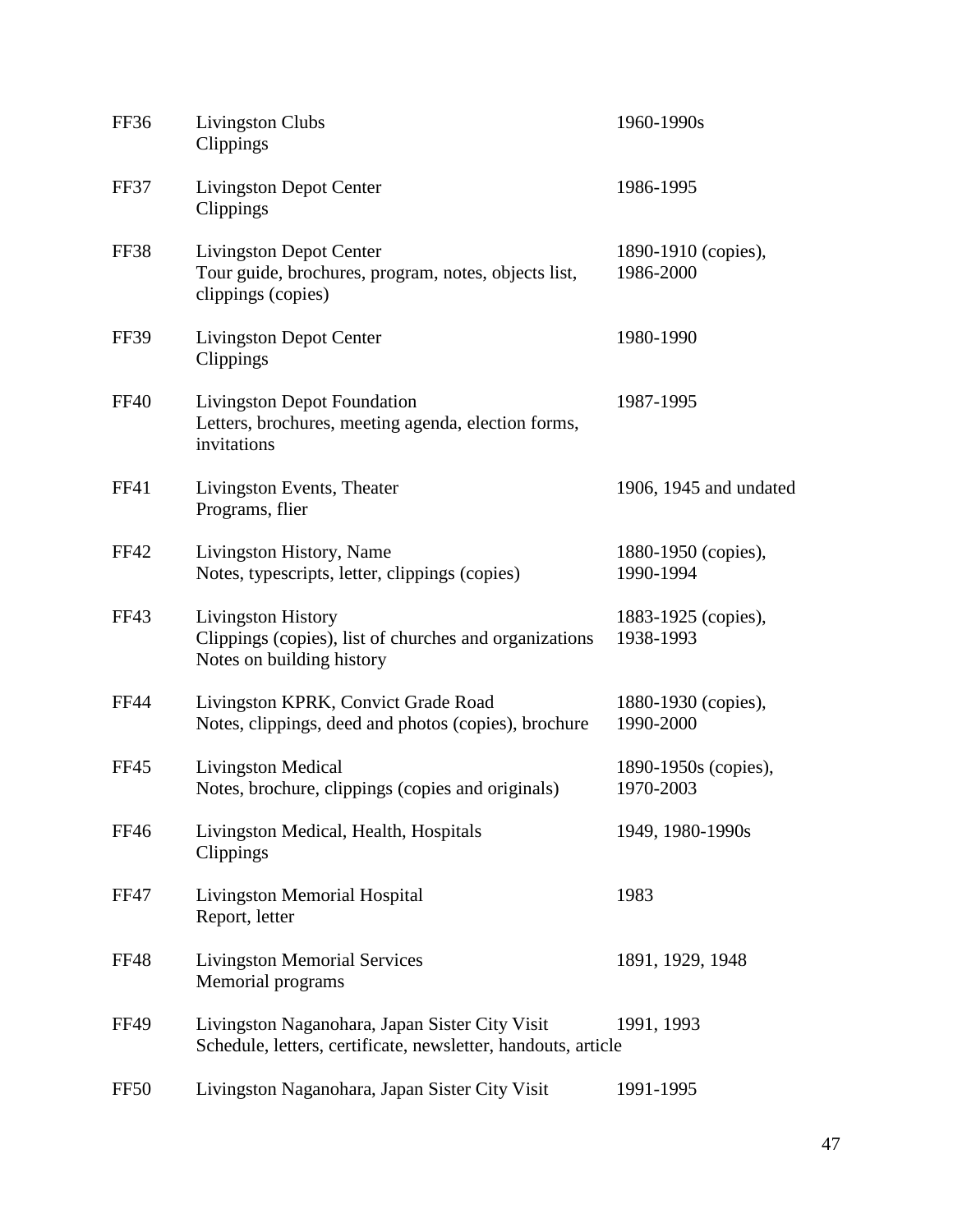Clippings

| FF51             | <b>Livingston Newspapers</b><br>Notes, articles, clippings (copies), "Newspapers of<br>Livingston" typescript                                                                | 1880-1960 (copies),<br>1980-1990       |
|------------------|------------------------------------------------------------------------------------------------------------------------------------------------------------------------------|----------------------------------------|
| <b>FF52</b>      | Livingston Enterprise<br>Clippings                                                                                                                                           | ca. 1970-1990s                         |
| <b>FF53</b>      | <b>Livingston Photographers</b><br>Notes, letter, list of photographers, clippings (copies)                                                                                  | 1890-1910 (copies),<br>1989-1995       |
| <b>FF54</b>      | <b>Livingston Photographers</b><br>Clippings                                                                                                                                 | 1988-1994                              |
| FF <sub>55</sub> | <b>Livingston Politics</b><br>Campaign card                                                                                                                                  | Undated                                |
| <b>FF56</b>      | Livingston Public Buildings<br>Notes, text of speech, clippings (copies)                                                                                                     | 1880-1900 (copies), 1990               |
| <b>FF57</b>      | Livingston Public Buildings<br>Clippings                                                                                                                                     | 1976-1990                              |
| <b>FF58</b>      | Livingston Red Light District<br>Clippings                                                                                                                                   | 1997-2003                              |
| <b>FF59</b>      | Livingston "Remembering Main Street" by Pat Ross<br>Chapter on Livingston final proof (copy), publicity photo,<br>pamphlet, article                                          | 1994                                   |
| <b>FF60</b>      | Livingston Restaurants - The Grill<br>Menu                                                                                                                                   | Undated                                |
| <b>FF61</b>      | Livingston - Residences<br>Talcott house: history, articles, notes, clippings;<br>postcard of Livingston residences (copy), notes and<br>clippings on homes and subdivisions | 1904 (copy), 1985-2003                 |
| FF62             | Livingston<br>Articles, clippings and photos (copies), typescript,<br>letter                                                                                                 | 1884, 1900-1920 (copies),<br>1972-2003 |
| FF <sub>63</sub> | Livingston<br>Clippings of advertisements                                                                                                                                    | 1890-1910                              |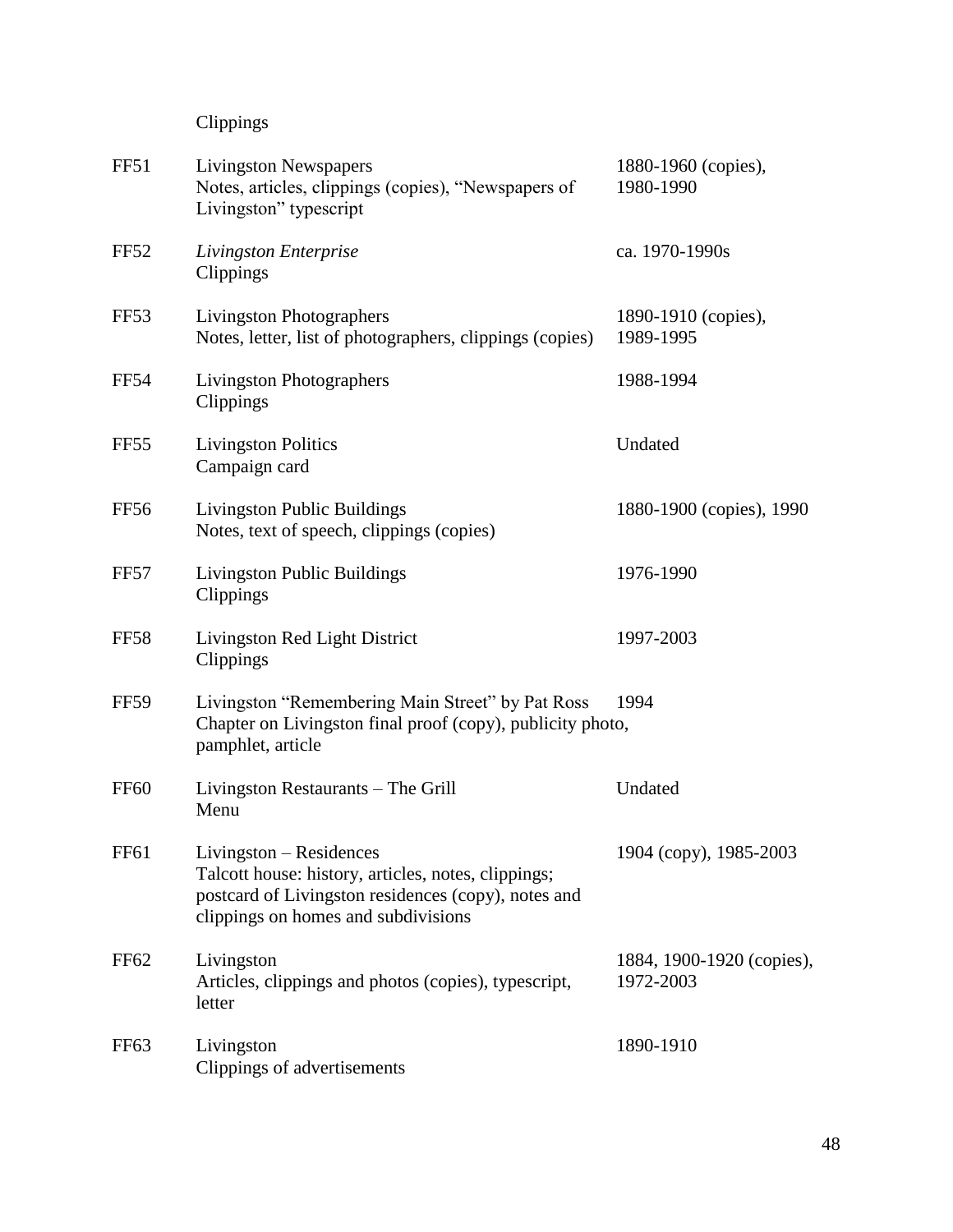| <b>FF64</b>      | Livingston/ Park County<br>Notes, typescript, clippings, list of Klondike gold seekers<br>in Park County                     | 1943 (copy), 2001                 |
|------------------|------------------------------------------------------------------------------------------------------------------------------|-----------------------------------|
| <b>FF65</b>      | Livingston Rodeo and Parade<br>Notes, clippings (copies), entry form, programs                                               | 1900-1930s (copies),<br>1993-1996 |
| <b>FF66</b>      | Livingston Rodeo and Parade<br>Clippings                                                                                     | 1970-1990                         |
| FF <sub>67</sub> | Livingston Schools, Churches<br>Notes, clippings and photos (copies),<br>graduating class list                               | 1880-1890s (copies),<br>1964-2003 |
| <b>FF68</b>      | Livingston Schools, East Side<br>Recent History report prepared by Nicole McClain<br>and Steve Golnar                        | December 7, 2001                  |
| FF <sub>69</sub> | Livingston Schools – Lincoln<br>Short history, graduation program, "History of<br>East Side and Lincoln Schools" by students | November 17, 1961<br>and undated  |
| <b>FF70</b>      | Livingston High School<br>Commencement programs                                                                              | 1895, 1899                        |
| <b>FF71</b>      | Livingston Schools – Park County High School<br>Commencement programs                                                        | 1903, 1929, 1930, 1938            |
| <b>FF72</b>      | Livingston Schools - Park High School<br>Commencement programs                                                               | 1978, 1983, 1986                  |
| FF73             | Livingston Town Name and Family<br>Clippings (copies), letter                                                                | 1920-1960 (copies), 1991          |
| <b>FF74</b>      | Livingston WWII<br>War ration books                                                                                          | 1943                              |
| FF75             | Luverne Automobile Company<br>Letters, notes                                                                                 | 1992                              |
| <b>FF76</b>      | McGee, Warren - Tribute<br>Speech text, letter                                                                               | August 2003                       |
| <b>FF77</b>      | Mill Creek<br>Clippings (copies), notes, typescript                                                                          | ca. 1890-1970s (copies)           |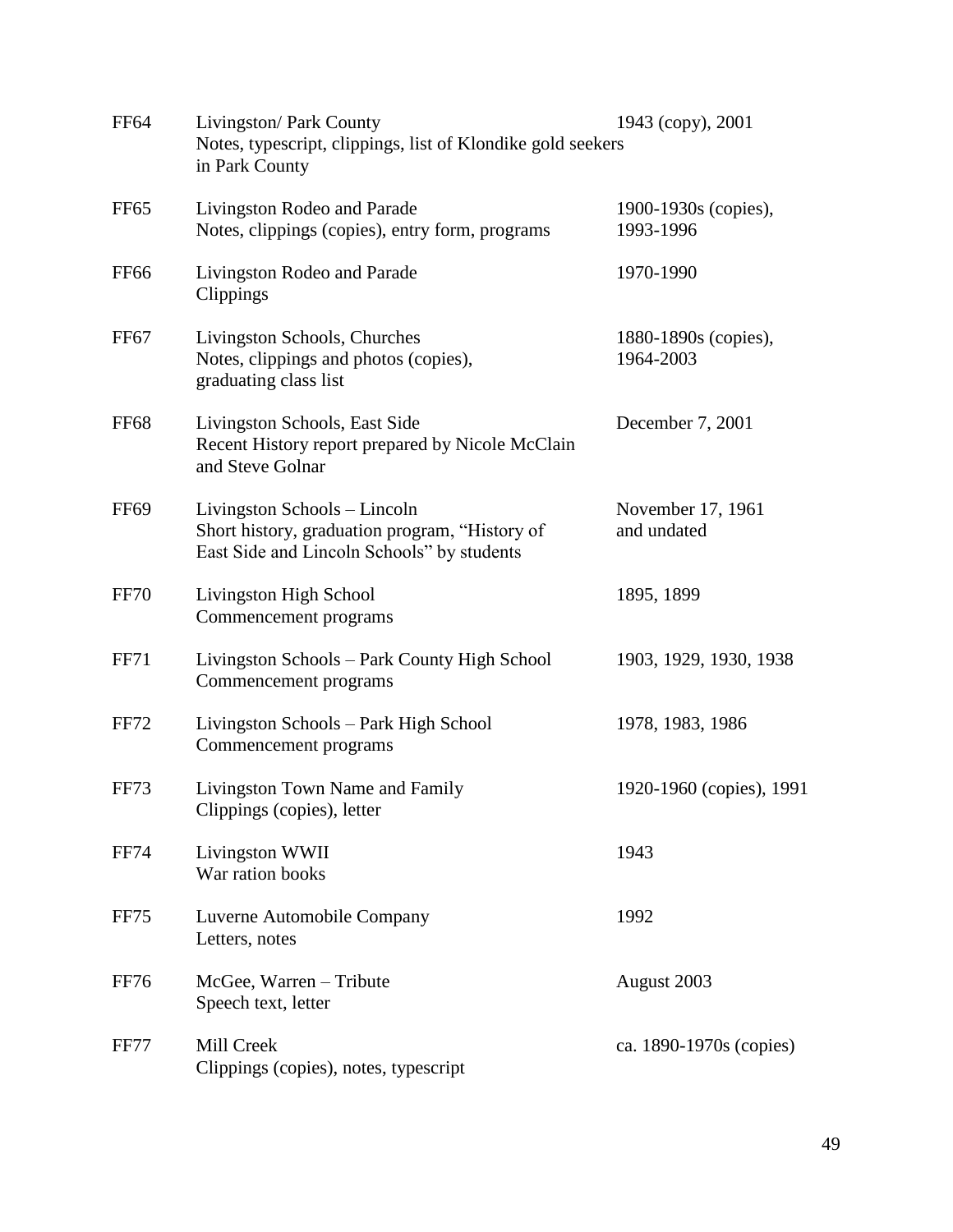| <b>FF78</b>     | Mill Creek, Montana<br>Clippings                                                                                                                                                                       | 1978, 1990s and undated           |
|-----------------|--------------------------------------------------------------------------------------------------------------------------------------------------------------------------------------------------------|-----------------------------------|
| <b>FF79</b>     | Miner, Montana<br>Notes, clippings, post office appointments list, letters                                                                                                                             | 1903 (сору), 1964-1966,<br>1991   |
| <b>FF80</b>     | Mineral Hill Mine<br>Brochure, letter, invitations, article, pamphlet,<br>fact sheet, personnel profiles, clippings (copies)                                                                           | 1989-1998                         |
| <b>FF81</b>     | Mineral Hill Mine<br>Clippings                                                                                                                                                                         | 1989-1998                         |
| <b>FF82</b>     | <b>Mining Laws</b><br>Clippings, note                                                                                                                                                                  | 1963, 1989-1995                   |
| <b>FF83</b>     | Mining<br>Brochure, notes, clippings (copies)                                                                                                                                                          | 1869-1870s (copies),<br>1994-1998 |
| <b>FF84</b>     | Missoula, Montana<br>Brochures, notes, clipping (copy)                                                                                                                                                 | 1884 (copy), 1970-1990            |
| <b>FF85</b>     | Montana Bottled Water, Food Processing<br>State guides, letters                                                                                                                                        | 1998                              |
| <b>FF86</b>     | Montana Fishing<br>Notes, article, brochures, clippings, "Fish on the Hill"<br>typescript                                                                                                              | 1933 (copy), 1970-1990s           |
| FF87            | Montana Fishing<br>Clippings                                                                                                                                                                           | 1960-1990s                        |
| Box 9<br>FF1    | <b>Description</b><br><b>Montana Ghost Towns</b><br>Montana Ghost Town Preservation Society: meeting<br>minutes, agenda, newsletter pages, lists of ghost towns<br>and historic mines, article, letter | <b>Dates</b><br>1970-1900s        |
| FF <sub>2</sub> | <b>Montana Ghost Towns</b><br>Articles                                                                                                                                                                 | 1978, 1989                        |
| FF3             | Montana – Primarily Park County Crimes<br>Notes, clippings and death certificates (copies)                                                                                                             | 1880-1990s (copies)               |
| FF4             | Montana – Primarily Park County Crimes<br>Newspaper clippings, articles                                                                                                                                | 1980-1990s                        |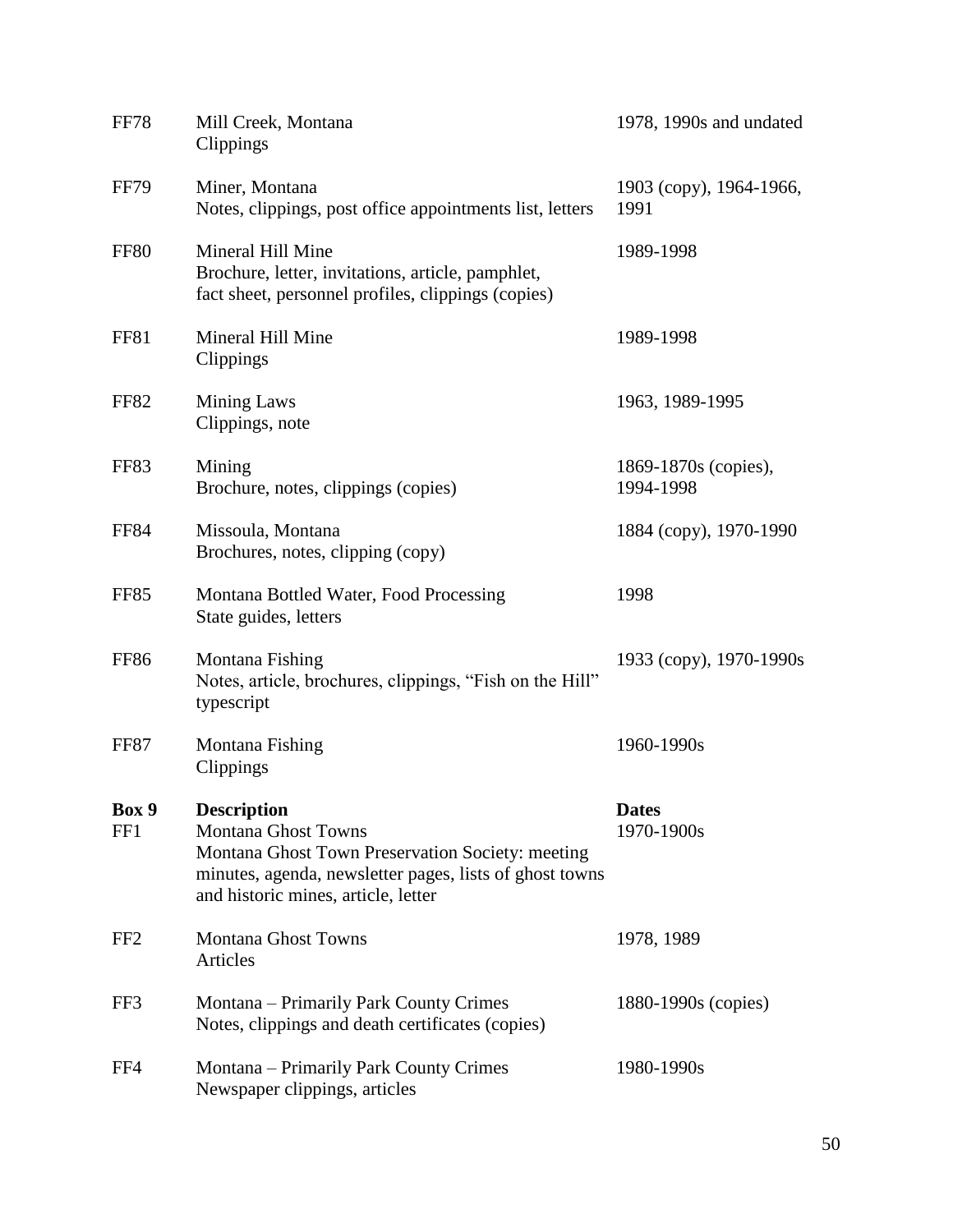| FF <sub>5</sub>  | Montana "Tidbits" Articles, Research<br>Letter, notes, article, clippings                                                                | 1880s (copies), 1955-2000        |
|------------------|------------------------------------------------------------------------------------------------------------------------------------------|----------------------------------|
| FF <sub>6</sub>  | Museum Association of Montana<br>Reports, agenda, letter; Conference in Livingston:<br>agenda, brochures, program, handouts, events list | 1970-1971, April 1993            |
| FF7              | <b>Names</b><br>Index card with notes                                                                                                    | Undated                          |
| FF8              | Nation, Carrie<br>Articles (copies)                                                                                                      | 1910, 1915 (copies)              |
| FF9              | Paradise Valley, Montana<br>Clippings                                                                                                    | ca. 1960-2002                    |
| FF <sub>10</sub> | Paradise Valley, Montana<br>Notes, memorial program, clippings (copies),<br>"Shorthill Cemetery" by Mrs. Rubie Jordan                    | 1920-1980 (copies),<br>1970-2000 |
| FF11             | Paradise Valley, Montana<br>Notes, brochures, articles and clippings (copies)                                                            | 1904-1980 (copies),<br>1970-2000 |
| FF <sub>12</sub> | Park County, Montana - Artists, Photographs<br>List of names                                                                             | Undated                          |
| FF13             | Park County, Montana - Bridges, Airports, Ditches,<br>Weather, Water<br>Notes, clippings (copies), notice                                | 1890-1990 (copies), 1990s        |
| <b>FF14</b>      | Park County, Montana - Bridges, Airports, Ditches,<br>Weather, Water<br>Clippings                                                        | 1965-1990s                       |
| <b>FF15</b>      | Park County, Montana - Cemeteries<br>List of cemetery locations, list of Shorthill Cemetery<br>burials, meeting agenda, email            | 1999                             |
| FF <sub>16</sub> | Park County, Montana - Construction of 89 South<br>"Musings" by Doris Whithorn, typescript, handwritten                                  | ca. 1960s                        |
| FF <sub>17</sub> | Park County, Montana - Construction of 89 South,<br>Proposed Allenspur Dam: clippings                                                    | ca. 1962-1984                    |
| FF <sub>18</sub> | Park County, Montana – Cowbells                                                                                                          | Undated                          |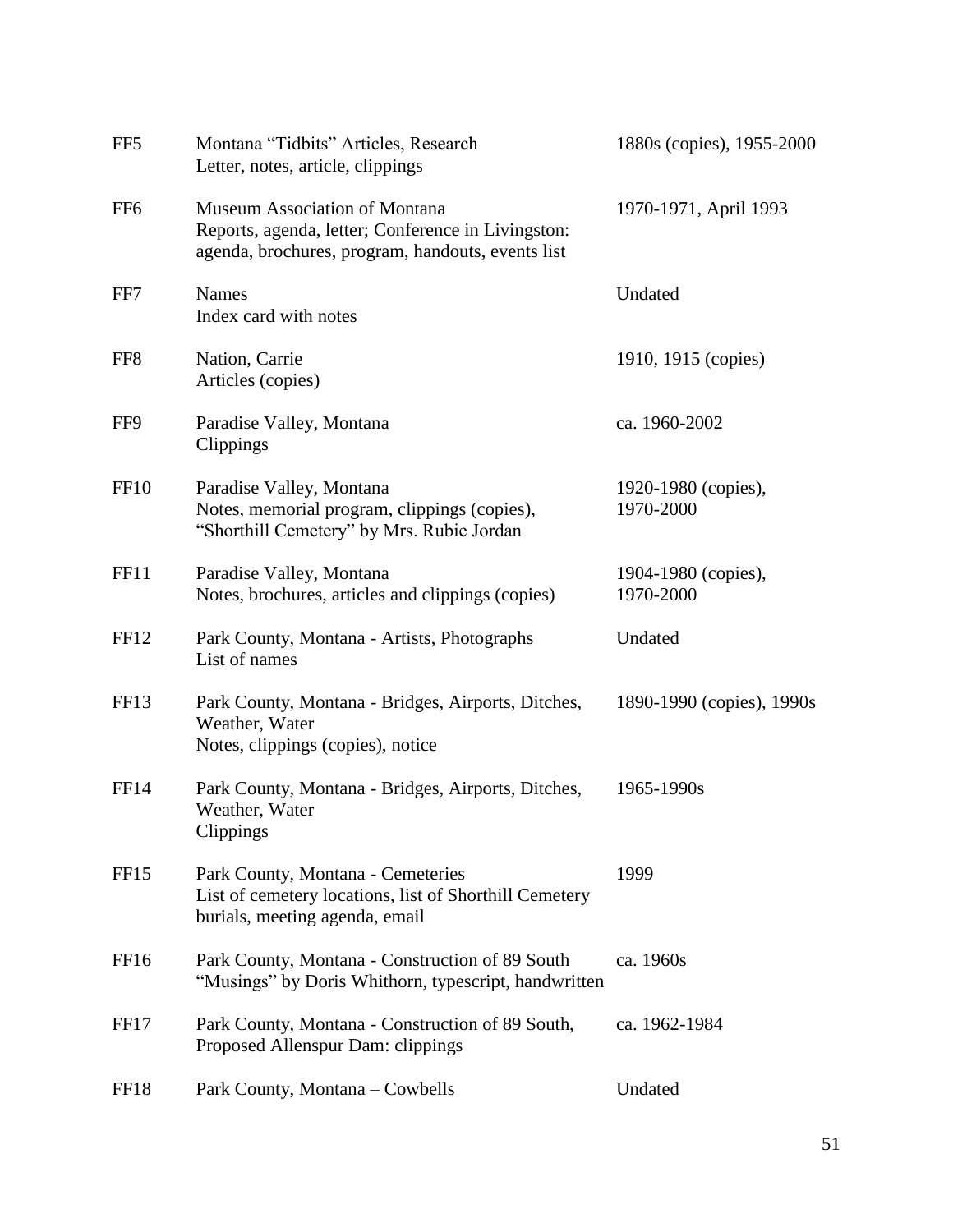|                  | Napkin with county brands and names                                                                                                                    |                                          |
|------------------|--------------------------------------------------------------------------------------------------------------------------------------------------------|------------------------------------------|
| <b>FF19</b>      | Park County, Montana - Fair<br>Notes, ribbons, programs, clippings (copies/originals)                                                                  | 1905, 1911 (copies), 1954,<br>1992-1996  |
| <b>FF20</b>      | Park County, Montana – Fires<br>Articles and clippings (copies), notes                                                                                 | 1880-1940s (copies)                      |
| FF <sub>21</sub> | Park County, Montana - Fires<br>Clippings                                                                                                              | 1990s                                    |
| FF <sub>22</sub> | Park County, Montana – Fires, Water, Weather<br>Notes, clippings (copies)                                                                              | 1896-1920 (copies), 1997,<br>and undated |
| FF <sub>23</sub> | Park County, Montana – Fires, Water, Weather<br>Clippings                                                                                              | ca. 1974-2000                            |
| FF <sub>24</sub> | Park County, Montana – Genealogy Society<br>Clipping                                                                                                   | March 21, 2001                           |
| FF <sub>25</sub> | Park County, Montana – Government<br>Notes, clippings (copies), brochure, population chart                                                             | 1890-1925 (copies),<br>1986-1990         |
| FF <sub>26</sub> | Park County, Montana - Government<br>Clippings                                                                                                         | ca. 1980-1990s                           |
| FF <sub>27</sub> | Park County, Montana – Historical Society<br>Letter, clipping                                                                                          | 1968, 2001                               |
| FF <sub>28</sub> | Park County, Montana - Military<br>Primarily WWI and WWII: clippings/articles (copies),<br>notes, poem, list of Second Contingent to camp              | 1896-1940s (copies) and<br>undated       |
| FF <sub>29</sub> | Park County, Montana – Military<br>Primarily WWI and WWII: clippings                                                                                   | 1941, 1950-2000                          |
| FF30             | Park County, Montana – Murder/Death<br>Primarily Murder of Ed Durga and Emanuel Fleming,<br>death of William Chaney in snow: clippings (copies), notes | 1890-1930s (copies), 1986                |
| FF31             | Park County, Montana - Museum<br>Park County Museum: list of Doris Whithorn's<br>donations, apartment rent and expenses; program flier,                | ca. 1976-1980s                           |

photo (copy)

52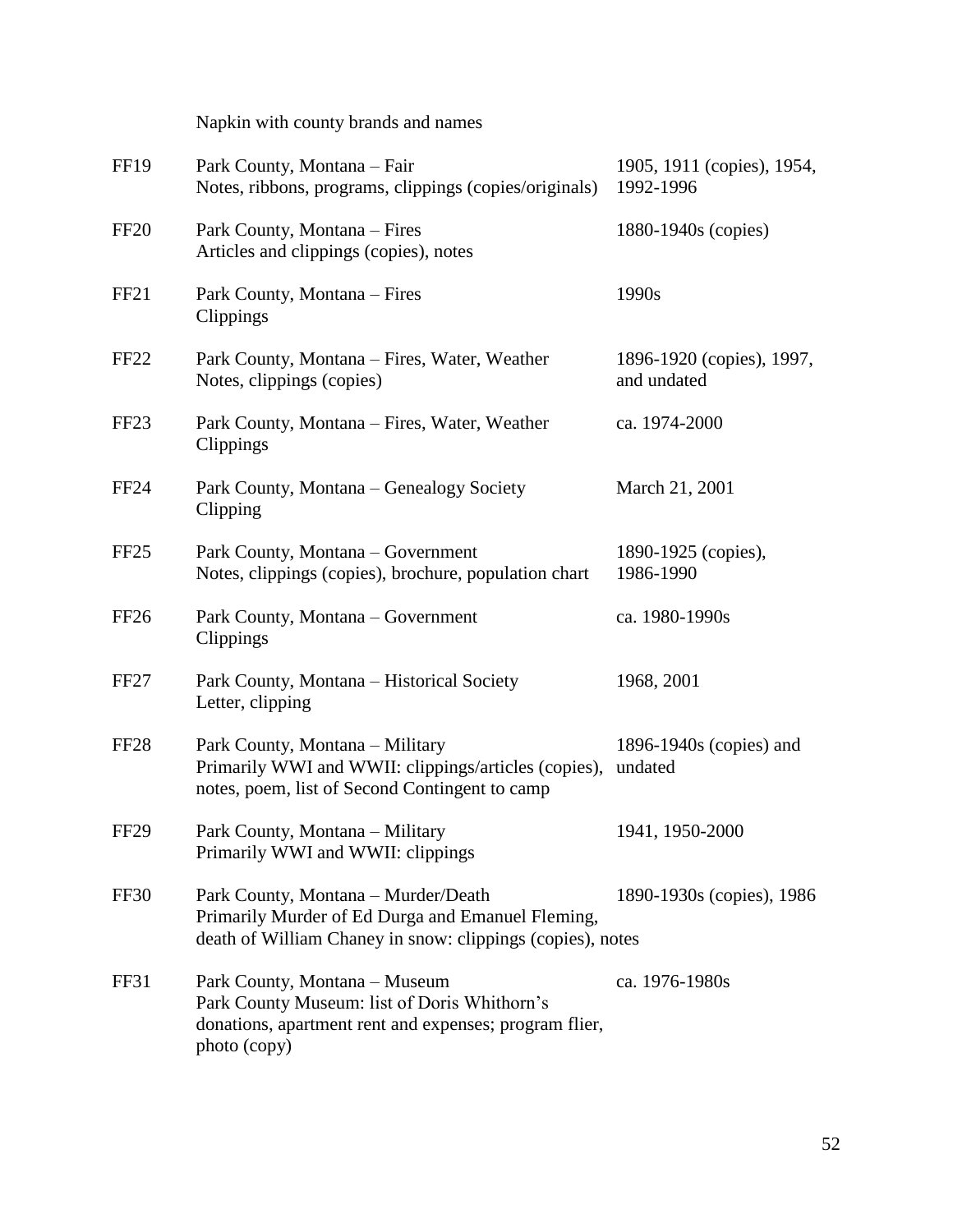| FF32        | Park County, Montana - "Old Timers"<br>Obituary, notes, list of names and dates when people<br>arrived in Park County, clippings                                                                                     | 1901-1910 (copies), 2002                  |
|-------------|----------------------------------------------------------------------------------------------------------------------------------------------------------------------------------------------------------------------|-------------------------------------------|
| FF33        | Park County, Montana – Post Offices, Stamps<br>Notes, letter, typescripts, brochure, letters,<br>clippings (copies)                                                                                                  | 1960-1990s                                |
| FF34        | Park County, Montana – Post Offices, Stamps<br>Clippings                                                                                                                                                             | 1980-1990s                                |
| FF35        | Park County, Montana - Research - General<br>Notes, clippings (copies)                                                                                                                                               | 1884 (copies), 1962-2002                  |
| FF36        | Park County, Montana - Research - General<br>Towns and county: brief histories, clippings (copies)                                                                                                                   | ca. 1970-1990s                            |
| FF37        | Park County, Montana - Research - General<br>Notes, clippings/articles/photos (copies), memorial,<br>narrative, maps                                                                                                 | 1880-1920 (copies), 1970-<br>2000         |
| FF38        | Park County, Montana - Research - General<br>Notes, articles/clippings (copies), letter                                                                                                                              | 1880-1910s (copies), 2002,<br>and undated |
| <b>FF39</b> | Park County, Montana - Research - General<br>Clippings                                                                                                                                                               | ca. 1950-1990s                            |
| <b>FF40</b> | Park County, Montana – Schools<br>List of superintendents/school clerks                                                                                                                                              | 1887 (copy), 1904                         |
| <b>FF41</b> | Park County, Montana – Schools<br>Rural schools and teachers, Trail Creek School:<br>teachers/students photos (copies), notes, articles                                                                              | 1940-1965 (copies), 1977,<br>2001         |
| <b>FF42</b> | Park County, Montana – Schools<br>List of school districts and Board of Trustees, letter,<br>Park High School programs, newsletter, Livingston<br>High School lists of alumni, photos (copies),<br>floor plan, notes | 1890-1930s (copies), 1970-<br>1995        |
| FF43        | Park County, Montana - Schools<br>Primarily St. Mary's School, Park High School,<br>Rosedale School and Livingston Middle School: notes,<br>programs, announcement, fliers, pamphlets, open letter                   | 1975-1997                                 |
| <b>FF44</b> | Park County, Montana - Schools                                                                                                                                                                                       | ca. 1975, 1979 (copies)                   |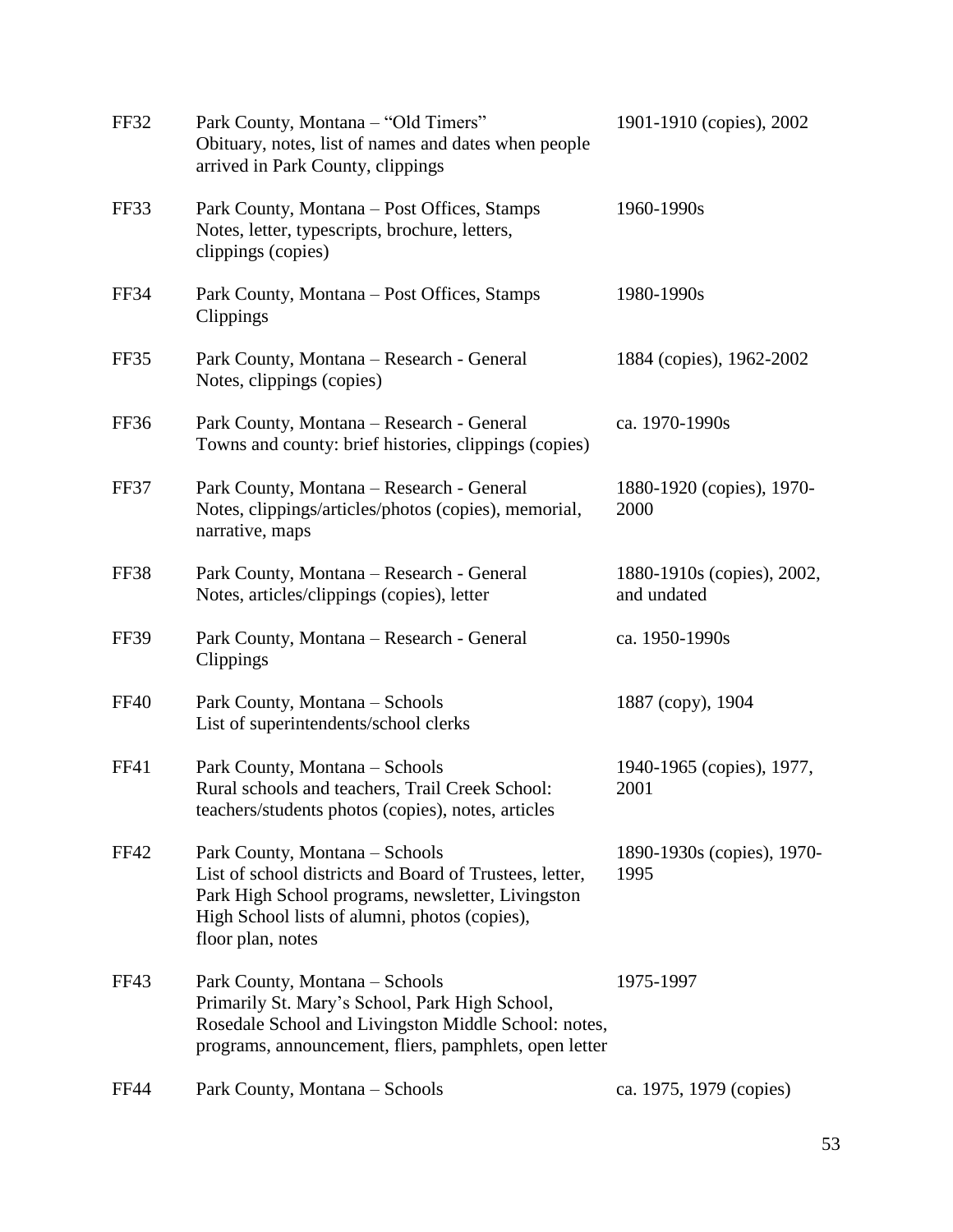|                  | "Park County High School" compiled by Jay Gleason,<br>"History Livingston Public Schools" compiled by<br>Jay Gleason, typescripts (copies)                      |                                          |
|------------------|-----------------------------------------------------------------------------------------------------------------------------------------------------------------|------------------------------------------|
| <b>FF45</b>      | Park County, Montana – Schools<br>Clippings (copies), notes                                                                                                     | ca. 1883-1990 (copies)                   |
| <b>FF46</b>      | Park County, Montana - Schools<br>"School Stories from the Livingston Enterprise"<br>taken out by Miles Iverson typescript (copy)                               | 1913, 1915 (copies)                      |
| <b>FF47</b>      | Park County, Montana - Sports<br>Basketball, rafting, baseball, gun club and other sports<br>clippings (copies), notes, brochure, program                       | 1890-1940 (copies), 1980-<br>1990s       |
| <b>FF48</b>      | Park County, Montana - Sports - General<br>Clippings                                                                                                            | ca. 1960-1990s                           |
| <b>FF49</b>      | Park County, Montana - Tax Appeal Board<br>Meeting minutes, notes (Doris Whithorn secretary)                                                                    | July 1973-August 1974, 1975              |
| FF <sub>50</sub> | Park County, Montana - Theater, Art Galleries<br>Primarily Livingston -Danforth, Firehouse Players:<br>notes, letters, program, clippings (copies)              | 1890-1990s (copies), 1960-<br>1990s      |
| FF51             | Park County, Montana – "Tragedies," Accidents,<br>Disasters: notes, clippings (copies), letters                                                                 | 1880-1940 (copies), ca. 1988             |
| <b>FF52</b>      | Park County, Montana - "Tragedies," Accidents,<br>Disasters: clippings                                                                                          | 1904, 1964, 1990s                        |
| <b>FF53</b>      | Park County, Montana - Women<br>Artists as Women/Women as Artists Project: letters,<br>members list, clippings (copies), speech text on<br>Women in Park County | 1907-1908 (copies), 1986,<br>1995        |
| <b>FF54</b>      | Park County, Montana - Women<br>Clippings                                                                                                                       | ca, 1980s                                |
| FF <sub>55</sub> | Petrified Man<br>Clippings (copies/original), article                                                                                                           | 1890-1948 (copies), 2005,<br>and undated |
| FF56             | Pine Creek, Montana<br>Notes, letters, clippings (copies), brochures                                                                                            | 1914 (copies), 1960-1990s                |
| FF57             | Pine Creek, Montana                                                                                                                                             | 1969-1997                                |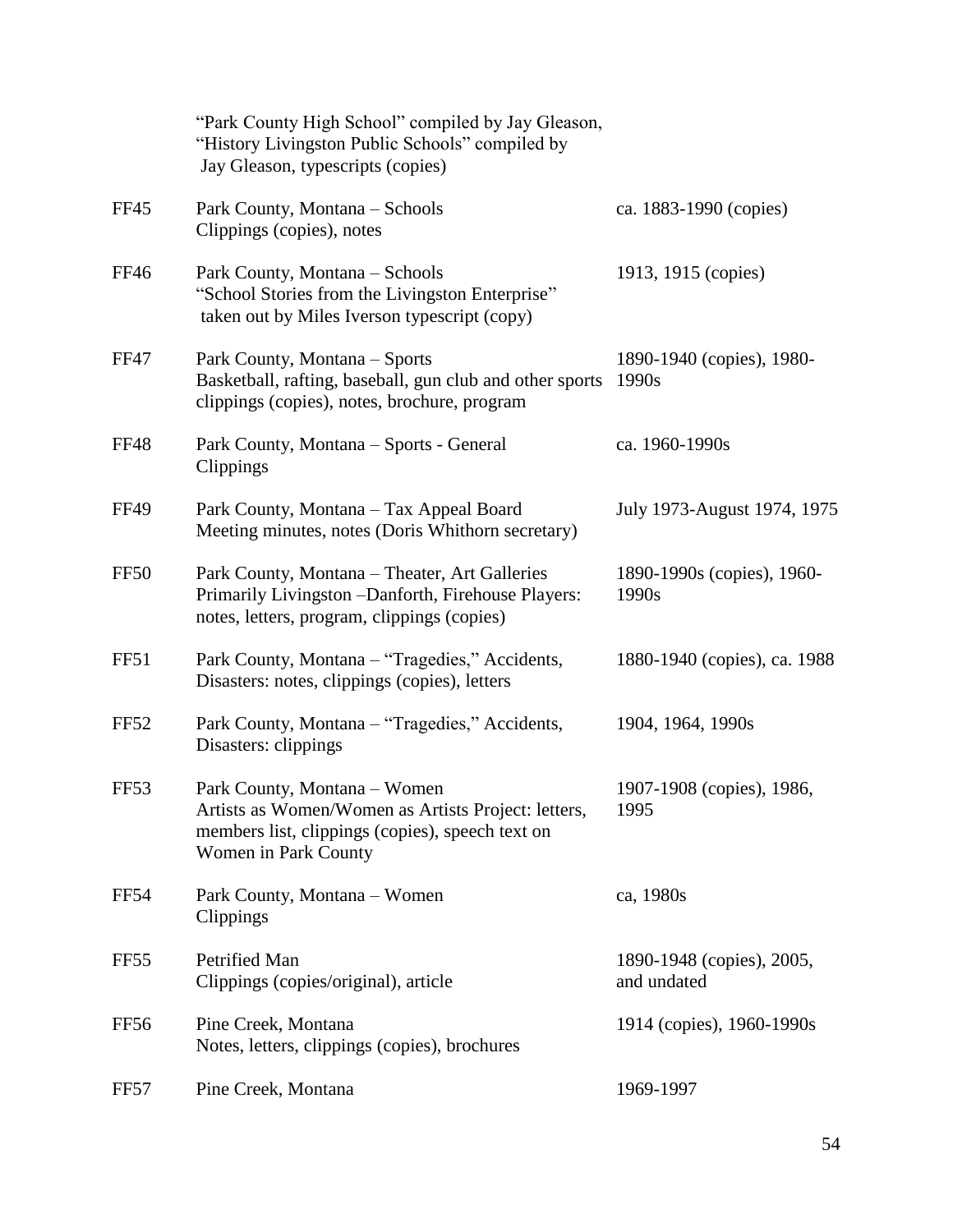# Clippings

| <b>FF58</b>          | Pray, Montana<br>Post office history typescript, letter, clipping (copy)                                                                                                                                          | 1914 (copy), ca. 1975                                  |
|----------------------|-------------------------------------------------------------------------------------------------------------------------------------------------------------------------------------------------------------------|--------------------------------------------------------|
| <b>FF59</b>          | Pray, Montana<br>Correspondence regarding Pray name and family name                                                                                                                                               | ca. 1973-2001                                          |
| <b>FF60</b>          | Pray, Montana<br>Clippings                                                                                                                                                                                        | 1966, 1993-1997                                        |
| FF61                 | Railroads - Northern Pacific, Accidents<br>List of mileposts on Northern Pacific, letter, program,<br>articles/clippings (copies), notes                                                                          | 1880-1980s (copies), 1980-<br>1990s                    |
| <b>FF62</b>          | Railroads – Northern Pacific, Burlington Northern<br>Pacific: clippings                                                                                                                                           | 1950s-2002                                             |
| FF63                 | Railroads – Burlington Northern Pacific<br>Letters, notes, history of donated caboose, clippings/<br>articles (copies), Montana Historical Society Board of<br>Trustees award to Warren McGee - typescript (copy) | 1980-1990s                                             |
| <b>Box 10</b><br>FF1 | <b>Description</b><br>Railroads<br>Notes, brochure, newsletter with notes, letter,<br>clippings and abstract (copies)                                                                                             | <b>Dates</b><br>1890-1940s (copies),<br>ca. 1980-1990s |
| FF <sub>2</sub>      | Railroads<br>History and list of Park County stations, brochures,                                                                                                                                                 | 1880-1910s (copies),<br>1970-1990s                     |
| FF3                  | Railroads<br>Clippings                                                                                                                                                                                            | 1970-1990s                                             |
| FF4                  | Rainmaker, Justus C. Lyons<br>Article/clippings (copies), "Saga of the Lyon's Pride"<br>typescript (copy)                                                                                                         | 1899-1911 (copies),<br>and undated                     |
| FF <sub>5</sub>      | Ranching<br>Placemat, brochure, clippings (copies and originals),<br>"Upper Yellowstone Ranch News 100 Years Ago<br>(Almost)" typescript                                                                          | 1892-1926 (copies),<br>1970-1980s                      |
| FF <sub>6</sub>      | Ranching<br>Notes, articles, brochures, clippings (copies)                                                                                                                                                        | 1890-1930s (copies),<br>1960-1980s and undated         |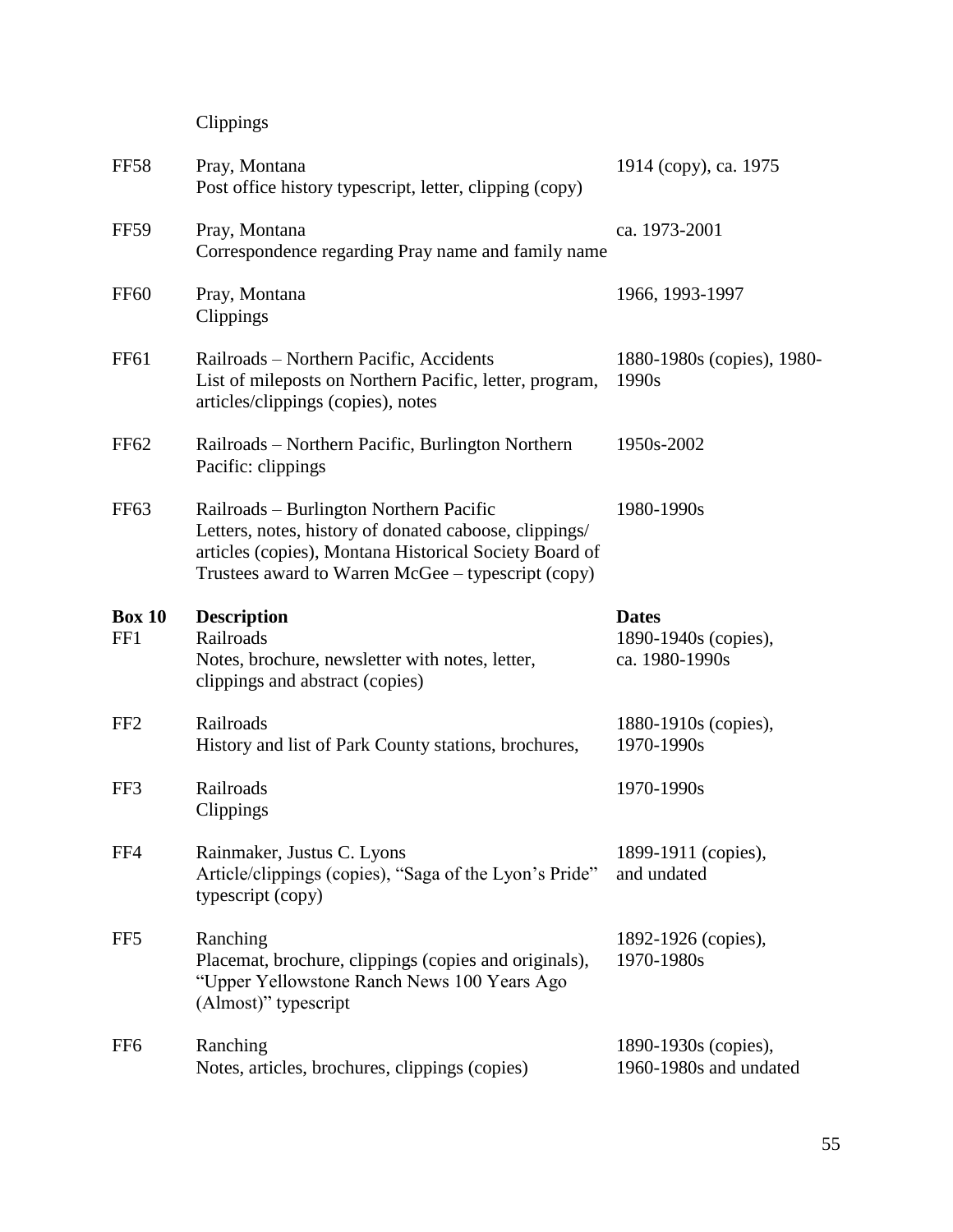| FF7              | Ranching<br>Clippings                                                                                                                                              | 1960-1990s                                    |
|------------------|--------------------------------------------------------------------------------------------------------------------------------------------------------------------|-----------------------------------------------|
| FF8              | Royal Neighbors of America<br>Ritual guides, membership list, clipping, letter,<br>pamphlets                                                                       | 1963-1988                                     |
| FF9              | Sacajawea Hotel History<br>History typescript author unknown                                                                                                       | ca. 2000s                                     |
| <b>FF10</b>      | Shields Valley, Clyde Park, Montana<br>Notes on churches, photos and clippings (copies),<br>history of incorporation                                               | ca. 1913-1920s (copies),<br>1977-1984         |
| <b>FF11</b>      | <b>Shields Valley</b><br>Notes, brochures, clippings (copies)                                                                                                      | 1890-1980s (copies),<br>1970-1990s            |
| FF12             | <b>Shields Valley</b><br>Clippings/articles (copies)                                                                                                               | ca. 1900-1914 (copies)                        |
| FF13             | <b>Shields Valley</b><br>Notes, clippings/articles and photos (copies)                                                                                             | ca. 1890-1970s (copies),<br>1970-1990s        |
| <b>FF14</b>      | <b>Shields Valley</b><br>Letter, clippings (copies), "The Sedan Rabbit Hunt"<br>by Warren N. Reichman typescript (copy)                                            | ca. 1890-1900s (copies),<br>1970-1990s        |
| FF <sub>15</sub> | Springdale<br>Letter, articles and postcards (copies), clipping, notes<br>on school, Index of Progressive Men of Montana,<br>clippings (copies)                    | 1884, 1971 (copies),<br>1998-2000 and undated |
| FF16             | Stamps, National Park Philatelist - Elmer J. Binker<br>Letters                                                                                                     | 1971-1972                                     |
| FF17             | Stamps, National Park Philatelist - Elmer J. Binker<br>Articles by Binker (clippings)                                                                              | 1971-1972                                     |
| FF18             | <b>State Centennial Planning and Events</b><br>Notes, meeting minutes, quilt reading text, clippings,<br>newsletters, certificate, flyers, list of events, letters | 1985-1989                                     |
| <b>FF19</b>      | Steamboats, Far West<br>Letter, articles/clippings (copies)                                                                                                        | 1960s (copies), 1995-1996                     |
| <b>FF20</b>      | Storrs, Montana                                                                                                                                                    | 1902 (copies), 1978                           |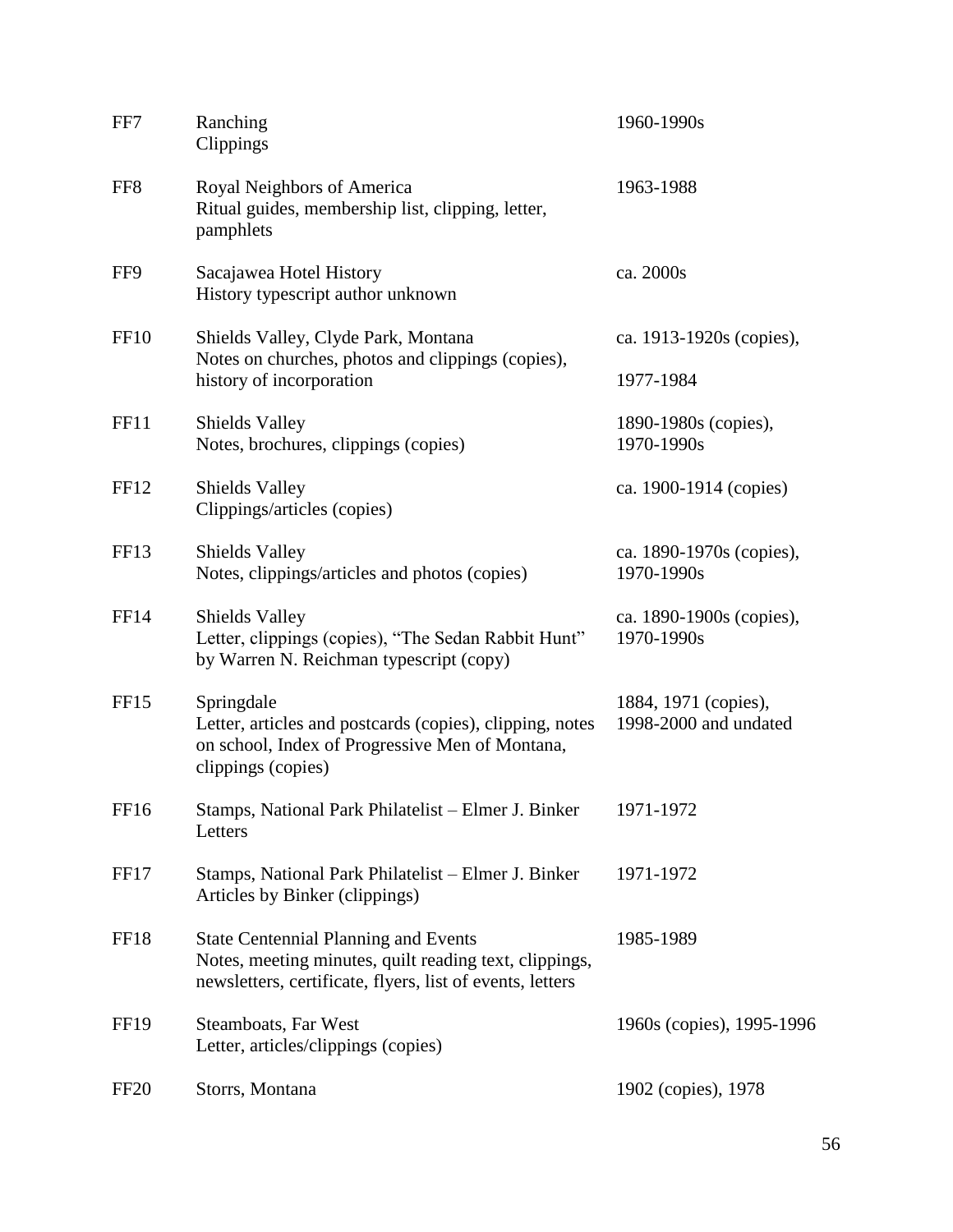|                  | Clippings (copies), notes                                                                                                                                          | and undated                            |
|------------------|--------------------------------------------------------------------------------------------------------------------------------------------------------------------|----------------------------------------|
| FF <sub>21</sub> | Trout Unlimited, Livingston and Yellowstone River<br>Chapters: letter announcement                                                                                 | March 1968                             |
| FF <sub>22</sub> | <b>Turkey Trail</b><br>"Turkey Trail Railroad" by Ed. L. Nowels,<br>"The Turkey Trail" by V.V. Van Aken,<br>"Saddle Tanker of Turkey Trail" by Zola Farris Ambrose | 1940, 1968, 1974                       |
| FF <sub>23</sub> | "Valley Residents"<br><b>Notes</b>                                                                                                                                 | ca. 1960-1970s                         |
| FF <sub>24</sub> | Virginia City, Montana<br>Theater, ticket, brochures, notes, family history,<br>Article, programs, clippings (copies)                                              | 1890-1920s (copies),<br>1960-1997      |
| FF25             | Virginia City, Montana<br>Clippings                                                                                                                                | ca. 1960-1990s                         |
| FF <sub>26</sub> | W. A. Kelly Mining Company<br>Stock certificate                                                                                                                    | July 24, 1890                          |
| FF <sub>27</sub> | West – General<br>Brochures, notes, clippings/photos (copies), narrative                                                                                           | 1898, 1913 (copies),<br>ca. 1960-1970s |
| FF <sub>28</sub> | West – General<br>Clippings                                                                                                                                        | ca. 1960-1997                          |
| <b>FF29</b>      | Wilsall, Montana<br>Rodeo competitors list, senior week program, alumni<br>banquet program, early history test, church photos<br>(copies), clippings               | 1929-1996                              |
| <b>FF30</b>      | Women<br>Clippings (copies and originals)                                                                                                                          | 1892-1903 (copies), 1993               |
| FF31             | Woman's Relief Corps Auxiliary to Grand Army<br>of the Republic: ritual booklet, application forms                                                                 | 1957-1961                              |
| FF32             | Yellowstone National Park - Buildings, Services<br>Clippings                                                                                                       | 1971-1994                              |
| FF33             | Yellowstone National Park – Civilian Conservation<br>Corps: articles/clippings (copies), notes                                                                     | 1911, 1935-1937, 1986<br>(copies)      |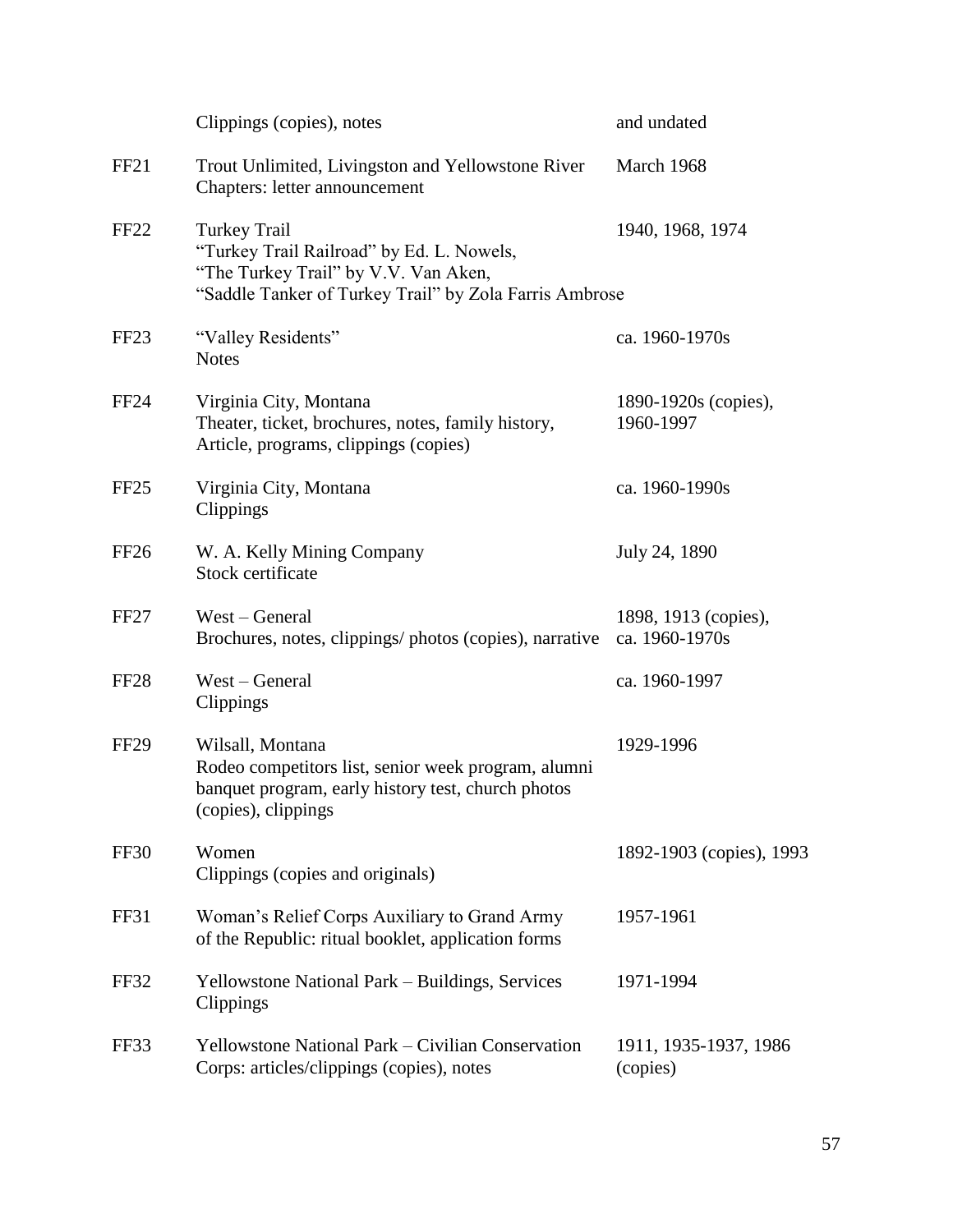| FF34        | <b>Yellowstone Park Company</b><br>Employee card                                                                                  | May 14, 1941                      |
|-------------|-----------------------------------------------------------------------------------------------------------------------------------|-----------------------------------|
| FF35        | <b>Yellowstone Park Lodge and Camps Company</b><br>Stationary                                                                     | Undated                           |
| FF36        | <b>Yellowstone National Park - Features</b><br>Notes, clippings/article (copies), brochure                                        | 1902-1994 (copies),<br>1980-1990s |
| FF37        | <b>Yellowstone National Park – Features</b><br>Clippings                                                                          | 1970-1995                         |
| FF38        | <b>Yellowstone National Park</b><br>Letters, notes, clippings (copies)                                                            | 1890-2000 (copies),<br>1990-2004  |
| <b>FF39</b> | <b>Yellowstone National Park</b><br>Notes, letters, introduction text, clippings (copies)                                         | 1920-1940s (copies),<br>1959-2004 |
| <b>FF40</b> | <b>Yellowstone National Park</b><br>Notes, letter, clippings (copies), commercial services<br>outline                             | 1890-1960 (copies),<br>1980-1990s |
| <b>FF41</b> | <b>Yellowstone National Park</b><br>Articles/clippings (copies), letter, notes, fliers,<br>photos and maps (copies)               | 1900s (copies), 1930-1990s        |
| FF42        | <b>Yellowstone National Park</b><br>Brochures, articles/clippings (copies)                                                        | 1902 (copy), 1970-1990s           |
| FF43        | <b>Yellowstone National Park</b><br>Clippings                                                                                     | 1949, 1960-1990s                  |
| <b>FF44</b> | <b>Yellowstone National Park</b><br>Clippings                                                                                     | 1958-2001                         |
| <b>FF45</b> | <b>Yellowstone National Park</b><br>Clippings, articles                                                                           | 1960-2002                         |
| FF46        | <b>Yellowstone River Boat Float</b><br>Programs, article, notes, clipping                                                         | 1960-1991 and undated             |
| <b>FF47</b> | <b>Yellowstone National Park - Roosevelt Arch</b><br>Centennial: program, invitation, clipping,<br>commemorative edition brochure | 2003                              |
| FF48        | <b>Yellowstone Trail</b>                                                                                                          | 1914-1920s (copies),              |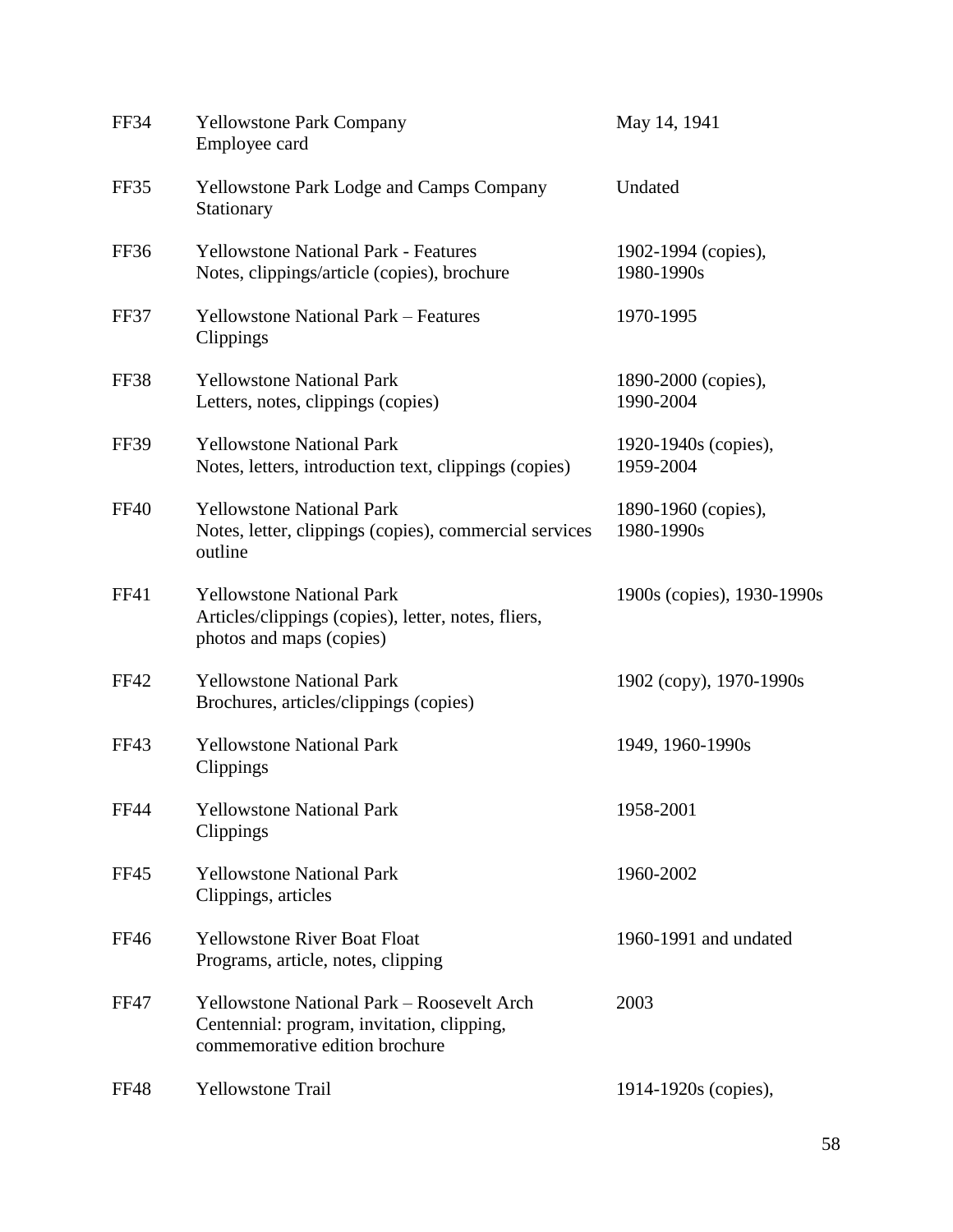|                      | Notes, letter, ballad, notices, clippings and photos<br>(copies), list of centennial events, nomination of<br>Bottler Ranch and Yellowstone Trail to National Register<br>of Historic Places, poems, article typescript | 1988-1989                  |
|----------------------|-------------------------------------------------------------------------------------------------------------------------------------------------------------------------------------------------------------------------|----------------------------|
| <b>FF49</b>          | <b>Yellowstone Trail Association</b><br>Letters, newsletter, membership certificate, clipping                                                                                                                           | 1998, 2004-2006            |
| FF <sub>50</sub>     | <b>Yellowstone Transportation</b><br>Notes, article/clippings (copies)                                                                                                                                                  | 1890-1940 (copies), 1995   |
| FF51                 | <b>Yellowstone Transportation</b><br>Clippings                                                                                                                                                                          | ca. 1945-1994              |
| <b>FF52</b>          | Correspondence – Genealogy Inquiries<br>Letters, family tree, chapter from family history                                                                                                                               | 1970-2000s and undated     |
| FF <sub>53</sub>     | Correspondence - Handmade Crafts/Horns<br>Letters, list of Doris' products, notes                                                                                                                                       | 1967                       |
| <b>FF54</b>          | Correspondence - Researchers<br>Letters, article, clipping                                                                                                                                                              | 1960s                      |
| FF <sub>55</sub>     | Correspondence – Researchers<br>Letters, clipping                                                                                                                                                                       | 1970s                      |
| <b>FF56</b>          | Correspondence – Researchers<br>Letters                                                                                                                                                                                 | 1980s                      |
| FF57                 | Correspondence – Researchers<br>Letters                                                                                                                                                                                 | 1990s                      |
| <b>FF58</b>          | Correspondence - Researchers<br>Letters                                                                                                                                                                                 | 2000s                      |
| <b>Box 11</b><br>FF1 | <b>Description</b><br>Correspondence – Students<br>Thank you letters, report                                                                                                                                            | <b>Dates</b><br>March 1998 |
| FF <sub>2</sub>      | Class Presentation West Elementary, Laurel,<br>Montana: letters from students, color photos (copies)                                                                                                                    | September 2002             |
| FF3                  | Whithorn Videotapes and Photographs<br>List with prices, description list, notes                                                                                                                                        | ca. 1990-2000s and undated |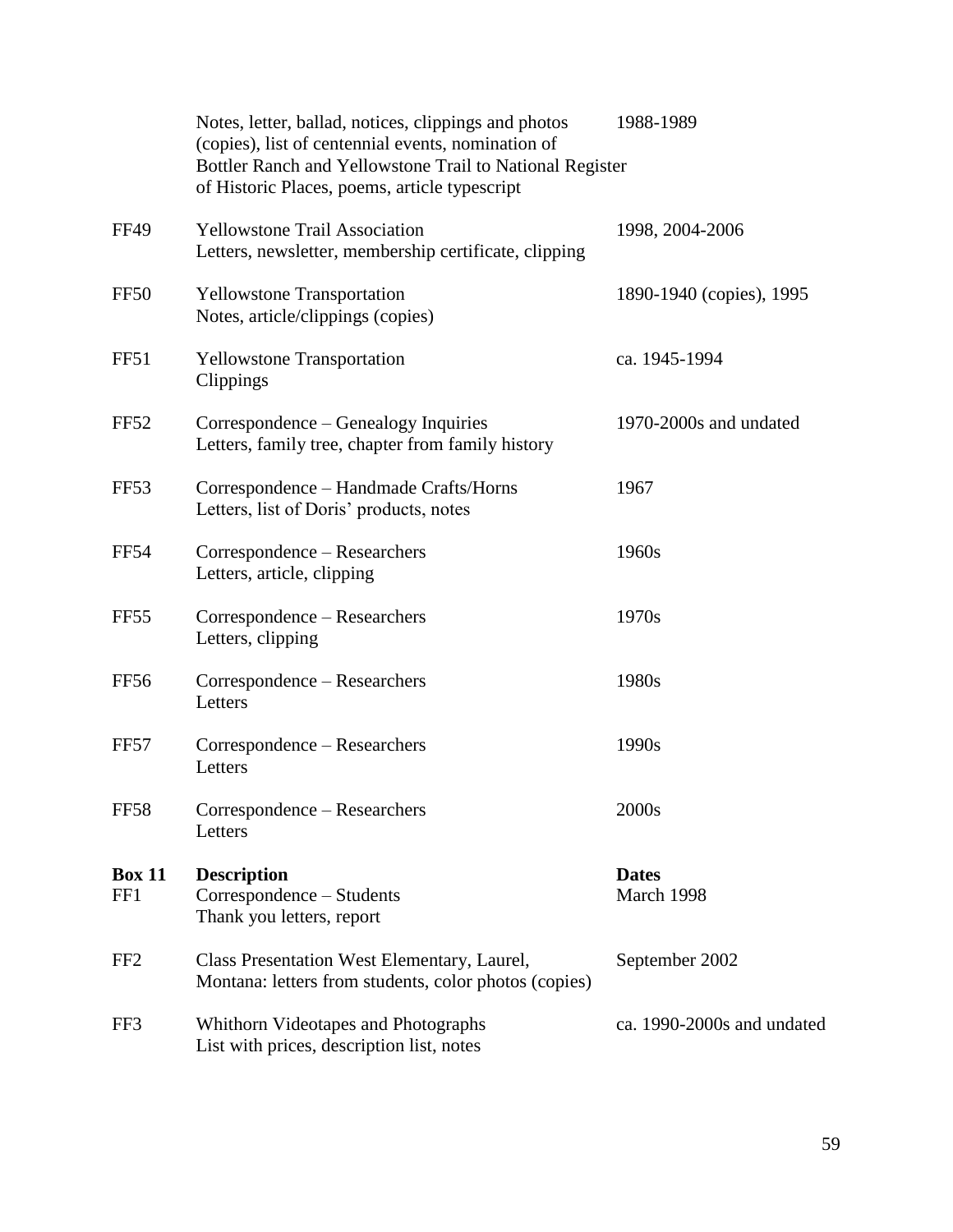### **SERIES 3 FAMILY PERSONAL PAPERS Box 11 Description Dates**

| FF4              | Whithorn, Bill - Diary                                                                                                       | January-July 4, 1934;<br>November - December 1937 |
|------------------|------------------------------------------------------------------------------------------------------------------------------|---------------------------------------------------|
| FF <sub>5</sub>  | Whithorn, Bill - Diary                                                                                                       | June 1934-April 1936                              |
| FF <sub>6</sub>  | Whithorn, Bill - Diary                                                                                                       | January-April 1938                                |
| FF7              | Whithorn, Bill - School<br>Science class notes, sketches                                                                     | Undated                                           |
| FF7A             | Whithorn, Bill – Fairfield Public Schools<br>Promotion certificates, report cards, diploma                                   | ca. 1919-1926                                     |
| FF7B             | Whithorn, Bill – Fairfield High School<br>Report cards, booklet, diploma, commencement<br>Program, classmates name cards     | 1926-1930                                         |
| FF <sub>8</sub>  | Whithorn, Bill - School<br>Paper on Grand Canyon, brief autobiography, "Class<br>Prophesy of 1930"                           | 1927-1939                                         |
| FF9              | Whithorn, Bill - School<br>"The Nightmare" paper for writing class, typescript<br>(original and two copies)                  | 1930s                                             |
| FF9A             | <b>Civilian Conservation Corps</b><br>Certificate of service at Atwell Mill Camp No. 4,<br>Sequoia National Park, California | July 10, 1934                                     |
| FF <sub>10</sub> | Whithorn, Bill – Newspaper Institute of America<br>Writing assignments 1-7, typescripts with<br>comments/corrections         | 1936                                              |
| <b>FF11</b>      | Whithorn, Bill – Newspaper Institute of America<br>Writing assignments 8-18, typescripts with<br>comments/corrections        | ca. 1936                                          |
| FF12             | Whithorn, Bill – Newspaper Institute of America<br>"Reclaimed" typescript (2 copies), letters, certificate                   | 1938                                              |
| FF13             | Whithorn, Bill - Photography<br>Letter, articles, ribbons from Bozeman Camera Club,<br>brochures                             | ca. 1950-1970s                                    |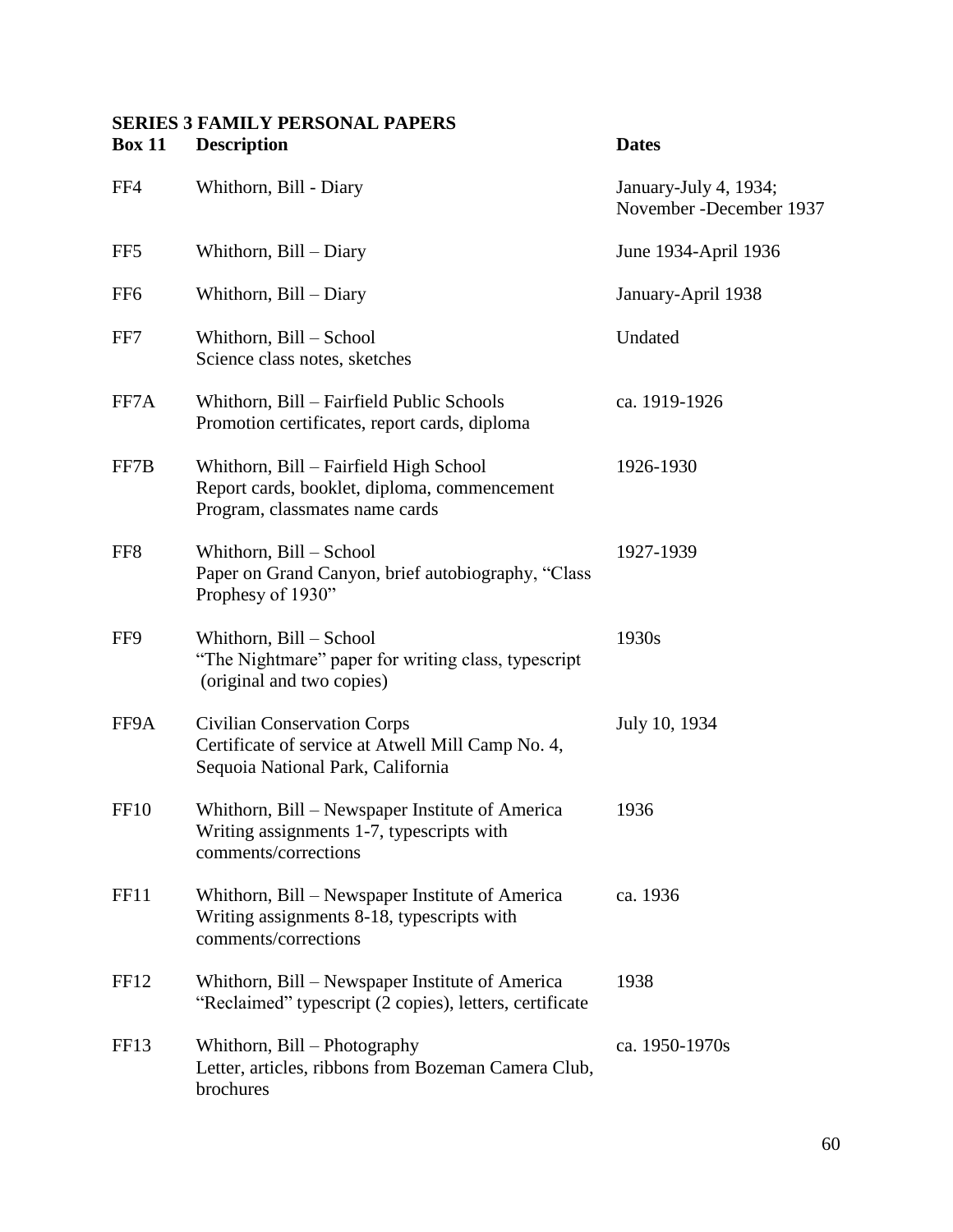| FF14             | Whithorn, Bill – Outdoors Photographers League<br>Letters, newsletters, brochures                                                                                                                            | 1964-1966             |
|------------------|--------------------------------------------------------------------------------------------------------------------------------------------------------------------------------------------------------------|-----------------------|
| FF15             | Whithorn, Bill - All Outdoors<br>"Shades of Dr. Doolittle" caption of photo by<br>Bill (pg. 26)                                                                                                              | <b>July 1969</b>      |
| FF <sub>16</sub> | Whithorn, Bill and Doris<br>Articles, clippings, certificate                                                                                                                                                 | 1939-2003 and undated |
| FF17             | Wan-I-Gan<br>Guest register – ledger with names, home address<br>and dates                                                                                                                                   | 1958-1976             |
| FF17A            | Wan-I-Gan, Water Rights<br>Correspondence, flyer, brochure, guide sheet, water<br>rights transfer certificate, warranty deed, clipping (copy),<br>receipt, acknowledgement of claim, order, addendum, sketch | ca. 1955-1992         |
| FF18             | Personal Business Correspondence<br>Letters                                                                                                                                                                  | 1962-2003             |
| <b>FF19</b>      | Storage of Emigrant Core at Cabin<br>Letter, receipt                                                                                                                                                         | 1973-1978             |
| <b>FF20</b>      | <b>Emigrant Gulch Property</b><br>Letters, purchase agreement                                                                                                                                                | 1977-1978             |
| FF <sub>21</sub> | Myer, Richard alias Juan Rivas<br>Sketches, letters, notes, copies of pages from Doris'<br>diary, application request for death certificate, photos (copies)                                                 | 1949, 1951, 1998      |
| FF <sub>22</sub> | Haines, Aubrey and Wilma<br>Letters, obituary, memorial brochure                                                                                                                                             | 1985-2000             |
| FF <sub>23</sub> | Personal Correspondence<br>Letters                                                                                                                                                                           | 1960-1970s            |
| <b>FF24</b>      | Personal Correspondence<br>Letters                                                                                                                                                                           | 1980s                 |
| FF <sub>25</sub> | Personal Correspondence<br>Letters                                                                                                                                                                           | 1990s                 |
| FF <sub>26</sub> | Personal Correspondence                                                                                                                                                                                      | 2001-2008             |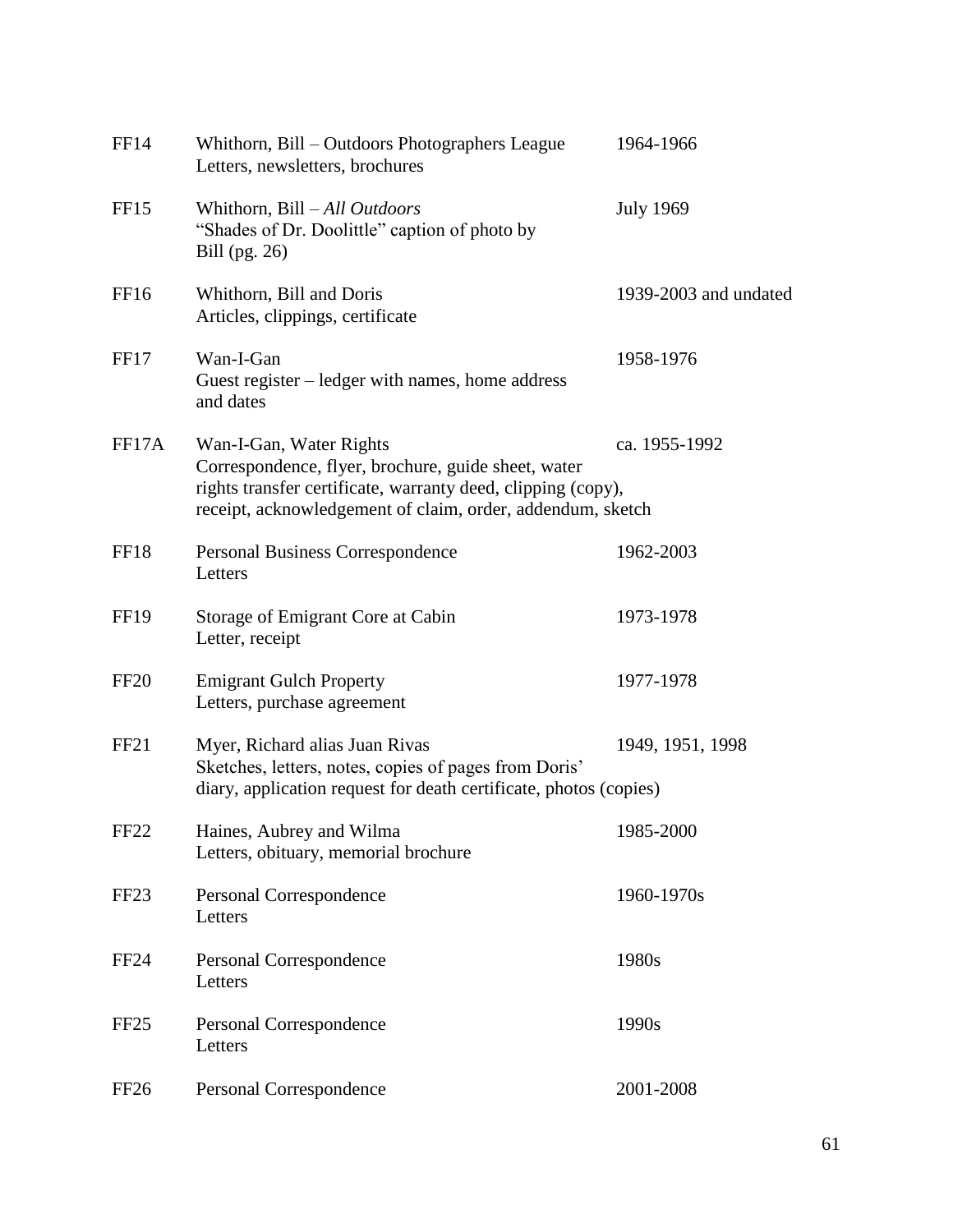### Letters

| FF <sub>26</sub> A | Whithorn, Doris – School and Personal<br>Sixth grade writing assignment, cards                                       | ca. 1926-1928             |
|--------------------|----------------------------------------------------------------------------------------------------------------------|---------------------------|
| FF <sub>27</sub>   | Whithorn, Doris - Diary                                                                                              | January - December 1949   |
| FF <sub>28</sub>   | <b>Whithorn Family</b><br>Family history, letters, memoirs, letter with list of<br>publications and videos, tributes | ca. 1970-2007             |
| FF <sub>29</sub>   | Whithorn Family - Plays<br>Script, notes                                                                             | ca. 1980s                 |
| FF30               | Whithorn, Bill and Doris - Travel<br>Passports                                                                       | 1977-1980                 |
| FF31               | Whithorn, Bill and Doris - Travel<br>Certificate, receipt                                                            | 1980-1981                 |
| FF32               | Whithorn, Bill and Doris - Travel<br>"Our Trip to the Holy Land, Europe and England"<br>typescript (copy)            | September 4-23, 1980      |
| FF33               | Whithorn, Doris - Travel<br>Travel journals handwritten (3 notepads)                                                 | September 1980, June 1997 |
| FF34               | Whithorn, Doris - Travel<br>"New Zealand - Australia Tour" travel journal<br>typescript (original)                   | November 2-23, 1991       |
| FF35               | Whithorn, Bill - Illness, death<br>Letters, clippings, brochure, newsletters                                         | ca. 1989-1992             |
| FF36               | Whithorn, Bruce - Education<br>"Frederick Bottler Upper Yellowstone Rancher"<br>typescript (copy) for class          | Undated                   |
| FF37               | Whithorn, Carol<br>"The Delirium of Being Deformed" typescript (original)                                            | ca. 1960s                 |
| FF38               | Stands, Alta (Whithorn)<br>Letters, newsletters                                                                      | ca. 1970-2005             |
| FF39               | Stands Alta (Whithorn) and Vern<br>Business description plan                                                         | 1990                      |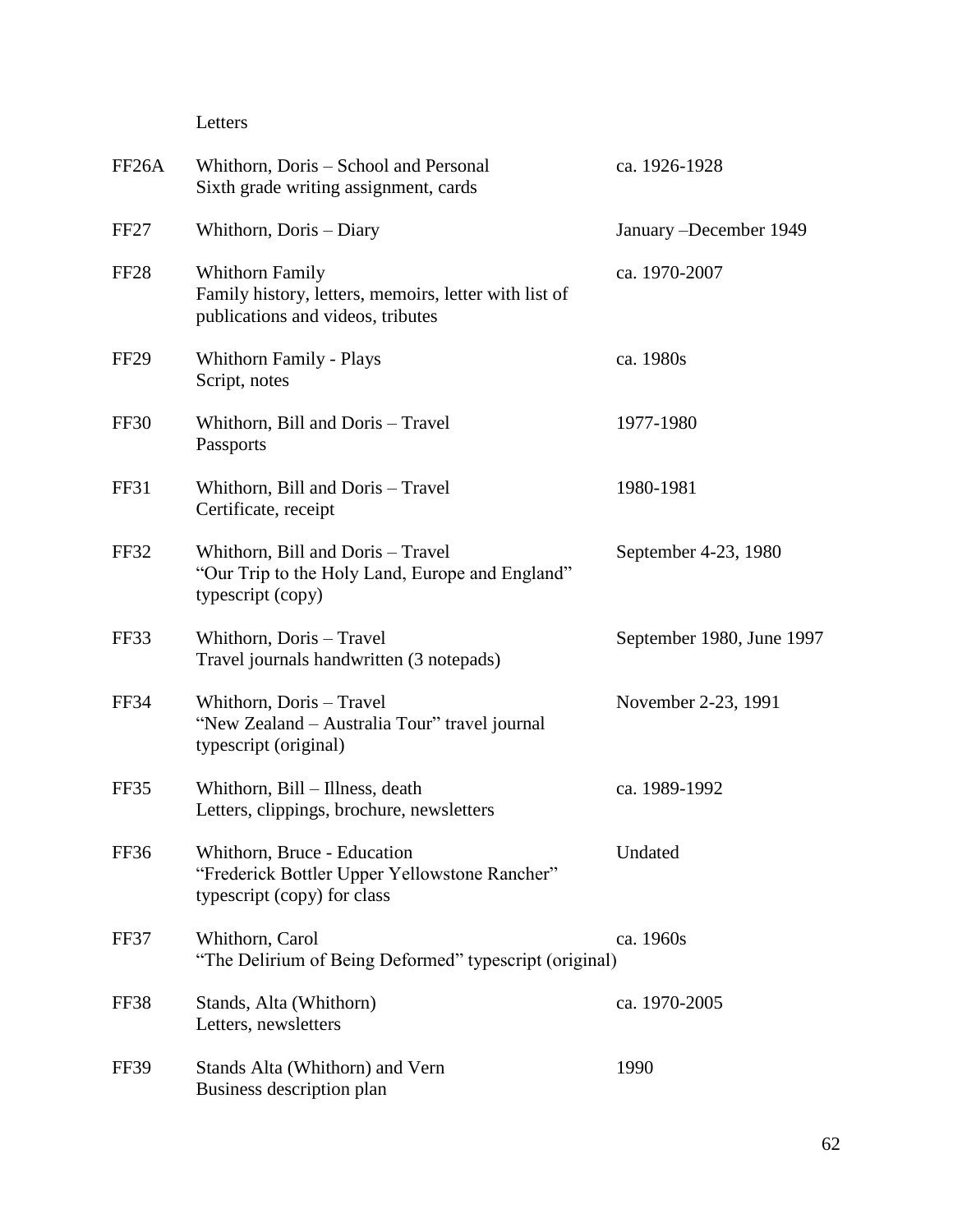| Stands, Alvin and Margaret<br>Perfect attendance certificates                          | June 9, 1922            |
|----------------------------------------------------------------------------------------|-------------------------|
| Rausch, Harriet Ketchum Hoffman<br>"Grandma Rausch's Story" diary, "Was it Puppy Love" | January 1-June 15, 1935 |
|                                                                                        | handwritten             |

#### **SERIES 4 OBJECTS**

| <b>Box 12</b><br>FF1  | <b>Description</b><br>Citizen's Annual Dinner Award<br>"In Recognition of Doris and Bill Whithorn for their<br>Dedicated Work for the People of Park County" (plaque) | <b>Dates</b><br>June 22, 1985 |
|-----------------------|-----------------------------------------------------------------------------------------------------------------------------------------------------------------------|-------------------------------|
| FF <sub>2</sub>       | National Federation of Business and Professional<br>Women's Clubs: 1998 Woman of Achievement award<br>to Doris Whithorn (plaque)                                      | 1998                          |
| <b>Box 13</b><br>Item | <b>Description</b><br><b>Brown Leather Baby Shoe</b>                                                                                                                  | <b>Dates</b><br>ca. 1916      |
| Item                  | <b>Black Leather Baby Shoe</b>                                                                                                                                        | ca. 1916                      |
| Item                  | Cloth Baby Shoe                                                                                                                                                       | ca. 1916                      |
| Item                  | <b>Tooled Leather Doll Purse</b>                                                                                                                                      | ca. 1916-1924                 |
| Item                  | Metal Toy Iron                                                                                                                                                        | ca. 1916-1924                 |
| Item                  | U.S. Baby Tank in Original Box                                                                                                                                        | ca. 1916-1924                 |
| Item                  | Child Bracelet (parts missing)                                                                                                                                        | ca. 1916-1924                 |
| Item                  | <b>Child Handkerchief</b>                                                                                                                                             | ca. 1916-1924                 |
| Item                  | Darning Bag Sew by Doris in 7 <sup>th</sup> Grade                                                                                                                     | ca. 1928                      |
| Item                  | Pin Cushion                                                                                                                                                           | Undated                       |
| Item                  | Stone Pin                                                                                                                                                             | Undated                       |
| Item                  | Glass bottle Stopper                                                                                                                                                  | Undated                       |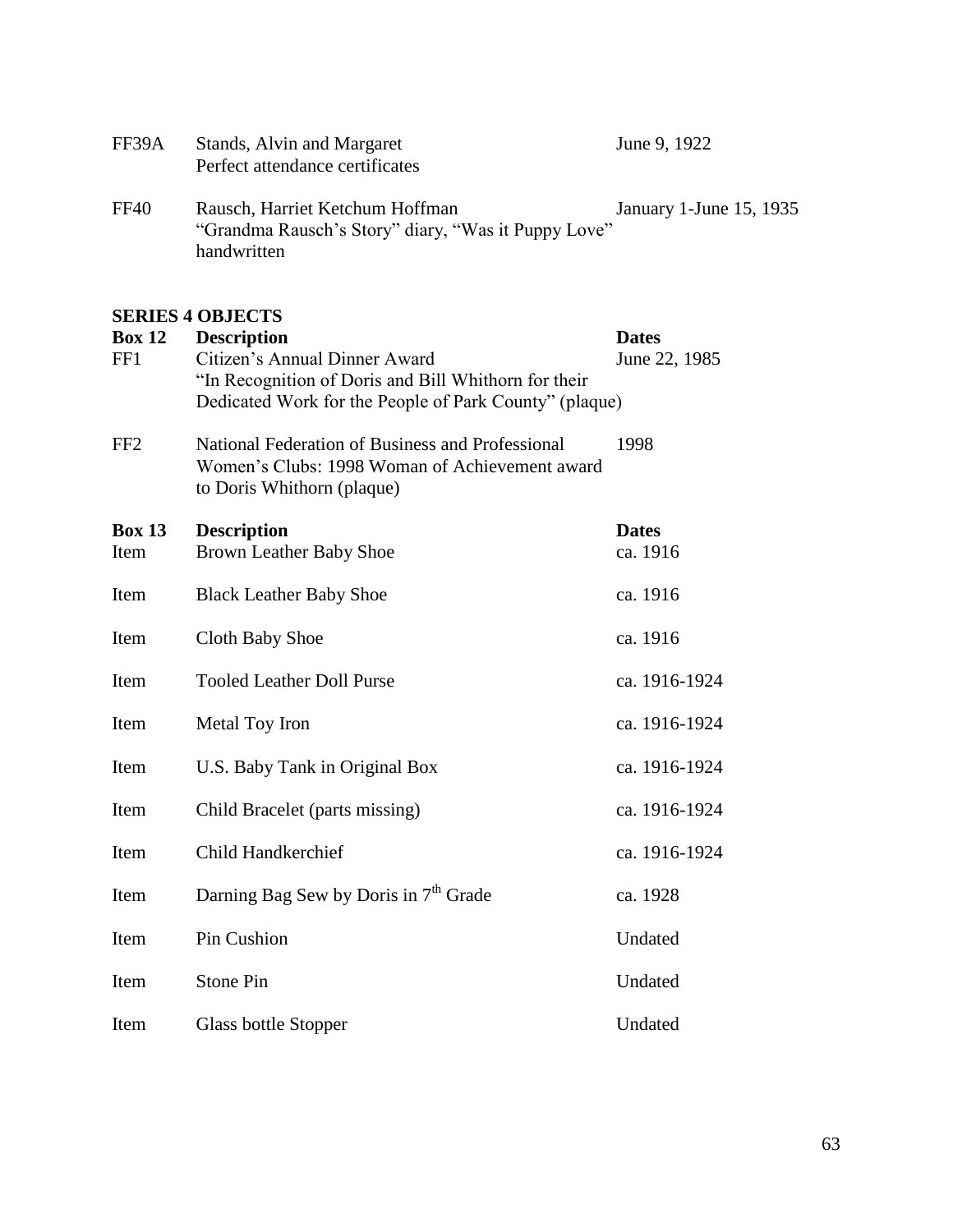### **SERIES 5 OVERSIZE**

|                 | <b>Oversize Box 1 Description</b>                                                                                       | <b>Dates</b>                            |
|-----------------|-------------------------------------------------------------------------------------------------------------------------|-----------------------------------------|
| FF1             | Photo History of Livingston – Bozeman Coal County<br>Publication layout/paste-up                                        | ca. 1976                                |
| FF <sub>2</sub> | Calamity's in Town<br>Publication layout/paste-up                                                                       | ca. 1977                                |
| FF3             | Twice Told on the Yellowstone, Vol. 1<br>Publication layout                                                             | 1994                                    |
| FF4             | Twice Told on the Yellowstone, Vol. 2<br>Publication layout                                                             | 1994                                    |
| FF <sub>5</sub> | <b>Whithorn Collection</b><br>Articles                                                                                  | 2007-2012                               |
| FF1             | <b>Oversize Box 2 Description</b><br>"Judge in a County Cemetery," Donald L. Byam<br>Articles/clippings (copies)        | <b>Dates</b><br>ca. 1870-1980s (copies) |
| FF <sub>2</sub> | Hill, James<br>Typescript of published articles in Frontier Times                                                       | $1923$ (copy)                           |
| FF3             | Lewis and Clark<br>"Following the Footsteps of Clark and his Party through<br>County" (original typescript)             | Undated                                 |
| FF4             | Livingston, Montana – History<br>"The Story of Livingston, Montana" typescript copy<br>from Park County News with notes | ca. March 21, 1957; 1979                |
| FF <sub>5</sub> | Park County, Montana - History<br>"The Saga of Park County" script, program                                             | August 17, 1954                         |
| FF <sub>6</sub> | The Trip of John J. and Margaret Tomlinson<br>Log by John J. Tomlinson (copy)                                           | 1864 (copy), 1975                       |
| FF7             | West – Dude and Guest Ranches<br>Horse and Horseman magazine: list of dude/guest<br>ranches in the West, letter         | April 1936                              |
| FF8             | Yankee Jim (James George)<br>Court documents (copies)                                                                   | ca. 1891-1892 (copies)                  |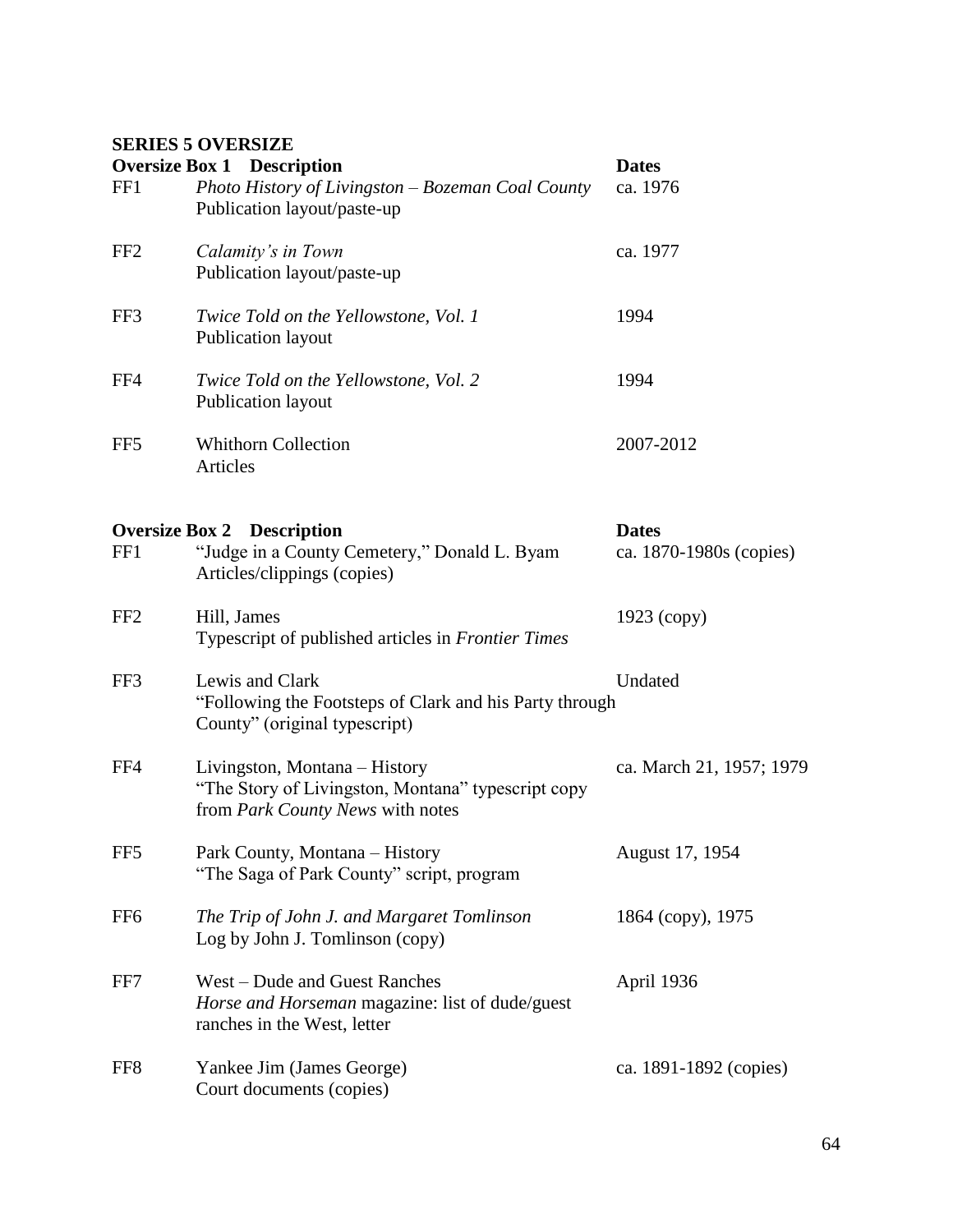| FF9              | "Vigilante" by Hoffman Birney<br>Article published in Saturday Evening Post<br>(original and copy)                                                                                                                                                                                                                             | February 23, 1929                                      |
|------------------|--------------------------------------------------------------------------------------------------------------------------------------------------------------------------------------------------------------------------------------------------------------------------------------------------------------------------------|--------------------------------------------------------|
| <b>FF10</b>      | "When Henry Went to Pray"<br>Article by Franklin Sharpe published in Official Detective<br>Stories and article by Patricia Bauer Miller in Firestarter,<br>Vol.2 No. 10 (both articles same title)                                                                                                                             | March 1952, October 1996                               |
| FF11             | Scrapbook of Obituaries and memorial programs<br>Includes folders of loose obituaries and memorial programs                                                                                                                                                                                                                    | ca. 1990-2004                                          |
| FF12             | Pantomimes by Doris Whithorn<br>"Spirits of Christmas," "The Rebellious Christmas Tree,"<br>"The Professor Forgets Christmas," "Pa Puts Up the Tree,"<br>"Christmas at the Bar BQ," "Entertaining the Orphans,"<br>"The Loan of the Christmas Tree," "Santa's Reindeer<br>Practice Their Arts:" original typescripts, one copy | Undated                                                |
| FF <sub>13</sub> | Whithorn, Bill<br>Junior Department of Methodist Sunday School<br>Certificate, Clay County tax receipts                                                                                                                                                                                                                        | 1925, 1941-1944                                        |
|                  |                                                                                                                                                                                                                                                                                                                                |                                                        |
|                  |                                                                                                                                                                                                                                                                                                                                |                                                        |
| FF1              | <b>Oversize Box 3 Description</b><br>Meyer, Richard alias Juan Rivas<br>Scrapbook on Henry W. Nelson murder: clippings,<br><b>Notes</b>                                                                                                                                                                                        | <b>Dates</b><br>September 14, 1950-<br>October 4, 1952 |
| FF <sub>2</sub>  | Yellowstone Gateway Museum - Centennial<br>Quilt panel sketches, list of names                                                                                                                                                                                                                                                 | 1989                                                   |
| FF3              | History of Park County, Montana 1984 poster,<br>Picture the Past poster, Seems Like only Yesterday<br>poster, oversize letter to <i>Playboy</i> with response, hand-drawn map                                                                                                                                                  | 1965, 1984 and undated                                 |
| FF4              | Articles by Doris Whithorn Published in Montana Newspapers                                                                                                                                                                                                                                                                     |                                                        |
|                  | "Moose Antlers Frame Harriet Cutler Paintings",<br><b>Great Falls Tribune</b>                                                                                                                                                                                                                                                  | October 2, 1960                                        |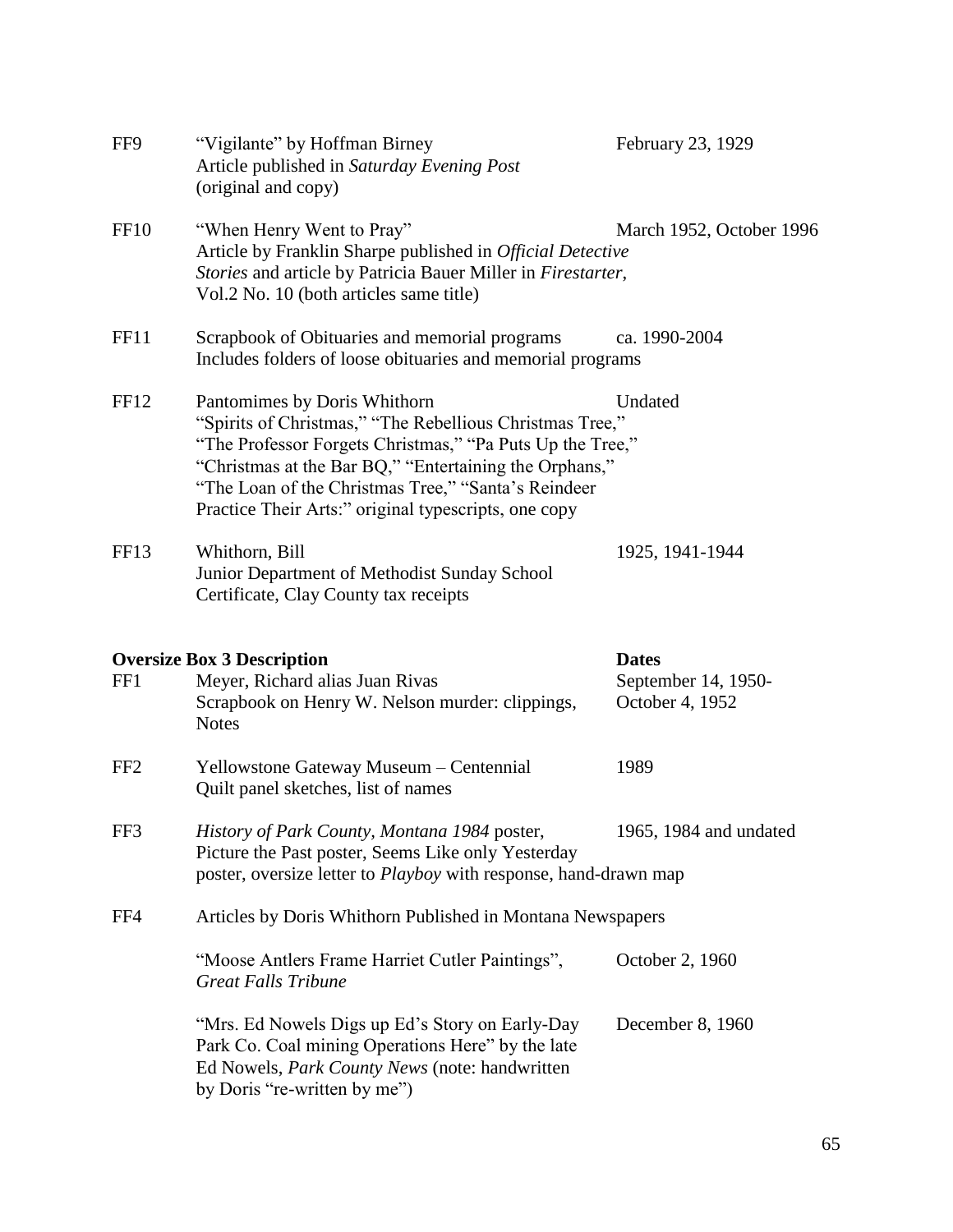| "Southern Montana Rattlesnake Warfare"<br>Montana Parade, Great Falls Tribune                                                         | May 7, 1961       |
|---------------------------------------------------------------------------------------------------------------------------------------|-------------------|
| "Trout Ranch" Montana Parade, Great Falls Tribune                                                                                     | February 25, 1962 |
| "Winter Trapline Makes a Profitable Sideline"<br>Montana Parade, Great Falls Tribune                                                  | March 26, 1961    |
| "For the Past Century, Emigrant Gulch has meant<br>Gold on the Upper Yellowstone" Montana Parade,<br><b>Great Falls Tribune</b>       | February 9, 1964  |
| "Jane Could Cop the Headlines" Billings Gazette<br>$(2 \text{ copies})$                                                               | August 16, 1964   |
| "The Gold of Jardine – Today It's on the Hills"<br>Montana Parade, Great Falls Tribune (2 copies)                                     | March 7, 1965     |
| "60 Miles of Photo History Upper Yellowstone<br>Valley" by Bill/ Doris Whithorn Park County News,<br><b>Pioneer Edition</b>           | March 11, 1965    |
| "The Lady and the Grizzly" Montana Parade,<br><b>Great Falls Tribune</b>                                                              | October 3, 1965   |
| "Buttrey Family Business Enterprises Started in Park<br>County Mining Camps, Now Ghost Towns,"<br>Montana Parade, Great Falls Tribune | January 16, 1966  |
| "Elk Reduction 1912 Style" Billings Gazette<br>(2 copies)                                                                             | March 12, 1967    |
| "Photo History of Shields Valley" Park County News March 20, 1969                                                                     |                   |
| "Photo History from Yellowstone" by Bill/Doris<br>Whithorn Park County News                                                           | March 12, 1970    |
| Billings Gazette – photo of Doris as Sacajawea                                                                                        | July 8, 1977      |
| "The Livingston Story" Montana Pioneer                                                                                                | January 1991      |
| "The Memory Keeper" Bozeman Chronicle<br>Article on Doris                                                                             | July 4, 1991      |
| "The Name of Livingston" Park County Press                                                                                            | October 5, 2001   |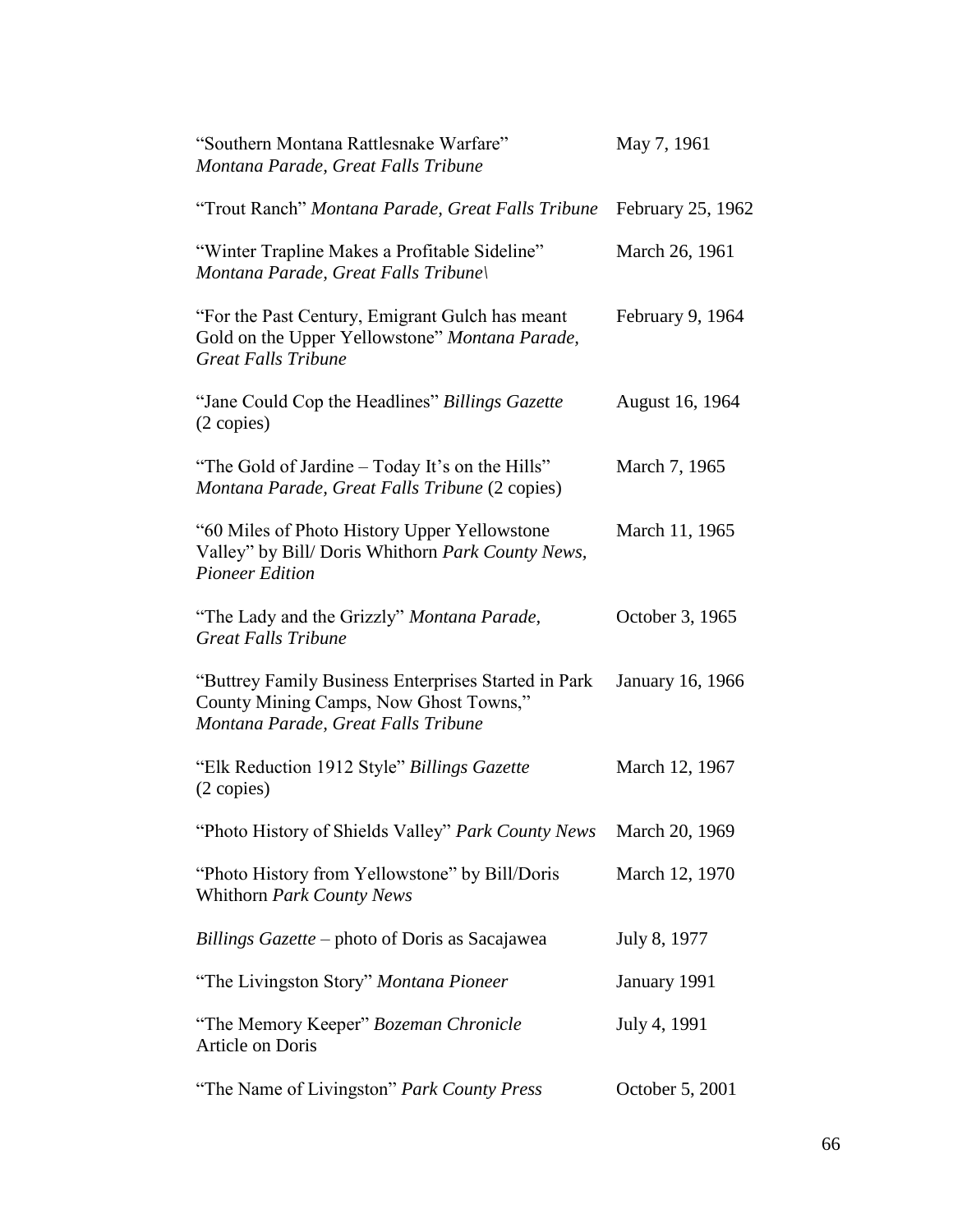| "Early History of Fair Stirred by Found Token"<br>Livingston Enterprise                       | November 4, $2002$ |
|-----------------------------------------------------------------------------------------------|--------------------|
| "Building Reflects Town's Progress"<br>Livingston Enterprise                                  | December 9, 2002   |
| "TR's Legacy Cemented to Yellowstone"<br>Livingston Enterprise                                | April 21, 2003     |
| "Chico School is a Time Capsule of Rural Learning"<br><i>Livingston Enterprise</i> (2 copies) | December $1, 2003$ |
| "Custodian of park County's Past" Livingston<br>Weekly                                        | Febuary 1-7, 2007  |
| "Collecting History" Bozeman Daily Chronicle"<br>(3 copies)                                   | January 10, 2010   |

#### **SERIES 6 AUDIO VISUAL MATERIAL AV BOX 1 AVBox 1 Description Dates**

Apartment, At D&D, D's  $50^{th}$ : cassette tape

| Doris Whithorn Speaking on Muir Tunnel Fire, 1895        | Undated |
|----------------------------------------------------------|---------|
| Cassette tapes (three tapes)                             |         |
| Bozeman Tunnel and Coxey's Army, 1894                    | Undated |
| Copied from Warren McGee tapes, two cassette tapes       |         |
|                                                          |         |
| Emigrant Fair, Emigrant Gulch, West Fork Mill Creek 1997 |         |
| Hardin, Party for Museum, Senior Citizen Dinner and      |         |
| Dance, Thanksgiving in Butte, Kelli's Birthday, At D&D,  |         |
| Christmas Formal, Rae Lynn Birthday, Christmas Morning,  |         |
| Christmas morning at Randy's, Landon and Larisa at       |         |

| Caribbean and Amazon Trip<br>Cassette tape                                                  | January 25 - February 10,<br>1998 |
|---------------------------------------------------------------------------------------------|-----------------------------------|
| Brian Shovers Montana Historical Society interview<br>with Doris Whithorn $-$ cassette tape | November 10, 1998                 |
| Doris Whithorn with Dorothy Barber about Hunters<br>Hot Springs – cassette tape             | April 6, 2001                     |
| Livingston, Montana Parade, Cat and Magpie                                                  | 1967                              |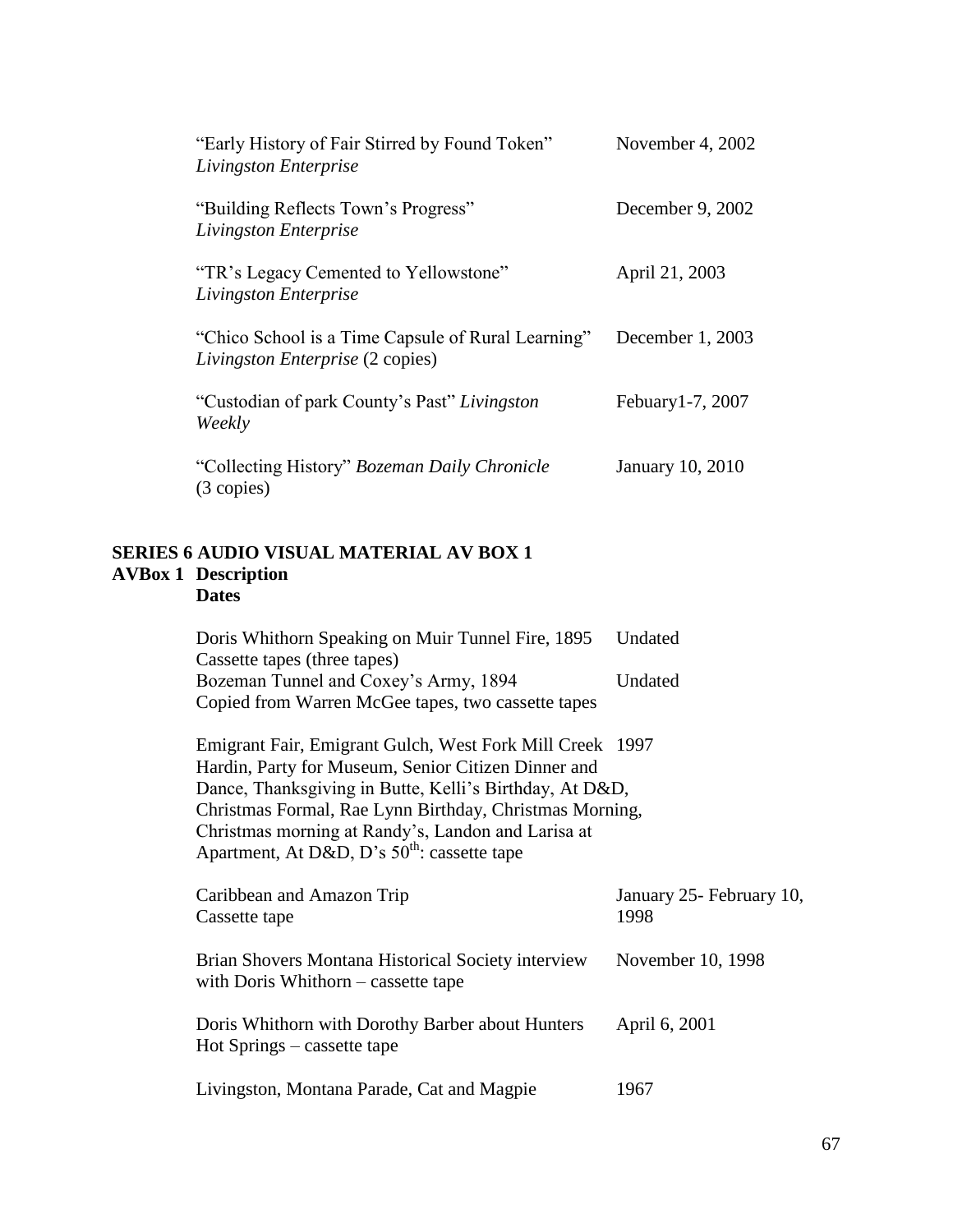| Super 8 color reel to reel tape                                                                |                   |
|------------------------------------------------------------------------------------------------|-------------------|
| Parades, Yellowstone Boat Float<br>Super 8 color reel to reel tape                             | 1967              |
| Yellowstone Boat Float<br>Super 8 color reel to reel tape                                      | 1967              |
| Doris Whithorn at Yellowstone Club talking about<br>Tim Cahill, Africa and oil fire – VHS tape | November 11, 1995 |

## **SERIES 7 PHOTOGRAPHS, NEGATIVES, SUPPORTING MATERIAL**

| FF1             | <b>Photo File Cabinet 15 Drawer 1 Photographs for Publications</b><br><b>Drawer 1 Description</b><br>60 Miles of Photo History - Upper Yellowstone Valley<br>Black and white copy slides | <b>Dates</b><br>Undated           |
|-----------------|------------------------------------------------------------------------------------------------------------------------------------------------------------------------------------------|-----------------------------------|
| FF <sub>2</sub> | Photo History of Livingston, Montana<br>Black and white copy slides                                                                                                                      | 1890-1910 (copies)                |
| FF3             | Good Old Days, Vol. 1<br>Black and white copy slides                                                                                                                                     | Undated (copies)                  |
| FF4             | Photo History of Chico Lodge<br>Black and white copy slides                                                                                                                              | 1915-1917 (copies) and<br>undated |
| FF <sub>5</sub> | <i>Photo History of Chico Lodge, revised edition</i><br>Black and white photograph                                                                                                       | August 30, 1957                   |
| FF <sub>6</sub> | Photo History of Gardiner, Jardine, Crevasse<br>Color photographs                                                                                                                        | Undated (copies)                  |
| FF7             | Photo History of Shields Valley<br>Black and white copy slides                                                                                                                           | Undated (copies)                  |
| FF <sub>8</sub> | Photo History of Yellowstone Park<br>Black and white copy slides                                                                                                                         | Undated (copies)                  |
| FF9             | Montana in the Good Old Days, Vol. 2<br>Black and white copy slides                                                                                                                      | Undated (copies)                  |
| <b>FF10</b>     | Photo History of Livingston - Bozeman Coal Country<br>Black and white copy slides                                                                                                        | Undated (copies)                  |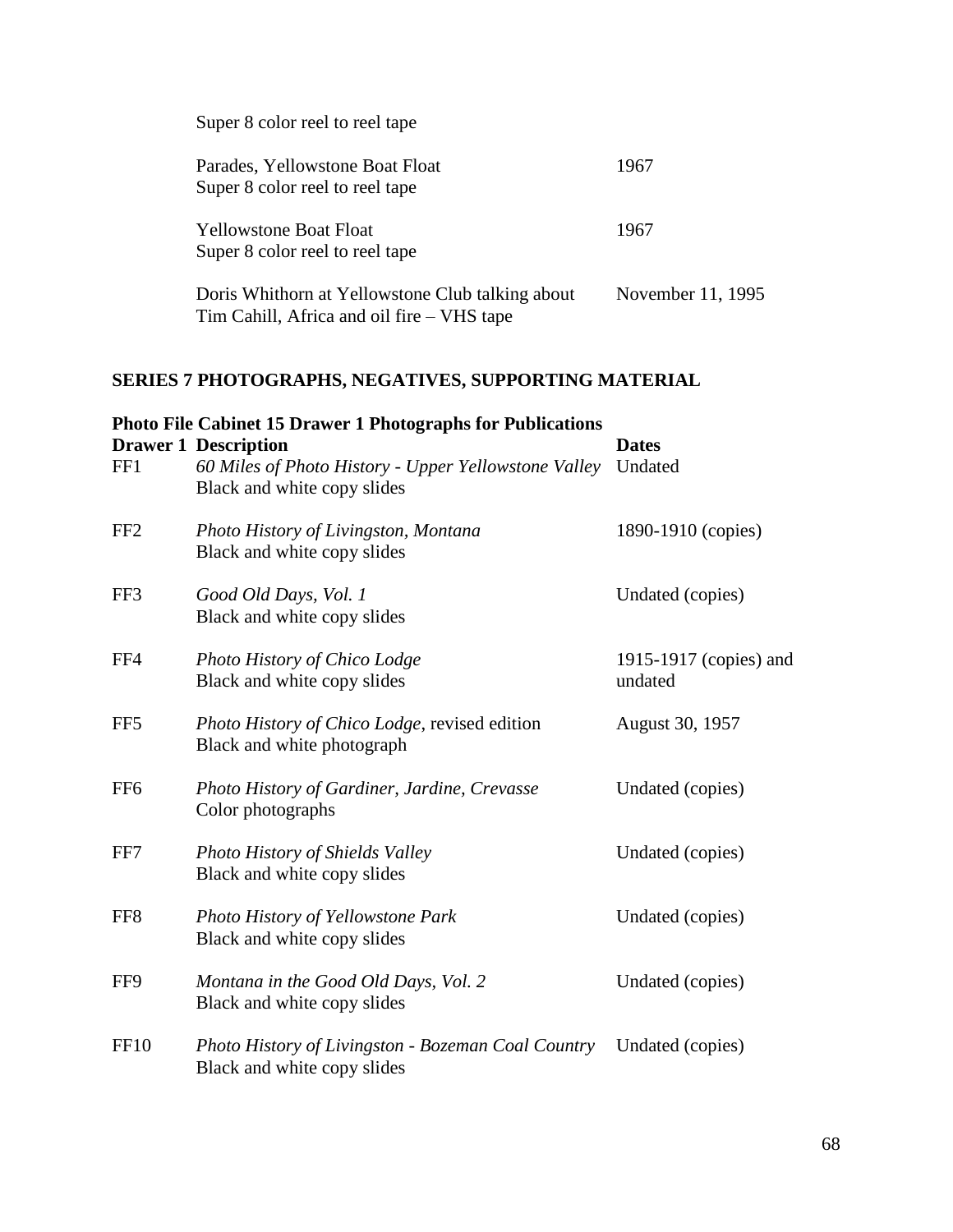| <b>FF11</b>      | Calamity's in Town<br>Black and white copy slides                                                                                  | ca. 1890s (copies)                 |
|------------------|------------------------------------------------------------------------------------------------------------------------------------|------------------------------------|
| FF <sub>12</sub> | History of Park County, Montana 1984<br>Black and white photographs, contact sheets,<br>color slides of families, individuals      | 1890-1980s (copies)<br>and undated |
| FF <sub>13</sub> | Bicentennial Tapestry of the Yellowstone Conference<br>Black and white photograph of a woman                                       | Undated                            |
| FF <sub>14</sub> | Yankee Jim and the National Park Toll Road<br>Black and white copy photographs of Yankee Jim,<br>Yellowstone, color slides         | 1964-1977, 1989<br>and undated     |
| FF <sub>15</sub> | Twice Told on the Upper Yellowstone, Vol. 1<br>Black and white copy photographs                                                    | Undated (copies)                   |
| FF <sub>16</sub> | Twice Told on the Upper Yellowstone, Vol. 1<br>Black and white copy slides, photograph                                             | June 1975 and<br>undated (copies)  |
| FF17             | Twice Told on the Upper Yellowstone, Vol. 2<br>Black and white copy and original slides                                            | Undated (copies)                   |
| FF18             | Twice Told on the Upper Yellowstone, Vol. 3<br>Black and white copy photographs                                                    | Undated (copies)                   |
| <b>FF19</b>      | Twice Told on the Upper Yellowstone, Vol. 3<br>Color slides and photographs                                                        | 1985, September 26, 1989           |
| FF <sub>20</sub> | Paradise Valley on the Yellowstone<br>Black and white copy slides, color slides                                                    | 1981, 1993, undated (copies)       |
| FF <sub>21</sub> | Emigrant Gulch - Searching for Gold in Park County 1900s (copies), 1970-1997<br>Black and white copy slides, original color slides |                                    |
| <b>FF22</b>      | Pics and Quotes of Yellowstone<br>Black and white copy slides, original color slide                                                | ca. 1900 (copies), 1985            |
| FF <sub>23</sub> | "History Writing with a Camera"<br>Black and white copy slides, notes, text                                                        | 1959-1962 and undated              |
| FF <sub>24</sub> | "A Whitefish Tale"<br>Color slides                                                                                                 | ca. 1960s                          |
| FF <sub>25</sub> | "Artist in Coveralls"<br>Black and white photographs of Bud Hutchings                                                              | 1961                               |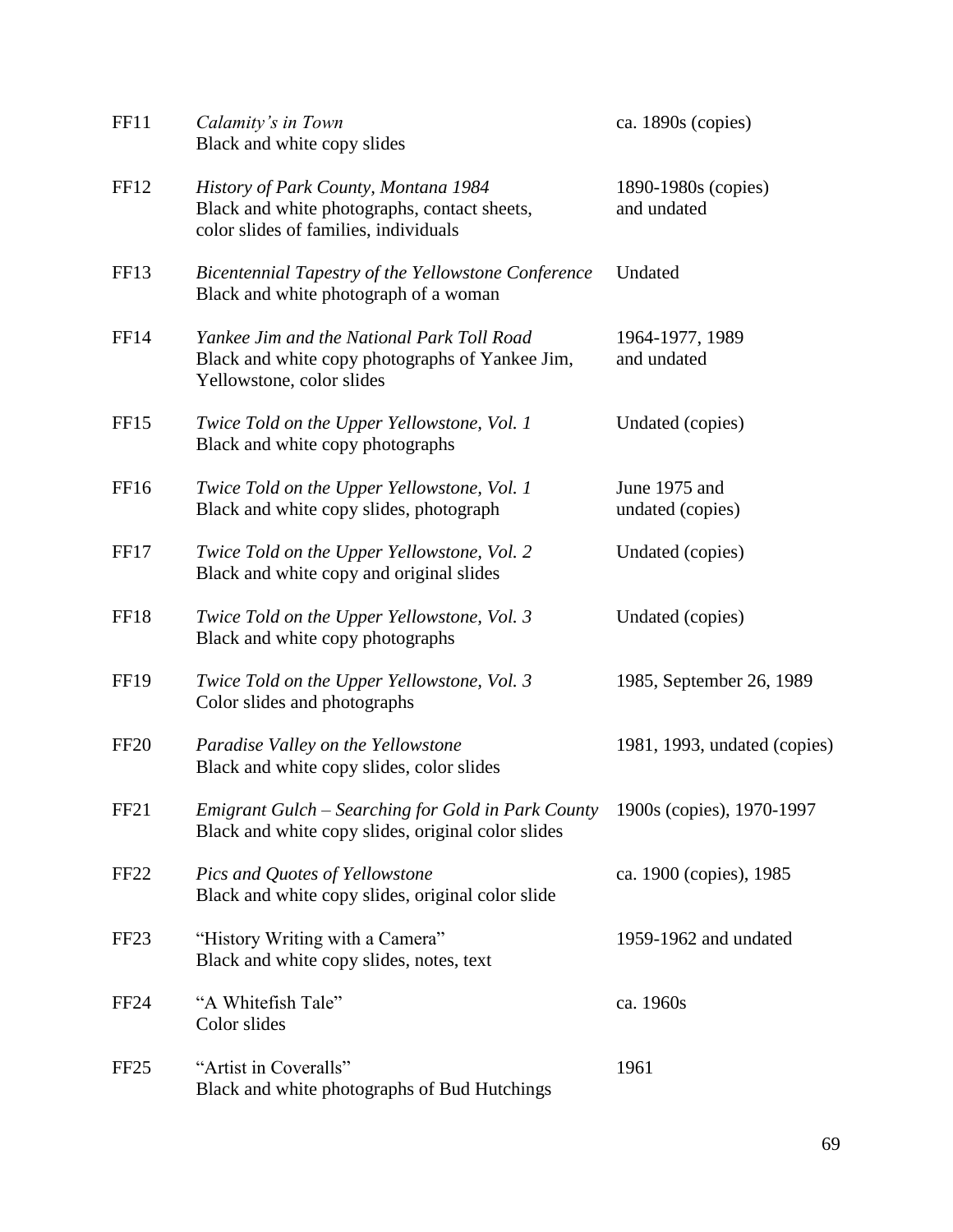and his paintings

| FF <sub>26</sub> | "Trip by Turbo Jet"<br>Black and white photographs of water boat, river,<br>and people                                                          | <b>July 1961</b>       |
|------------------|-------------------------------------------------------------------------------------------------------------------------------------------------|------------------------|
| FF27             | "The Girl with the Mink Coat in View"<br>Black and white photographs of Cheryl DePuy                                                            | ca. 1962               |
| FF <sub>28</sub> | "Papoose Board"<br>Black and white photograph                                                                                                   | 1966                   |
| <b>FF29</b>      | "White Squaw Make Float"<br>Color transparencies                                                                                                | ca. 1966-1967          |
| FF30             | "The Life of a Converted Mail Truck"<br>Black and white photographs of Homer and Eileen<br>Berrum and children                                  | 1966                   |
| <b>FF31</b>      | "Heirlooms - Start Some Now"<br>Color transparencies of moose antlers painted by<br>Harriet Cutler, b/w photographs of Harriet Cutler           | 1960, ca. January 1968 |
| FF32             | "Patchwork Jacket"<br>Color transparencies of woman wearing jacket,<br>river scene                                                              | ca. July-August 1958   |
| FF33             | "Killing of a News Worthy Sheriff"<br>Black and white copy photographs of Springdale Depot,<br>George T, Young, memorial and color transparency | 1897 (copy), 1968-1971 |
| <b>FF34</b>      | "Judge in a County Cemetery"<br>Black and white copies and original photographs of Byam<br>family, grave markers, Nevada City, color photograph | 1888 (copy), 1975-1977 |
| FF35             | "Building of a Chittenden Bridge"<br>Black and white photographs of bridge construction<br>in Yellowstone National Park and people              | $1903$ (copies)        |
| FF36             | Bozeman Trail Wagon Train Event<br>Color photograph of Doris Whithorn speaking                                                                  | 1999                   |
| FF37             | Park County Historical Society Tour<br>Lunch: color slides                                                                                      | <b>August 2, 1986</b>  |
| FF38             | <b>Park County Historical Society Tours</b>                                                                                                     | ca. 1988-1990s         |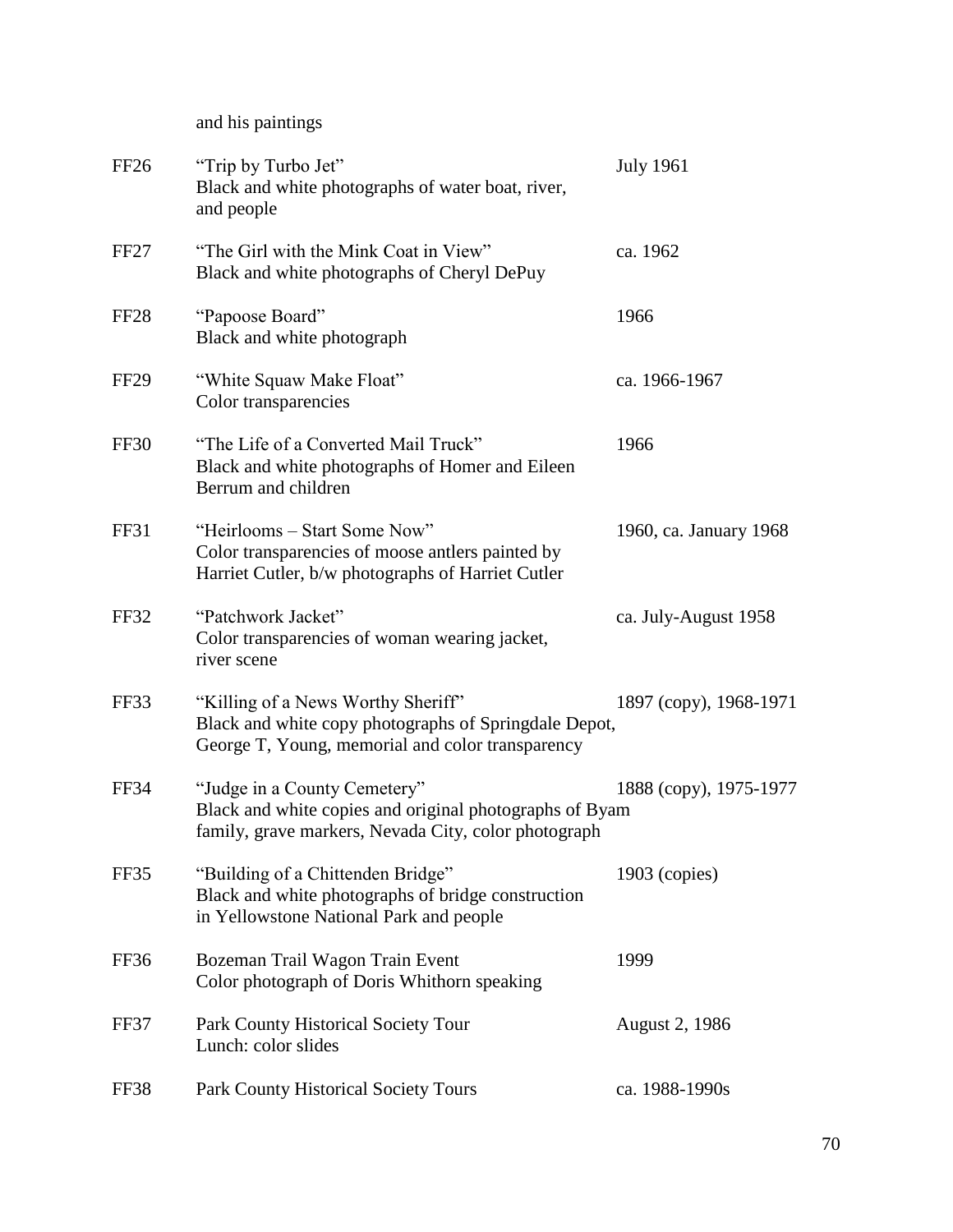|             | Color photographs of Blair County Museum, Yankee<br>Jim Toll Road and Cooke City                                                     |                                  |
|-------------|--------------------------------------------------------------------------------------------------------------------------------------|----------------------------------|
| <b>FF39</b> | Historical Walking Tour of Livingston, Montana<br>Black/white contact sheets                                                         | ca. 1988-2003                    |
| <b>FF40</b> | <b>Photo File Cabinet 15 Drawer 1 Research Photographs</b><br><b>Drawer 1 Description</b><br>63 Ranch<br>Color copies of photographs | <b>Dates</b><br>Undated          |
| FF41        | Aldridge, Montana<br>Color photographs                                                                                               | September 1990 and undated       |
| FF41A       | Anderson (?) Family, Yellowstone<br>Black and white copy photographs                                                                 | Undated (copies)                 |
| FF41B       | Baker, Stuart with Elk<br>Color photographs                                                                                          | December, 1967                   |
| <b>FF42</b> | Bannock, Montana<br>Color slides includes Doris Whithorn                                                                             | <b>July 1985</b>                 |
| FF43        | Big Timber, Montana<br>Color slides and photographs, black and white copy<br>slides and photographs of fire, parade, Shriners        | 1908 (copy), 1968-1977           |
| <b>FF44</b> | Billings, Montana<br>Color and black and white photographs of downtown,<br>parade, Shriners                                          | ca, 1940s, 1966, 1978            |
| <b>FF45</b> | Bozeman, Montana<br>Color and black and white original and copy<br>photographs of parade, tunnel, DAR Chapter                        | 1909-1914 (copies),<br>1982-1998 |
| FF45A       | "Bringing Back Sacajawea" - Program for State Fund<br>Color photographs                                                              | June 2004                        |
| <b>FF46</b> | Bruckert, George and Ida<br>Studio portrait by Finn, Livingston, Montana                                                             | Undated                          |
| <b>FF47</b> | <b>Buffalo Jump and Rocks</b><br><b>Color Slides</b>                                                                                 | June 30, 1984                    |
| <b>FF48</b> | Burnett, Ralph A., Caroline and daughter<br>Studio portrait by Grisby, Livingston, Montana                                           | ca. 1929-1930                    |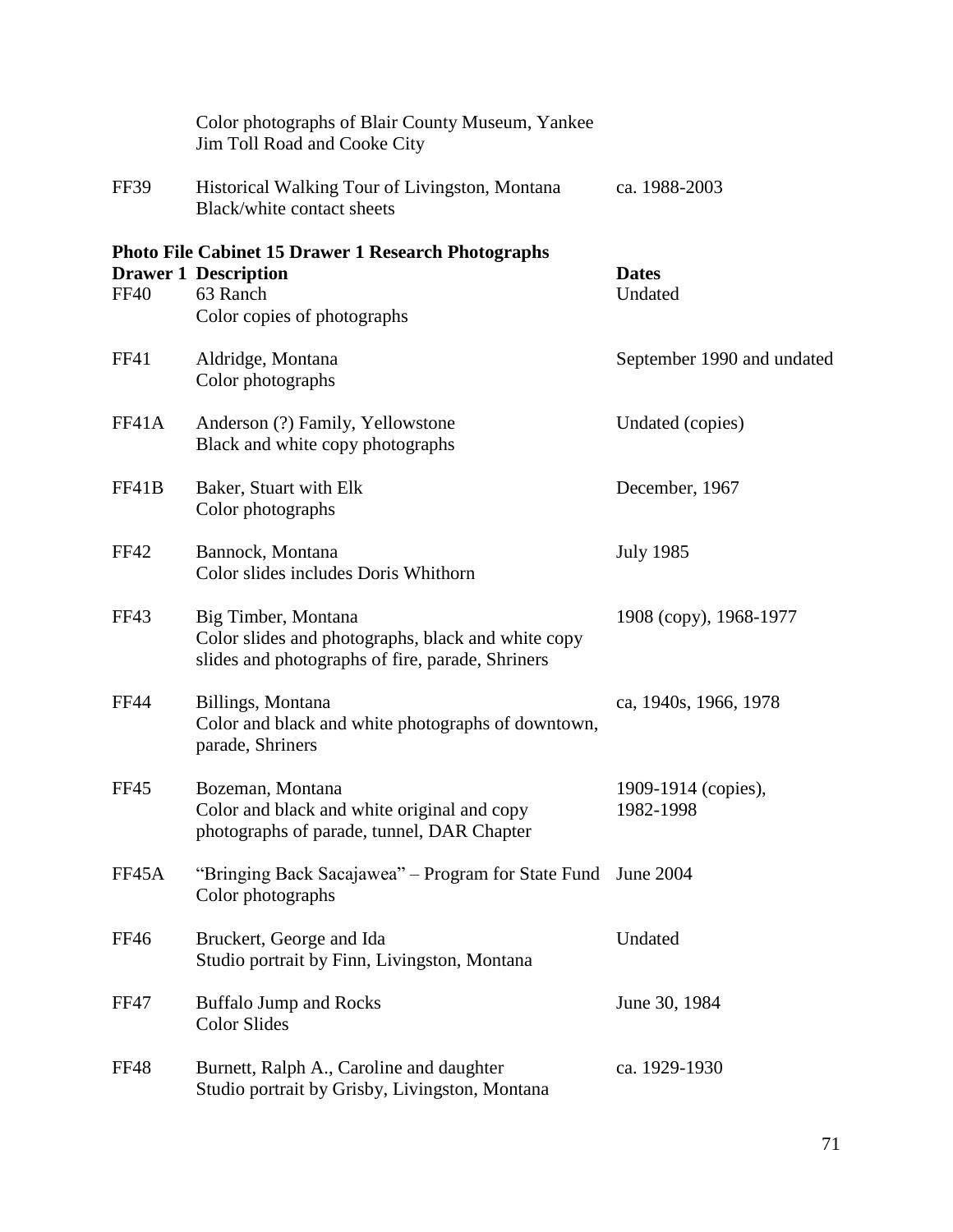| <b>FF49</b>      | Butte, Montana<br>Black and white copy photographs of downtown                                                                                                        | Undated                          |
|------------------|-----------------------------------------------------------------------------------------------------------------------------------------------------------------------|----------------------------------|
| FF50             | Calamity Jane's granddaughter Ruth Shadley<br>Color photograph, one copy                                                                                              | 1996, 2001 and undated           |
| FF51             | <b>Cattle Mutilations</b><br>Black and white photographs, text                                                                                                        | September 21, 1975               |
| <b>FF52</b>      | <b>Chestnut Mine</b><br>Black and white copy slides, color slides                                                                                                     | 1969 and undated                 |
| FF <sub>53</sub> | Chico Hot Springs Area – Cemetery, Chico Hot<br>Springs, School: black and white copy photographs<br>and originals, color photographs                                 | ca. 1950-2002                    |
| FF53A            | Chico Hot Springs Area - ca. 1902-1920 (copies),<br>Chico roof cave-in, Moving 6 Mile School:<br>color and black and white copy and original slides,<br>Disk of scans | 1953-1997                        |
| <b>FF54</b>      | Cinnabar, Montana<br>Black and white slide                                                                                                                            | Undated                          |
| FF54A            | Clark, Edna – Quilts<br>Color photographs                                                                                                                             | Undated                          |
| FF <sub>55</sub> | Clyde Park, Montana – Churches, Buildings<br>Black and white and color photographs                                                                                    | 1984                             |
| FF55A            | Cokedale, Montana<br>Color photographs, b/w copy photograph/transparency                                                                                              | 1972 and undated                 |
| FF55B            | Collamer, Edith - Grave Marker<br>Color photograph                                                                                                                    | June 30, 2004                    |
| FF56             | Cooke City, Montana – Buildings, landscape<br>Black and white copy slides, color photographs and<br>slides                                                            | 1900-1921 (copies),<br>1981-1992 |
| FF57             | Cowles Mine, Independence Mine<br>Black and white copy photographs and slides,<br>color photos                                                                        | ca. 1890-1901 (copies), 1974     |
| FF58             | Corwin Springs, Montana – Buildings, Landscape                                                                                                                        | Undated, 1984-1985, 1991         |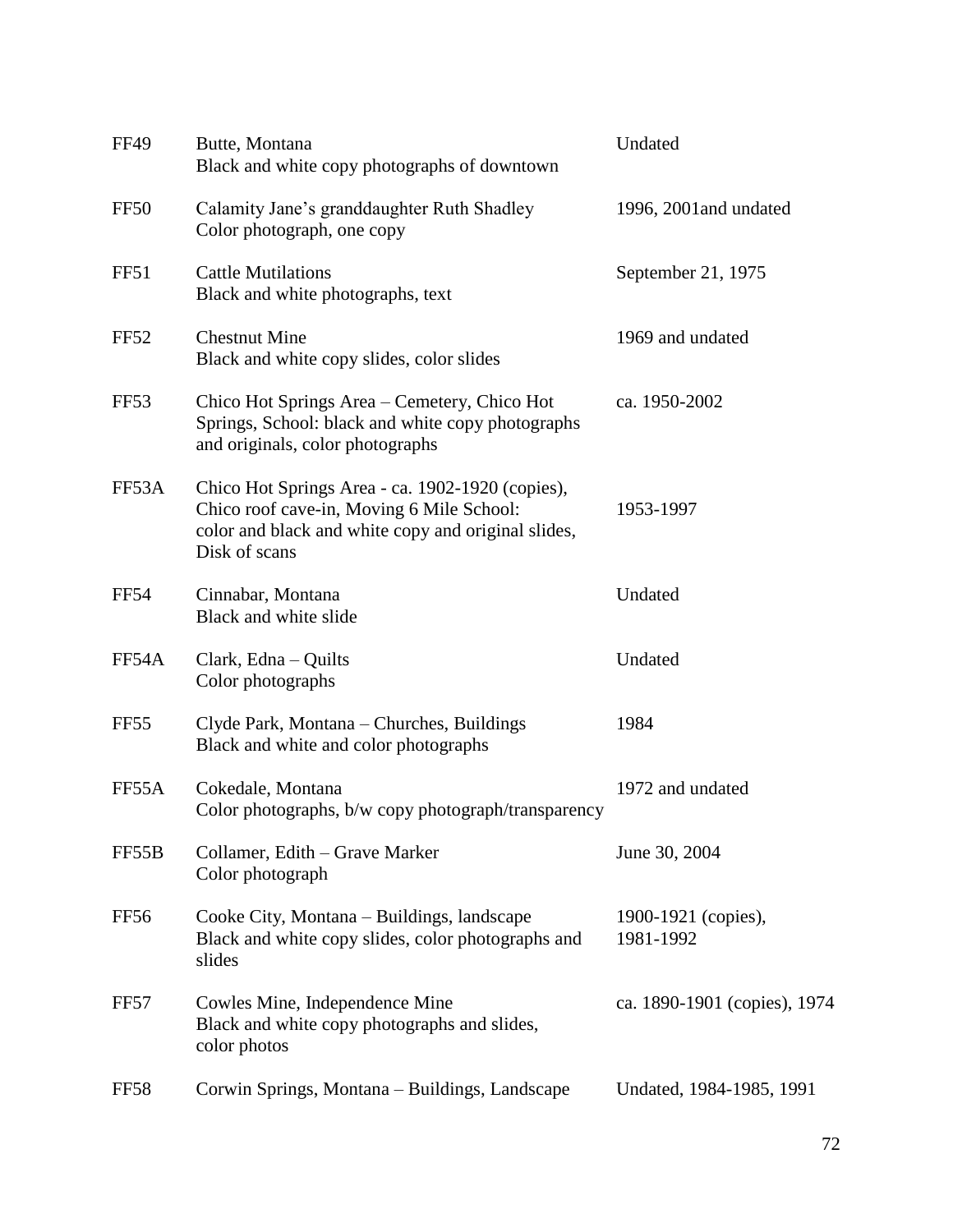|                    | Black and white copy slides, color photographs<br>and slides                                                                                                   |                                                   |
|--------------------|----------------------------------------------------------------------------------------------------------------------------------------------------------------|---------------------------------------------------|
| <b>FF59</b>        | Culbertson, Luccock<br>Color slides                                                                                                                            | Undated                                           |
| <b>FF60</b>        | Culver, Ellery C.<br>Group at Cottage Hotel, Mammoth: sepia and<br>black and white copy photographs                                                            | Undated                                           |
| FF60A              | Custer's last Stand Re-enactment<br>Color photographs                                                                                                          | Undated                                           |
| FF <sub>61</sub>   | <b>Cut Shelter</b><br>Color slides                                                                                                                             | October 1991                                      |
| FF62               | Dailey Lake, Montana<br>Color slides                                                                                                                           | Undated, ca. 1950s                                |
| FF62A              | Dover family<br>Color photographs                                                                                                                              | Undated                                           |
| FF63               | Elk<br>Black and white photograph                                                                                                                              | Undated                                           |
| <b>FF64</b>        | Emigrant, Montana – Tearing down A.W.T.<br>Anderson home/hall: black and white photographs,<br>color slides                                                    | 1954                                              |
| FF <sub>65</sub>   | Emigrant, Montana – Celebration of new hall, people,<br>gatherings, studio portrait: black and white<br>photographs, color slides, black and white copy slides | 1916-1941 (copies),<br>ca. 1959-1985              |
| <b>FF66</b>        | Emigrant, Montana – Buildings<br>Black and white and color photographs, color slides                                                                           | 1905 (copy), 1941,<br>1955-2002                   |
| FF <sub>66</sub> A | Emigrant, Montana – People<br>Black and white photographs copies and originals<br>(from oversize boards located in Oversize Folder 2)                          | ca. 1900-1920s (copies),<br>1912-1984 and undated |
| FF <sub>67</sub>   | Emigrant, Montana – Performance of Shakespeare's<br>play, Twelfth Night, includes local residents,<br>Russell Chatham and Gatz Hjortsberg: color photographs   | March 1974                                        |
| FF <sub>68</sub>   | <b>Emigrant Fish Hatch</b><br>Color slides                                                                                                                     | ca. 1950s                                         |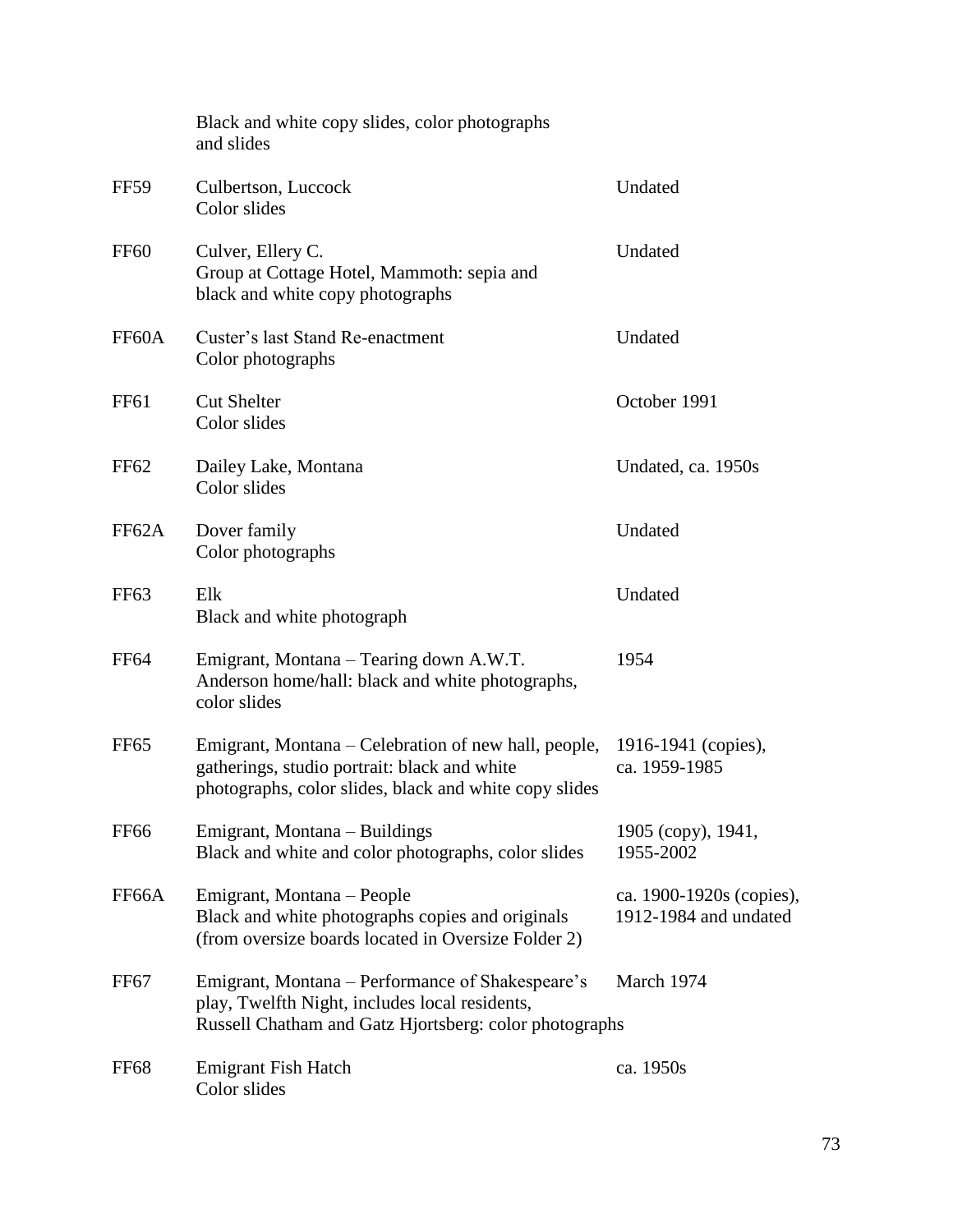| FF68A            | Emigrant Gulch, Montana - Aerials, Landscape<br>Color photographs                                                                                                            | September 17, 1963                           |
|------------------|------------------------------------------------------------------------------------------------------------------------------------------------------------------------------|----------------------------------------------|
| FF <sub>69</sub> | Emigrant Gulch, Montana – Pegasus Drilling, Scenic<br>Color slides and photographs, black and white photographs                                                              | 1964-1992                                    |
| FF70             | Emigrant Peak, Montana<br>Black and white and color photographs                                                                                                              | 1971-1975, 1984-1985                         |
| <b>FF71</b>      | <b>Fish Derby</b><br>Black and white photographs                                                                                                                             | August 13, 1964                              |
| <b>FF72</b>      | Flemming, Ben – Snow Slide<br>Black and white copy photographs                                                                                                               | February 1934 (copies)                       |
| FF73             | Fort Benton, Montana<br>Black and white photographs, letter                                                                                                                  | ca. 1890-1901 (copies),<br>November 15, 1974 |
| <b>FF74</b>      | Gardiner, Montana and Vicinity<br>July 4 <sup>th</sup> Parade, buildings, churches, unidentified<br>woman: color photographs, black and white copy slides<br>and photographs | 1974-1994, undated                           |
| FF74A            | Gilpin – Furniture, Objects<br>Black and white photographs                                                                                                                   | Undated                                      |
| FF74B            | Gray, Tom $-25$ <sup>th</sup> Anniversary Party<br>Color photographs                                                                                                         | August 1967                                  |
| FF75             | Hunters Hot Springs, Montana<br>Black and white copy slides, postcards and photographs,<br>color postcard and photograph                                                     | ca. 1880-1901 (copies), 1990                 |
| <b>FF76</b>      | <b>Indian Fences</b><br>Color slides                                                                                                                                         | 1969-1970                                    |
| FF77             | Jardine, Montana - Tour<br>Color photographs                                                                                                                                 | 1981, 1989                                   |
| <b>FF78</b>      | Laurel, Montana - Rail-yard<br>Black and white photographs                                                                                                                   | Undated                                      |
| <b>FF79</b>      | Lefgren branding<br>Color slides and glass slides                                                                                                                            | May 17, 1953                                 |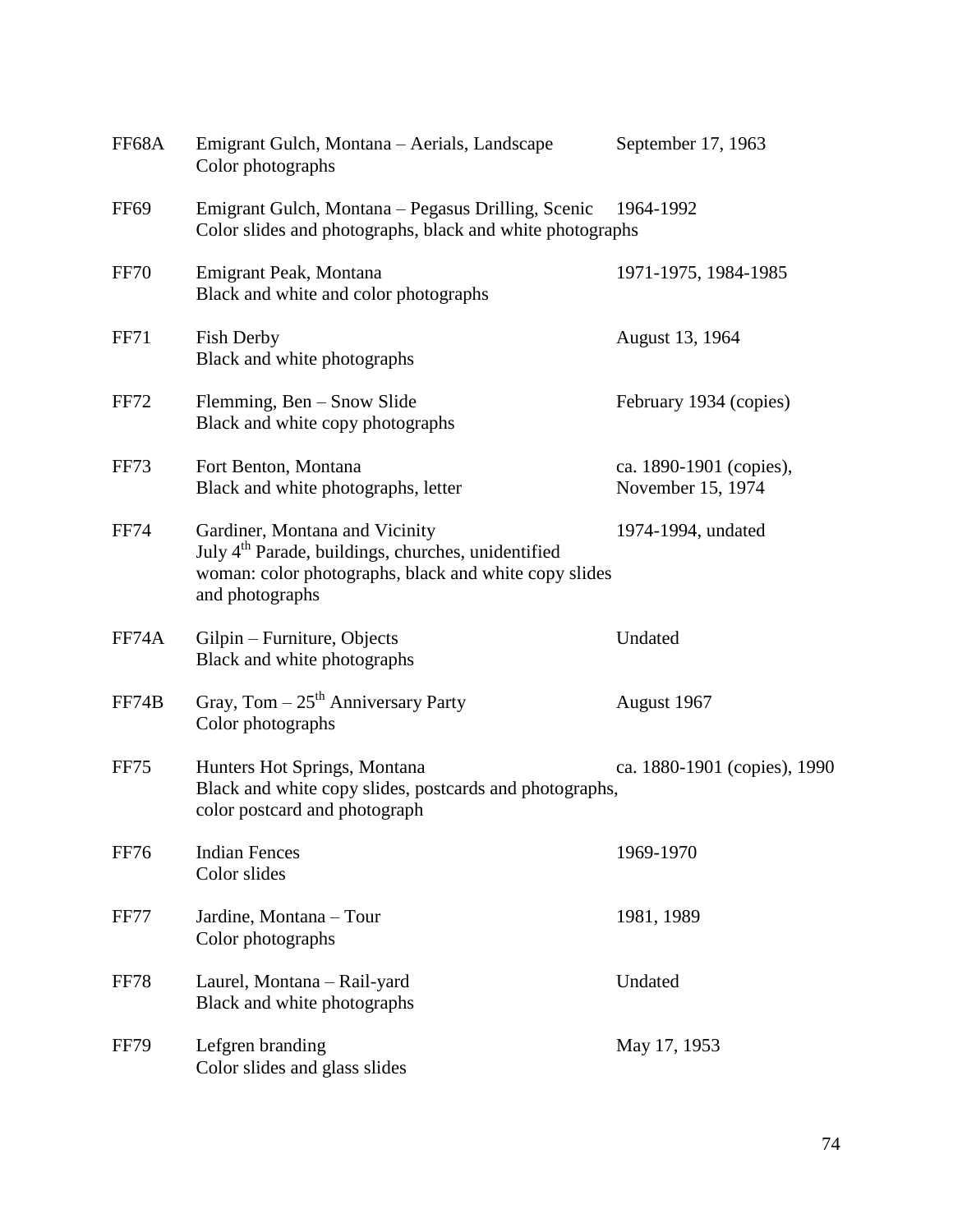| <b>FF80</b> | Libbey Property near Chico, Montana<br>Color photographs                                                                                                                                               | <b>July 1985</b>                      |
|-------------|--------------------------------------------------------------------------------------------------------------------------------------------------------------------------------------------------------|---------------------------------------|
| FF81        | Livingston, Montana – Buildings, Business Interiors<br>Black and white copy and original photographs,<br>black and white copy slides                                                                   | ca. 1900-1939 (copies), 1982          |
| <b>FF82</b> | Livingston, Montana - Buildings Public<br>Civic Center, City/County Complex dedication,<br>Yellowstone Golf Club, Memorial Hospital: Black and<br>white copy slides and photographs, color photographs | ca. 1890-1910 (copies),<br>1976-1984  |
| FF83        | Livingston, Montana – Buildings Public<br>Library, Post Office: black and white slides,<br>black and white and color photographs                                                                       | 1914 (copy), 1982-2002<br>and undated |
| <b>FF84</b> | Livingston, Montana – Buildings Residences<br>Including Talcott house: black and white copy<br>photographs, color photographs                                                                          | 1982-2002 and undated                 |
| <b>FF85</b> | Livingston, Montana – Buildings Residences<br>Black and white copy photographs and slides,<br>color photographs                                                                                        | ca. 1900-1920 (copies),<br>1977-2003  |
| <b>FF86</b> | Livingston, Montana – Churches<br>Church of Nazarene, Redeemer Church, St. Paul's<br>Lutheran, Livingston Bible Church, LDS: color photographs                                                         | 1982                                  |
| <b>FF87</b> | Livingston, Montana – Churches<br>First Baptist, Southern Baptist, Heritage Baptist:<br>black and white and color photographs                                                                          | ca. 1982-1984                         |
| <b>FF88</b> | Livingston, Montana - Churches<br>Grace United Methodist, Episcopal Church: color and<br>black and white photographs                                                                                   | 1902 (copy), 1982-1984                |
| FF89        | Livingston, Montana – Churches<br>Holbrook United Methodist: black and white and<br>color photographs                                                                                                  | ca. 1980s                             |
| FF90        | Livingston, Montana – Churches<br>Church of God, 7 <sup>th</sup> Day Adventist, Unity Truth Center:<br>black and white and color photographs                                                           | ca. 1982-1984                         |
| FF91        | Livingston, Montana – Churches<br>Church of Christ, Assemble of God, Livingston                                                                                                                        | 1982-1984                             |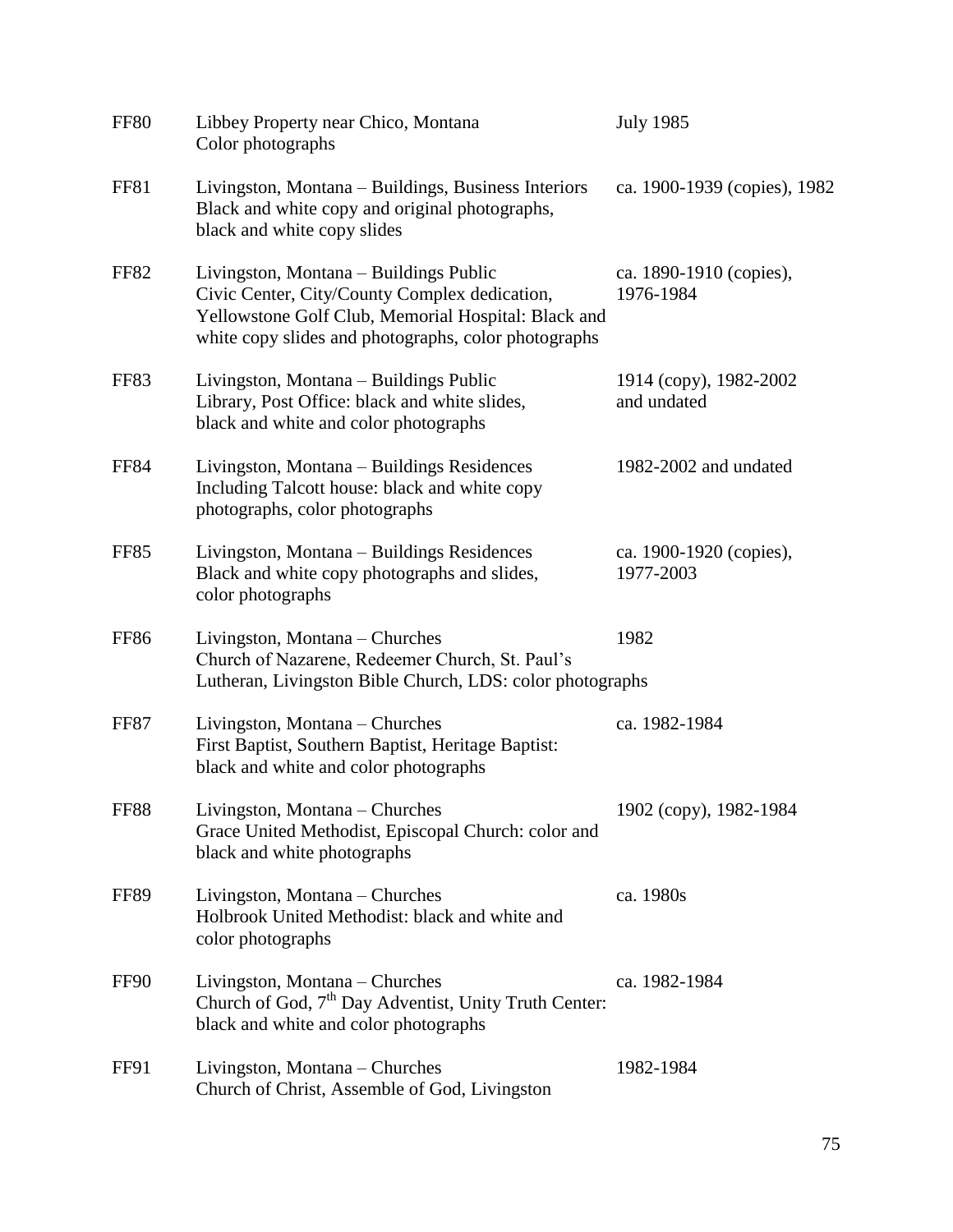FF92 Livingston, Montana – Churches 1891-1930 (copies), St. Mary's Church and School: black and white and 1982-1984 color photographs, black and white copy photographs FF93 Livingston Depot, Montana 1902-1944 (copies), Black and white copy photographs and slides, 1982-1995 color and black and white photographs and slides **Photo File Cabinet 15 Drawer 2 Research Photographs Drawer 2 Description Dates** FF1 Livingston, Montana – Downtown and Surrounding 1975-1984 and undated Color photographs and slides FF2 Livingston, Montana – Downtown Buildings, Streets 1984-1992 Color photographs and slides FF3 Livingston, Montana – Downtown and Surrounding 1997-1998, 2003 Color photographs FF4 Livingston, Montana – Fairgrounds 1998, 2004 Color photographs FF5 Livingston, Montana – Fire at Clark and Main 2003 Color photographs FF6 Livingston, Montana – Harvat Bridge and Flood June 16, 1918 and undated Photograph postcards, black and white copy slides FF7 Livingston, Montana – Historic Images 1897-1910 (copies), 1968 Black and white copy photographs and undated FF8 Livingston, Montana – Individuals Historic Images ca. 1890-1950 (copies), Calamity Jane and Mrs. Lilly Callie, Tomlinson family and undated And others: black and white copy photographs and slide, original studio portrait, gravesite in Deadwood Cemetery FF9 Livingston, Montana – John's IGA Hold-Up Barbeque July 2, 1982 Color photographs FF10 Livingston, Montana – KPRK Radio Building ca. 1937 Black and white photograph postcards

Congregational: color photographs

FF11 Livingston, Montana – Masonic Christmas Party December 11, 1982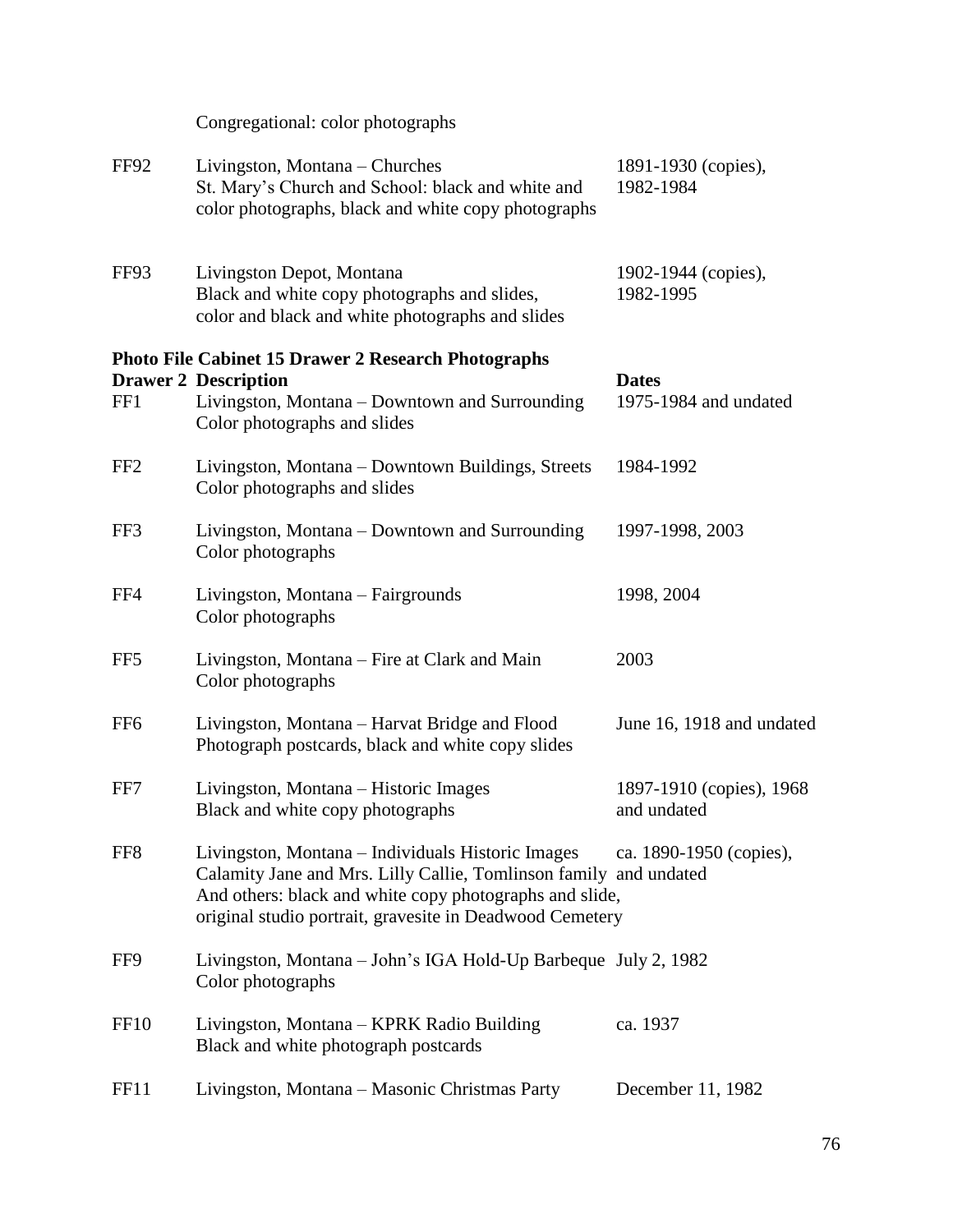Color photographs

| FF <sub>12</sub> | Livingston, Montana – Moving House from Park<br>Street to Yellowstone Street: Color photographs                                              | May 1982                              |
|------------------|----------------------------------------------------------------------------------------------------------------------------------------------|---------------------------------------|
| FF <sub>13</sub> | Livingston, Montana – Organizations<br>Shrine Club, Scottish Rite 21st Degree Team:<br>black and white and color photographs, transparencies | ca. 1964-1980                         |
| FF <sub>14</sub> | Livingston, Montana $- P$ on the Hill<br>Color photographs                                                                                   | 1984                                  |
| FF <sub>15</sub> | Livingston, Montana – Parade and Circus<br><b>Color Slides</b>                                                                               | ca. 1950-1960s                        |
| FF <sub>16</sub> | Livingston, Montana – Parades<br>Black and white copy slides, color slides                                                                   | 1898-1920 (copies), ca.<br>1959-1960s |
| FF17             | Livingston, Montana – Parades<br>Black and white and color photographs, black and white<br>copy photograph                                   | 1966-1979, undated                    |
| FF18             | Livingston, Montana – Parades<br>Color slides                                                                                                | 1978-1983                             |
| <b>FF19</b>      | Livingston, Montana - Parades<br>Color photographs                                                                                           | 1980s                                 |
| <b>FF20</b>      | Livingston, Montana – Parades<br>Color photographs                                                                                           | 1990-2013                             |
| FF <sub>21</sub> | Livingston, Montana – Roundup, Rodeo<br>Black and white photographs                                                                          | Undated                               |
| FF <sub>22</sub> | Livingston, Montana – Schools<br>Black and white copy photographs and slides                                                                 | ca. 1900-1918 (copies)                |
| FF <sub>23</sub> | Livingston, Montana - Schools<br>Color and black and white photographs, photo postcard                                                       | 1982-2003 and undated                 |
| FF <sub>24</sub> | Livingston, Montana - Schools<br>Black and white copy photos, class photographs,<br>list of names, letter                                    | ca. 1894-1942 (copies)                |
| FF <sub>25</sub> | Livingston, Montana – Livingston Senior Center<br>Color photographs                                                                          | ca. 1987-2002                         |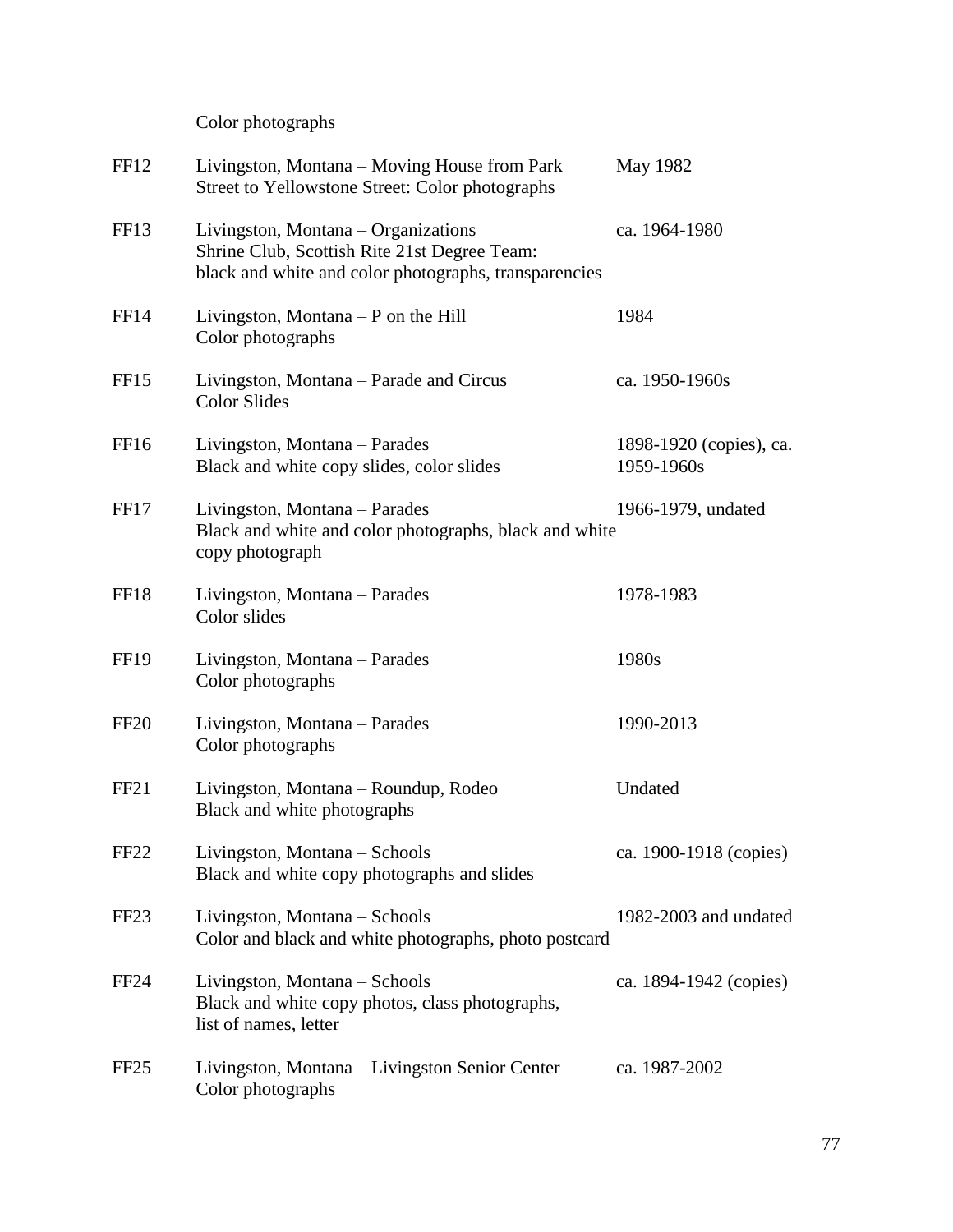| FF <sub>26</sub> | Livingston, Montana – Stage Coach at Depot<br>Color photographs, including Doris Whithorn                                                                    | July 2-3, 1976                   |
|------------------|--------------------------------------------------------------------------------------------------------------------------------------------------------------|----------------------------------|
| FF <sub>27</sub> | Livingston, Montana – Street Scenes<br>Color photographs                                                                                                     | 1980-2001                        |
| FF <sub>28</sub> | Livingston, Montana – Street Scenes, Town Views<br>Black and white copy photographs, slides and<br>color slides                                              | 1890-1930 (copies),<br>1980-1998 |
| FF <sub>29</sub> | Livingston, Montana – Tearing Down the Courthouse<br>Color photographs                                                                                       | 1972                             |
| FF30             | Livingston, Montana – Town View from Hill, Aerials, 1889-1940s (copies), 1980<br>Maps: black and white copy slides, color slides<br>and photographs          |                                  |
| FF31             | Livingston, Montana – Yellowstone Gateway Museum 1968-1979<br>Black and white photographs, color slides<br>and photographs                                   |                                  |
| <b>FF32</b>      | Livingston, Montana – Yellowstone Gateway Museum 1980-1996<br>Includes Doris Whithorn in images: color photographs<br>and slides, black and white photograph |                                  |
| FF33             | Lombard and Bozeman, Montana<br>Black and white copy photographs and slides, text                                                                            | ca. 1936 (copies) and undated    |
| FF34             | MaGee Cemetery<br><b>Color Slides</b>                                                                                                                        | August 1991                      |
| FF35             | Martinez, Walt in Airboat<br>Black and white photographs                                                                                                     | September, 18, 1965              |
| FF36             | Merriman Rock Quarry<br>Black and white photographs                                                                                                          | Undated                          |
| FF37             | Myer, Richard alias Juan Rivas with Whithorn<br>children: black and white photographs,<br>list of photographs                                                | 1949                             |
| FF38             | Miles, Gertrude, Bud and Teddy - Studio Portrait<br>Black and white photographs                                                                              | Undated                          |
| <b>FF39</b>      | Mill Creek - Homes Area, People                                                                                                                              | 1966-1975 and undated            |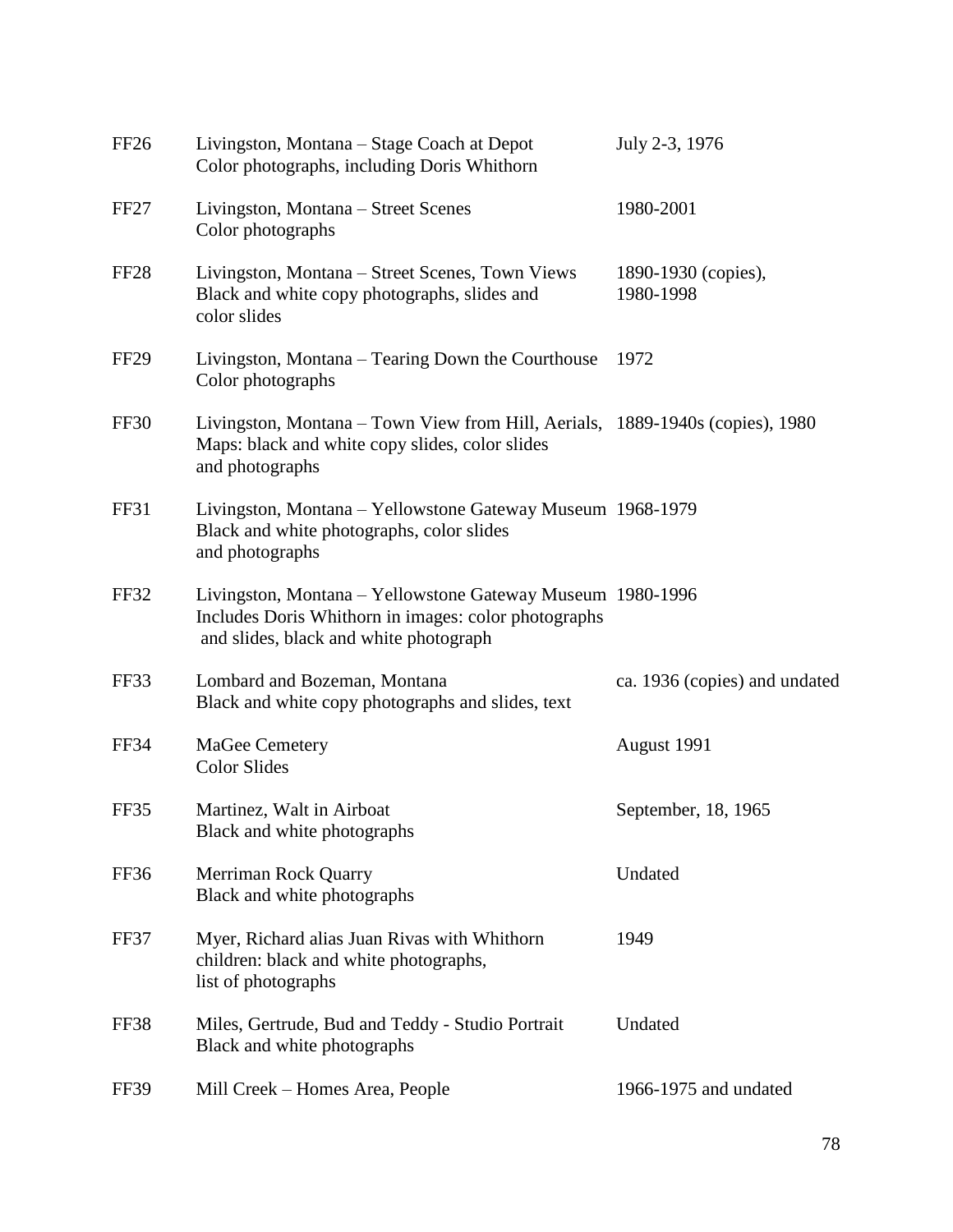|                  | Black and white photographs and slides - copies and<br>originals, color photographs                                                                                           |                                         |
|------------------|-------------------------------------------------------------------------------------------------------------------------------------------------------------------------------|-----------------------------------------|
| <b>FF40</b>      | Miller's Cabin, Lulu Pass, Daisy Pass<br>Color copies                                                                                                                         | ca. $2001$ (copies)                     |
| FF41             | Native Americans from Crow Agency<br>Color slides                                                                                                                             | 1986                                    |
| <b>FF42</b>      | <b>OTO</b> Ranch<br>Color photographs and slides                                                                                                                              | 1991                                    |
| FF43             | Montana "Other" People, Places<br>Black and white photographs copies and originals,<br>postcard                                                                               | 1886 (copy), 1907-1993                  |
| <b>FF44</b>      | Paradise Valley, Montana - Churches, Schools<br>Color photographs and slides                                                                                                  | ca. 1950-1985                           |
| <b>FF45</b>      | Paradise Valley and Shields Valley, Montana<br>Color photographs of sign, black and white photographs<br>of topographic map, letter                                           | 1969, 1985                              |
| FF46             | Park County, Montana – Arrowhead School District<br>Productions of plays: color photographs                                                                                   | December 17, 1982;<br>November 23, 2002 |
| <b>FF47</b>      | Park County, Montana – Churches – Meditation Point, 1984, undated<br>Paradise Valley Community Church, Pine Creek Church:<br>color photographs and postcards by Bill Whithorn |                                         |
| <b>FF48</b>      | Park County, Montana - Church Universal and<br>Triumphant Buildings, Land: color photographs                                                                                  | 1990-1991                               |
| <b>FF49</b>      | Park County, Montana - Fair<br>Color photographs and slides                                                                                                                   | 1980-1989                               |
| FF50             | Park County - High Water, Flooding<br>Color slides                                                                                                                            | 1974, 1991                              |
| FF51             | Park County, Montana – Historic Images of People<br>Black and white copy photographs and slides, letter                                                                       | ca. 1890-1930 (copies)                  |
| FF52             | Park County Montana - People<br>Black and white photographs and slides                                                                                                        | ca. 1900-1960 and undated               |
| FF <sub>53</sub> | Park County, Montana - People                                                                                                                                                 | 1970-1991                               |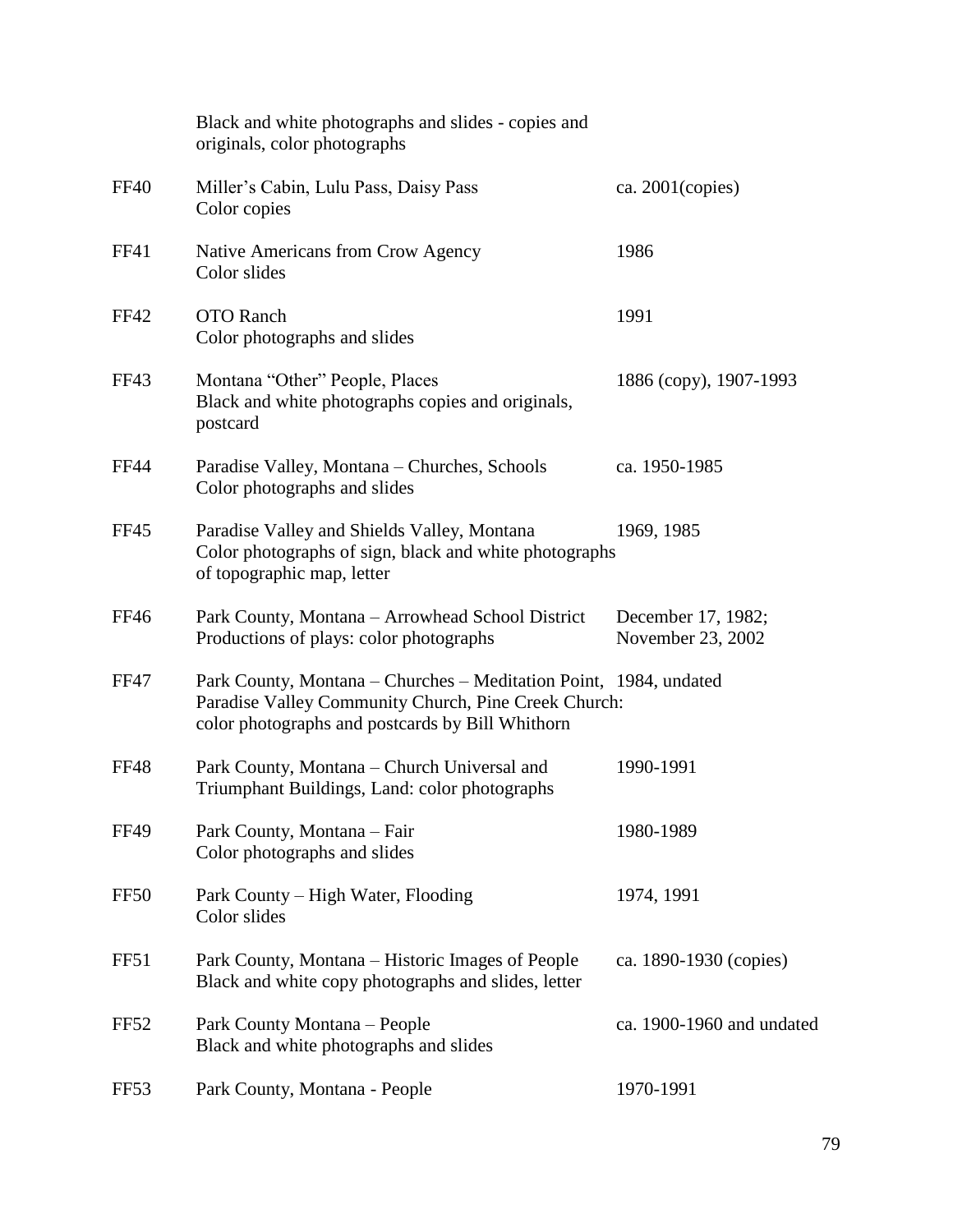Color photographs and slides

| <b>FF54</b>      | <b>Park County Pioneers Society Events</b><br>Color photographs                                                              | 1982-2003                                |
|------------------|------------------------------------------------------------------------------------------------------------------------------|------------------------------------------|
| FF55             | Park County, Montana and Surrounding Areas<br>Historic images: black and white copy slides                                   | ca. 1900-1910 (copies)<br>and undated    |
| FF56             | Park County, Montana and Surrounding Areas<br>Historic images: black and white copy photographs,<br>1 original photograph    | 1890-1920s (copies)<br>and undated       |
| FF57             | Park County, Montana and Surrounding Areas<br>Black and white and color slides                                               | ca. 1957-1992                            |
| <b>FF58</b>      | Park County, Montana and Surrounding Areas<br>Black and white and color photographs                                          | ca. 1956-2003                            |
| <b>FF59</b>      | Park County, Montana and Surrounding Areas<br>Black and white copy photographs and slides,<br>color photograph               | ca. 1889-1950 (copies), 1975             |
| <b>FF60</b>      | Paterson, Hilford - School houses<br>Big Creek, District 47 and Ernabar Basin School<br>Houses: color photographs            | 1998-2001                                |
| <b>FF61</b>      | Peace River District, Montana<br>Black and white photograph                                                                  | May 24, 1922                             |
| <b>FF62</b>      | Pine Creek, Montana – Bridge, House<br>Color slides and photograph, black and white photograph                               | 1990 and undated                         |
| FF <sub>63</sub> | Pine Creek, Montana - Variety Show<br>Black and white contact sheet, color photographs                                       | December 1982, May 1986                  |
| <b>FF64</b>      | Pray, Montana<br>Black and white and color photographs copies and<br>originals, color slides                                 | 1907, 1930s (copies), 1962,<br>1986-1996 |
| FF <sub>65</sub> | Rattlesnakes – Working with Snake Skins (includes<br>Doris Whithorn): black and white and color slides,<br>color photographs | ca. 1966-1976                            |
| FF <sub>66</sub> | Reed Point, Montana - Parade<br>Color photographs                                                                            | September 5, 2004                        |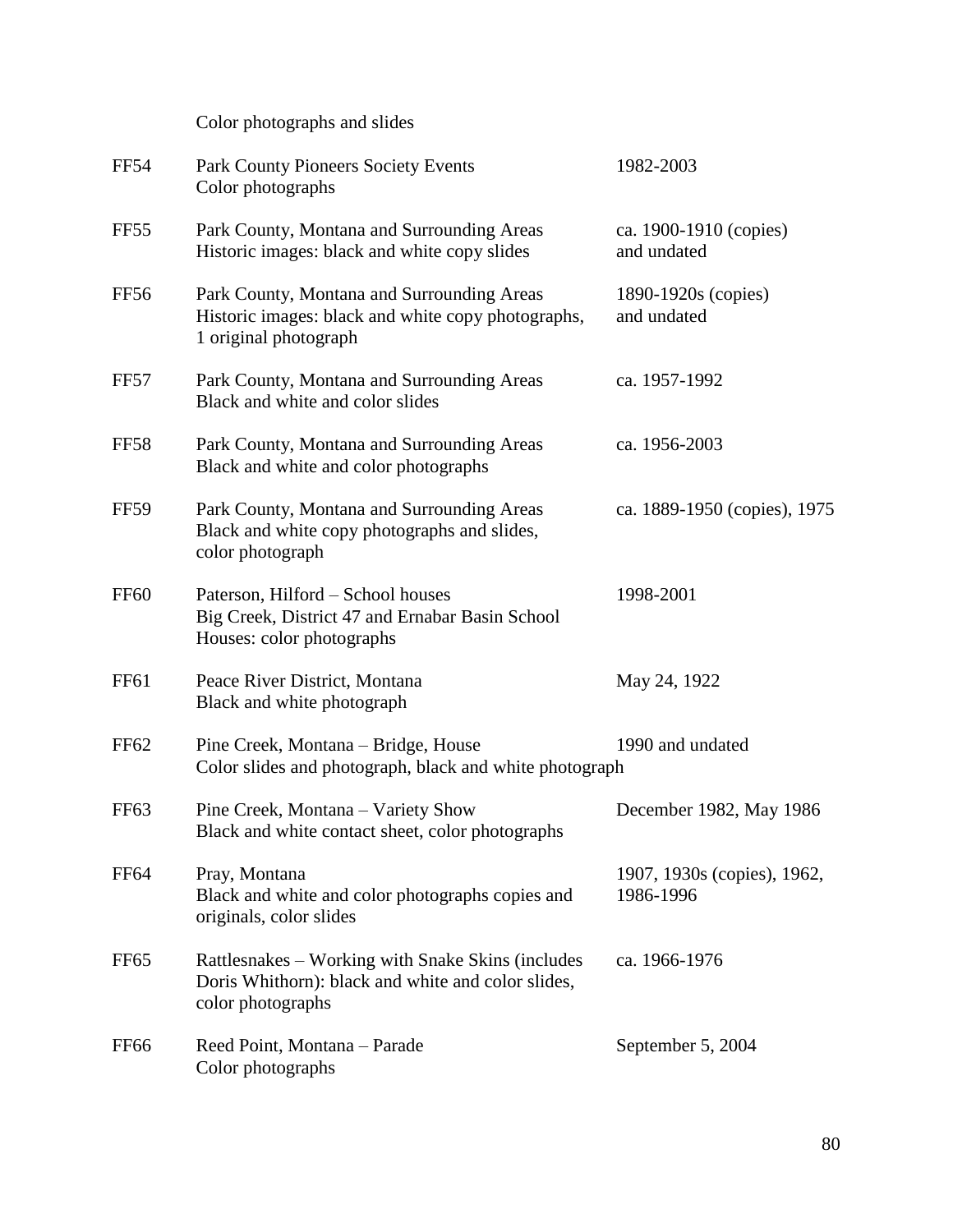| FF <sub>67</sub> | Rogers, Hazel<br>Color slides                                                                                         | Undated                        |
|------------------|-----------------------------------------------------------------------------------------------------------------------|--------------------------------|
| <b>FF68</b>      | Red Lodge, Montana<br>Color photographs                                                                               | April 25, 1981                 |
| FF <sub>69</sub> | Russell, Charles M. - Studio Great Falls, Montana<br>Black and white photographs                                      | Undated                        |
| <b>FF70</b>      | Saint Julian Mine, Montana<br>Color photographs and slides                                                            | 1968-1992                      |
| <b>FF71</b>      | Sedan, Montana<br>Black and white photograph of document on the<br>contents of the corner stone                       | March 9, 1898 (copy)           |
| FF72             | Silver Gate, Montana<br>Color photographs                                                                             | May 22, 1983                   |
| <b>FF73</b>      | Silver Tip Ranch, Montana<br>Bill and Doris Whithorn, hunters, ranch:<br>color slides and photographs                 | 1980, 1994 and undated         |
| <b>FF74</b>      | Six Mile Ranch, Montana - Warren Oates<br>Color photographs                                                           | <b>July 1975</b>               |
| <b>FF75</b>      | Springdale, Montana and Vicinity<br>Color photographs, color and black and white slides,<br>copies and originals      | 1984, 1990 and undated         |
| <b>FF76</b>      | Storrs, Montana<br>Color slides, black and white copy slide                                                           | 1969 and undated               |
| FF77             | Stubbins, George – Fish<br>Color photographs                                                                          | May 1967                       |
| <b>FF78</b>      | <b>Teton Range</b><br>Black and white photographs                                                                     | August 5, 1946                 |
| <b>FF79</b>      | Toston, Montana<br>Black and white photographs                                                                        | 1951                           |
| <b>FF80</b>      | Townsend, Dr. $-40^{th}$ , $45^{th}$ , and $50^{th}$ Anniversaries,<br>Retirement, home: color slides and photographs | 1961-1962, 2002<br>and undated |
| FF81             | Trail Creek, Montana                                                                                                  | ca. 1950s, 1969, 1990-1995     |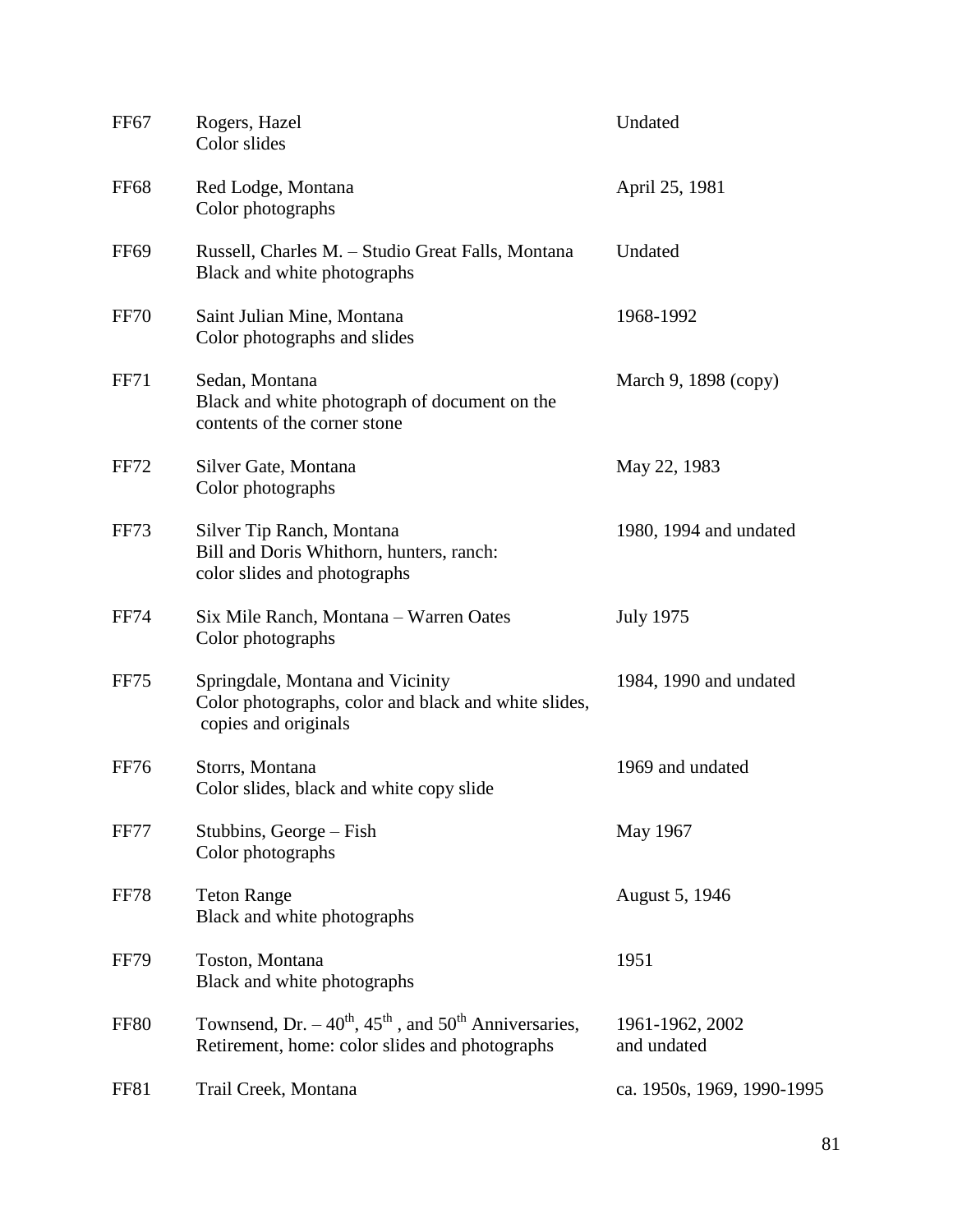|                 | Color photographs and slides                                                                                                                 |                                                     |
|-----------------|----------------------------------------------------------------------------------------------------------------------------------------------|-----------------------------------------------------|
| FF82            | Trout Derby, Fish Derby<br>Color slides                                                                                                      | ca. 1950s                                           |
| FF83            | United Garment Workers of America,<br>Local Union 169<br>Black and white photograph                                                          | 1919                                                |
| <b>FF84</b>     | Wagons, Horse Procession<br>Color slides                                                                                                     | 1980                                                |
| FF85            | Wan-I-Gan, Montana – Buildings and Fire<br>Color photographs and slides                                                                      | 1953-1985                                           |
| <b>FF86</b>     | Ward, Bill - House<br>Color photographs                                                                                                      | 1971                                                |
| FF87            | Wilsall, Montana - Churches, Schools<br>Color photographs                                                                                    | 1981, 1984                                          |
| <b>FF88</b>     | Yankee Jim (George)<br>Black and white photographs – copies and original                                                                     | Undated                                             |
| <b>FF89</b>     | Yankee Jim Canyon, Montana<br>Color slides and photographs, black and white photographs                                                      | 1962, 1988 and undated                              |
|                 | <b>Photo File Cabinet 15 Drawer 3 Research Photographs</b>                                                                                   |                                                     |
| FF1             | <b>Drawer 3 Description</b><br><b>Yellowstone Club Members</b><br>Color photographs                                                          | <b>Dates</b><br>March 20, 1972; October 21,<br>1991 |
| FF <sub>2</sub> | <b>Yellowstone National Park</b><br>Color photographs and slides, black and white<br>copy slides, black and white photographs                | 1940, 1946, 1968-2004<br>and undated                |
| FF3             | <b>Yellowstone National Park - Arch</b><br>Centennial celebration, rededication: color photographs<br>and slides                             | 1982, 1987, 2003                                    |
| FF4             | <b>Yellowstone National Park – Employees</b><br>Retirement Party: color photographs                                                          | 1967 and undated                                    |
| FF <sub>5</sub> | <b>Yellowstone National Park - Tower Falls</b><br>Black and white photographs, illustrations (copies),<br>Color photographs, clipping (copy) | 1871, 1930 (copies),<br>1971-1989                   |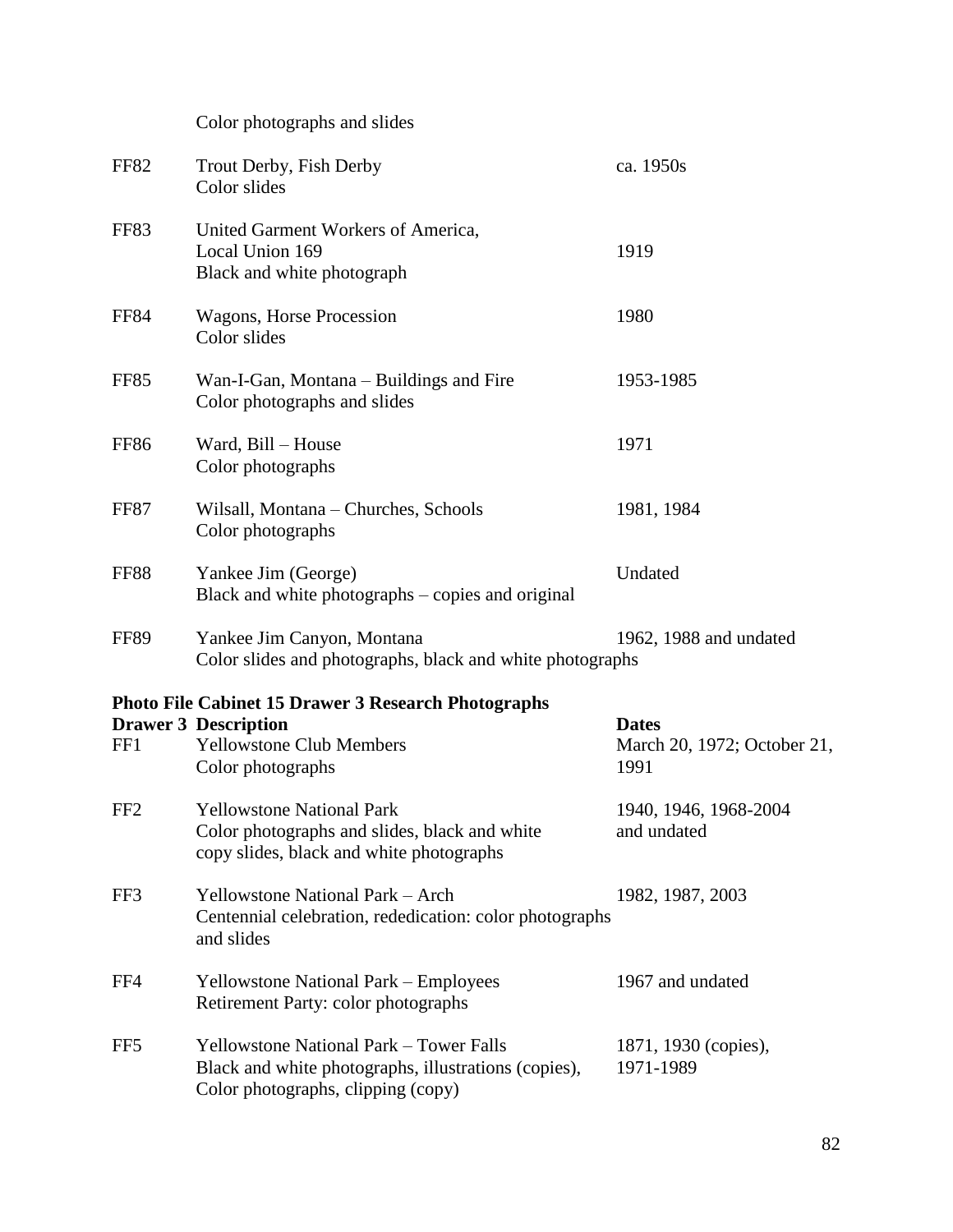| FF <sub>6</sub>  | <b>Yellowstone River Boat Float</b><br>Black and white and color photographs,<br>color copy prints                                             | July 10, 1966; 1994              |
|------------------|------------------------------------------------------------------------------------------------------------------------------------------------|----------------------------------|
| FF7              | Yellowstone Trail – Tom Jerde's Images<br>Color and black and white photographs                                                                | 1988                             |
| FF8              | <b>Photo File Cabinet 15 Drawer 3, Personal Photographs</b><br><b>Drawer 3 Description</b><br>Bear Trapped on Davis Ranch<br>Color photographs | <b>Dates</b><br>October, 1964    |
| FF8A             | Cakes by Doris Whithorn - KPRK-CTV Baking<br>Contest with Doris Whithorn: black and white photograph                                           | Undated                          |
| FF9              | Emigrant Gulch Trip to St. Julian Mine<br>Color photographs                                                                                    | 1974                             |
| <b>FF10</b>      | Friends and Gatherings<br>Color photographs and slides, black and white photographs                                                            | 1963-2004                        |
| FF11             | Governor's Conference on Aging in Butte, Montana<br>Doris Whithorn receives award: color photographs                                           | September, 15, 1994              |
| FF <sub>12</sub> | Park County, Montana and Surrounding Areas<br>Hikes, tours (includes Doris Whithorn): color photographs                                        | ca. 1969-1992                    |
| FF <sub>13</sub> | Park County, Montana and Surrounding Areas<br>Hikes, tours (includes Doris Whithorn): color photographs                                        | ca. 1974-2000                    |
| FF14             | Rafting including Doris Whithorn<br>Color slides                                                                                               | 1980                             |
| FF <sub>15</sub> | Royal Neighbors of America – Convention<br>Dinner event with Ringling Five: black and white<br>contact sheet and photographs with descriptions | May 7, 1957; October 23,<br>1988 |
| FF <sub>16</sub> | <b>Stands Family Album</b><br>Color copies on paper                                                                                            | 1906-1986 (copies)               |
| <b>FF17</b>      | Travel – Cody, Wyoming<br>Color and black and white photographs                                                                                | 1966, 1981                       |
| FF18             | Travel – Devil's Slide, Utah<br>Color slides and photographs                                                                                   | July 27, 1979 and undated        |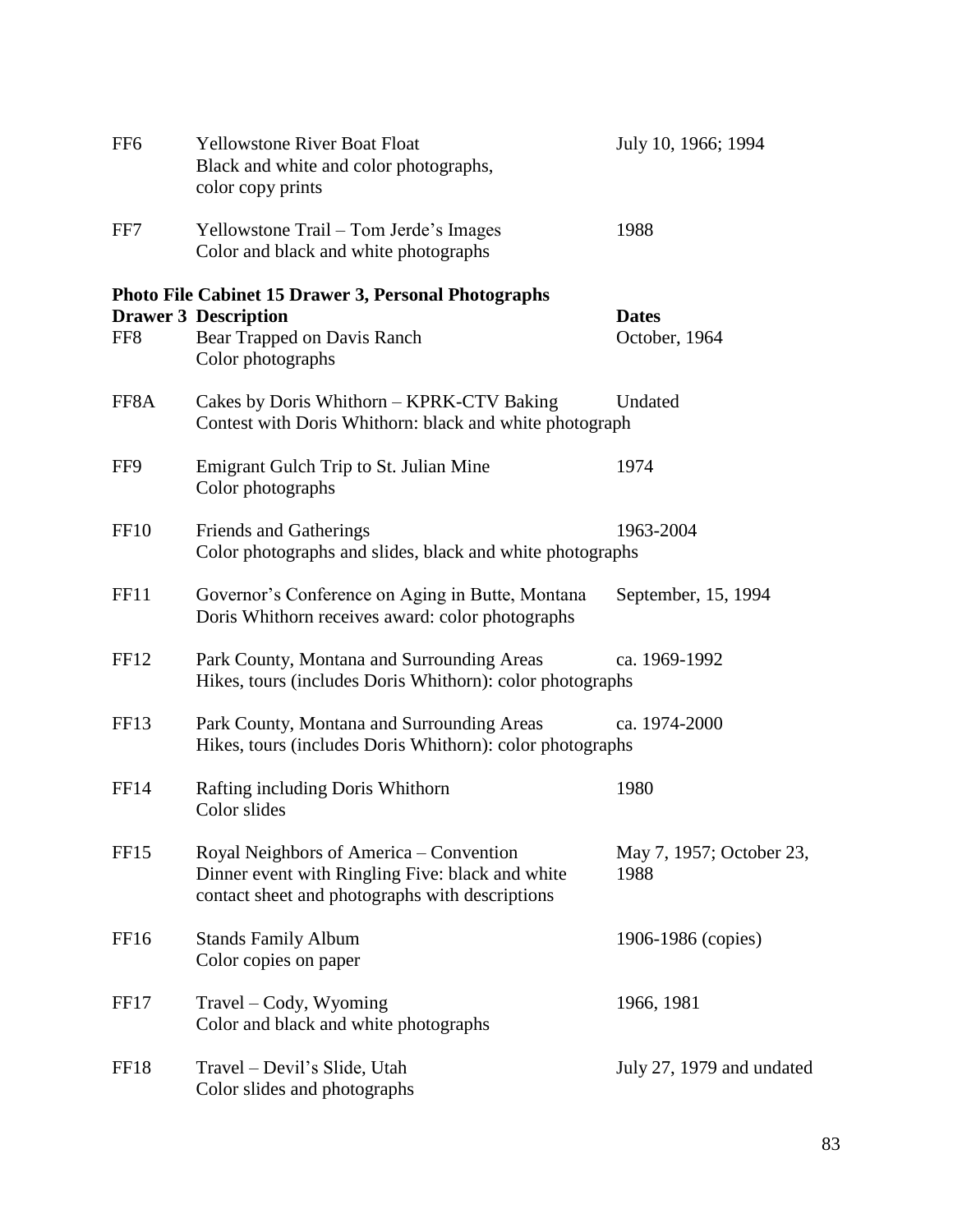| <b>FF19</b>      | Travel – Outside Montana<br>Color photographs and slides                                                                            | ca. 1979-1997           |
|------------------|-------------------------------------------------------------------------------------------------------------------------------------|-------------------------|
| FF20             | Travel – Nebraska – Oregon Trail Marker, Black Hills Undated<br>Black and white photographs                                         |                         |
| FF <sub>21</sub> | Travel - Red Brick Road near Redmond, Washington<br>Road construction including Doris Whithorn:<br>color photographs                | undated                 |
| FF <sub>22</sub> | Whithorn, Bill, Doris and family<br>Color and black and white photographs and slides                                                | ca. 1955-2004           |
| FF <sub>23</sub> | <b>Photo File Cabinet 15 Drawer 3, Research Glass Slides</b><br><b>Drawer 3 Description</b><br>Artwork - Eric<br>Color glass slides | <b>Dates</b><br>Undated |
| FF24             | <b>Big Timber Parade</b><br>Color glass slides                                                                                      | 1968                    |
| FF <sub>25</sub> | <b>Billings Shrine Parade</b><br>Color glass slides                                                                                 | 1964                    |
| FF <sub>26</sub> | Brown and Blakeslee Brandings<br>Color glass slides                                                                                 | 1958, 1963 and undated  |
| FF <sub>27</sub> | Cakes – Birthdays, Weddings by Doris Whithorn<br>Events with people: color glass slides                                             | 1960, 1962 and undated  |
| FF <sub>28</sub> | Cakes – Birthdays, Weddings by Doris Whithorn<br>Events with people: color glass slides                                             | Undated                 |
| FF <sub>29</sub> | Chico, Montana and Moving Chico School<br>Color glass slides                                                                        | Undated                 |
| FF30             | Close, Don: Sullivan Steers<br>Color glass slides                                                                                   | Undated                 |
| FF31             | Conlin Arrowheads, Snakes<br>Color glass slides                                                                                     | 1963 and undated        |
| FF32             | Cooke City to Red Lodge, Montana<br>Color glass slides                                                                              | Undated                 |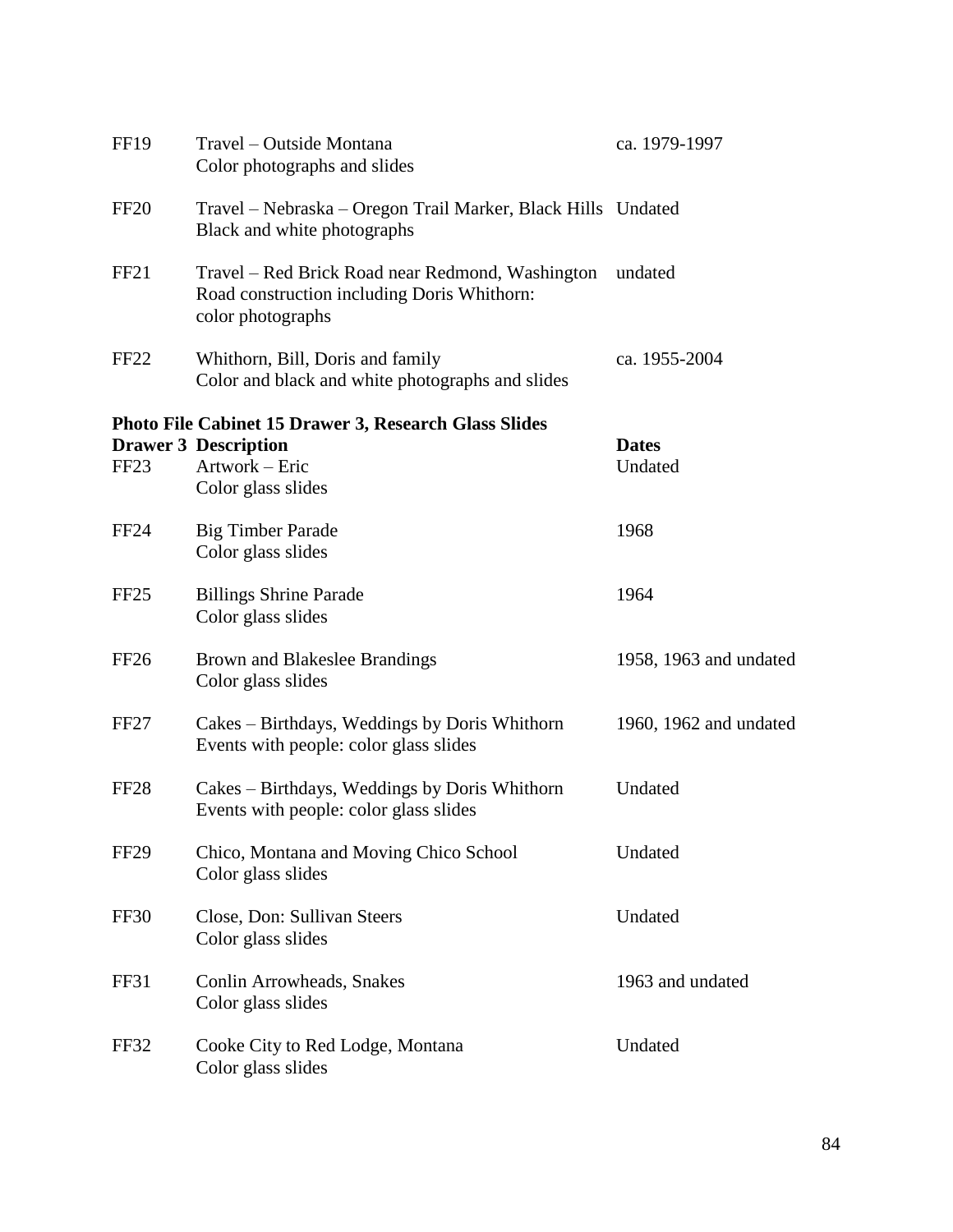| FF33        | Cooke City to Red Lodge, Montana<br>Color glass slides                 | Undated                |
|-------------|------------------------------------------------------------------------|------------------------|
| FF34        | Cooke City to Barronett, Pebble Creek, Montana<br>Color glass slides   | Undated                |
| FF35        | Cooke City to Barronett, Montana<br>Color glass slides                 | Undated                |
| FF36        | Cooke City to Barronett, Montana<br>Color glass slides                 | Undated                |
| FF37        | Duret Ranch and Grave, Mexico Trip<br>Color glass slides               | ca. 1963-1964          |
| FF38        | Emigrant, Montana – Church, Gulch, Emigrant Peak<br>Color glass slides | 1961 and undated       |
| FF39        | Fish Derby<br>Color glass slides                                       | 1958, 1964             |
| <b>FF40</b> | Flathead Lake, Glacier National Park, Montana<br>Color glass slides    | Undated                |
| FF41        | Flathead Lake, Glacier National Park, Montana<br>Color glass slides    | Undated                |
| FF42        | Flathead Lake, Glacier National Park, Montana<br>Color glass slides    | Undated                |
| FF43        | Float trip, Fish Catch Wan-I-Gan, Montana<br>Color glass slides        | 1966 and undated       |
| <b>FF44</b> | Granite Peak, Montana – Aerials<br>Color glass slides                  | Undated                |
| FF45        | Granite Peak, Montana - Aerials<br>Color glass slides                  | Undated                |
| <b>FF46</b> | Granite Peak, Montana - Aerials<br>Color glass slides                  | Undated                |
| FF47        | Livingston, Montana – July $4th$ Parade, Rodeo<br>Color glass slides   | 1966, 1972 and undated |
| FF48        | Livingston and Cooke City, Montana – Aerials                           | Undated                |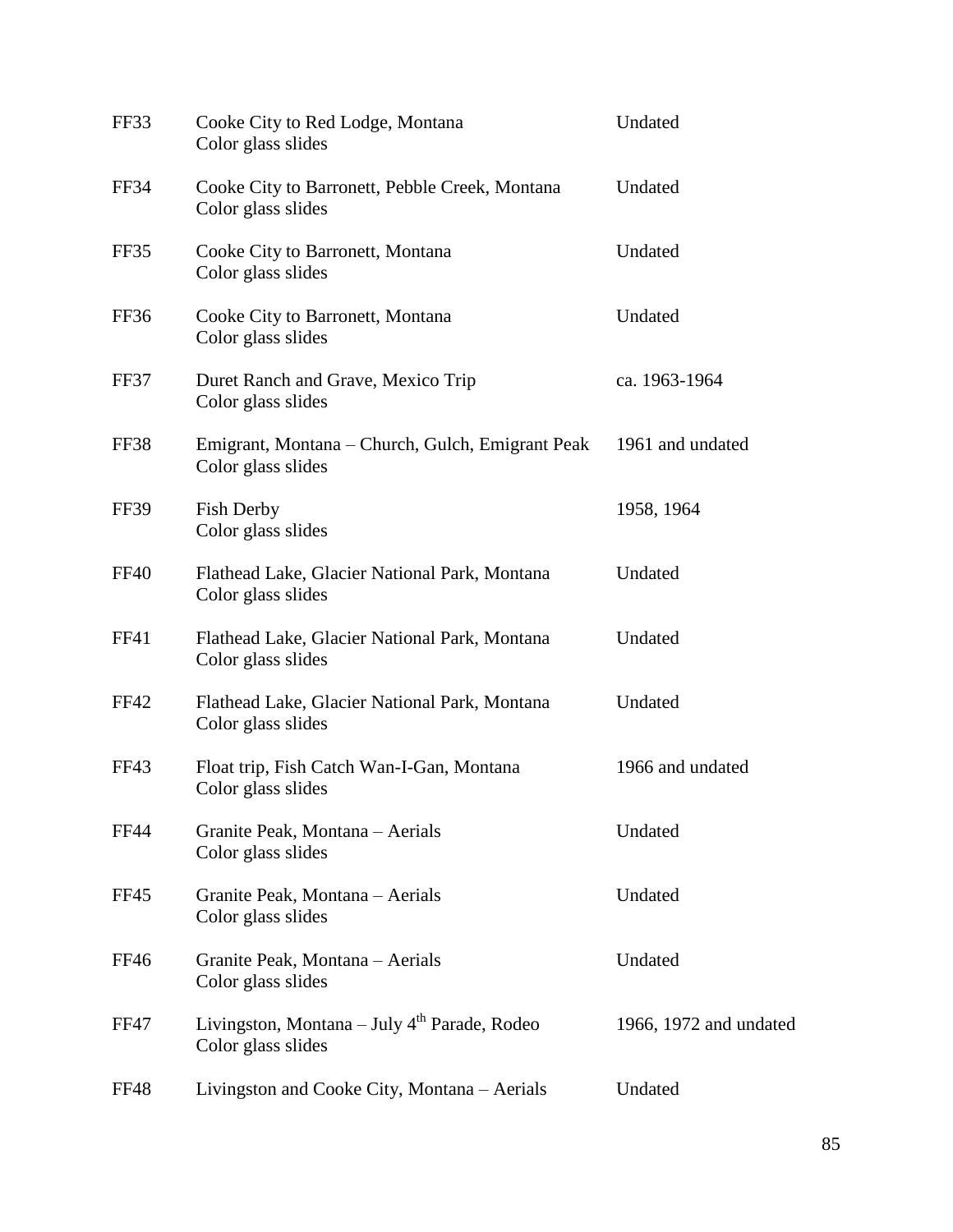Color glass slides

| <b>FF49</b>      | Livingston and Cooke City, Montana – Aerials<br>Color glass slides                                                                | Undated  |
|------------------|-----------------------------------------------------------------------------------------------------------------------------------|----------|
| FF50             | Livingston and Cooke City, Montana – Aerials<br>Color glass slides                                                                | Undated  |
| FF51             | Livingston and Cooke City, Montana – Aerials<br>Color glass slides                                                                | Undated  |
| FF52             | Livingston and Cooke City, Montana – Aerials<br>Color glass slides                                                                | Undated  |
| FF <sub>53</sub> | Livingston and Paradise Valley, Montana - Aerials<br>Color glass slides                                                           | Undated  |
| <b>FF54</b>      | Livingston and Paradise Valley, Montana - Aerials<br>Color glass slides                                                           | Undated  |
| FF <sub>55</sub> | Livingston and Paradise Valley, Montana – Aerials<br>Color glass slides                                                           | Undated  |
| FF56             | Livingston and Paradise Valley, Montana - Aerials<br>Color glass slides                                                           | Undated  |
| FF57             | Livingston and Paradise Valley, Montana – Aerials<br>Color glass slides                                                           | Undated  |
| <b>FF58</b>      | Mammoth, Pray, Hatch, St. Julian Mine and Gardiner<br>Montana, Parade with Doris Whithorn: color glass slides                     | Undated  |
| <b>FF59</b>      | Meadow Lake Trip - Helena, Trident, Morrison Cave,<br>Montana: color glass slides                                                 | 1958     |
| <b>FF60</b>      | Meadow Lake Trip - Helena, Trident, Morrison Cave,<br>Montana: color glass slides                                                 | 1958     |
| FF <sub>61</sub> | Picnic, Gatherings, Royal Neighbors, Hepburn Funeral 1957-1966 and undated<br>Micholich family, George Larson: color glass slides |          |
| FF <sub>62</sub> | Silvertip Ranch, Montana<br>Color glass slides                                                                                    | ca. 1963 |
| FF <sub>63</sub> | Silvertip Ranch and Slough Creek, Montana<br>Color glass slides                                                                   | ca. 1963 |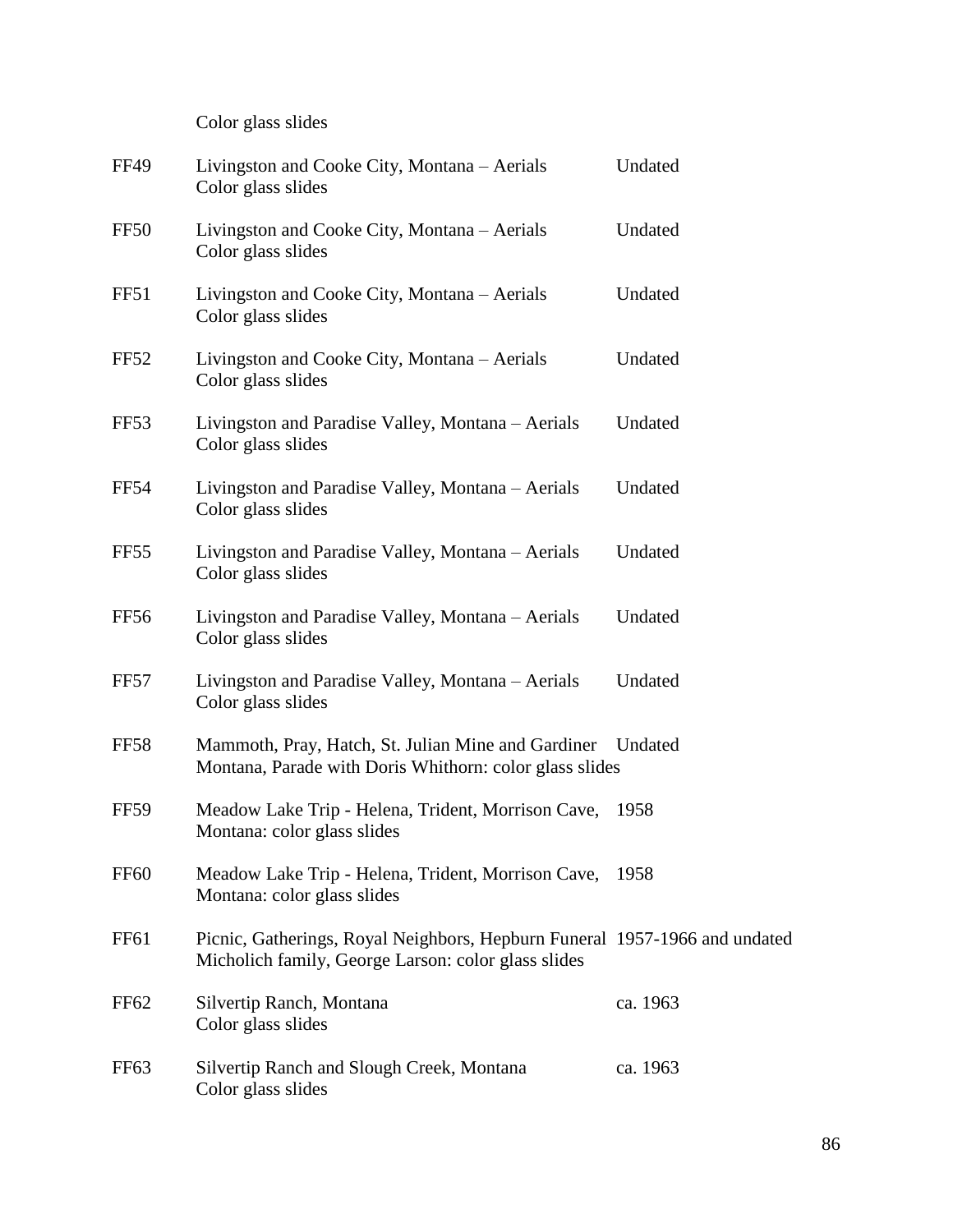| FF <sub>64</sub> | Townsend, Dr. - Parties, Gatherings, House<br>Color glass slides                                | 1959 and undated       |
|------------------|-------------------------------------------------------------------------------------------------|------------------------|
| FF <sub>65</sub> | Townsend, Dr. - Anniversary, Parties, Gatherings<br>Color glass slides                          | 1961, 1966 and undated |
| FF <sub>66</sub> | Red Lodge to Cooke City, Montana<br>Color glass slides                                          | 1959 and undated       |
| FF67             | <b>Snakes</b><br>Color glass slides                                                             | Undated                |
| <b>FF68</b>      | Wan-I-Gan, Hwy 89 Slide, Montana<br>Color glass slides                                          | ca. 1978 and undated   |
| FF <sub>69</sub> | Wan-I-Gan, Montana – Fish Catch, Fall Colors<br>Color glass slides                              | Undated                |
| <b>FF70</b>      | Yankee Jim Canyon, Pilot – Index Peaks, Mammoth<br>Area, Montana: color glass slides            | Undated                |
| <b>FF71</b>      | West Yellowstone Area, Montana - Aerials<br>Color glass slides                                  | Undated                |
| <b>FF72</b>      | West Yellowstone Area, Montana - Aerials<br>Color glass slides                                  | Undated                |
| FF73             | West Yellowstone Area, Montana - Aerials<br>Color glass slides                                  | Undated                |
| <b>FF74</b>      | West Yellowstone Area, Montana - Aerials<br>Color glass slides                                  | Undated                |
| FF75             | West Yellowstone Area, Montana - Aerials<br>Color glass slides                                  | Undated                |
| FF76             | West Yellowstone Area, Montana - Aerials<br>Color glass slides                                  | Undated                |
| <b>FF77</b>      | Yellowstone National Park – Squaw Lake, Trout<br>Creek, Dump Burning, Bears: color glass slides | 1958 and undated       |
| FF78             | Yellowstone National Park - Munsons at the Canyon<br>Color glass slides                         | 1958                   |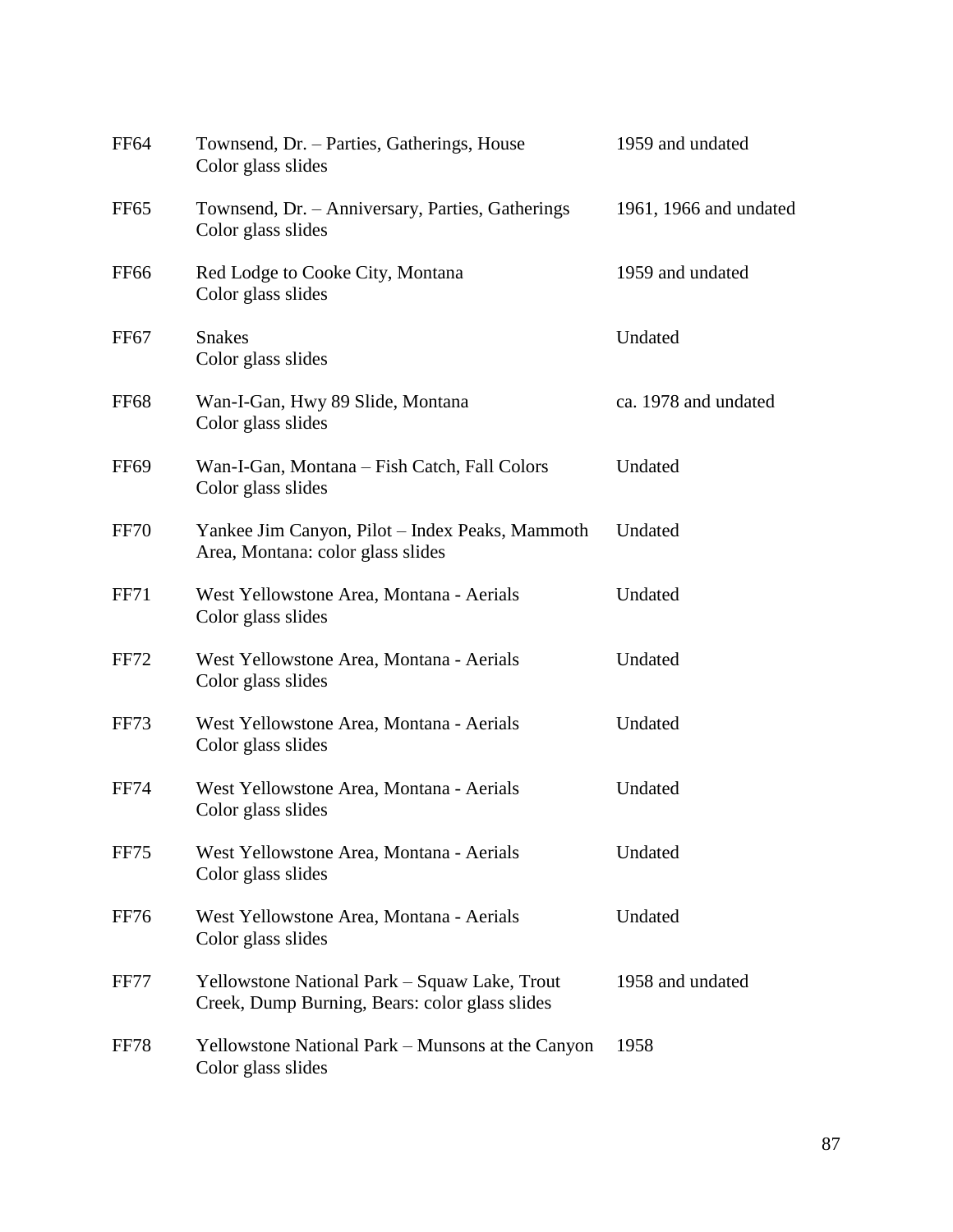| <b>FF79</b>     | <b>Yellowstone National Park – Emerald Pool</b><br>Color glass slides                                         | 1958                      |
|-----------------|---------------------------------------------------------------------------------------------------------------|---------------------------|
| <b>FF80</b>     | Hebgen Quake<br>Color glass slides                                                                            | 1959                      |
| FF81            | Hebgen Quake<br>Color glass slides                                                                            | 1959                      |
| <b>FF82</b>     | Hebgen Quake<br>Color glass slides                                                                            | 1959                      |
| FF83            | Hebgen Quake<br>Color glass slides                                                                            | 1959                      |
| <b>FF84</b>     | Hebgen Quake, Yellowstone River<br>Color glass slides                                                         | 1959                      |
|                 | Photo File Cabinet 15 Drawer 4, Research Glass Slides                                                         |                           |
| FF1             | <b>Drawer 4 Description</b><br>Yellowstone National Park – Lake, Duck Lake, West<br>Thumb: color glass slides | <b>Dates</b><br>ca. 1960s |
| FF <sub>2</sub> | Yellowstone National Park – South Gate, Lewis River ca. 1960s<br>Tetons: color glass slides                   |                           |
| FF3             | Yellowstone National Park – Lake Trail and Utility<br>Area: color glass slides                                | 1960                      |
| FF4             | Yellowstone National Park - Trail Creek, Yellowstone 1960-1961<br>Lake: color glass slides                    |                           |
| FF <sub>5</sub> | Yellowstone National Park - Yellowstone Lake to East 1960-1964<br>Gate: color glass slides                    |                           |
| FF <sub>6</sub> | Yellowstone National Park - Yellowstone Lake to East 1960-1964<br>Gate: color glass slides                    |                           |
| FF7             | Yellowstone National Park - Lake Snow, Lake Utility<br>Area: color glass slides                               | 1960, 1970                |
| FF8             | Yellowstone National Park – Turquoise Pool, Black<br>Sands Basin: color glass slides                          | 1961 and undated          |
| FF9             | Yellowstone National Park – Steamboat Point, Lake to ca. 1961<br>East Gate: color glass slides                |                           |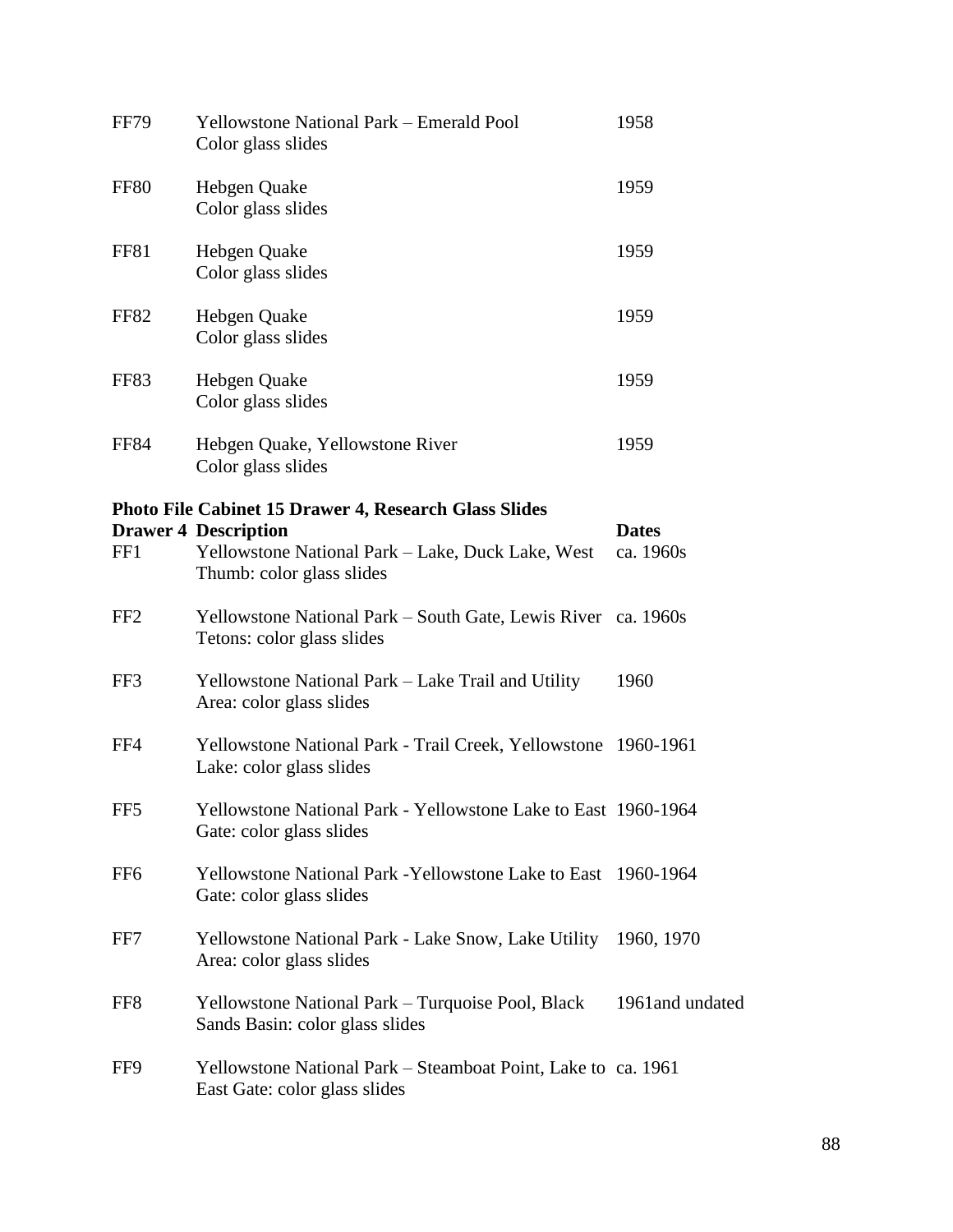| FF <sub>10</sub> | Yellowstone National Park – Sign Setting<br>Color glass slides                                       | June 1961             |
|------------------|------------------------------------------------------------------------------------------------------|-----------------------|
| FF11             | Yellowstone National Park – Sign Setting, Cleanup<br>Trip: color glass slides                        | June 1961, 1964       |
| FF <sub>12</sub> | Yellowstone National Park -Snow on Lake<br>Color glass slides                                        | 1961-1964             |
| FF <sub>13</sub> | <b>Yellowstone National Park – Lake Dock</b><br>Color glass slides                                   | 1964                  |
| FF14             | Yellowstone National Park – Lake Shore and Ice<br>Color glass slides                                 | 1964 and undated      |
| FF <sub>15</sub> | <b>Yellowstone National Park – Flowers</b><br>Color glass slides                                     | 1964 and undated      |
| FF <sub>16</sub> | Yellowstone National Park – Mt. Sheridan, Canyon<br>Snow clearing, Monade: color glass sides         | 1964-1965 and undated |
| FF17             | Yellowstone National Park – Snow on Lake<br>Color glass slides                                       | 1964-1966             |
| FF18             | Yellowstone National Park - Trailer Area<br>Color glass slides                                       | 1965                  |
| FF <sub>19</sub> | Yellowstone National Park – Snow on Lake<br>Color glass slides                                       | 1966, 1970            |
| FF <sub>20</sub> | Yellowstone National Park - Yellowstone Lake, Isa<br>Lake, lake flowering lilies: color glass slides | 1967 and undated      |
| FF21             | Yellowstone National Park – Yellowstone Lake<br>Reflections: color glass slides                      | 1967                  |
| FF <sub>22</sub> | Yellowstone National Park - Yellowstone Lake<br>Reflections, sunsets: color glass slides             | 1967 and undated      |
| FF <sub>23</sub> | <b>Yellowstone National Park and Red Lodge to Cooke</b><br>City: color glass slides                  | 1967 and undated      |
| FF <sub>24</sub> | <b>Yellowstone National Park – Moose</b><br>Color glass slides                                       | 1967                  |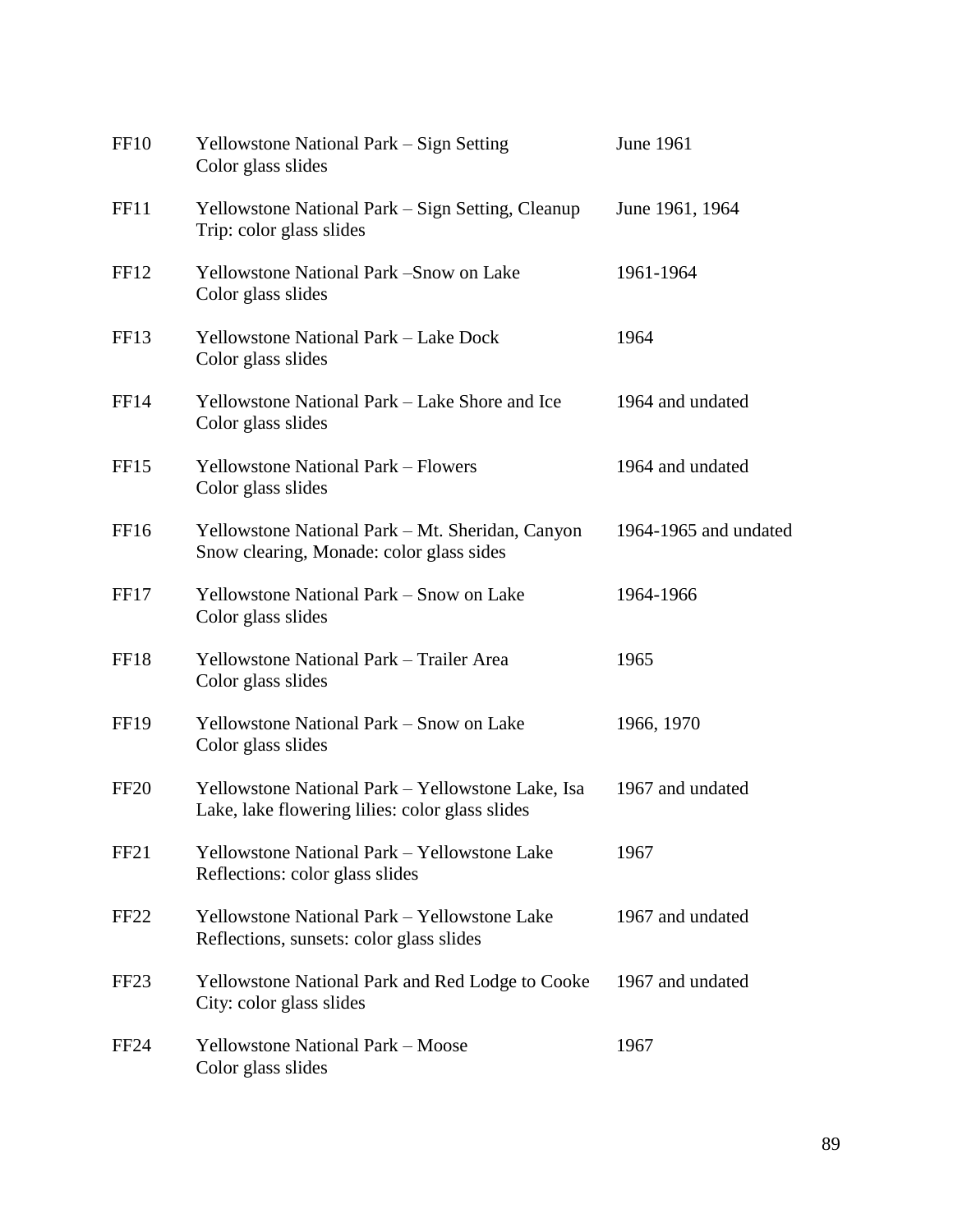| FF <sub>25</sub> | Yellowstone National Park - Black Dragon's Caldron 1967-1968<br>Color glass slides                                        |         |
|------------------|---------------------------------------------------------------------------------------------------------------------------|---------|
| FF <sub>26</sub> | Yellowstone National Park – Black Sands Basin, Heart 1969 and undated<br>Lake area, fall colors: color glass slides       |         |
| FF <sub>27</sub> | Yellowstone National Park – Clouds, Moose, Buffalo 1970 and undated<br>Color, glass slides                                |         |
| FF <sub>28</sub> | Yellowstone National Park – Dedication, Old Faithful 1972 and undated<br>Park geysers: color glass slides                 |         |
| FF <sub>29</sub> | Yellowstone National Park – Elk at Clearwater Springs, Undated<br>Bear; color glass slides                                |         |
| FF30             | Yellowstone National Park – Sunsets, Clouds<br>Color glass slides                                                         | Undated |
| FF31             | Yellowstone National Park - Aerials, Fall Colors,<br>Unidentified: color glass slides                                     | Undated |
| FF32             | Yellowstone National Park – Fountain Paint Pots Area, Undated<br>Morning Glory Pool, Mid-Geyser basin: color glass slides |         |
| FF33             | Yellowstone National Park - Moonlight<br>Color glass slides                                                               | Undated |
| <b>FF34</b>      | Yellowstone National Park – Antelope, Roaring Mt.,<br>Obsidian Cliff: color glass slides                                  | Undated |
| FF35             | Yellowstone National Park - Virginia Cascades,<br>Mt. Washburn: color glass slides                                        | Undated |
| FF36             | Yellowstone National Park - Kingman Pass, Swan<br>Lake: color glass slides                                                | Undated |
| FF37             | Yellowstone National Park - Mammoth Pool, Minerva Undated<br>Springs: color glass slides                                  |         |
| FF38             | Yellowstone National Park – Tower Area to Canyon,<br>Hayden Valley: color glass slides                                    | Undated |
| FF39             | Yellowstone National Park – Tower Falls, Upper Falls Undated<br>Color glass slides                                        |         |
| <b>FF40</b>      | Yellowstone National Park - Grand Canyon of the                                                                           | Undated |
|                  |                                                                                                                           |         |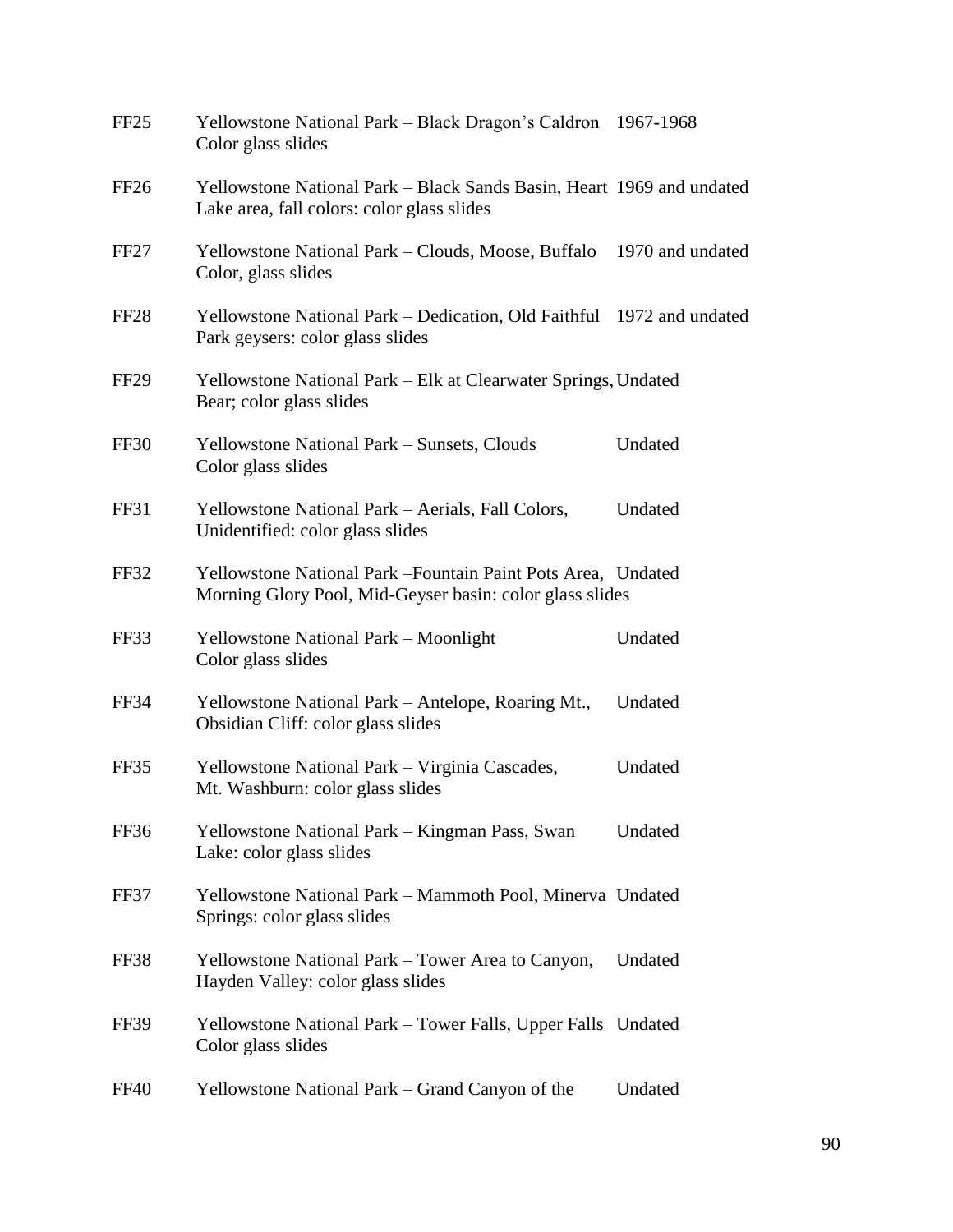|                                 | Yellowstone: color glass slides                                                                             |               |
|---------------------------------|-------------------------------------------------------------------------------------------------------------|---------------|
| FF41                            | Yellowstone National Park – Grand Canyon of the<br>Yellowstone, Lower Falls; color glass slides             | Undated       |
| <b>FF42</b>                     | Yellowstone National Park – Fishing Bridge<br>Color glass slides                                            | Undated       |
| <b>FF43</b>                     | Yellowstone National Park - Fishing Bridge, Lake<br>Shore: color glass slides                               | Undated       |
| <b>FF44</b>                     | Yellowstone National Park - Dragon's Mouth Area,<br>Lake: color glass slides                                | Undated       |
|                                 | <b>Photo File Cabinet 15 Drawer 4, Personal and Travel Glass Slides</b>                                     |               |
|                                 | <b>Drawer 4 Description</b>                                                                                 | <b>Dates</b>  |
| <b>FF45</b>                     | Boulder, Montana Trip<br>Color glass slides                                                                 | 1969          |
| <b>FF46</b>                     | Cody, Wyoming Trip<br>Color glass slides                                                                    | 1966-1967     |
| <b>FF47</b>                     | Cody, Wyoming Trip<br>Color glass slides                                                                    | 1966-1967     |
| FF48                            | Cody, Wyoming Trip<br>Color glass slides                                                                    | 1966-1967     |
| <b>FF49</b>                     | Cody Wyoming Trip, Fall Colors<br>Color glass slides                                                        | 1966-1967     |
| <b>FF50</b>                     | Cody Wyoming Trip, Fall Colors<br>Color glass slides                                                        | 1967          |
| FF51                            | <b>Whithorn Family</b><br>Color glass slides                                                                | ca. 1955-1962 |
| <b>Negatives Box 1</b><br>Box 1 | <b>Description</b>                                                                                          | <b>Dates</b>  |
| FF1                             | History of Park County, Montana 1984<br>Black and white and color copy negatives                            | Undated       |
| FF <sub>2</sub>                 | Pine Creek United Methodist Church, a Century of<br>History, 1900-2000<br>Church: black and white negatives | Undated       |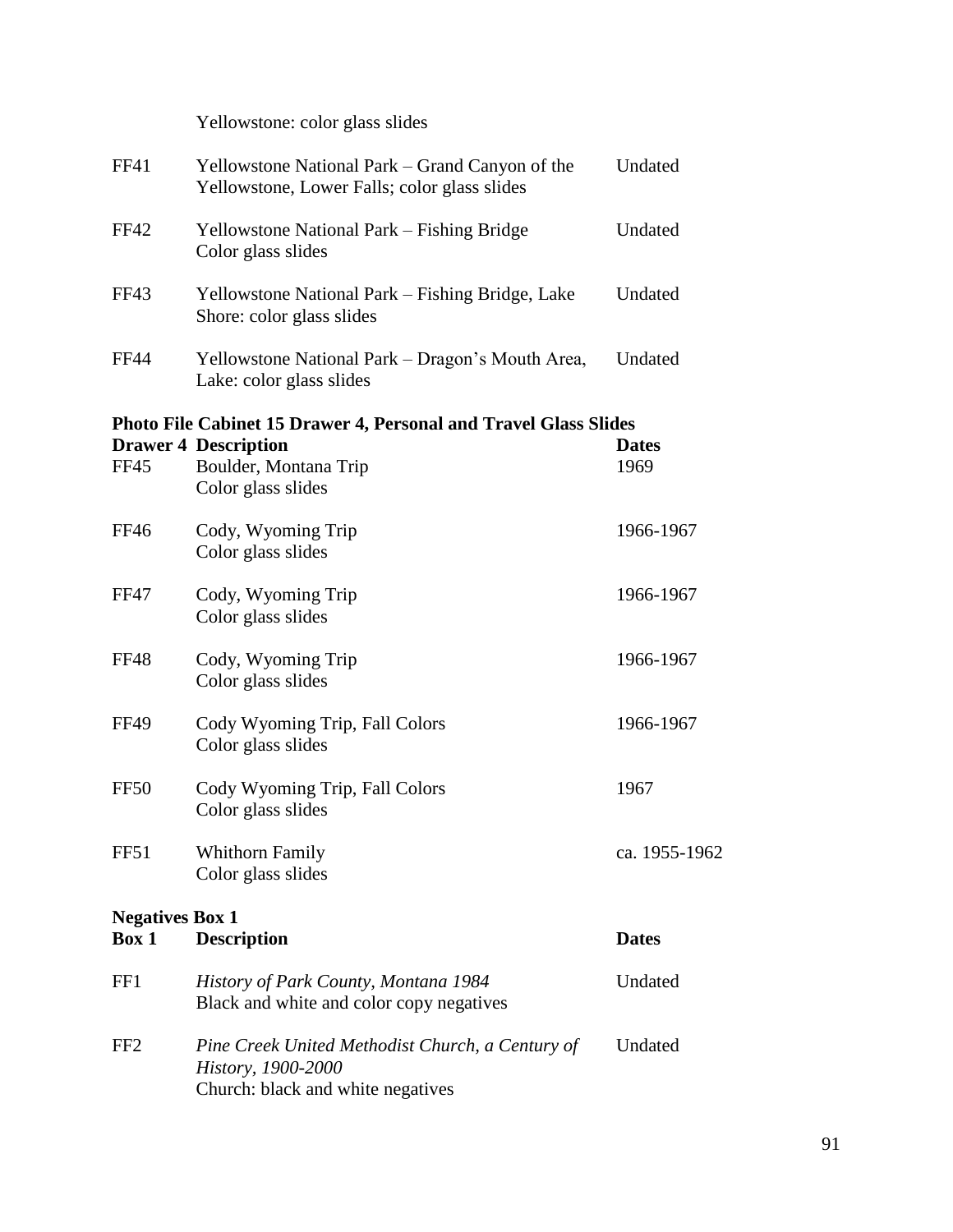| FF3              | "Judge in A County Cemetery"<br>Byam group in front of cabin: black and white<br>copy negative     | Undated                          |
|------------------|----------------------------------------------------------------------------------------------------|----------------------------------|
| FF4              | Aldridge, Montana; Rigler<br>Black and white negatives                                             | Undated                          |
| FF <sub>5</sub>  | Baker, Stuart with Elk<br>Color negatives                                                          | December 1967                    |
| FF5A             | Bear - Photos by Jack McDonald<br>Color transparencies                                             | Undated                          |
| FF <sub>6</sub>  | Big Timber, Montana<br>Color negatives                                                             | ca. 1976-1977                    |
| FF7              | Billings, Montana - Parade<br>Color negatives                                                      | Undated                          |
| FF7A             | Cemeteries/Graves – Tombstones, Sheep drive<br>Color, black and white negatives                    | Undated                          |
| FF7B             | Chico, Montana<br>Black and white negatives                                                        | 1956-1971                        |
| FF7C             | Chico Hot Springs, Montana<br>Black and white negatives (copies and originals),<br>Color negatives | 1912-1917 (copies),<br>1963-2003 |
| FF7D             | <b>Chittenden Bridge Construction</b><br>Black and white copy negatives                            | $1903$ (copies)                  |
| FF8              | Clark, Edna - Quilt<br>Color negatives                                                             | Undated                          |
| FF9              | Cokedale, Montana<br>Color negatives                                                               | 1972, ca. 1976                   |
| FF <sub>10</sub> | Culver, Ellery C.<br>Group at Cottage Hotel, Mammoth, Montana:<br>black and white copy negative    | Undated                          |
| FF11             | <b>Custer's Last Stand Re-enactment</b><br>Color negatives                                         | Undated                          |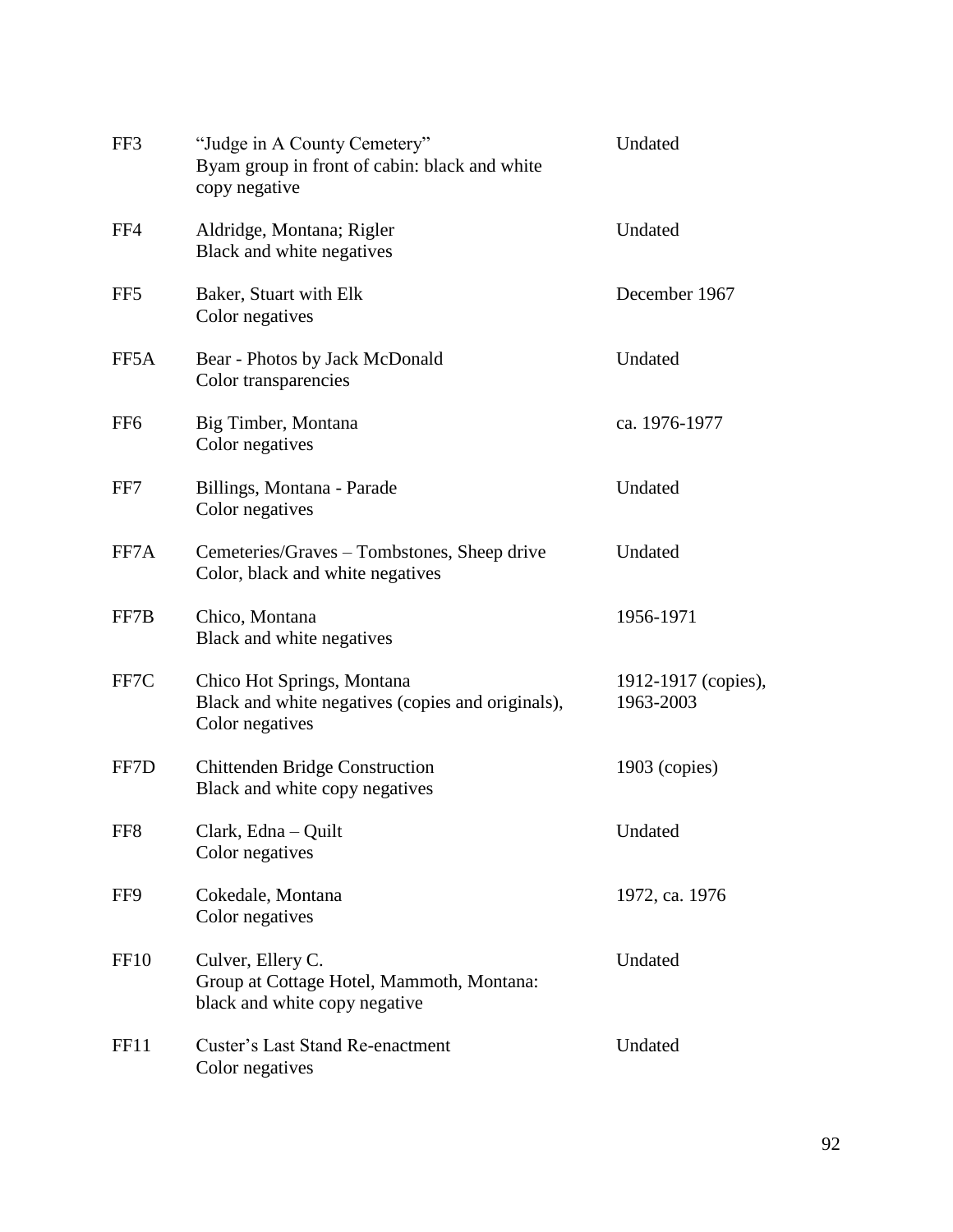| FF <sub>12</sub>   | Dover Family<br>Color negatives                                                                                                     | Undated                |
|--------------------|-------------------------------------------------------------------------------------------------------------------------------------|------------------------|
| FF13               | Emigrant, Montana – Performance of Shakespeare's<br>Twelfth Night including Russell Chatham and<br>Gatz Hjortsberg: color negatives | March 1974             |
| FF <sub>13</sub> A | Emigrant Gulch, Montana – St. Julian Mine<br>Color negatives                                                                        | 1972 and undated       |
| <b>FF14</b>        | Emigrant Peak, Montana<br>Color negatives                                                                                           | Undated                |
| FF <sub>14</sub> A | Forschler, Lt. George - Diploma, Certificates<br>Black and white copy negatives                                                     | 1970-1976 (copies)     |
| FF <sub>15</sub>   | Forsythe Wedding<br>Color negatives                                                                                                 | Undated                |
| FF <sub>16</sub>   | Hunters Hot Springs, Montana<br>Black and white copy negatives                                                                      | ca. 1880-1910 (copies) |
| FF17               | Gardiner, Montana – July 4 <sup>th</sup> Parade<br>Color negatives                                                                  | 1972                   |
| FF17A              | Gilpin – Furniture, Objects<br>Black and white copy transparencies                                                                  | Undated                |
| FF18               | Gray, Tom $-25$ <sup>th</sup> Anniversary Party<br>Color negatives                                                                  | August 1967            |
| <b>FF19</b>        | Jardine, Montana<br><b>Color Negatives</b>                                                                                          | 1981                   |
| FF <sub>19</sub> A | Kauffman $(?)$ – Cattle, Ranch<br>Black and white transparencies                                                                    | Undated (copies)       |
| <b>FF20</b>        | Livingston, Montana – Buildings - Residences<br>Color negatives                                                                     | 1977                   |
| FF <sub>21</sub>   | Livingston, Montana – Buildings - Residences<br>Black and white copy negatives                                                      | Undated                |
| FF <sub>22</sub>   | Livingston, Montana - Downtown<br>Black and white copy negative                                                                     | Undated                |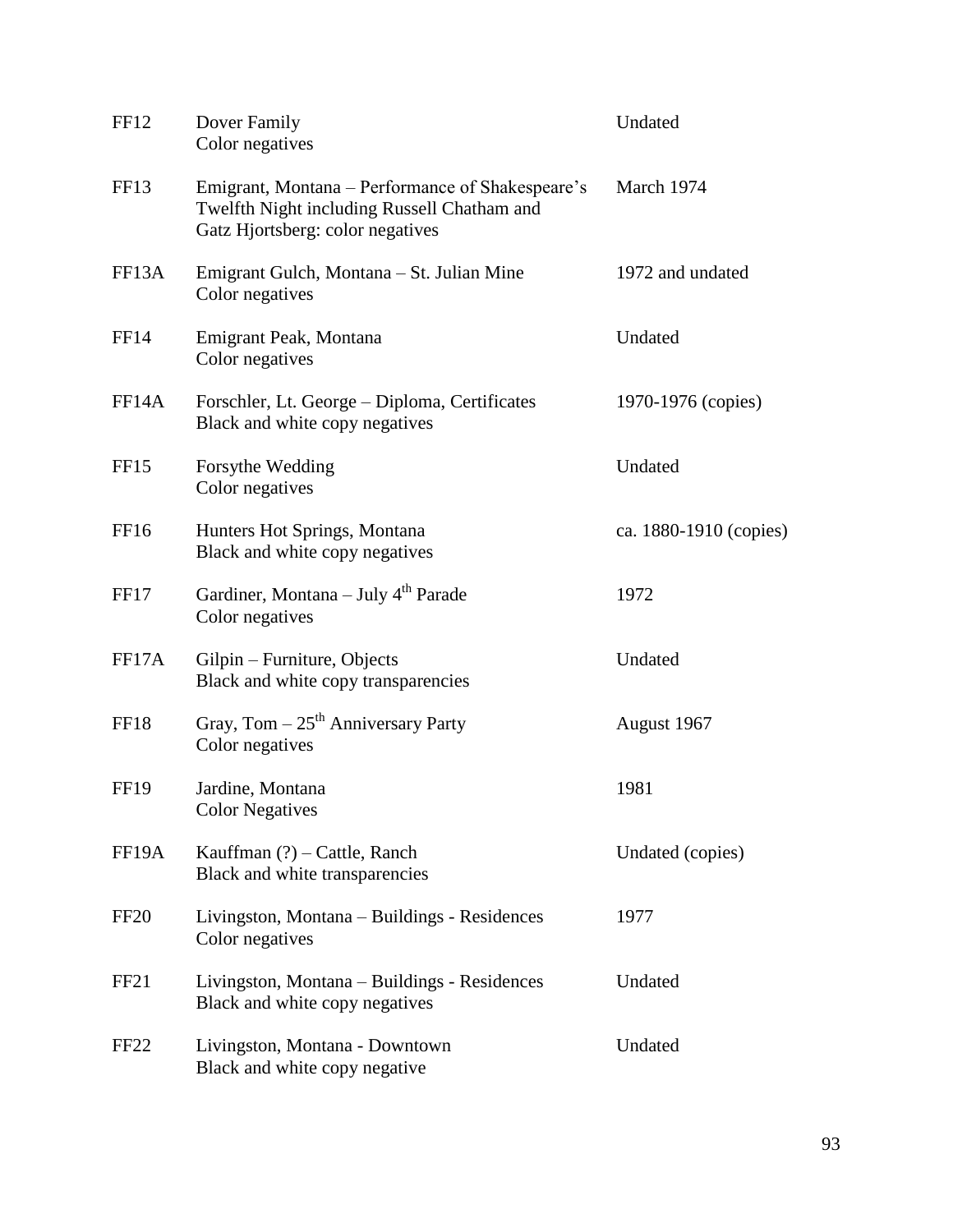| FF <sub>23</sub> | Livingston, Montana - Depot<br>Black and white copy negatives                                                    | ca. 1902-1920 (copies)   |
|------------------|------------------------------------------------------------------------------------------------------------------|--------------------------|
| <b>FF24</b>      | Livingston, Montana - Flood<br>Color negatives                                                                   | June 12-13, 1996         |
| FF <sub>25</sub> | Livingston, Montana – Historic Images<br>Black and white copy negatives                                          | ca. 1890-1920s (copies)  |
| <b>FF26</b>      | Livingston, Montana – Organizations<br>Shrine Club: color negatives, black and white<br>transparencies           | July 1976 and undated    |
| FF <sub>27</sub> | Livingston, Montana – Parachuting<br>Color negatives                                                             | <b>July 1976</b>         |
| FF <sub>28</sub> | Livingston, Montana - Parade, Fair<br>Color negatives                                                            | July 2, 1976 and undated |
| <b>FF29</b>      | Livingston, Montana – Schools<br>Student class: black and white copy negative                                    | 1894 (copy)              |
| <b>FF30</b>      | Livingston, Montana – Stage Coach at Depot<br>Includes Doris Whithorn: color negatives                           | July 2-3, 1976           |
| FF31             | Livingston, Montana - Street Scenes<br>Color negatives                                                           | 1998                     |
| FF32             | Livingston, Montana – Tearing Down Courthouse<br>Color negatives                                                 | 1972                     |
| FF33             | Livingston, Montana – Yellowstone Gateway Museum ca.1969-1980<br>Color negatives, black and white transparencies |                          |
| FF34             | Lombard, Montana - Depot<br>Black and white negatives                                                            | ca. 1936                 |
| FF34A            | Martinez, Walt – Airboat<br>Black and white negatives                                                            | September 18, 1965       |
| FF34B            | Montana<br>Black and white negatives                                                                             | 1966, 1970               |
| FF35             | Norman, Mrs. Millard and Others<br>Color negatives                                                               | Undated                  |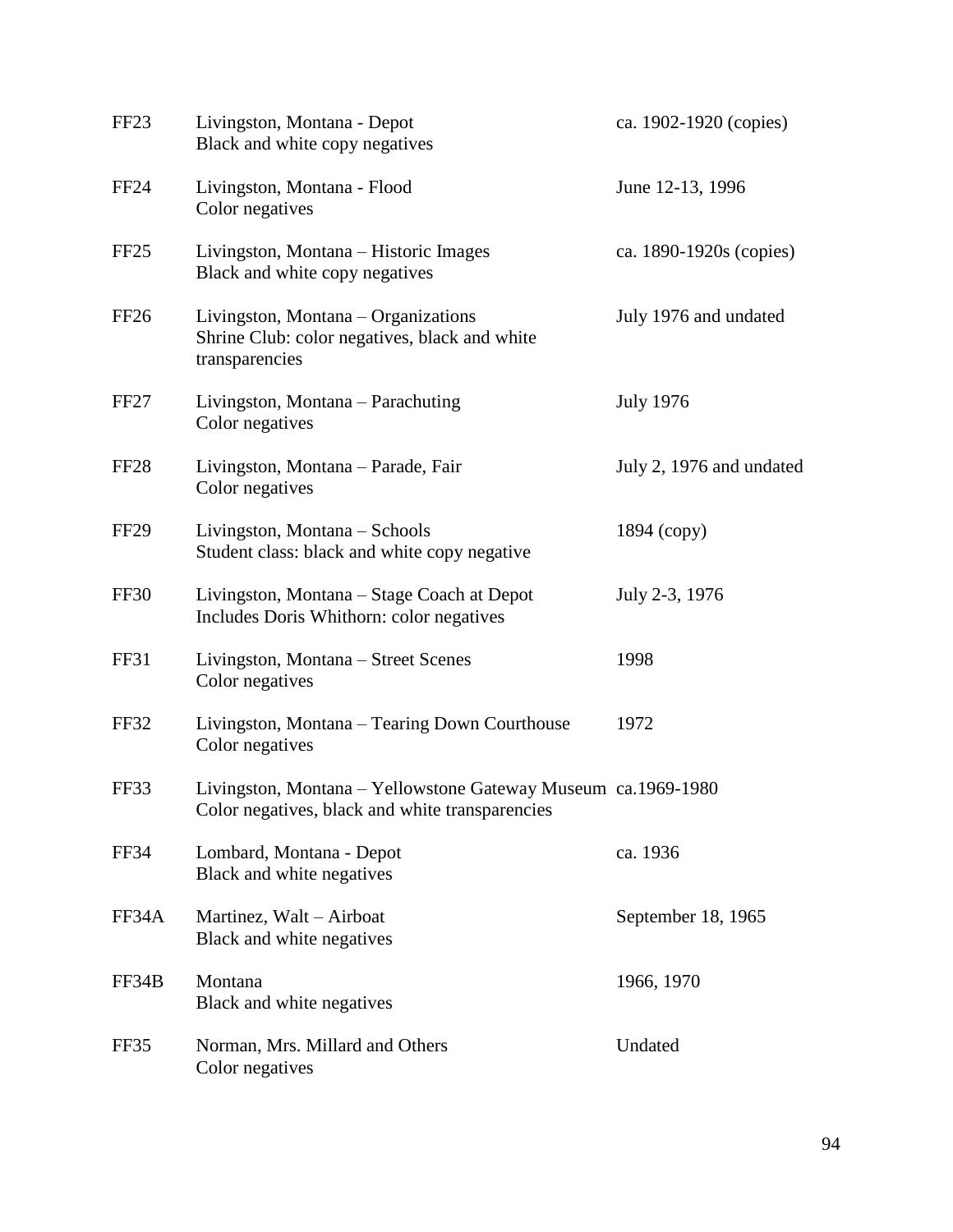| FF36        | <b>Ogden Wedding Reception</b><br>Color negatives                                                        | Undated                          |
|-------------|----------------------------------------------------------------------------------------------------------|----------------------------------|
| FF37        | Paradise Valley, Montana<br>Color negatives                                                              | ca. 1980s                        |
| FF37A       | Park County, Montana – Buildings<br>Black and white negatives                                            | Undated                          |
| FF38        | Park County, Montana - People - Historic Images<br>Black and white copy negatives (copies)               | February 22, 1929 and<br>undated |
| <b>FF39</b> | Park County, Montana - People<br>Color and black and white negatives                                     | 1963                             |
| <b>FF40</b> | Park County, Montana - Schools<br>Classes, portraits: color negatives, black and white<br>transparencies | 1972, 1916-1917 (copies)         |
| FF41        | Park County, Montana and Surrounding Areas<br>Historic Images: black and white copy negatives            | Undated (copies)                 |
| <b>FF42</b> | Park County, Montana and Surrounding Areas<br>Railroad: black and white copy negatives                   | ca. 1889-1940 (copies)           |
| FF43        | Park County, Montana and Surrounding Areas<br>Color, black and white negatives                           | 1966 and undated                 |
| <b>FF44</b> | Pine Creek, Montana<br>Gatherings, funeral, house: color and black and<br>white negatives                | August 1975 and undated          |
| FF45        | Pray, Montana - People, Buildings<br>Black and white copy negatives, color negatives                     | 1996 and undated (copies)        |
| <b>FF46</b> | Rattlesnakes, Working with Snake Skins<br>Color negatives                                                | ca. 1966-1976                    |
| FF46A       | Reed Point, Montana - Parade<br>Color negatives                                                          | September 5, 2004                |
| FF46B       | San Francisco, California – Earthquake, Fires<br>Black and white transparencies                          | April 18, 1906 (copies)          |
| FF47        | Six Mile Ranch, Montana - Warren Oats<br>Color negatives                                                 | <b>July 1975</b>                 |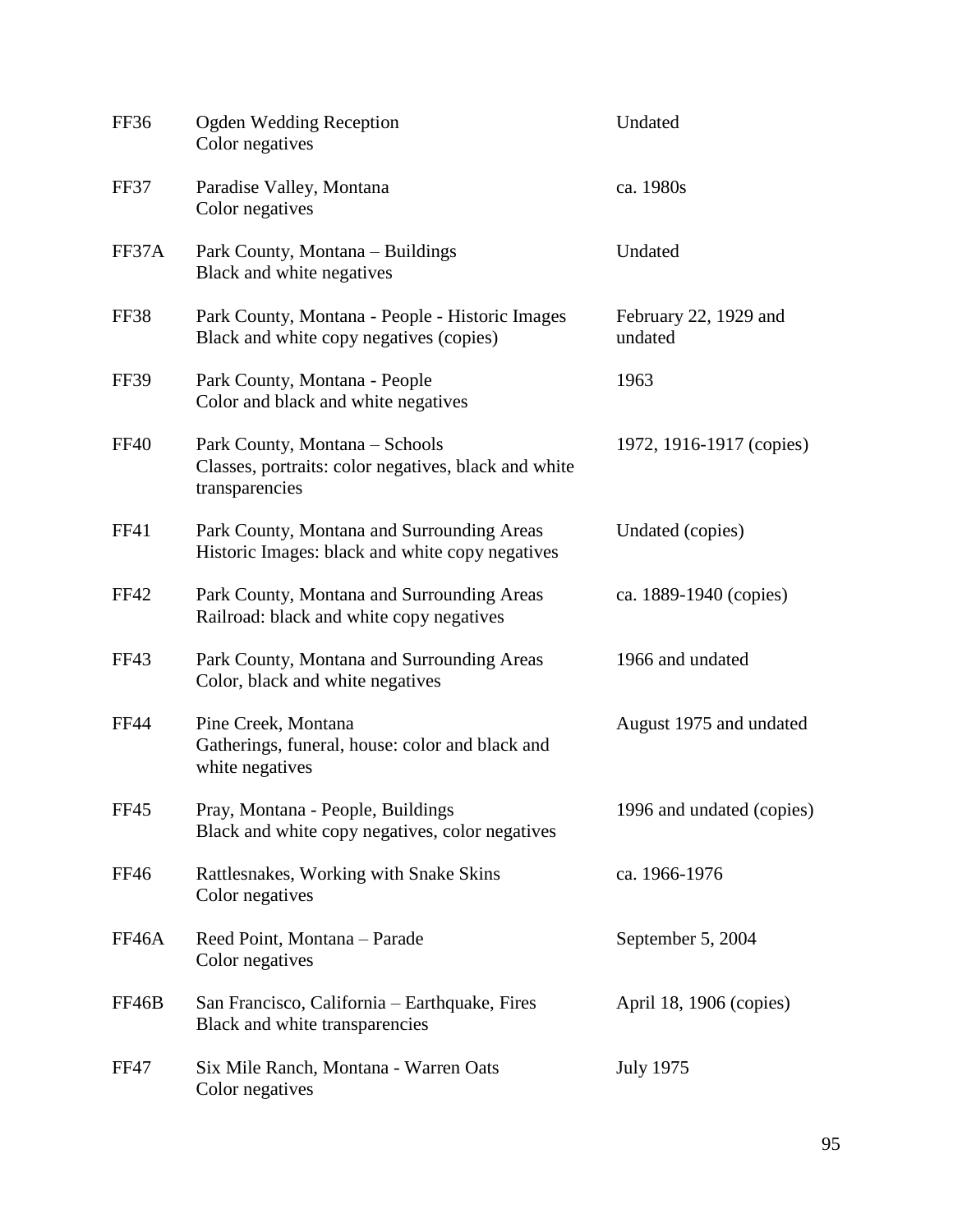| <b>FF48</b>      | Stubbins, George – Fish<br>Color negatives                                                              | May 1967                |
|------------------|---------------------------------------------------------------------------------------------------------|-------------------------|
| FF48A            | Tedrick, John - Children, Tractor<br>Black and white negatives                                          | 1948                    |
| FF48B            | Thompson, Cliff<br>Black and white negatives, photo                                                     | 1969 and undated        |
| <b>FF49</b>      | Townsend, Dr. $-45th$ Anniversary, Retirement, Party<br>Color, black and white negatives                | 1958 and undated        |
| FF49A            | <b>Trout Derby</b><br>Black and white transparency                                                      | Undated                 |
| FF50             | Ward, Bill - House<br>Color negatives                                                                   | 1971                    |
| FF50A            | Wildlife<br>Black and white transparencies, negative                                                    | 1908 (copy) and undated |
| FF51             | <b>Yellowstone National Park</b><br>Black and white and color negatives                                 | 1940, 1968 and undated  |
| FF <sub>52</sub> | <b>Yellowstone National Park Employees,</b><br>Retirement Party: color negatives                        | 1967 and undated        |
| FF <sub>53</sub> | Yellowstone River Plane Crash, Fishing Bridge, Barn<br>Color negatives                                  | ca. 1970s and undated   |
| <b>FF54</b>      | Friends, Hikes, Trips, Events<br>Color, black and white negatives, transparencies                       | 1980-1997 and undated   |
| FF <sub>55</sub> | Jacko-Lope, Poem<br>Black and white copy negatives                                                      | Undated                 |
| FF <sub>56</sub> | Travel – Cody, Wyoming<br>Color negatives                                                               | 1981 and undated        |
| FF57             | Travel - Devil's Slide, Utah<br>Color negatives                                                         | Undated                 |
| FF57A            | Travel – Nebraska – Farm, Oregon Trail, Chimney<br>Rock sign: black and white transparencies, negatives | 1940 and undated        |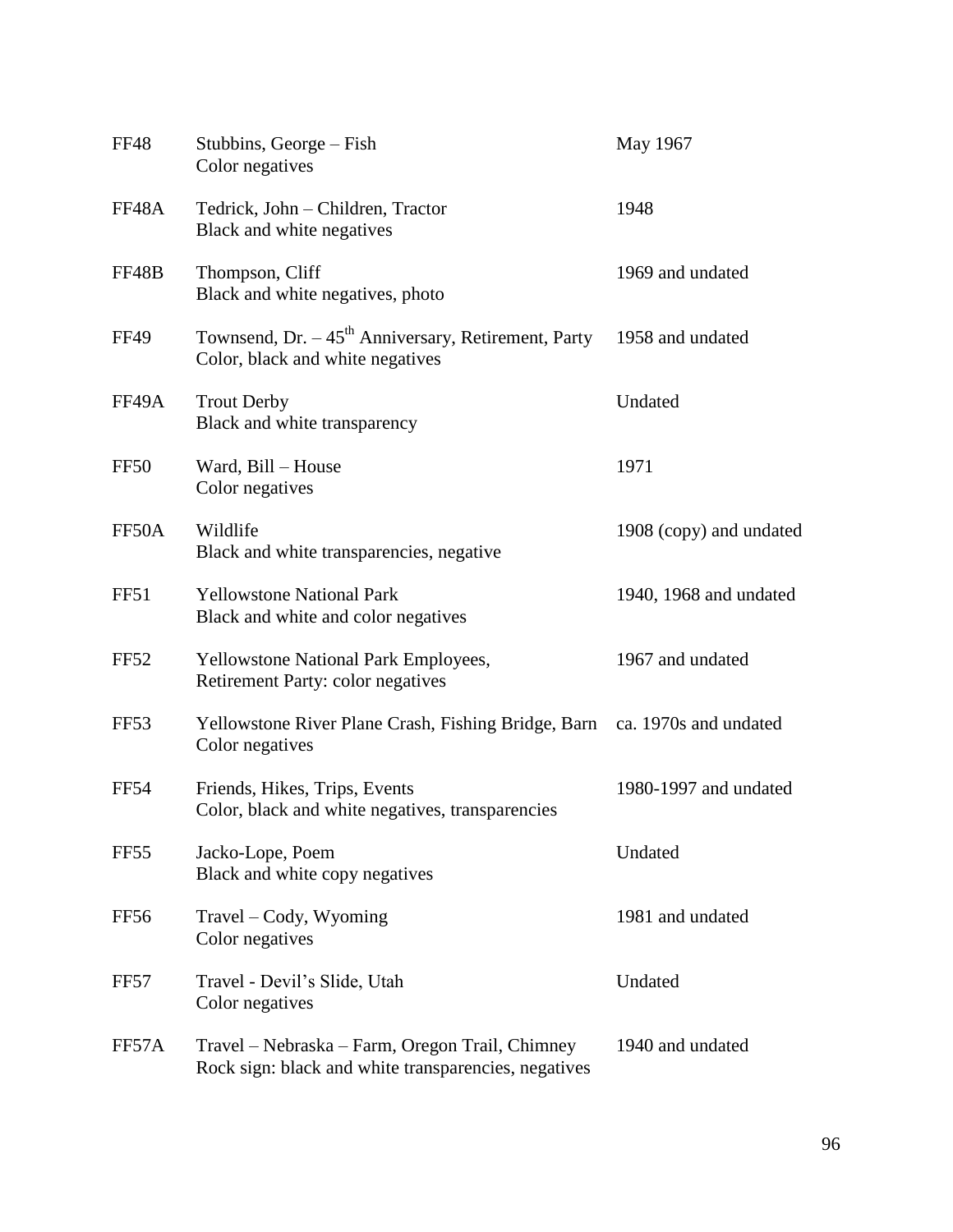| FF57B                                                          | Travel – Seattle, Washington<br>Color negatives                                                                                                                                           | November 1988     |
|----------------------------------------------------------------|-------------------------------------------------------------------------------------------------------------------------------------------------------------------------------------------|-------------------|
| <b>FF58</b>                                                    | Wan-I-Gan, Montana – Campfire, People<br>Color, black and white negatives                                                                                                                 | 1951-1972         |
| <b>FF59</b>                                                    | Whithorn, Bill and Doris and Family<br>Black and white and color negatives                                                                                                                | 1956 and undated  |
| <b>Oversize PhotoBox 1</b><br><b>OVPhoto Box 1 Description</b> |                                                                                                                                                                                           | <b>Dates</b>      |
| Item                                                           | Park County Historical Society Historical Tours 1st-5 <sup>th</sup> 1980-1989<br>Mission Creek, West Boulder, Fort Parker, Shields Valley: album includes map, color<br>photographs, text |                   |
| Item                                                           | <b>Unidentified Man</b><br>Black and white copy photograph (2 prints)                                                                                                                     | Undated           |
| Item                                                           | "Who the Cowboy" by Bill Whithorn<br>Black and white copy photograph<br>(Story family member?)                                                                                            | Undated           |
| Item                                                           | <b>Story Family Portrait on Front Steps</b><br>Black and white copy photograph                                                                                                            | Undated           |
| Item                                                           | Unidentified Man<br>Black and white copy photograph                                                                                                                                       | Undated           |
| Item                                                           | Landscape<br>Black and white photograph                                                                                                                                                   | Undated           |
| Item                                                           | Rose Currier<br>Black and white copy photograph                                                                                                                                           | 1906              |
| Item                                                           | Unidentified Man Hunting<br>Black and white copy photograph                                                                                                                               | Undated           |
| Item                                                           | Town Plat of Yellowstone City<br>Black and white copy photograph                                                                                                                          | ca. 1864-1865     |
| Item                                                           | "Handicap Wrestling Match" flyer<br>Willie F. Matheson vs. Billie Robinson: black and white<br>copy photograph                                                                            | February 20, 1912 |
| Item                                                           | Cabin Interior                                                                                                                                                                            | Undated           |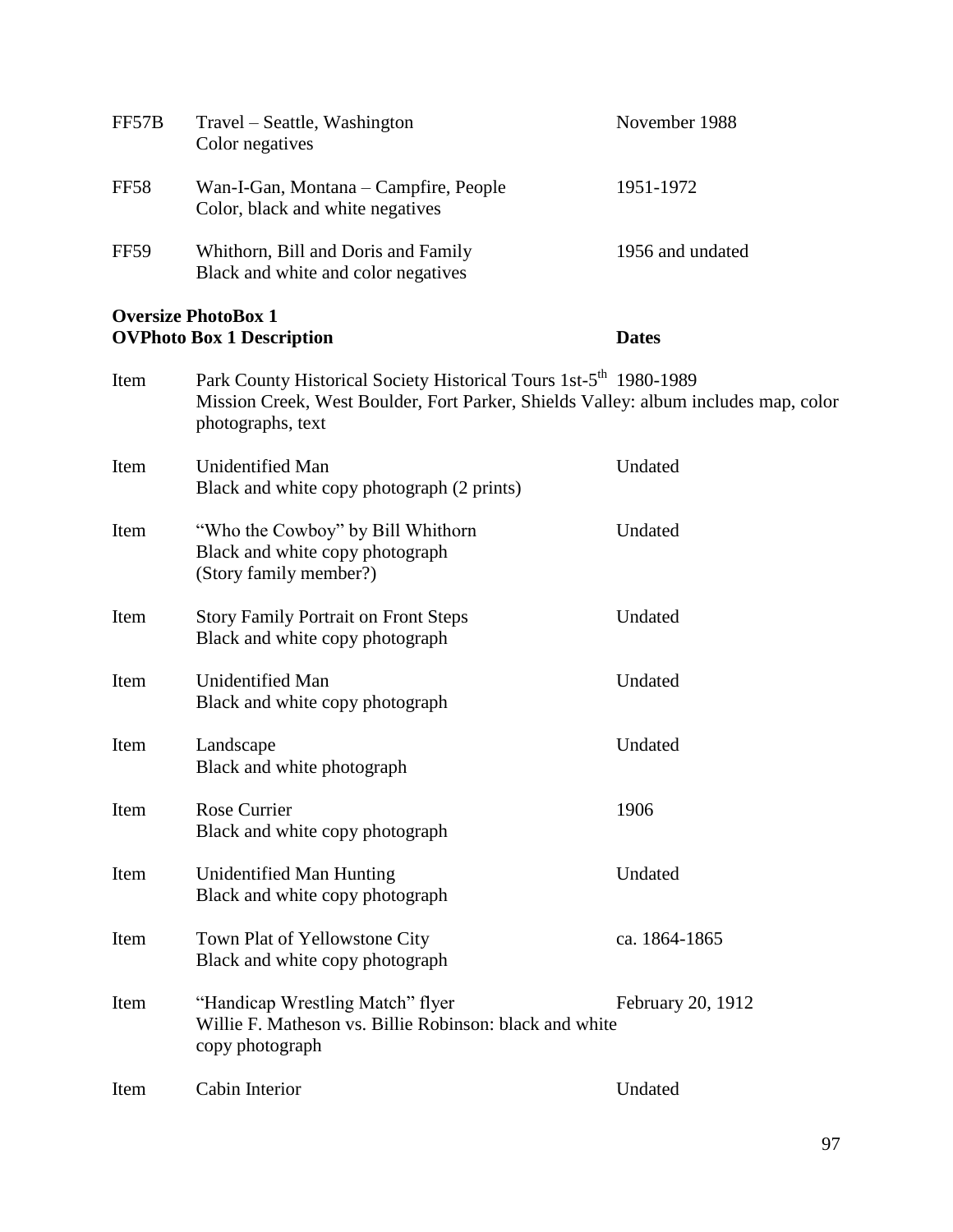|      | Black and white copy photograph                                                                              |               |
|------|--------------------------------------------------------------------------------------------------------------|---------------|
| Item | Sunday School of Christian Church in Bozeman,<br>Montana: black and white copy photograph                    | 1908          |
| Item | Livingston, Montana<br>Black and white copy photograph                                                       | Undated       |
| Item | People in Carriage<br>Black and white copy photograph                                                        | Undated       |
| Item | Emigrant Peak and Emigrant, Montana<br>Black and white copy photograph                                       | Undated       |
| Item | <b>Bridge Construction</b><br>Black and white photograph                                                     | Undated       |
| Item | Thelma D'Wart Ranch by Point of Rocks<br>Black and white photograph                                          | Undated       |
| Item | Wineglass above Yellowstone at Livingston, Montana Undated<br>By Haberstroh: black and white copy photograph |               |
| Item | Moose, Dog, Cat and Pig<br>Black and white photograph (2 prints)                                             | Undated       |
| Item | Elk<br>Black and white photograph                                                                            | Undated       |
| Item | Deer<br>Black and white photograph                                                                           | Undated       |
| Item | <b>Emigrant Mountain and Yellowstone, Montana</b><br>By Bill Whithorn: black and white photograph            | Undated       |
| Item | Emigrant Mountain and Backwater of Yellowstone<br>By Doris Whithorn: Black and white photograph              | December 1967 |
| Item | Reflection in Yellowstone of Emigrant Mountain<br>By Doris Whithorn: black and white photograph              | ca. 1960s     |
| Item | <b>Yellowstone</b> , Ranches<br>Black and white photograph                                                   | Undated       |
| Item | Emigrant, Montana<br>Hand colored black and white photograph                                                 | Undated       |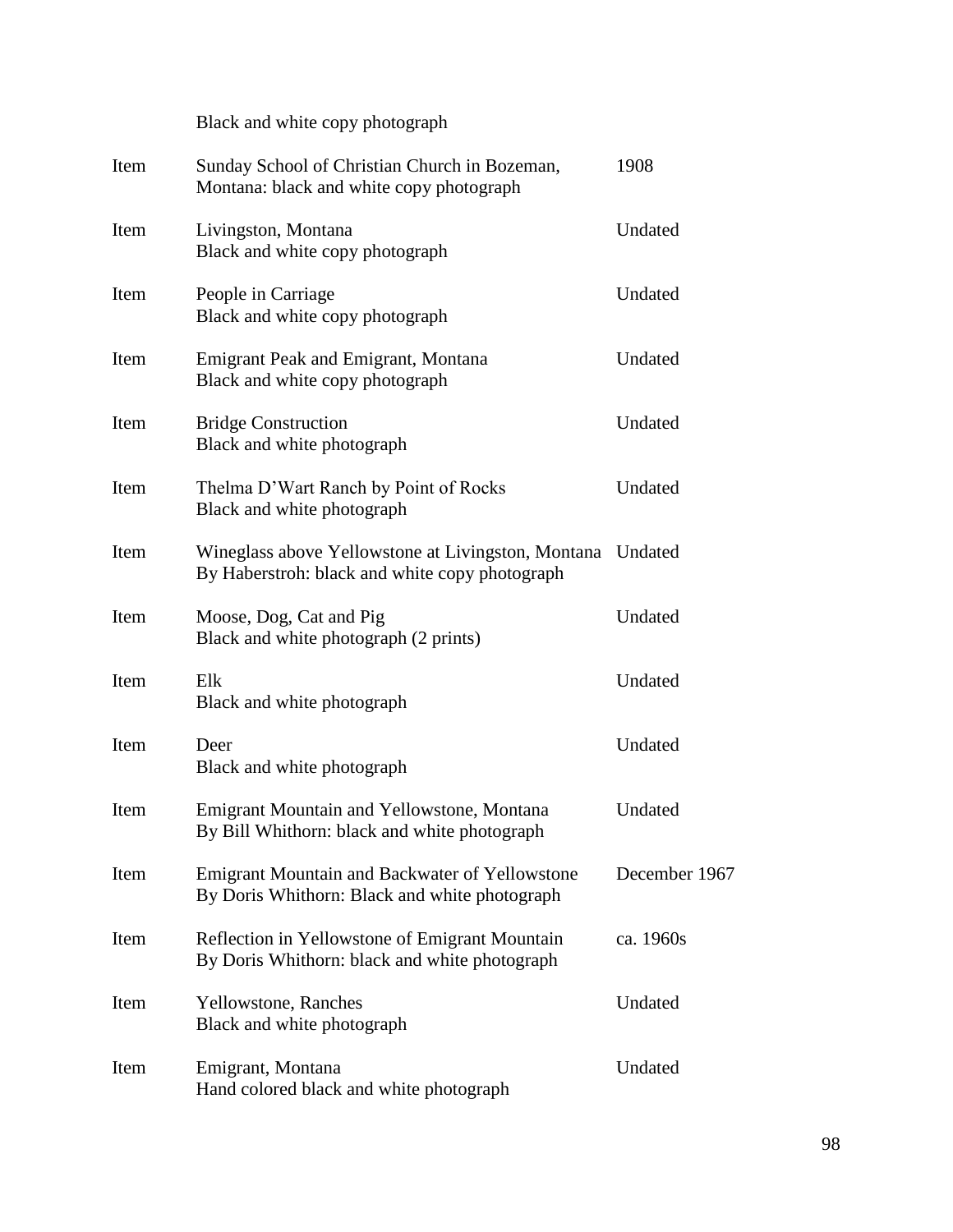| Items                          | Landscapes<br>Black and white photographs (6 prints)                            | Undated                            |  |  |
|--------------------------------|---------------------------------------------------------------------------------|------------------------------------|--|--|
| Item                           | Hunters Hot Springs Hotel<br>Fold out panorama postcard                         | Undated                            |  |  |
| Item                           | Bill and Doris Whithorn Wedding<br>Black and white copy photograph              | June 25, 1939 (copy)               |  |  |
| Items                          | Bridge and Army<br>Black/white photographs (copies) and letter describing image | ca. 1914-1918 (copies)             |  |  |
|                                | <b>Oversize Photo Folder 1</b>                                                  |                                    |  |  |
|                                | <b>OVPhoto Folder1 Description</b>                                              | <b>Dates</b>                       |  |  |
| Item                           | <b>Unidentified Rancher</b>                                                     | Undated                            |  |  |
|                                | Black and white copy photograph                                                 |                                    |  |  |
|                                |                                                                                 |                                    |  |  |
| Item                           | Unidentified Businessman<br>Black and white copy photograph                     | Undated                            |  |  |
|                                |                                                                                 |                                    |  |  |
| Item                           | Depot Entrance, Livingston, Montana                                             | 1940                               |  |  |
|                                | By MaGee; black and white copy photograph                                       |                                    |  |  |
|                                |                                                                                 |                                    |  |  |
| Item                           | Men by Rail Line                                                                | Undated                            |  |  |
|                                | Black and white copy photograph                                                 |                                    |  |  |
| Item                           | Group (family?)                                                                 | Undated                            |  |  |
|                                | Black and white copy photograph                                                 |                                    |  |  |
|                                |                                                                                 |                                    |  |  |
| Item                           | Herder Louie Voyich with Harvats' Sheep Near                                    | ca. 1937                           |  |  |
|                                | Emigrant Bridge, Montana: Black and white                                       |                                    |  |  |
|                                | copy photograph (2 prints)                                                      |                                    |  |  |
| Item                           | Emigrant Peak, Montana                                                          | Undated                            |  |  |
|                                | Black and white copy photograph                                                 |                                    |  |  |
|                                |                                                                                 |                                    |  |  |
| Item                           | Elk                                                                             | Undated                            |  |  |
|                                | Black and white copy photograph                                                 |                                    |  |  |
| Item                           | Waterfall                                                                       | Undated                            |  |  |
|                                | Black and white copy photograph                                                 |                                    |  |  |
|                                |                                                                                 |                                    |  |  |
| <b>Oversize Photo Folder 2</b> |                                                                                 |                                    |  |  |
| Panel                          | <b>OVPhoto Folder 2 Description</b><br>"Folks Seen Around Emigrant"             | <b>Dates</b><br>1880-1962 (copies) |  |  |
|                                |                                                                                 |                                    |  |  |